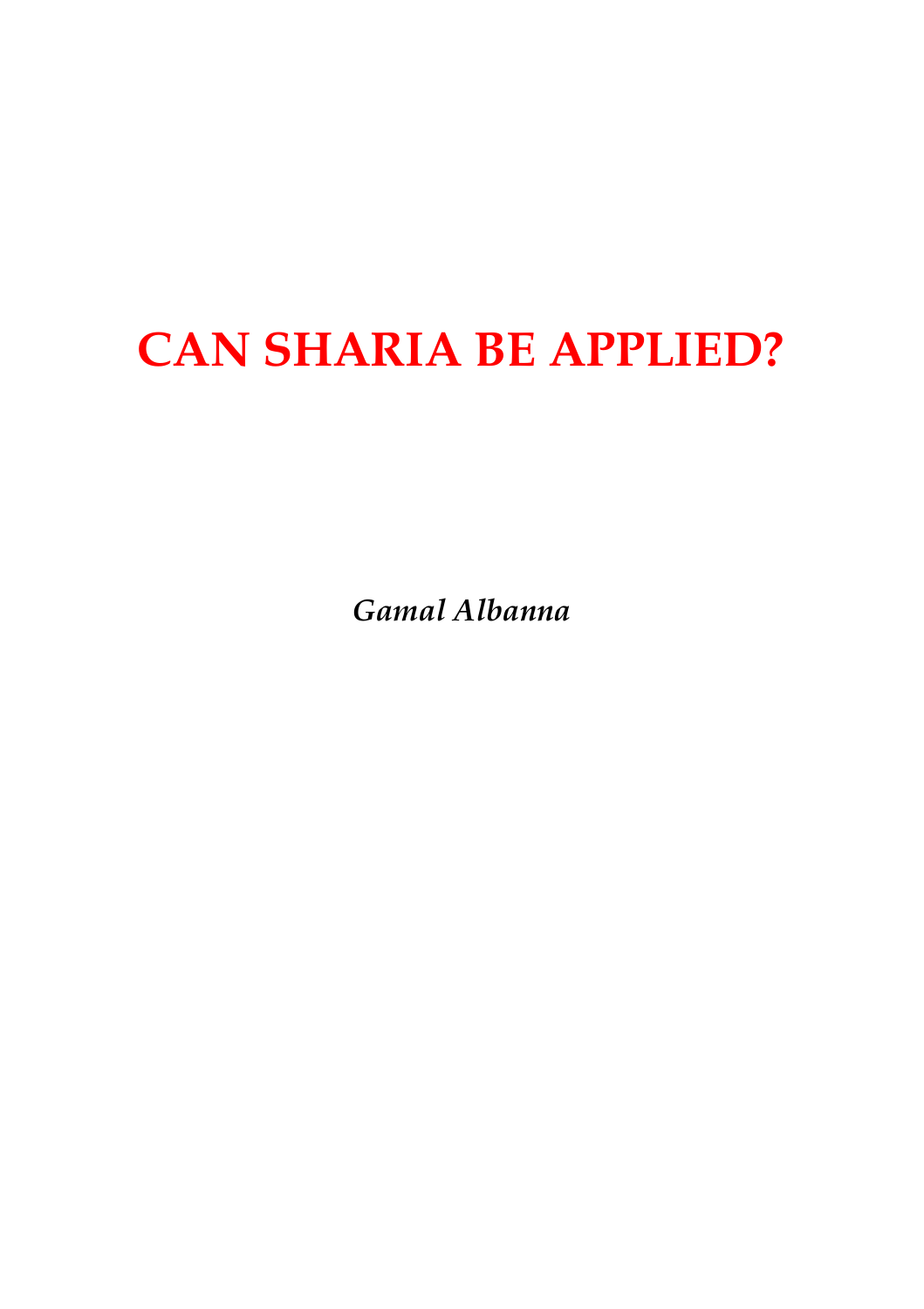### **About this book:**

This book tackles a thorny, complicated issue in a deep, objective manner. It begins with a chapter on the difficulties of codification, as phrasing the Sharia<sup>1</sup> in the form of rigid laws preventing free Ijtihad<sup>2</sup> that was practiced by imams, and preventing ordinary people, as well, from the liberty of choosing from these views generated by Ijtihad. Accordingly, the application of Sharia would be in that case done by the rulers and not through the Quran, and this would be a grave mistake.

**<sup>1</sup> "way" or "path" refers to the "way" Muslims should live or the "path" they must follow. Sharia is derived from the sacred text of Islam (the Qur'an), and Traditions (Hadith) gathered from the life of the Islamic Prophet, Muhammad. Traditionally, Islamic jurisprudence (Fiqh) interprets and refines Sharia by extending its principles to address new questions. Islamic judges (Qadi) apply the law, however modern application varies from country to country. Sharia deals with many aspects of life, including crime, politics, economics, banking, business, contracts, family, sexuality, hygiene, and social issues. During the Islamic Golden Age, classical Islamic law may have influenced the development of common law and also influenced the development of several civil law institutions. (source: Wikipedia.com)**

**<sup>2</sup> Free thought and views on Islamic issues. is a technical term of Islamic law that describes the process of making a legal decision by independent interpretation of the legal sources, the Qur'an and the Sunnah. The opposite of ijtihad is taqlid "imitation". Same source**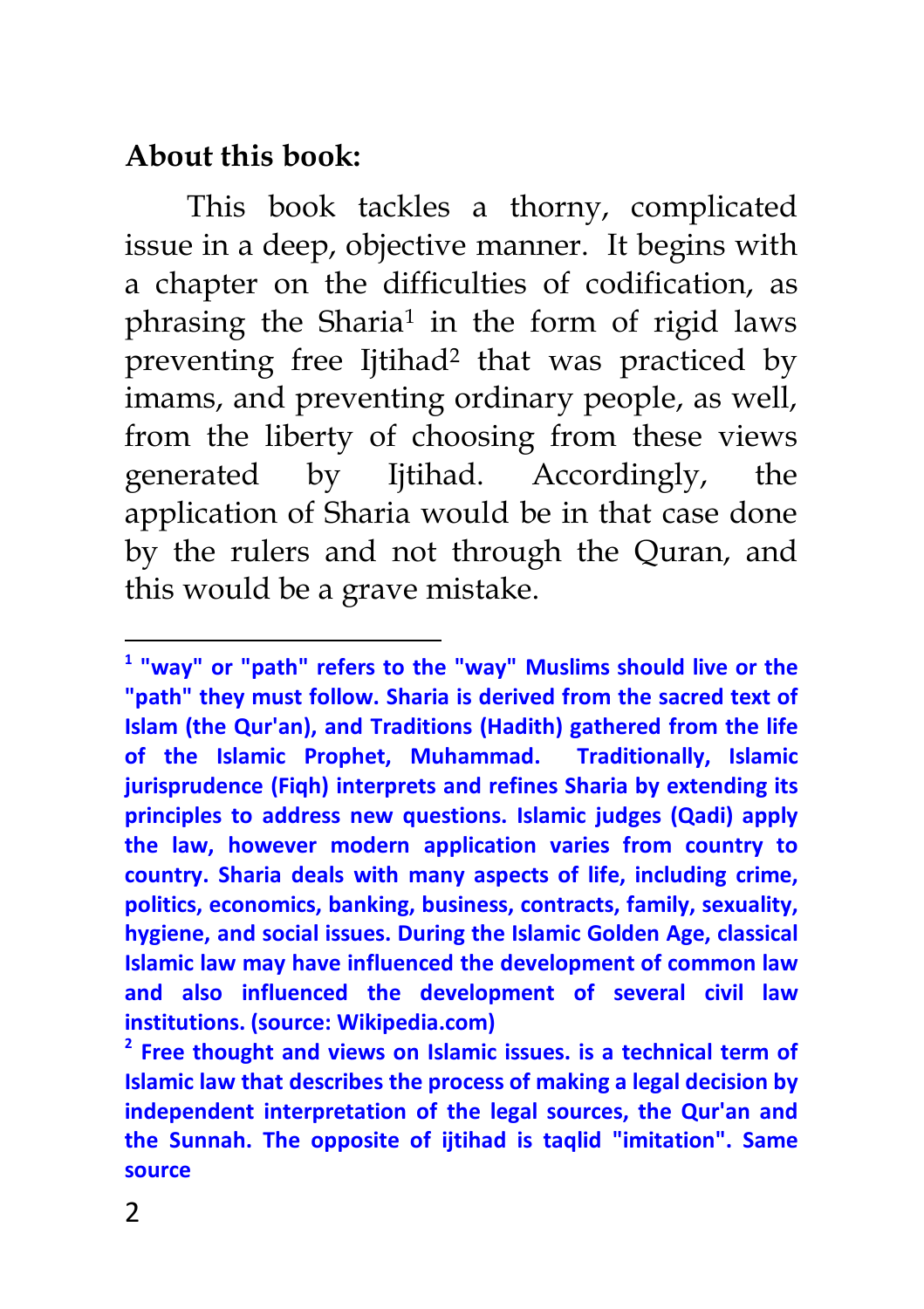In the second chapter, obstacles and cautions that prevent the application of Sharia are tackled, like the fact that people are unready for this - despite their zeal for it - and the fear of the rise of a religious state, as well as the fear of disregarding the non-Muslim minorities in Egypt.

In the third chapter, the important issue of the exchanged influences between Sharia and faith is tackled, while emphasizing the fact that Islam consists of both Sharia and faith, with the latter as a main source, and the former as a branch of it. Therefore, Sharia is strongly influenced by faith.

The fourth chapter presents an example of Ijtihad in the application of Sharia: Ijtihad in the Islamic punishment law for theft. This punishment (cutting the thief's hand) could be in certain circumstances suspended and replaced by fining and reprimand. Another example cited here is that Islamic punishment laws can be suspended in the case of people who steal or fornicate for the first time.

The fifth chapter ensures that deepening Faith should precede the application of Sharia; otherwise, Sharia will not be better than any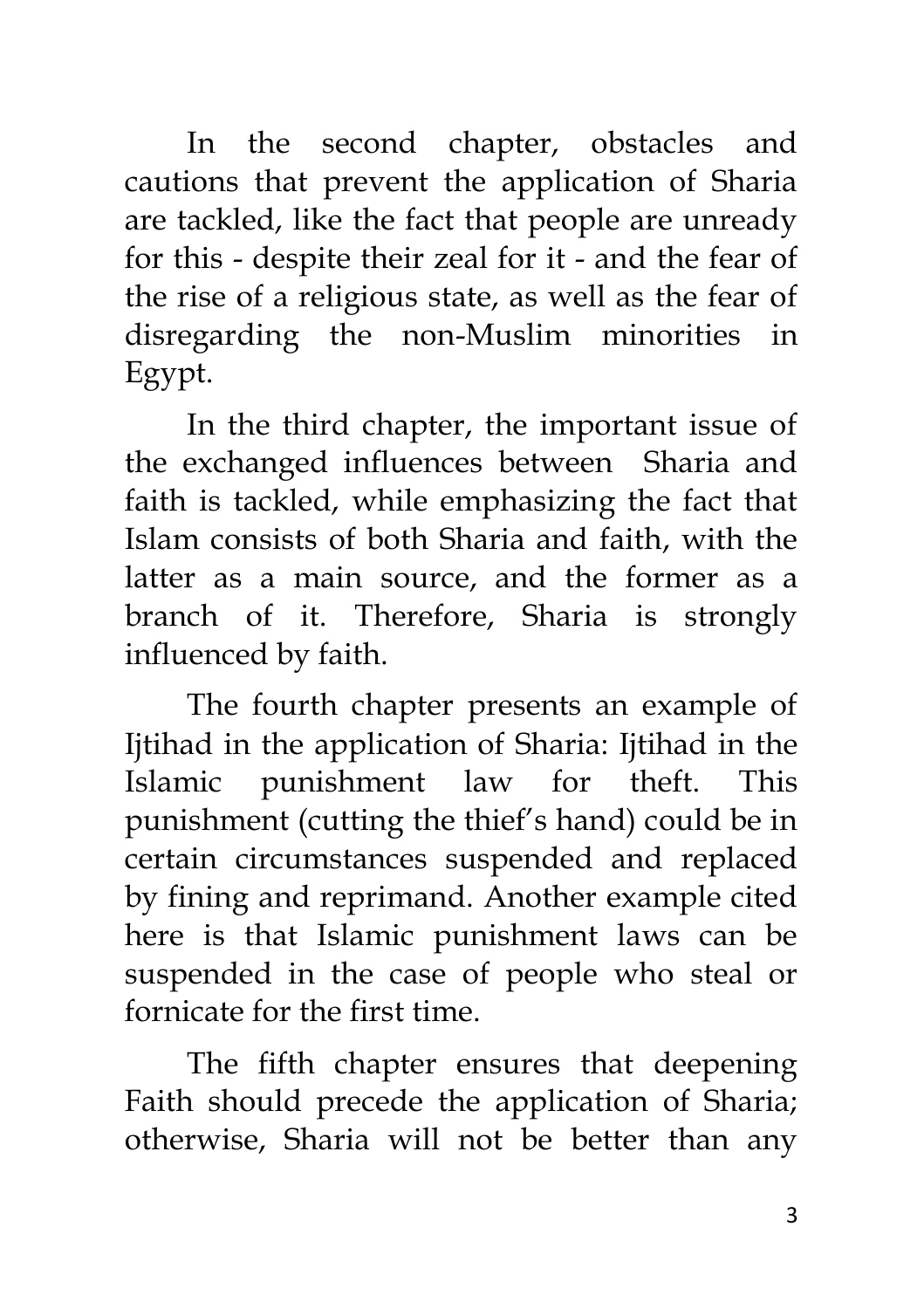deterrent laws formulated by people. This chapter presents a new vision of faith that differs from the traditional concepts of it.

In the sixth and last chapter, the nature of Sharia is tackled, as it is, according to religious scholars themselves, the embodiment of justice and general benefit of the human being. This chapter cites words of scholars like Ibn Al-Qayyim<sup>3</sup>, Al-Eez Ibn Abdel Salam<sup>4</sup>, and Nagm El-Deen Al Tofy<sup>5</sup> , and cites as well Quranic verses concerning the fact that God has given us the Truth, and justice is considered as the application of this Truth.

Another important point mentioned by the author is that justice cannot be applied unless within the atmosphere of liberty. The Islamic community has lost this liberty in the year 40 A.H. with the rise of hereditary monarchy (i.e. caliphate) instead of the free, democratic choice of a ruler. Hence, justice, and accordingly Sharia, was not applied, although the Quran acknowledges all liberties, especially the liberty

**5**

**<sup>3</sup> Ibn al-Qayyim (1292-1350CE / 691 AH - 751 AH ) was a famous Sunni Islamic jurist , commentator on the Qur'an , astronomer , chemist , ... (source: www.wikipedia.com) 4**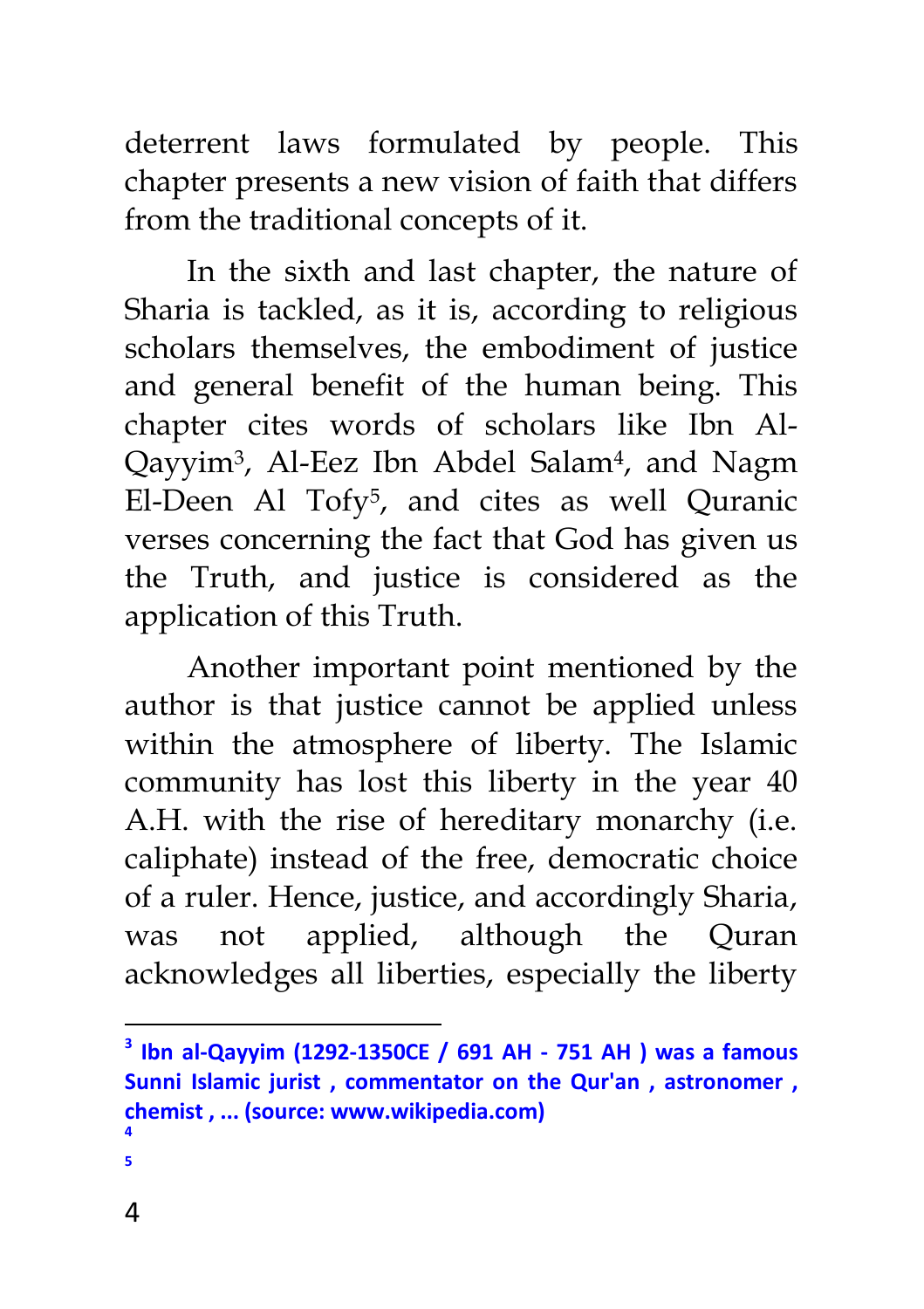of thought and belief, and this is exhibited in more than 100 Quranic verses. The Sunni and behavior of Prophet Muhammad applied all this. Yet, all this was discarded due to the tyrannical individual rule that followed the era of the prophet and the two caliphs after him, and so Sharia was not applied properly in the Islamic history after 40 A.H.

The author infers a doubtless rule that any talk about justice without the existence of liberty is utter nonsense. This lack of liberty renders justice as a mere text not a reality, as liberty is the only means to allow the application of the mechanics of justice.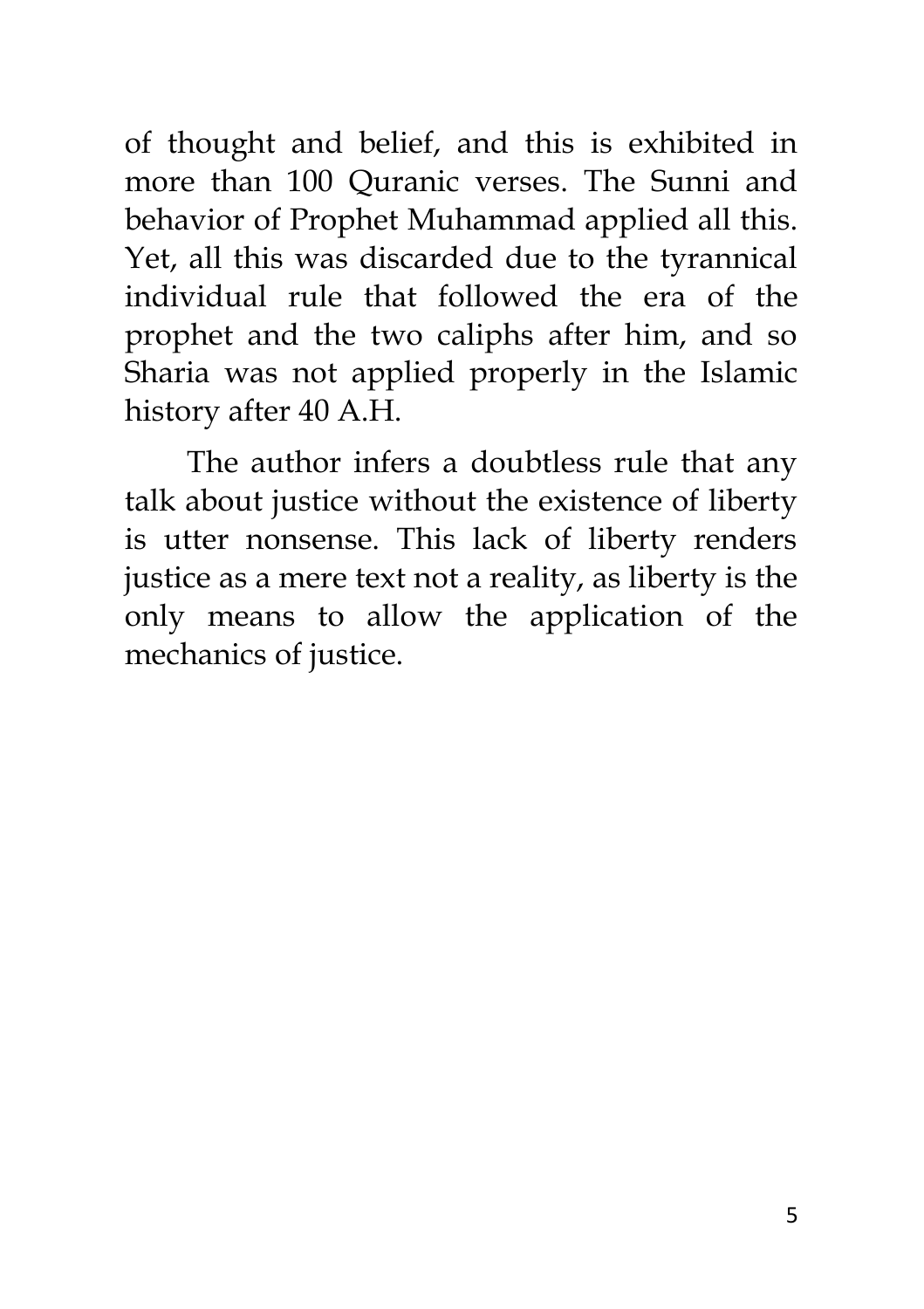#### **FOREWORD**

This booklet shows that the cherished aim of applying Sharia can be achieved, but in a different way from that held by the general Muslims of the Salafist<sup>6</sup> thought. To apply Sharia, we must overlook the traditional, Salafist framework of the current Islamic thought, which is called for by all Islamic organizations and the religious institution. This would give Sharia a new momentum to suit the modern age. Yet this does not mean overlooking the Quran and the verified Sunni, as we cannot accept in this serious issue unverified hadiths. We believe that Sunni is not the source of prohibition and allowing of things, and of course not a source of legislation. Sunni does not have the immortality of the Quran. We mean by not overlooking the Quran the sacred Quranic text itself, and not the numerous interpretations of it done by ancient religious scholars, who had their own culture and circumstances in their ancient eras, and whose interpretations are not valid now and sometimes it would go contrary to the Quranic text itself.

In this respect, this book infers two things:

*1) Sharia is essentially nothing but justice and general benefit for the sake of all people.*

**<sup>6</sup> Salafi is a Sunni Islamic movement that takes the pious ancestors, the** *Salaf* **of the patristic period of early Islam, as exemplary models. Salafis tend to use a stricter interpretation of scripture**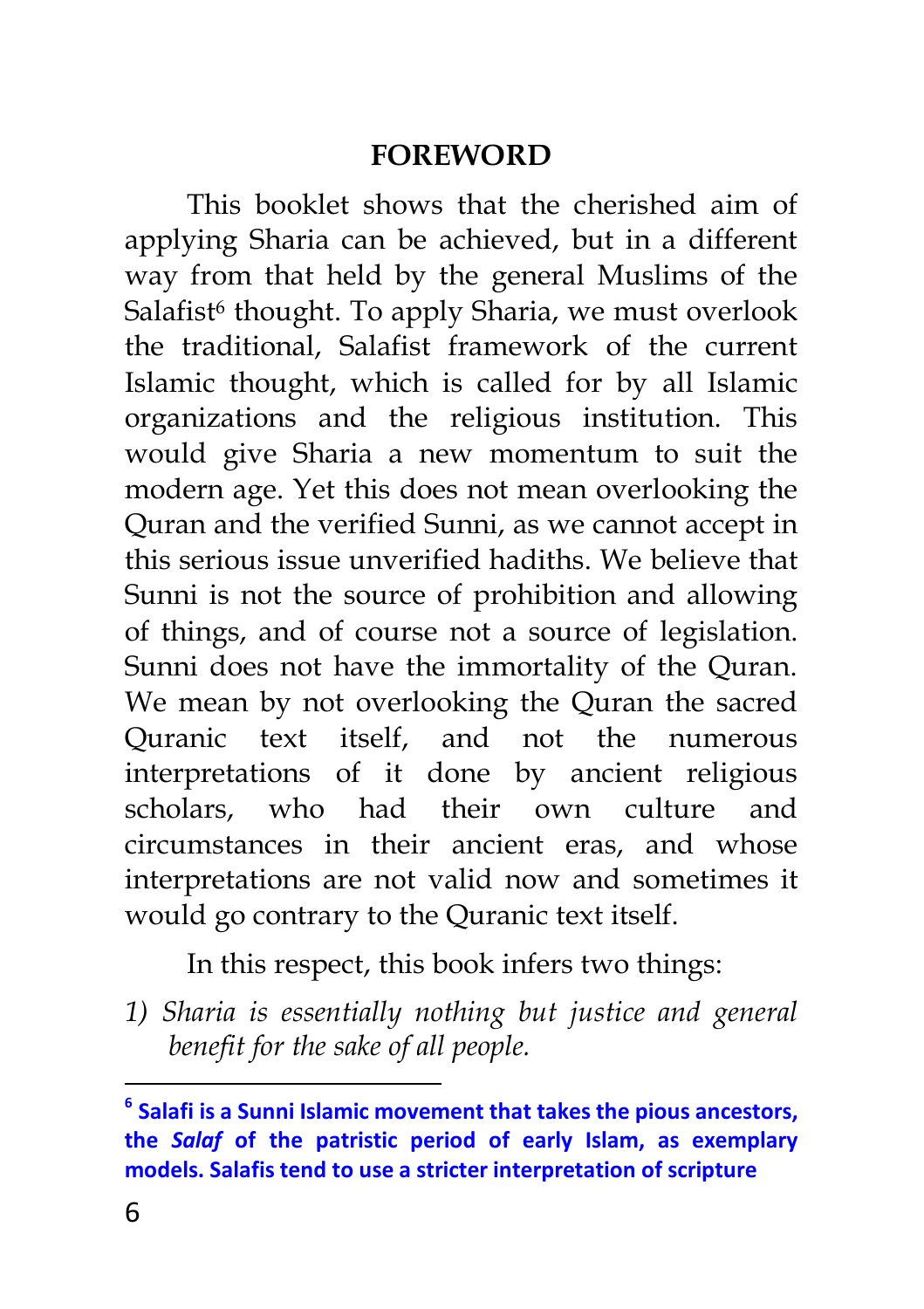*2) Liberty is a prerequisite to ensure the aim of applying Sharia;*

Otherwise, this application is impossible. Examples from the East and the West are cited within this book to cover that point. Hence, Sharia can be presented and applied in a way that does not ignore the two major sources, the Quran and the Sunni, and it would be considered as a constructive contribution to solve social problems. Without liberty and discarding of Salafism, Sharia cannot be applied properly, and it might be applied by the authority and the desire of rulers not by the criteria of the Quran. The Salafist view of Sharia is old and invalid now in the modern era. No power whatsoever can stop progress and development, which are among the norms set by God in the human community at large.

Things are made clear, and each of us is free to believe or disbelieve.

#### *GAMAL AL-BANNA*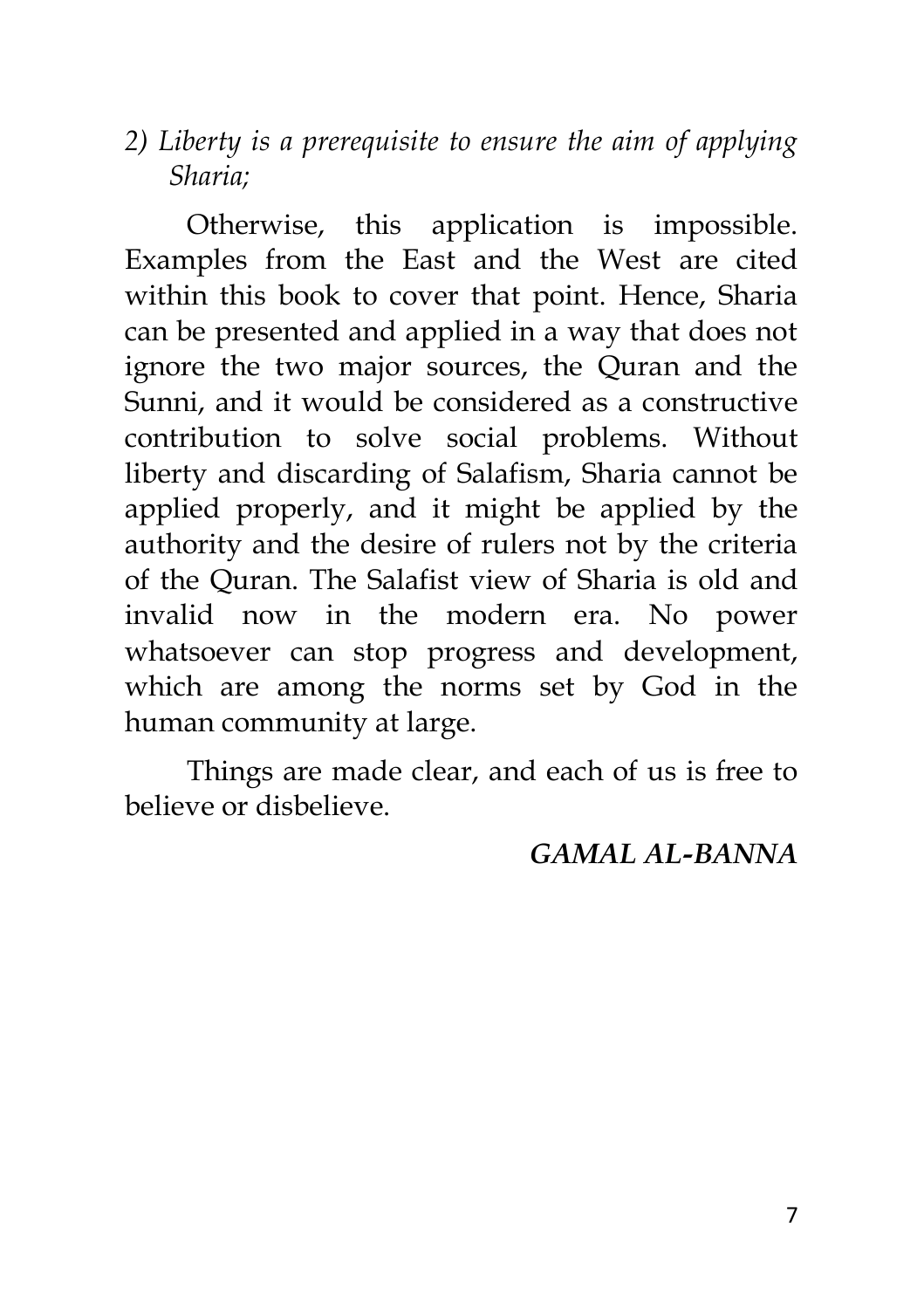# *Chapter One*

## **DIFFICULTIES OF CODIFICATION**

The application of Sharia is a well-known motto, assumed by all Islamic institutions, however different in their approach, and all of them consider rejection the notion of the application of Sharia as a rejection of faith.

All these institutions believe that applying Sharia is a unanimous demand and an Islamic obligation strongly requested by all people. Laws to achieve this already exist, formulated by many committees, but such a project remained locked in drawers and has not see the light of day.

Looking closely at this issue, we see that it is more difficult and complex than imagined by any Islamic institution. Many factors should be taken into consideration and many obstacles should be surmounted before we can apply Sharia. Otherwise, the current conditions would prevent the application of Sharia or render it futile.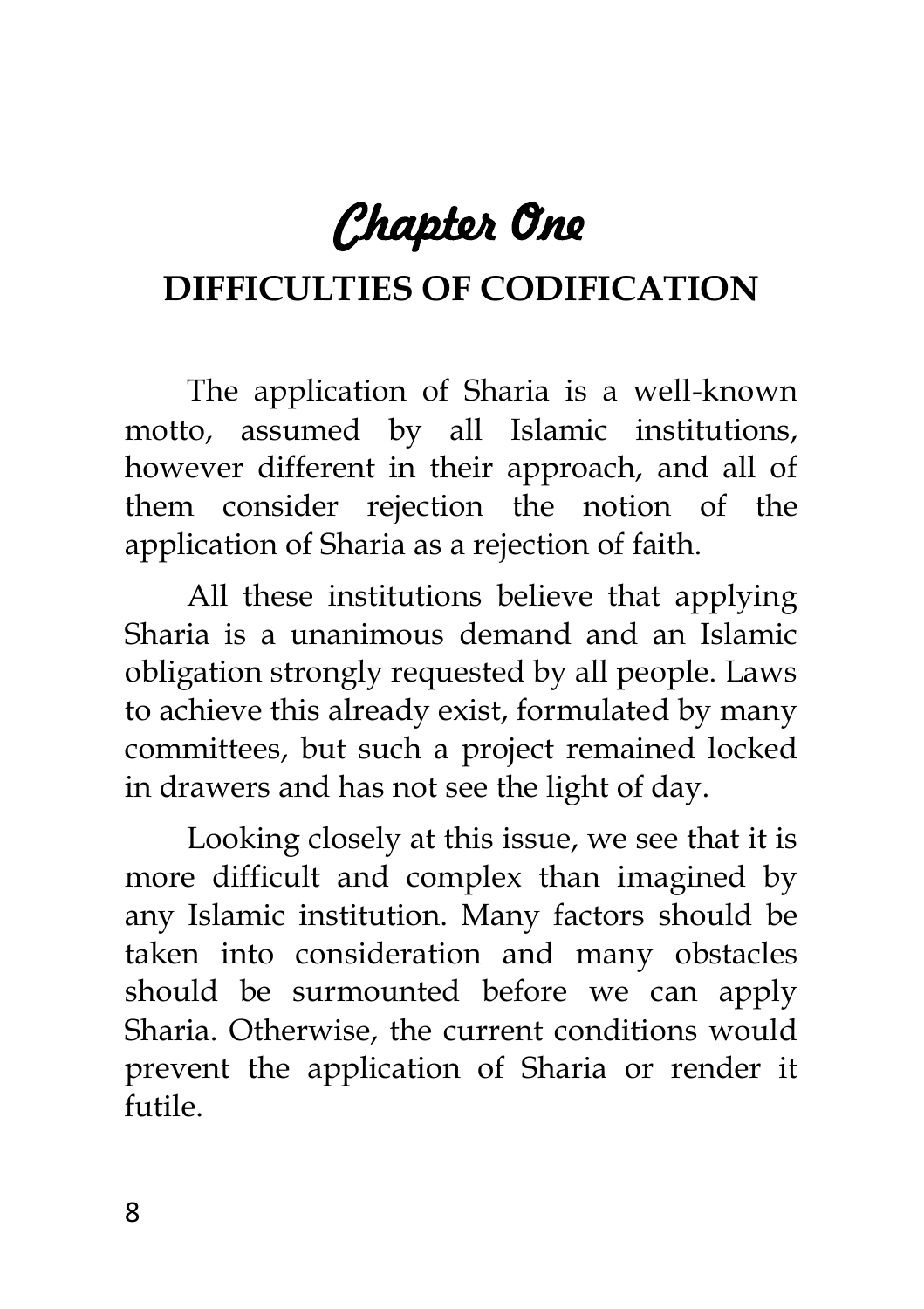A close look into history shows that applying Sharia - with the exception of the era of Prophet Muhammad - relied on free Ijtihad<sup>7</sup> and did take the form of laws, until in recent history Turkey tried to codify Sharia in legal terms and items. History tells us that there were many unsuccessful attempts to codify Sharia in the Umayyad and Abbasid caliphates. For instance, the caliph Omar Ibn Abdel-Aziz ordered the writing of the Sunni lest it should get lost with the passage of time. An Arab historian mentions that, *"Caliph Omar Ibn Abdel-Aziz wanted to unify the rulings in all Islamic countries, and in every country there were some of the prophet's companions who approved or disapproved of court rulings of judges, and people of these countries were content with such rulings in their affairs... II* This text shows that the caliph Omar Ibn Abdel-Aziz wanted to write down Sunni, traditions, laws...etc. to impose a kind of obligatory code on people; yet, his caliphate did not exceed two years. His former caliph AI Walid Ibn Abdel-Malik attempted the same endeavor, but it failed, as it

 **7 is a technical term of Islamic law that describes the process of making a legal decision by independent interpretation of the legal sources, the Qur'an and the Sunnah. The opposite of** *ijtihad* **is**  *taqlid***, Arabic for "imitation".**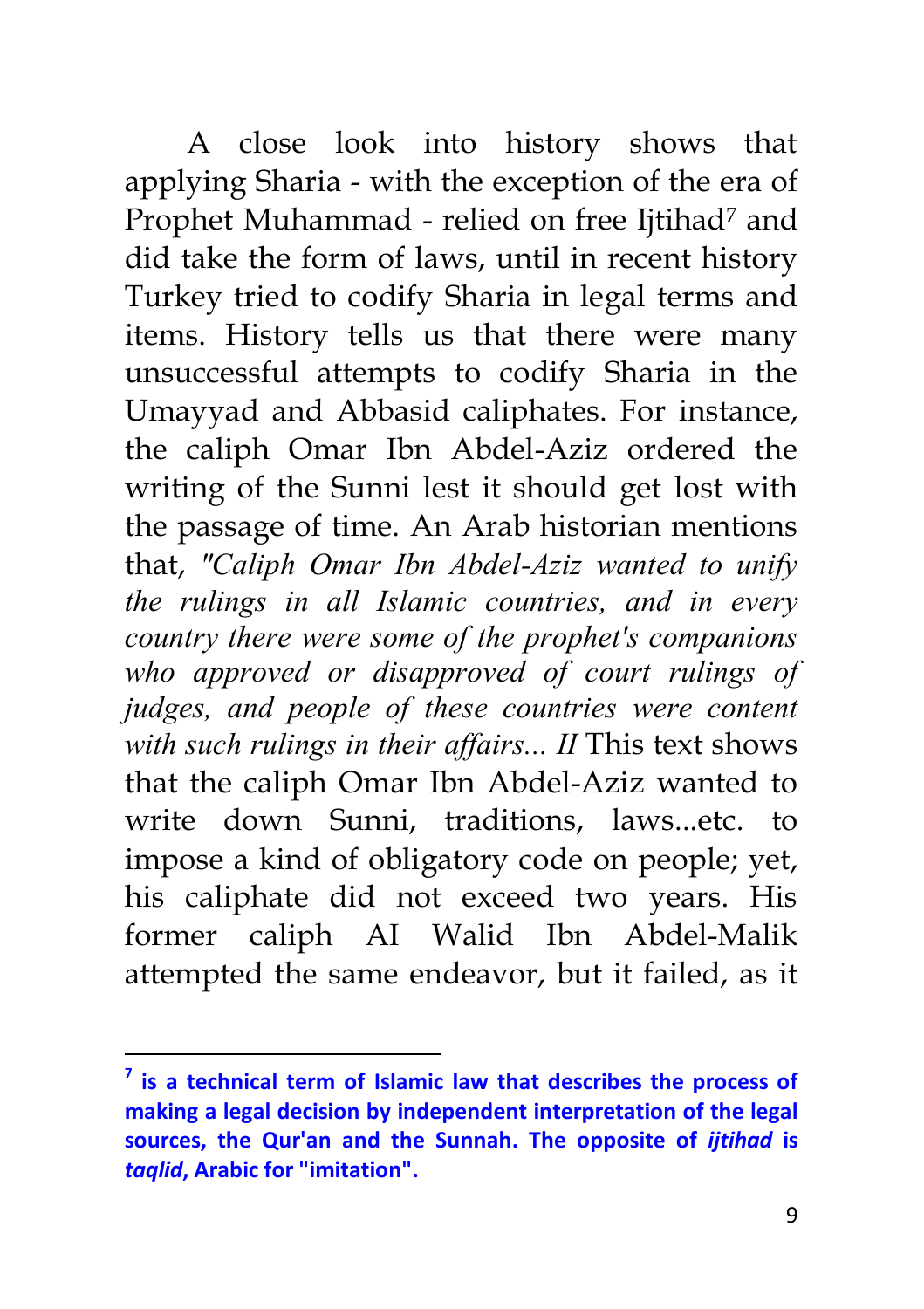could not stand against the dominant unwritten conventions of Fiqh<sup>8</sup>.

Another similar story in the Islamic history is about the Abbasid caliph Abou Jaffer AI-Mansur, who, during the pilgrimage season, asked Malik Ibn Anas to copy his volume of Sunni, so that it would be sent to all Islamic countries to be their law and never exceed this kind of knowledge in their legal system. The caliph thought that volumes of Sunni written by people of Medina were the rightful sources of Islamic law. Yet, Malik Ibn Anas<sup>9</sup> refused this suggestion and told the caliph that every community in every country applied and believed in certain number of hadiths, and in certain Sunni traditions as well as deeds of the prophet's companions. He advised the caliph to leave people to their beliefs that were hard to change, and the caliph took his advice. Ibn AI-Moqaffa mentions in one of his books that court rulings differ a great deal in various countries, and he suggested a unified code written in one volume to be distributed in all countries of the

**<sup>8</sup> Fiqh is Islamic jurisprudence. It is an expansion of the Sharia Islamic law—based directly on the Quran and Sunnah Fiqh deals with the observance of rituals, morals and social legislation** 

**<sup>9</sup> is known as "Imam Malik," (c. 711 – 795) (93 AH – 179 AH ) He was one of the most highly respected scholars of fiqh in Sunni Islam**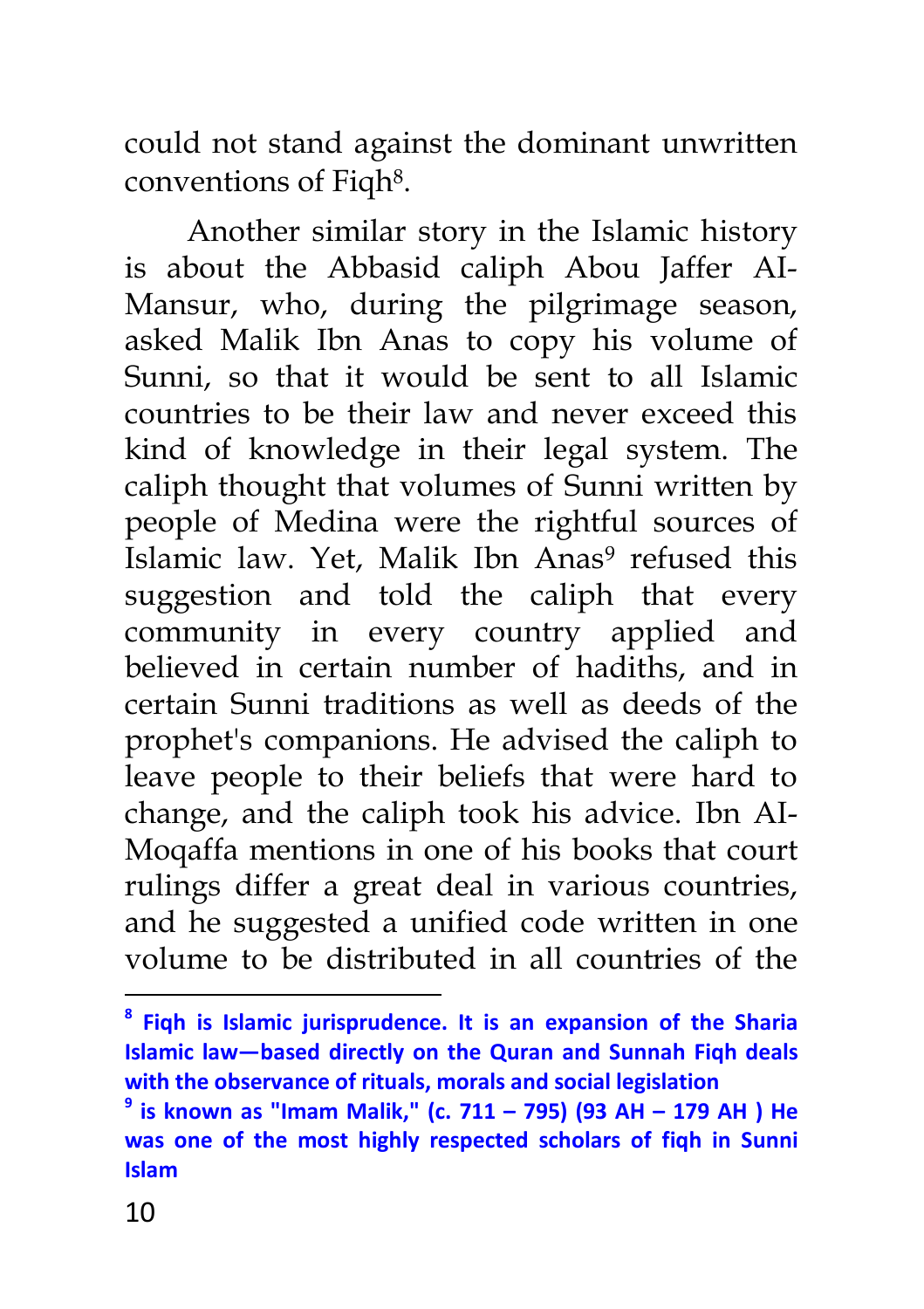Islamic caliphate. Yet, of course, this attempt was unsuccessful as well.

It is noteworthy that all these initiatives and attempts brought about by rulers and their retinue and courtiers, because these attempts help give them more authority and legitimacy to their rule. Historically, the climate of freedom at the time led to a chaotic state of rulings and judgments, and the caliphate could not leave this chaos continue; hence, rulers had strong motivation to codify Sharia, but they failed as this task was more complex than they had thought. Ancient religious scholars opposed these attempts because they felt that these attempts would undermine their authority and would hand it over to the caliphate, even if some of these scholars were serving as judges in this Islamic state, but scholars were the ones formulating court rulings.

This historical stage gave the free reins to Fiqh and Ijtihad, and this freedom was unquestionable and unrestrained, as it had stemmed from a deep faith of these scholars in their mission and their role within the Islamic community.

The Islamic community at the time staunchly believed that it was natural to let Sharia and Fiqh to thrive and flourish in a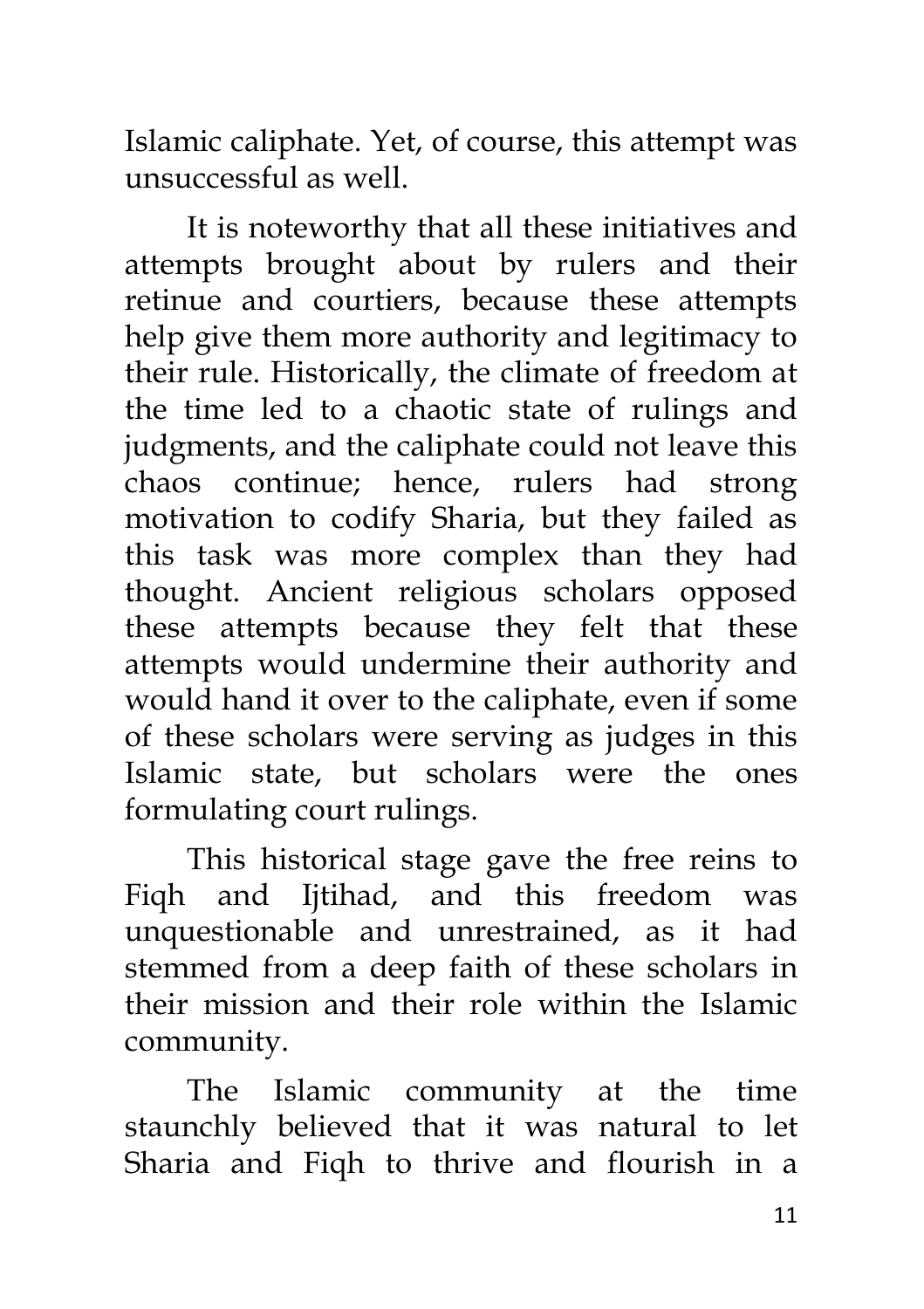climate of liberty among laymen and scholars alike. This was in order to preserve the freedom of ordinary people and their right to reject or accept the views of this or that scholar, as well as the liberty of adhering to one doctrine. This diversity and plurality were within the framework of the Quran and all Muslims were unified in their original source of law, the Quran.

This stage of liberty refused any kind of strains, yet it rejected any innovations as well, and was like an unbridled steed. Of course, such open-minded liberal communities, where people and scholars took pride in their faith and distanced themselves from the central authority of the state that imposed its will on all people and laws, could not continue to be, although such freedom contained all differences. Norms of community, progress and development would not allow such liberty to go on, and the passage of time made this a mere stage of history that ended. Even if we imagine that scholars might have relented to a certain extent to the wishes of caliphs, reaching the required codification entailed adopting one doctrine and discarding the other doctrines, and this was exactly what scholars could not possibly allow to happen. If this codification would be based on selective criteria, this would be impossible to achieve, as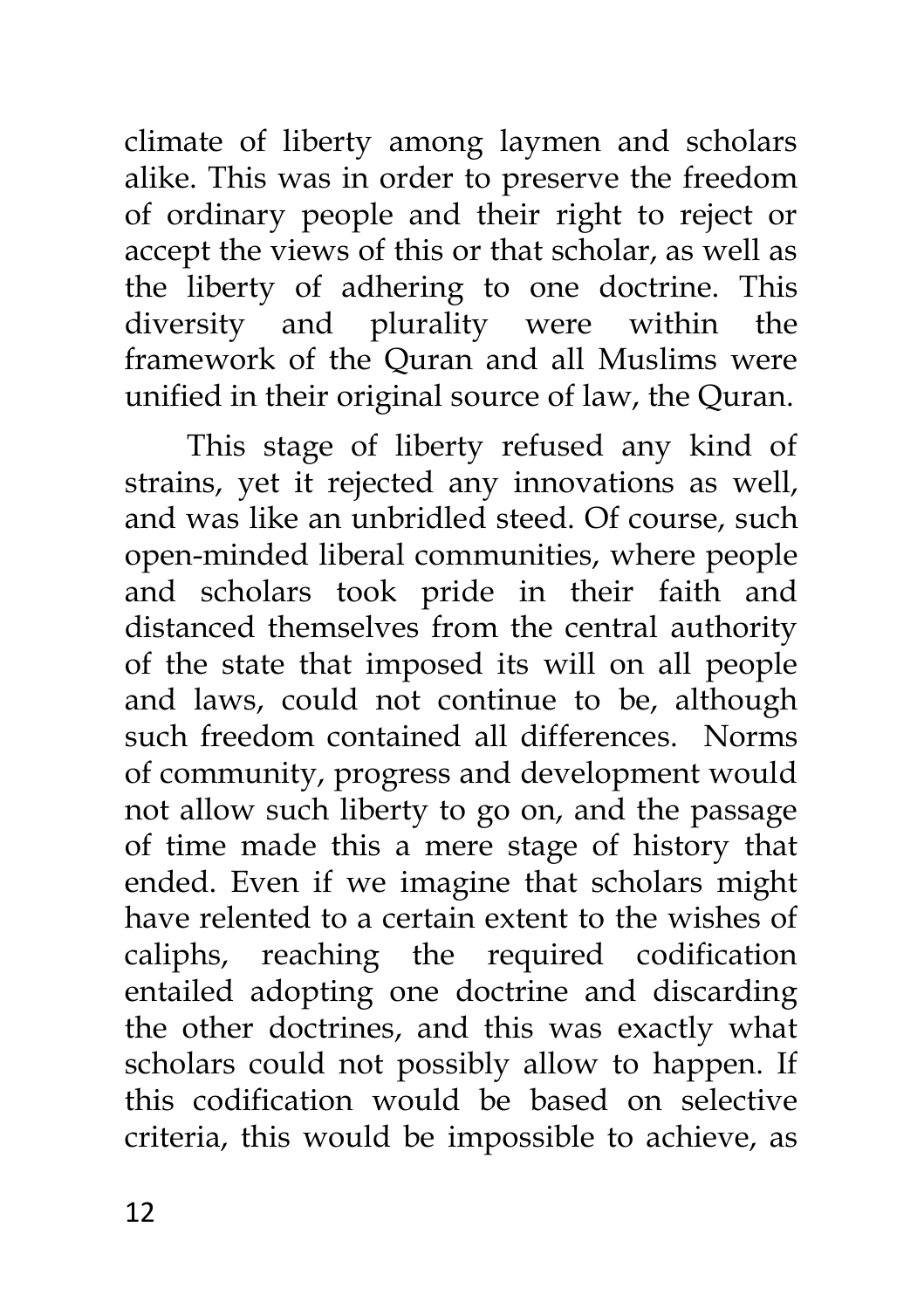the differences among the doctrines is fundamental **especially in rules of governance. Such differences prevent melting the** doctrines in one crucible to formulate one Fiqh and one unified Sharia for all people in all times. This impossible unification overlooks the paramount aim of Sharia, which is general *interest* and *benefit*  in the view of Imam AI-Tofy and general *objectives* in the view of Imam AI-Shatby. That is why all the above mentioned attempts failed.

Rulers found themselves caught in a labyrinth that would not lead to the desired destination, and they could not resolve this issue until the Ottoman Empire adopted the Hanafi<sup>10</sup> doctrine as the formal one of the caliphate, whereas the Safavid Dynasty<sup>11</sup> in Iran adopted

 $\overline{\phantom{a}}$ 

**<sup>10</sup> The Hanafi school is one of the four** *Madhhab* **(schools of law) in jurisprudence (Fiqh) within Sunni Islam. (The other three schools of thought are Shafi'i, Maliki, and Hanbali.) The Hanafi madhhab is named after Abu Hanifa an-Nu'man ibn Thābit (699 - 767CE / 89 - 157AH), Among the four established Sunni schools of legal thought in Islam, the Hanafi school is the oldest. It has a reputation for putting greater emphasis on the role of reason and being slightly more liberal than the other three schools.**

**<sup>11</sup> The Safavids were one of the most significant ruling dynasties of Iran. They ruled the greatest Iranian empire since the Islamic conquest of Persia and established the Ithnāˤashari (Twelver) school of Shi'a Islam as the official religion of their empire, marking one of the most important turning points in the history of Islam, and ruled Iran from 1501/1502 to 1722 From their base in**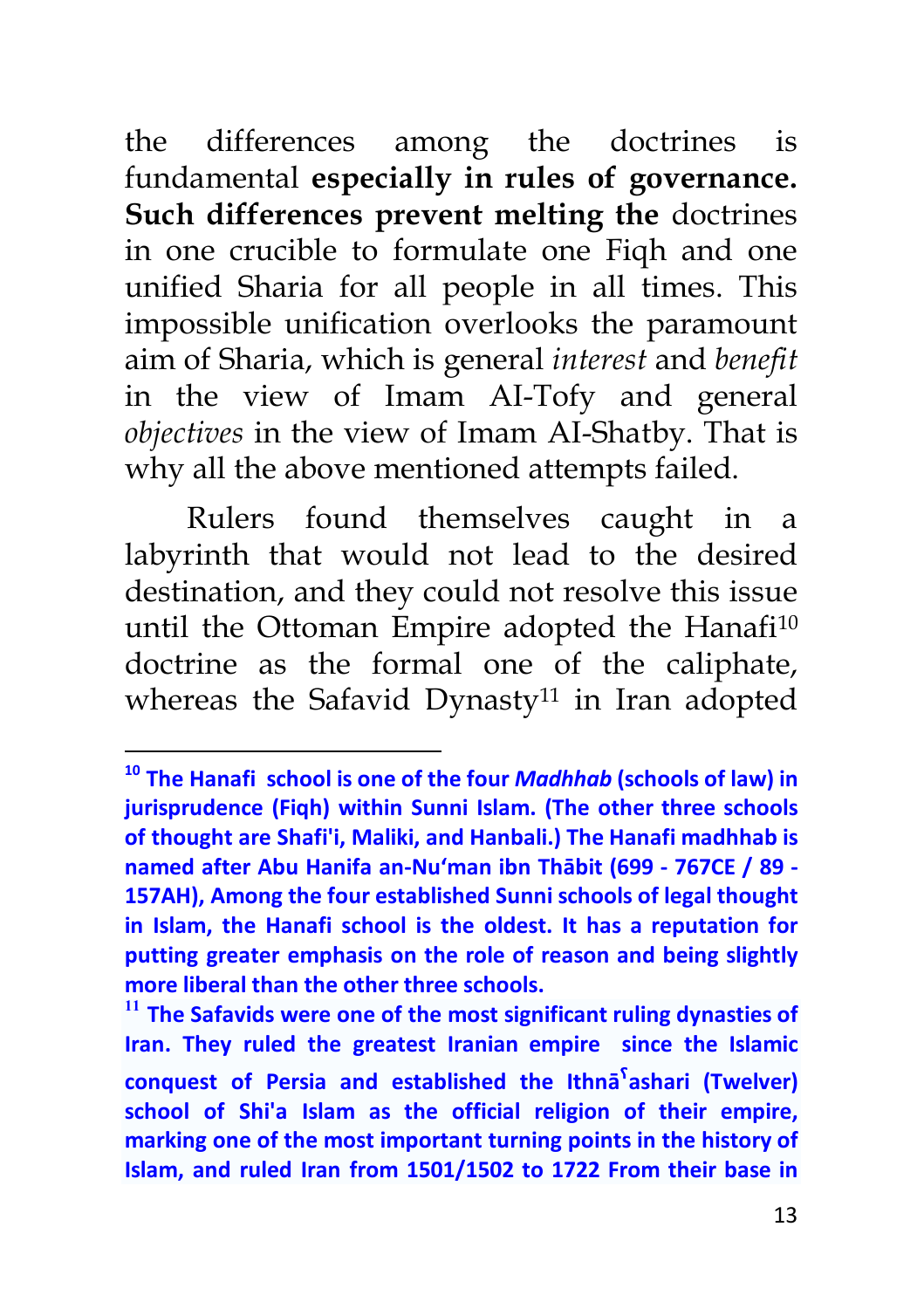the Ja'fari doctrine<sup>12</sup>. Of course, this adoption of doctrines occurred after Ijtihad was banned ages ago, and the era of liberty of thought and belief ended, while imitation of the ancient scholars prevailed and paved the way to this step of adopting one doctrine as the source of Sharia.

This solution was imposed by the caliphate without any struggle whatsoever due to decadence of that age in the Ottoman Empire, whereas in Iran, this solution entailed a bloody battle against other Sunnite doctrines.

**Ardabil, the Safavids established control over all of Persia and reasserted the Iranian identity of the region, thus becoming the first native dynasty since the Sassanids to establish a unified Iranian state. Despite their demise in 1736, the Safavids have left their mark down to the present era by establishing and spreading Shi'a Islam in major parts of the Caucasus and West Asia, especially in Iran. (source: wikipedia.com)**

**<sup>12</sup> Jafarī school of thought, Jafarī jurisprudence or Jafarī Fiqh is the school of jurisprudence of Shi'a Muslims, derived from the name of Jafar as-Ṣādiq, the 6th Shi'a Imam. It differs from the four schools of Sunni jurisprudence in its reliance on ijtihad, the use of reason to interpret Islamic laws, as well as on matters of inheritance, religious taxes, commerce, personal status and the allowing of temporary marriage or mut'a. However, despite these differences, there have been numerous fatwas regarding the acceptance of Ja'farī** *fiqh* **as an acceptable Muslim** *madhhab* **by Sunni religious bodies. These include the Amman Message and a fatwa by Al-Azhar. (same source)**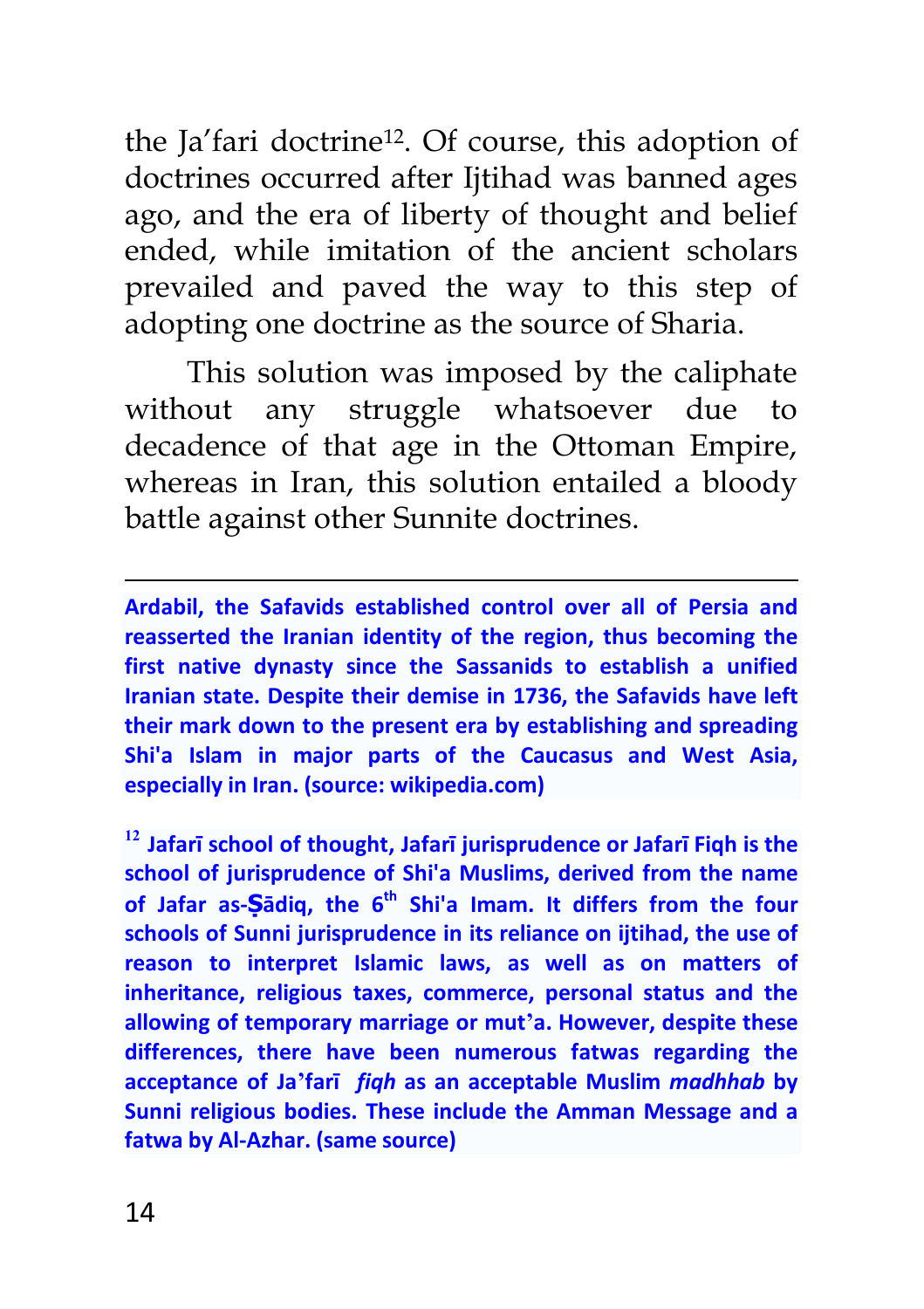This imposition by the authority of the state to apply and codify Sharia, even with including Fiqh scholars in the ruling system, led to corruption on all levels. Sharia lost its vibrant spirit and authority made it stagnant and invalid, and everything in the affairs of the state had one source or reference: the desire of rulers.

The general perspective to Sharia would change if the major factor in applying Sharia would be faith. The factor of faith was replaced by the Ottomans with the factor of total submission to rulers and their concept of Sharia; accordingly, Sharia lost its sanctity and holiness and reduced to mere laws issued by the state and implemented by force.

### **Did callers of applying Sharia think of these hypotheses and development of the desired application of Sharia?**

Some people who considered these hypotheses rejected the idea of applying Sharia, to leave it as a mere thought among people to influence them, instead of being a codified entity imposed on them by the state.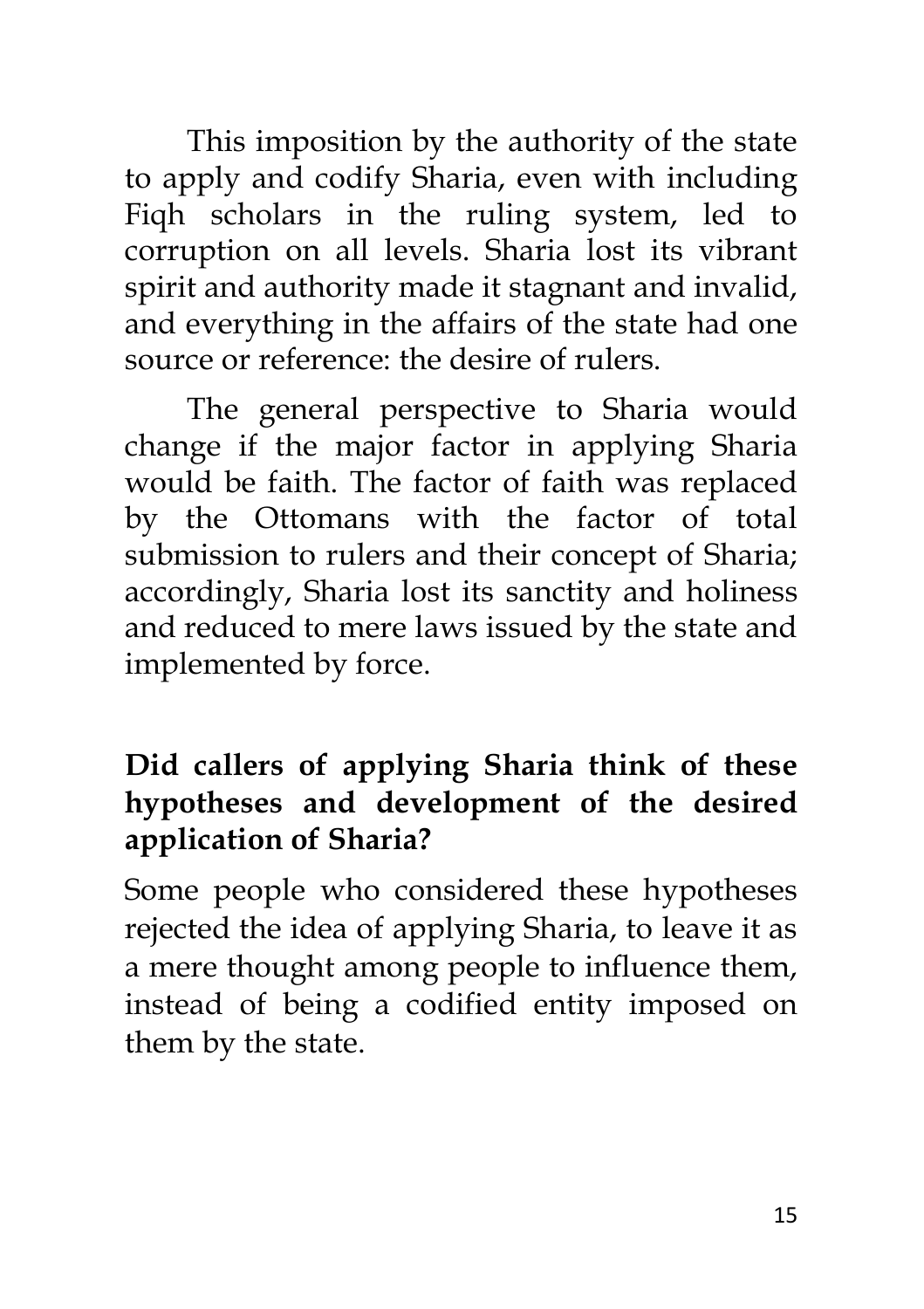This was advocated especially that punishments have a marginal role on the rules of Sharia, and they would not be applied in many cases, except By Ijtihad of judges.

Dr. Radwan Saeed said that:

*"... in sum, the motto of applying Sharia might lead to results contradictory to the proposed aims. Application of Sharia entails writing Fiqh as a codified law and this reduces the holiness of Sharia and its social function, as it would be reduced to repressive laws. This sort of law would give the state new additional oppressive authority, which would contradict the historical experience of the Islamic nation as a group based on liberty. This imposition of Sharia creates a new system of values that only suits the state..."*

These above-mentioned cons do not negate the pros of applying Sharia, as the stage of free Ijtihad cannot possible come back again, as this stage led to so many contradictory rulings and judgments within the same place.

This dilemma necessitates a new Ijtihad to save Sharia from causing this grave error. This new Ijtihad is presented in this book.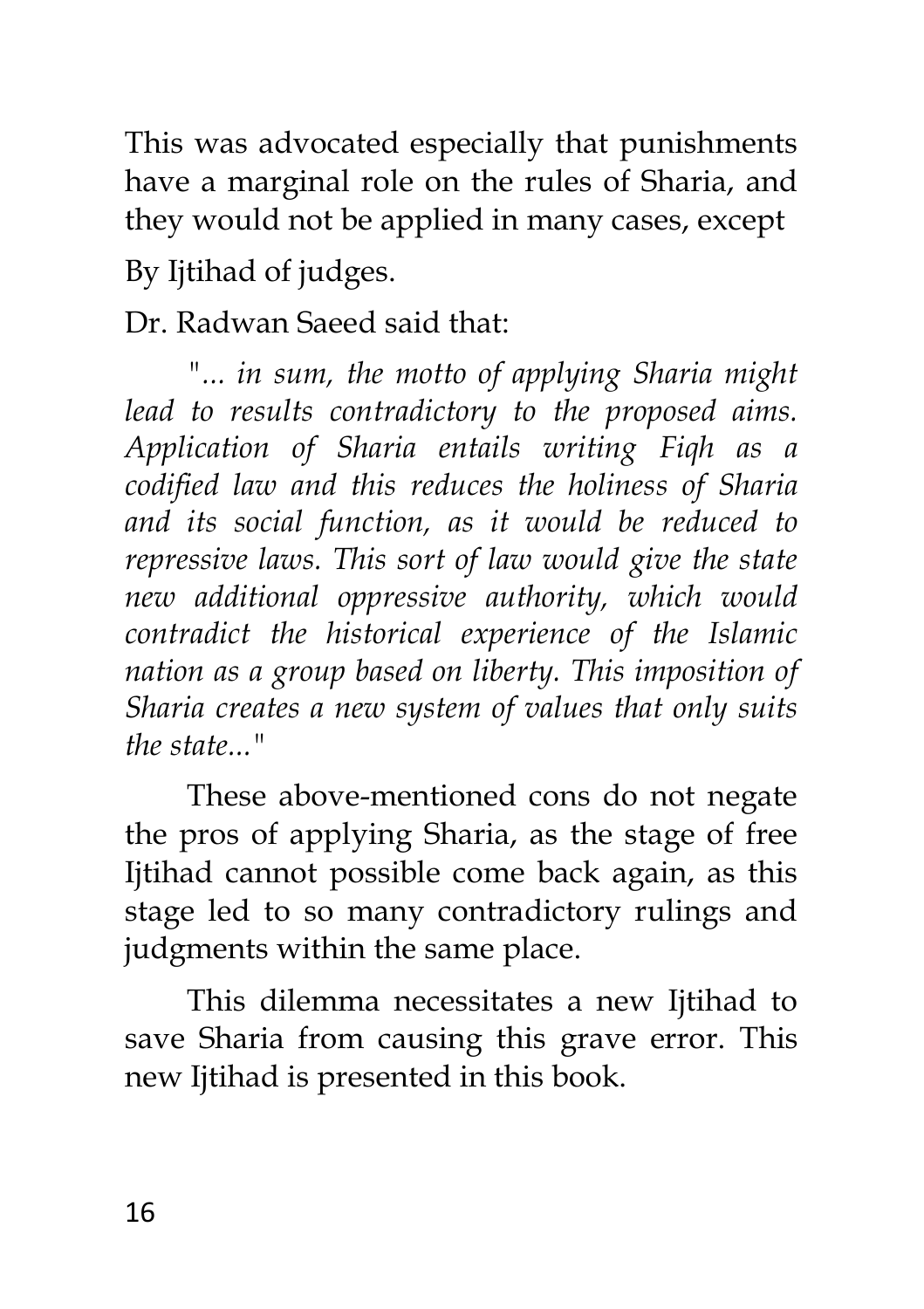# *Chapter Two*

## *OBSTACLES AND PRECAUTIONS*

Sharia cannot be applied unless with radical changes in its content and form, and a similar change in the vision of faith as well. This new vision should first be deepened and the majority of people should believe in it, before Sharia can be applied.

Yet, there are obstacles and precautions, outside the framework of Sharia and faith, and they should be taken into consideration. We should find solutions to the problems and answers to the queries posed by these obstacles and precautions.

**Among these obstacles and precautions are the following:**

**Lack of readiness of the community to accept Sharia now:**

Some claim that applying Sharia is a popular demand, people are prepared for it wholeheartedly ages ago, and governments are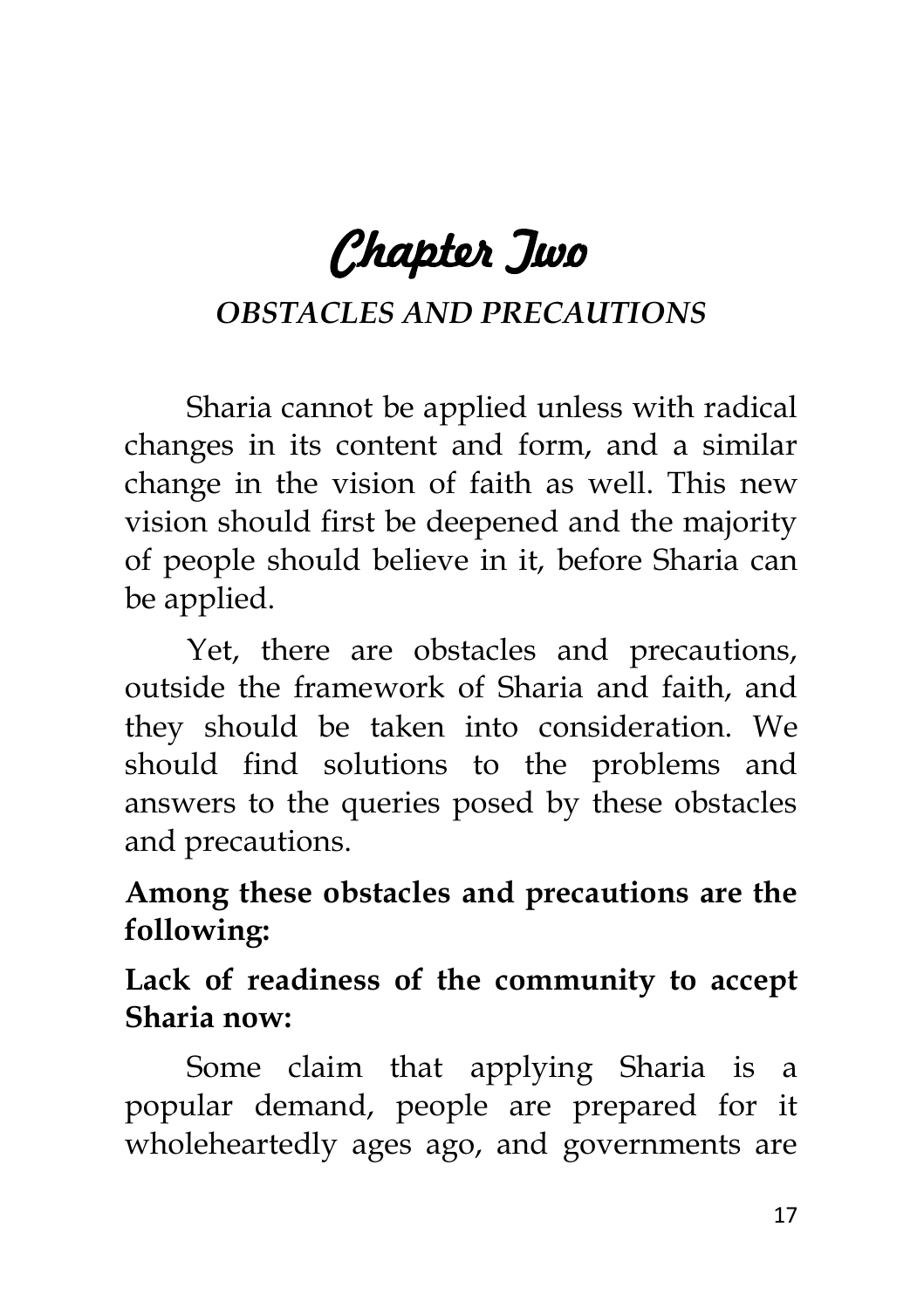to blame for not heeding this demand. Codification of Sharia was attempted in a project presented in 1987 in Egypt, but it was not submitted to the People's Assembly despite the fact that there were one hundred members supporting the project, as the Nasserist head of the Assembly locked the file of this project in his drawers for many years, and he died without ever submitting it. He might have held grudges against the project, but he, unaware, had saved the Egyptian community from an experience that was bound to fail.

In fact, this 'popular' demand was not the demand of people, but rather of the Salafists, traditional Islamic bodies and organizations. Their vision of the draft of this project of codifying Sharia did not suit our modem age anyway.

18 In fact, the Egyptian community, and other Arab ones as well, had many political and theoretical experiences that were applied without prior preparation, studies, or even agreement. Leftist, socialist, Marxist, capitalist, and many other ideologies streamed in Egypt by the class of intelligentsia, who owned means of mass communication. They conveyed western thought and theories, and they quarreled with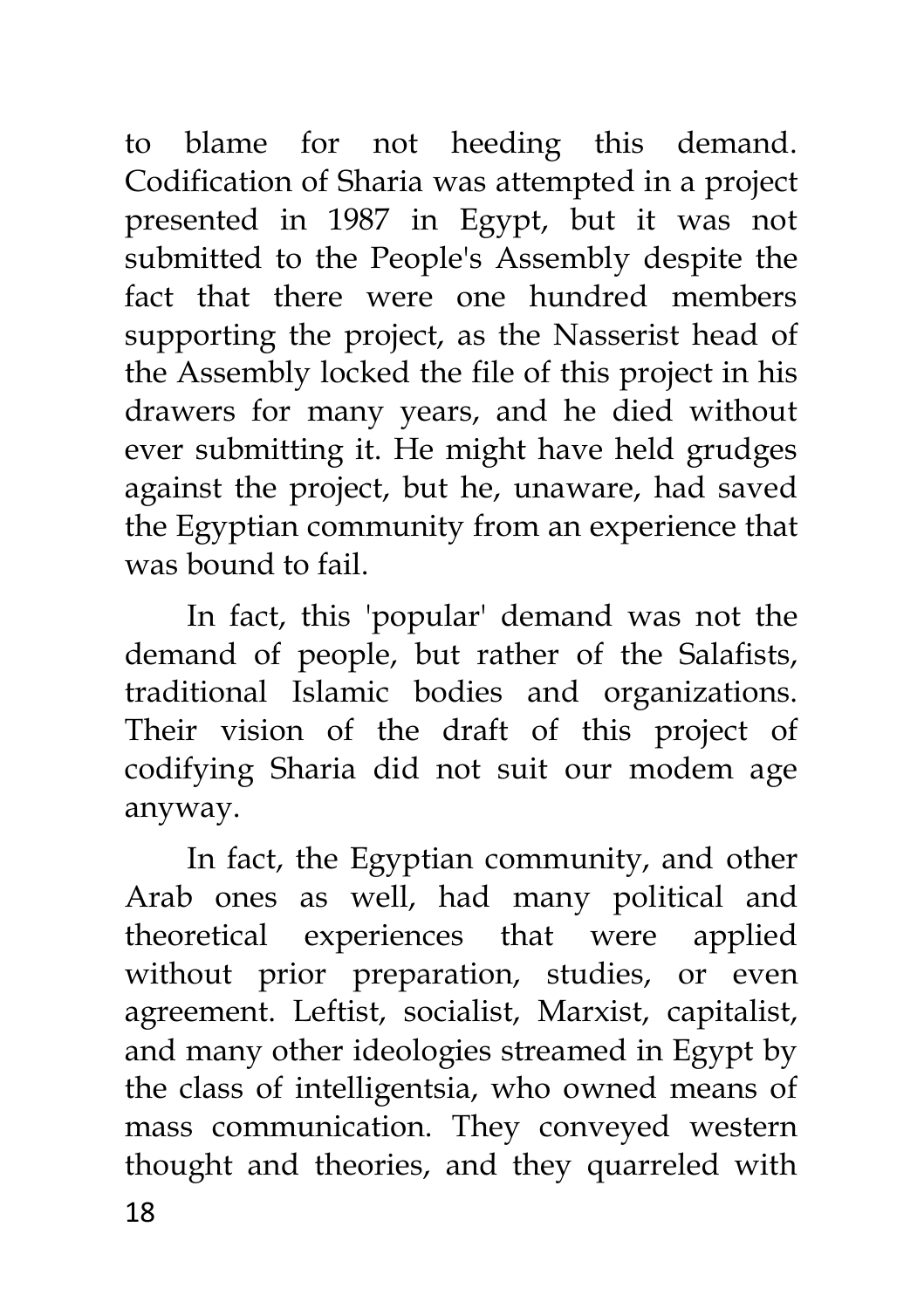one another. What they offered was alien to the Arab mind, and they gained a few supporters for limited periods. Of course, Islamic thought surpassed all other kind of thought, and it gained the support of ordinary, simple people, due to the genius of the martyred imam Hassan AI-Banna<sup>13</sup> and his rare talent inorganizing the Muslim Brotherhood Organization. Great aims and hopes were pinned on this organization, but when its leader was assassinated in 1949, and with the advent of the 1952 revolution, the government became hostile toward this organization. The Brotherhood remained silent for a long while, as it was declared outlawed. Other minor Islamic groups and organizations emerged as a reaction to unbearable torture in the prisons of Nasser<sup>14</sup>. People who were

**<sup>13</sup> Hassan al-Banna (October 14, 1906 – February 12, 1949) was a schoolteacher and an Egyptian social and Islamist political reformer, best known for founding the Muslim Brotherhood, one**  of the largest and most influential 20th century Muslim revivalist **organizations. Al-Banna's leadership was critical to the growth of the brotherhood during the 1930s and 1940s.**

**<sup>14</sup> Gamal Abdel Nasser (15 January 1918 – 28 September 1970) was the second President of Egypt from 1954 unƟl his death. He led the bloodless coup which toppled the monarchy of King Farouk and heralded a new period of modernization and socialist reform in Egypt together with a profound advancement of pan-Arab nationalism. Through his actions and the charisma of his speeches,**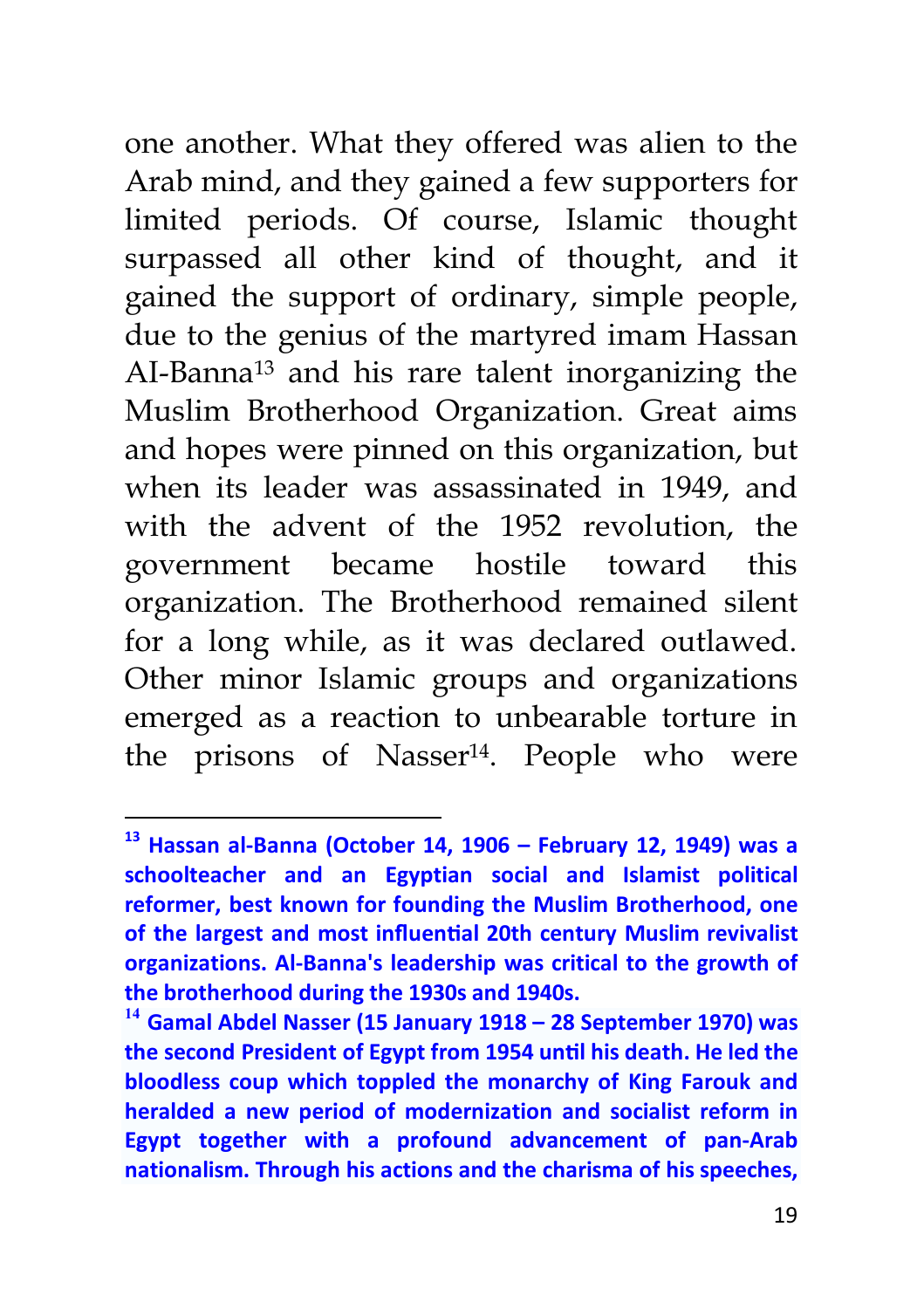disillusioned about any mottoes, and many groups and organizations were forced to perform their activities in secret.

Nasserist regime fell out of favor with the Egyptian defeat in 1967 war, and all idols of nationalism and Nasserism fell down as well. Later on, with the 'open door' policy of Sadat, economical conditions flourished but parasitic blood sucking capitalists thrived as well. People floundered about between this liberal environment and those who clung to authority and Nasserist ideology and heritage.

Because of all these accumulated events and failed experiments, people became disillusioned and distrustful of any sort of movements and mottoes. People succumbed to bourgeois, materialistic, and consumerist culture, while the filthily rich became richer, and those who are under the poverty line struggled to maintain their existence and lived from hand to mouth.

Accordingly, the Egyptian community became distrustful of any Islamic approach, unlike the case in the past. Yet, the religious

**Nasser's version of pan-Arabism, also referred to as Nasserism, won a great following in the Arab world.**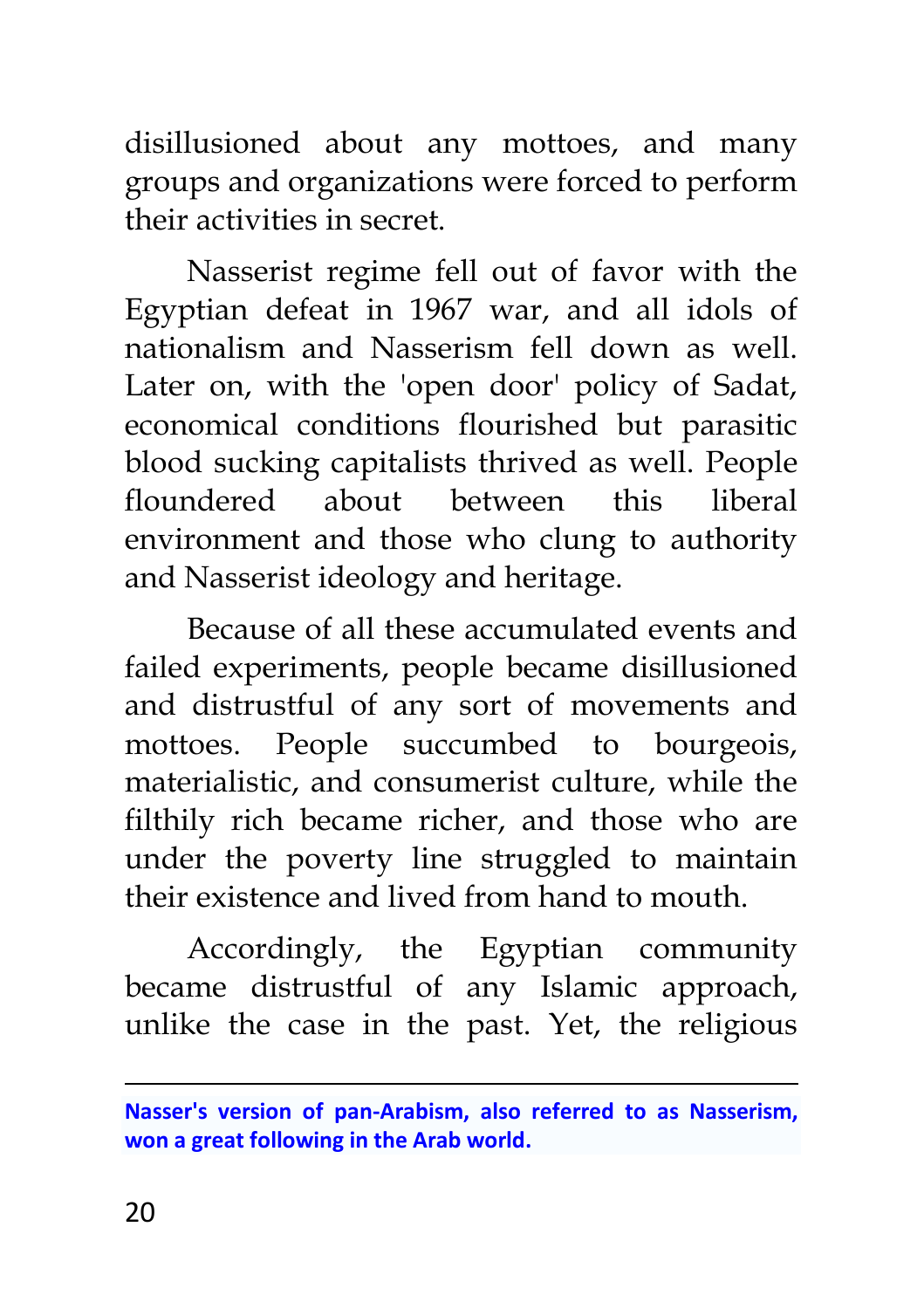trend was still strong but it oscillated between zealotry and Salafist, conservative thought. Frustration prevailed and no one was enthusiastic about applying Sharia.

The Egyptian community today is unready for proper application of Sharia, as most of those who have Islamic trends of thought are Salafists and traditionalists. Their view of Sharia is both unacceptable and inconceivable in the modem age. They think they represent true Islam and they resist any innovation trends or any kind of reform. As for other social strata, they are either nouveau-riche with their entourage, who amassed wealth for the last twenty years and imposed their entity and dominion over media, or the remaining proponents of Nasserism, the Left, Nationalism...etc. who compensate the failure of their ideologies by bigotry, void claims, and high voice.

It will be a long way before Sharia would reach groups of people who would staunchly believe in it. Sharia must surmount many obstacles and difficulties; chief among them is discarding Salafism and traditionalism to reach a new understanding of faith, creed, Sharia, and even the whole system of Islamic knowledge. This hard mission would take a long time.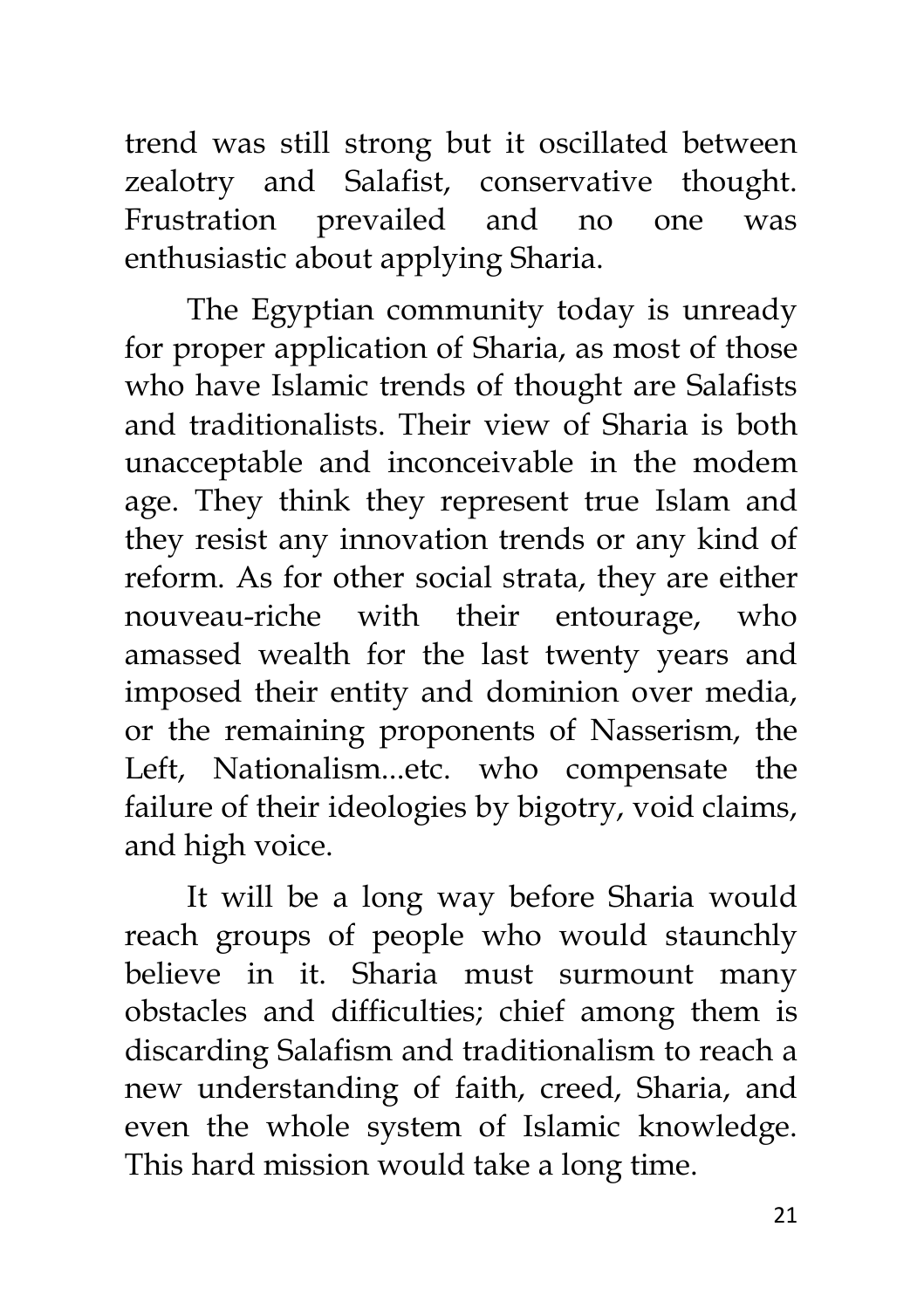If Sharia would be applied, a sound, true image of it must be presented, and this image is radically different from what is presented by Salafist Fiqh, and differs from what is presented by callers of jihad. Sharia has to walk a long path to gain supporters of the majority of believers. This would take a long time and much effort.

### **Fear from the rise of the Islamic state, and the secular one:**

On the national and international levels, there is an inherent fear from the rise of a religious state in any Arab country, especially in Egypt. Europe accepted reluctantly the rise of religious states like Israel, Iran, and Saudi Arabia, due to certain historical conditions. If a religious state would be established in Egypt, the foreign powers would not accept that and they would conspire against it.

In fact, applying Sharia could not lead to the rise of a religious state, because Sharia is a collection of rulings entailed by justice and applied via democracy in a democratic state. This fact almost vanished due to the inherent notion of Islamists about the Sharia, as they assume that the rise of the religious, Islamic state is an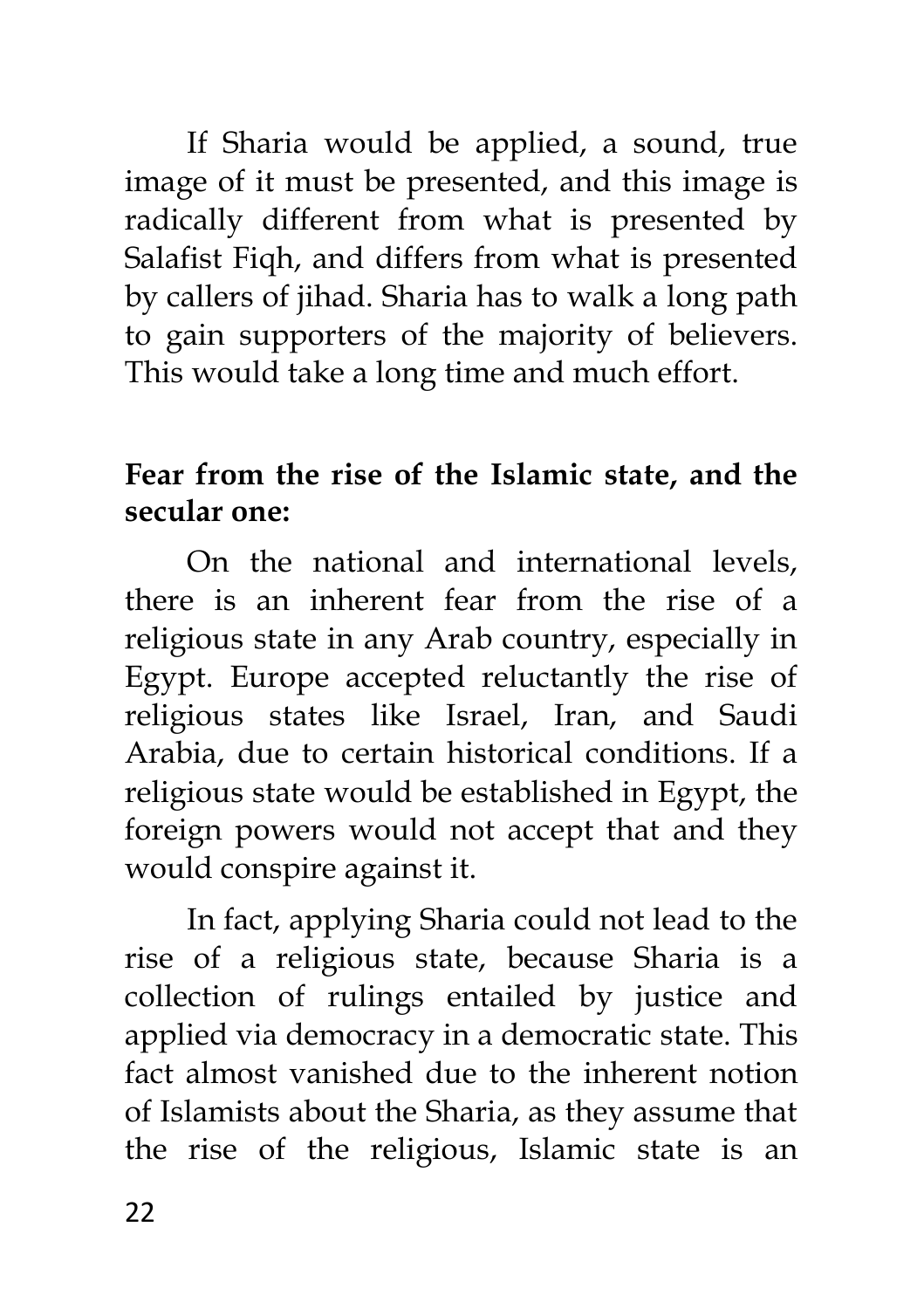integral part of Sharia. This false notion is 'truth' taken for granted by all people now, Islamists and others. Eradication of this false notion of the 'Sharia State' from the minds of people entails consistent, exhausting efforts, based on two principles. Firstly, application of Sharia does not mean the rise of a religious state, as we have mentioned before. Secondly, the concept of the religious state does not pertain to Islam at all. Islam, as a religion, does not aim at establishing a state, but rather aims at guiding human beings. The state cannot offer anything to Islam as a religion, because if the state wanted to apply Sharia without people's belief in it, this would render this application futile and fruitless. Accordingly, Sharia would lose its spirit and aspect of faith, as it would be transformed into mere laws of the state, applied by force of authority. What is important to Sharia is not the state but people, because when they believe in Sharia, it will be applied via democratic means, and this would be a popular demand, representing the will of a nation. When Sharia would be applied this way, it would bear fruit. Once again, this plan is impeded by the deepseated false notion of the 'holy' religious state.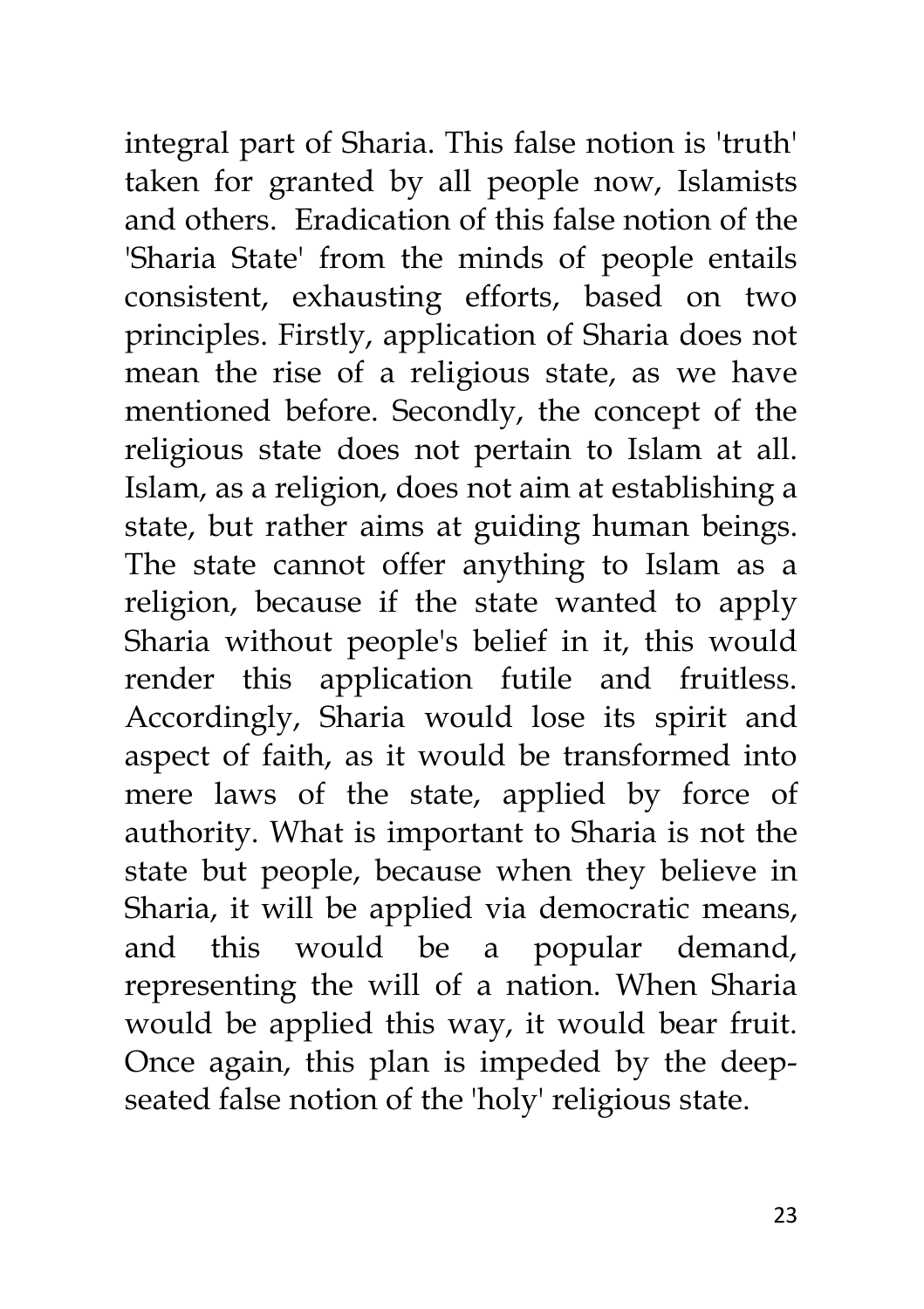We have mentioned in our book titled, *"Islam as a Religion and a Nation, not as a State",*  that Islam did not establish a state except in the era of Prophet Muhammad in Medina. This state did not have the common features of ordinary states of our age: no army, no police, no prisons, nor oppressive powers, no taxes ... etc. Not to mention the fact that the head of that state was Prophet Muhammad, who was aided and guided by the divine revelation. Establishing a state in Medina community was not part of the Islamic faith and certainly not part of Sharia, but it occurred due to the context and sequence of certain events.

After the era of Prophet Muhammad, this state continued for twelve years under the caliphs Abu Bakr<sup>15</sup> and Umar Ibn AI-Khattab<sup>16</sup> .

**<sup>15</sup> Abu Bakr As-Siddiq (c. 573 CE – 23 August 634/13 AH) was Muhammad's father-in-law, one of the closest companions and adviser. Abu Bakr succeeded to the Prophet's political and**  administrative functions (632 - 634CE), thereby initiating the **office of the caliphate.**

**<sup>16</sup> Umar Ibn Al KhaƩab (c. 586-590 CE – 7 November 644), also known as Umar the Great or Farooq the Great was the most powerful of the four Rashidun Caliphs and one of the most powerful and influential Muslim rulers. He was a sahabi (companion) of the Islamic prophet Muhammad. He succeeded Caliph Abu Bakr (632–634) as the second Caliph of Rashidun Caliphate on 23 August 634. He was an expert jurist and is best**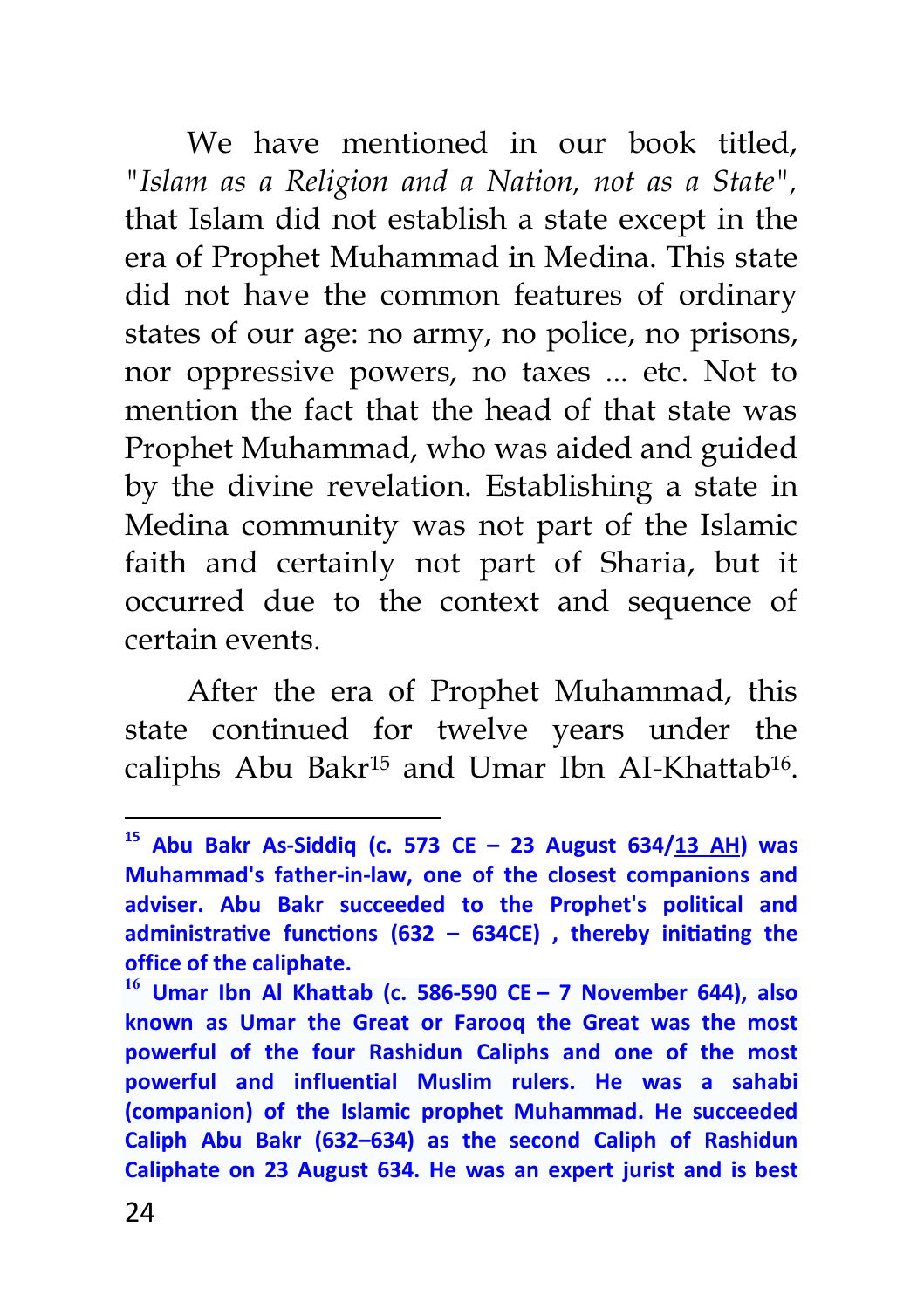When the latter was assassinated, this ideal form of rule ended, and Muslims waged wars against one another. Eventually, Ibn Abu Suffian established the hereditary tyrannical rule of the caliphate in 40 A.H., which was abolished much later in 1924 A.D. by Mustapha Kemal Atatturk in Turkey. Islam resembles very much secularism, as it has no clergical hierarchy or foundation, no Pope or Patriarch who has the right to legalize or prohibit, and it has no secret rituals like baptism and confession ... etc.

The Islamic mosque is simple and it could be just a fenced piece of land, and anyone can be an imam in prayers as long as he has memorized some chapters of the Quran. Even marriage in Islam, though a holy and intimate human relation, is just a consensual contract between two adults.

 $\overline{a}$ 

**known for his justice, that earned him the title** *Al-Farooq* **(***The one who distinguishes between right and wrong***) and his house as**  *Darul Adal* **(***house of justice***). Also, Umar was the first Caliph to be called Amir al-Mu'minin (Commander of the Faithful or Prince of the Believers). Under Umar the Islamic empire expanded at an**  unprecedented rate. It was Umar who for the first time in 500 **years since expulsion of Jews from the Holy Land, allowed them to practice their religion freely and live in Jerusalem. He was assassinated in 644 CE by Abu Lulu, who was assigned the mission of assassinating Umar.**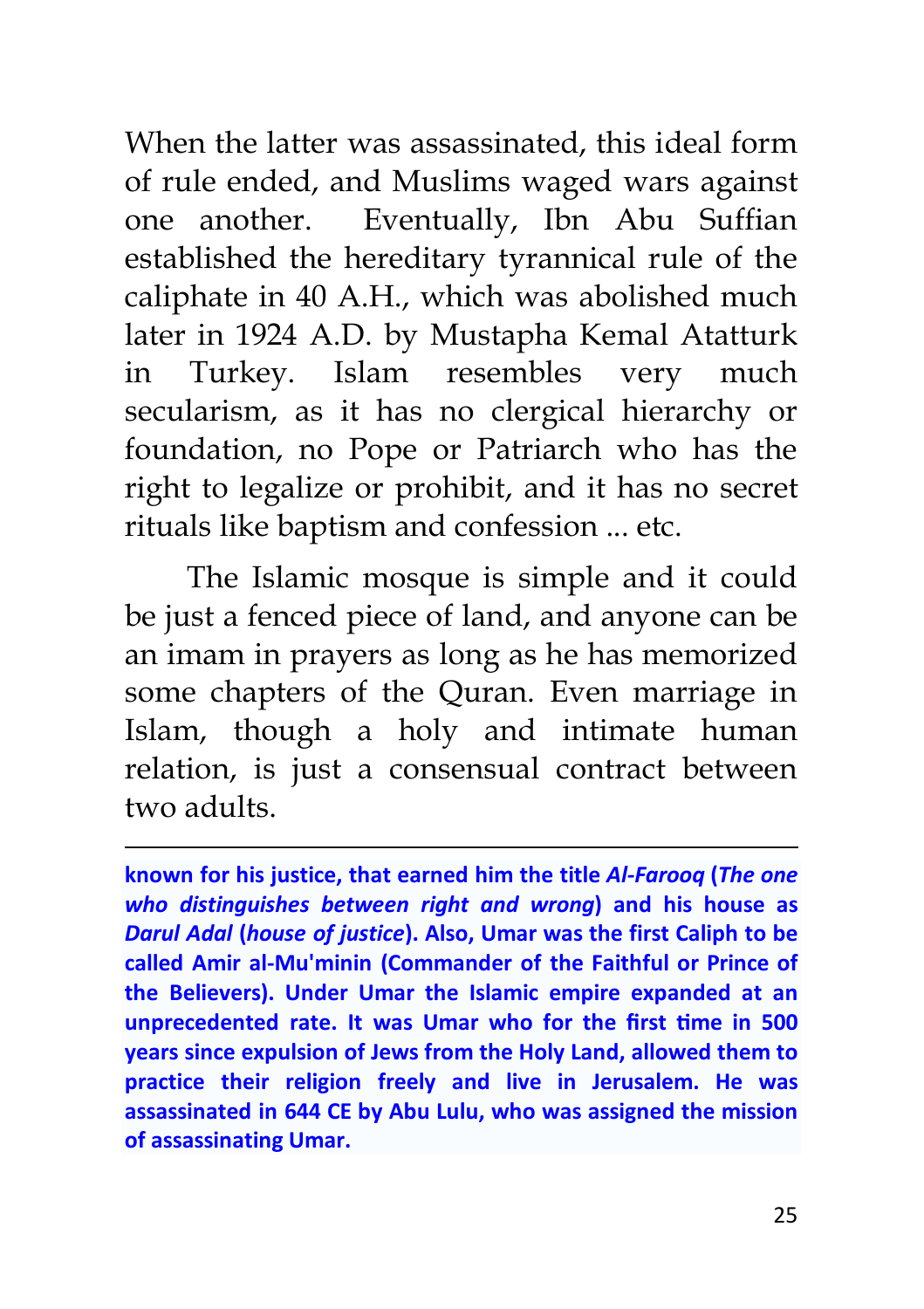These above-mentioned facts are well known, but the Salafist's thought does not accept nor understand them. Yet, we have no other option except exerting every possible effort to eradicate false notions to save people from romantic dreams of religious fervor, zealotry and bigotry on one hand, and unwillingness to accept change and innovation on the other hand. Although we acknowledge the fact that this endeavor would take much time and effort, the central idea is that essentially the notion of the rise of an Islamic state is excluded, and we should not have fear from its specter.

State as a concept in Islam is a civil and secular state, whose axis is justice and implementing the will of people, and this state has a real role in society and life, not in the fields of religion and virtues.

#### **The existence of non-Muslim minorities:**

Statistics show that Muslims are either 100% or 99% of the total population of some Arab countries and there is 4% of this population of non-Muslim minorities, whereas in Egypt, between 5% -10% of the population are Copts. The only exception among the Arab countries is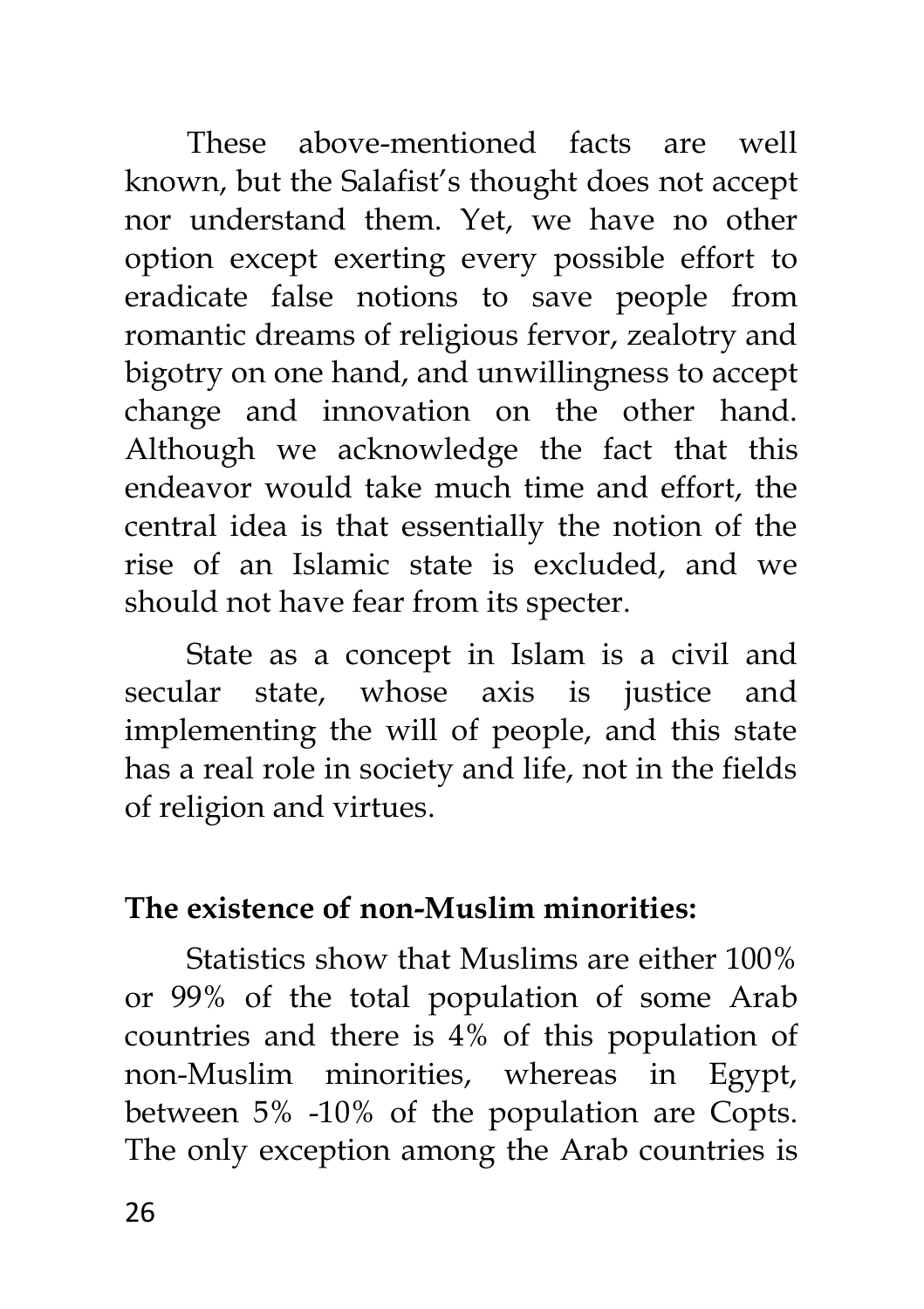Lebanon, as the percentage of non-Muslims is 40% of the population.

When Prophet Muhammad came to Medina, he established what modern thinkers call today "Medina Constitution", historically known as "Charter of ReconciliationIf This charter stated that original residents of Medina, immigrants from Mecca to Medina, who were the welcomed new comers who fled persecution done by the polytheists, and the Jewish community of Medina, who worked in trade and industry and kept a treaty with people of medina, were three categories that form one nation in Medina. The charter dictated that for every category its religion to keep, and all these categories would cooperate in peace to defend the city together and never to wage war against one another.

The Jews did not respect or keep the stipulations of that charter, as they looked down upon Arabs, who are descendents of Ishmael, and the Jews thought they were 'the chosen seed' of God and prophecy dwelt exclusively in their progeny. The worst act of treachery done by the Jews was when they held a treaty with the polytheists against Muslims in the Battle of the Moat. The Jews were punished by Muslims by banishing them from Medina. When the era of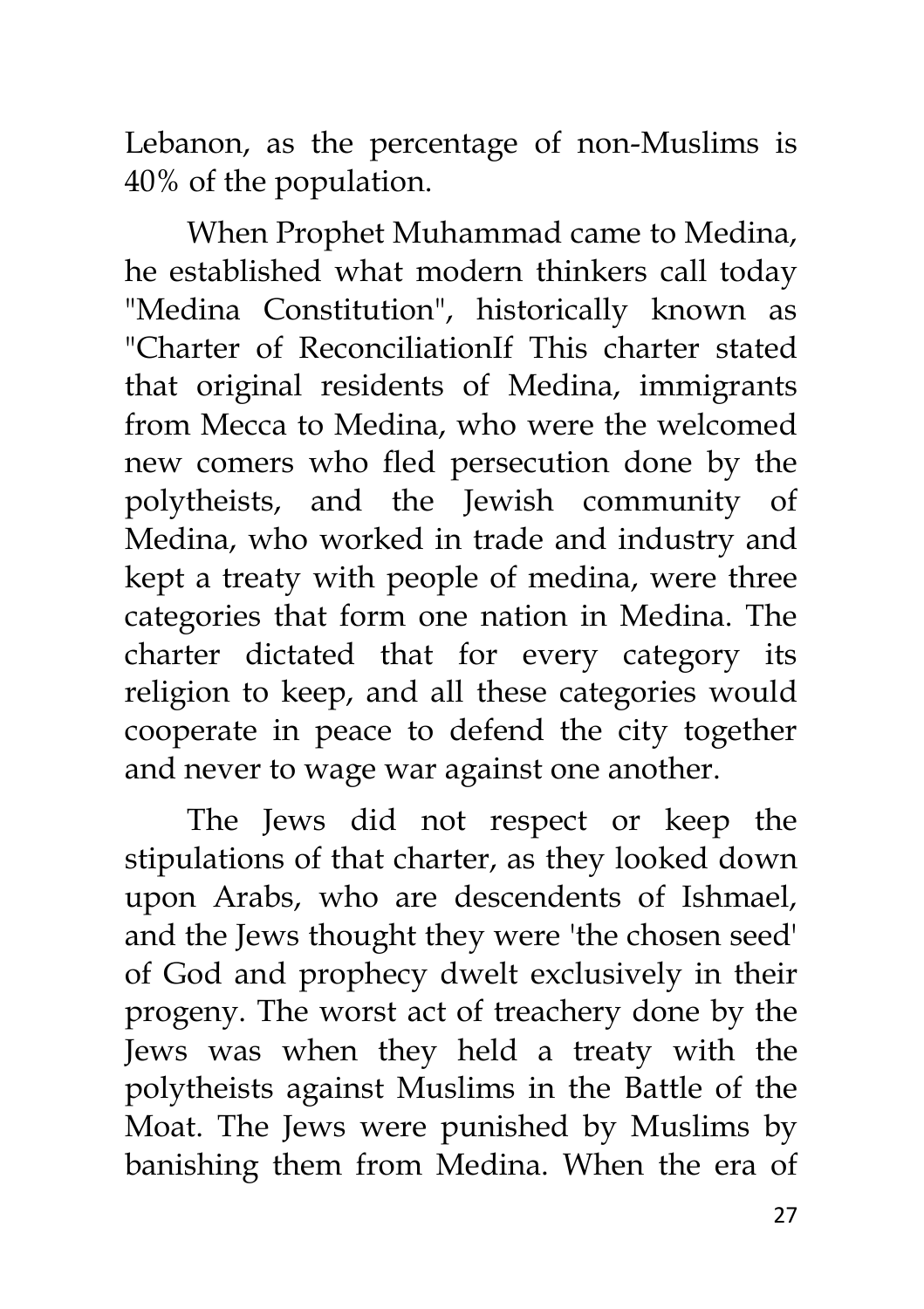Prophet Muhammad ended, Muslims conquered many countries, and the Islamic empire was vast and comprised many people of different races and religions. Muslim rulers agreed to give all people liberty of faith and belief, so that they kept their religions, houses of worship, customs, traditions, in return for a tribute paid to contribute in the mission of defending them, they were called *dhimmis<sup>17</sup>* (i.e. non Muslims) and this system was called *dhimmitude<sup>18</sup> .* Religious minorities within the Islamic empire enjoyed liberty in the religious, economic, and civil spheres within this system. Later on, some dhimmis attained higher positions in the Islamic

 $\overline{\phantom{a}}$ 

**<sup>17</sup> the people of the** *dhimma* **or pact of protection. A dhimmi is a non-Muslim subject of a state governed in accordance with sharia law. The term connotes several restrictions, such as a poll tax known as the jizya, which complemented the Islamic tax paid by the Muslim subjects, called Zakat, a restricted freedom of religion and worship, and required political loyalty to the ruling empire. This status applied to millions of people living from the Atlantic Ocean to India from the 7th century until modern times. (source: wikipedia.com)**

**<sup>18</sup> Dhimmitude is a neologism first found in French denoting an attitude of concession, surrender and appeasement towards Islamic demands. It is derived by adding the productive suffix**  *tude* **to the Arabic language adjective** *dhimmi***, which literally means** *protected* **and refers to a non-Muslim subject of a sharia law state. (same source)**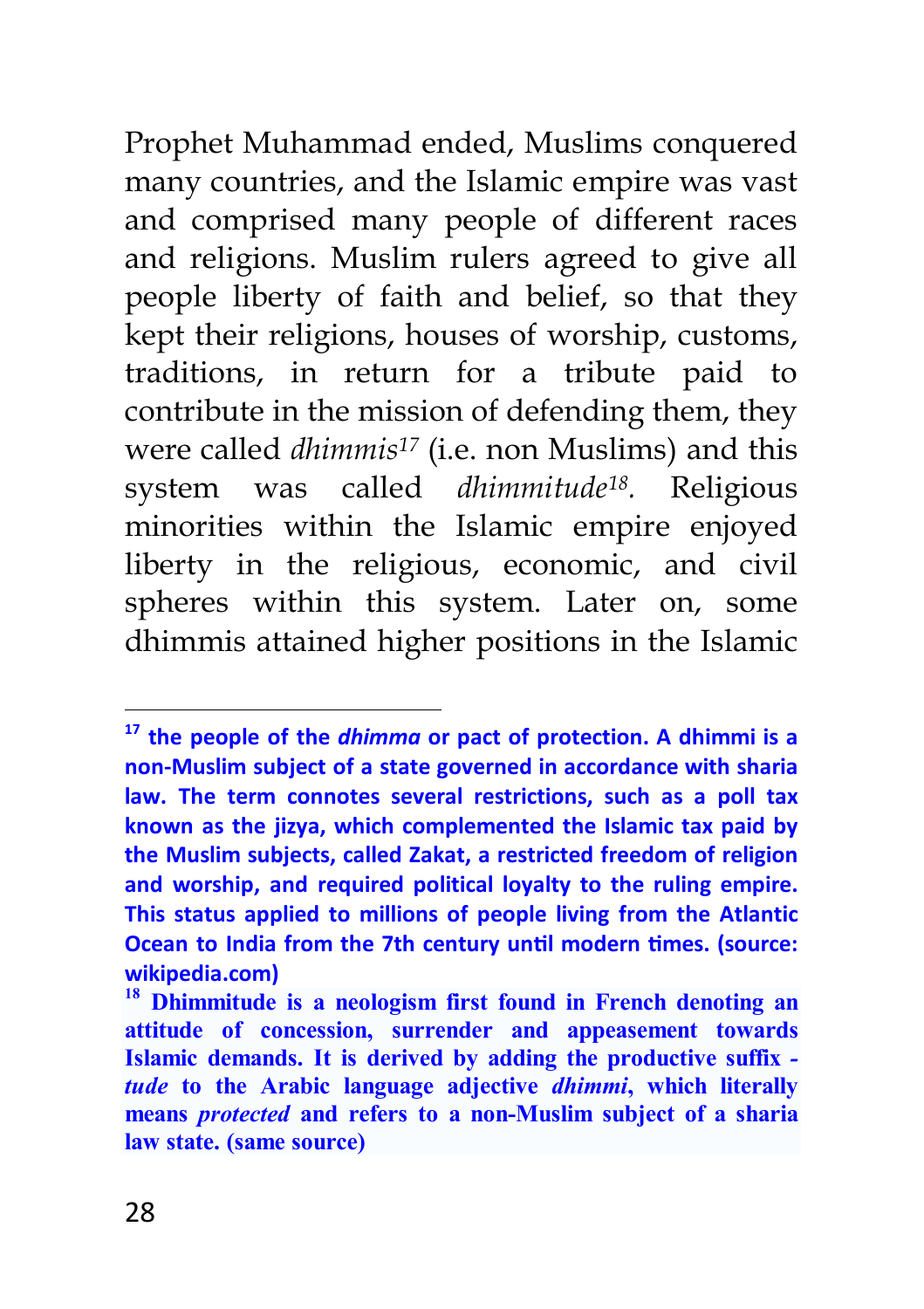caliphate in the sphere of politics, science and knowledge.

Muslims did not invent this system of paying tributes, as all minority groups used to pay it in all eras before the advent of Islam and after it.

Even Jesus Christ himself paid tribute money to the Romans and ordered his followers to do the same. Hence, paying tributes was a system that existed before the advent of Islam, and Muslims applied it as it was firmly established in the human community at large. The Muslims' contribution to this system was that they reduced tributes to the least possible amount, making them confined to men, whereas women, children, elderly people, priests, monks, nuns ...etc. were the categories of dhimrnis exempted from it. This was a kind of development and progress in terms of that age, and Islamic justice made minorities prefer living within the Islamic rule to any other foreign rule. Ruling systems in Europe at that time never allowed the existence of minorities who had different religious doctrines that was not the ruler's, even if this doctrine was within Christianity. Pogroms and massacres, among other atrocities, and war between different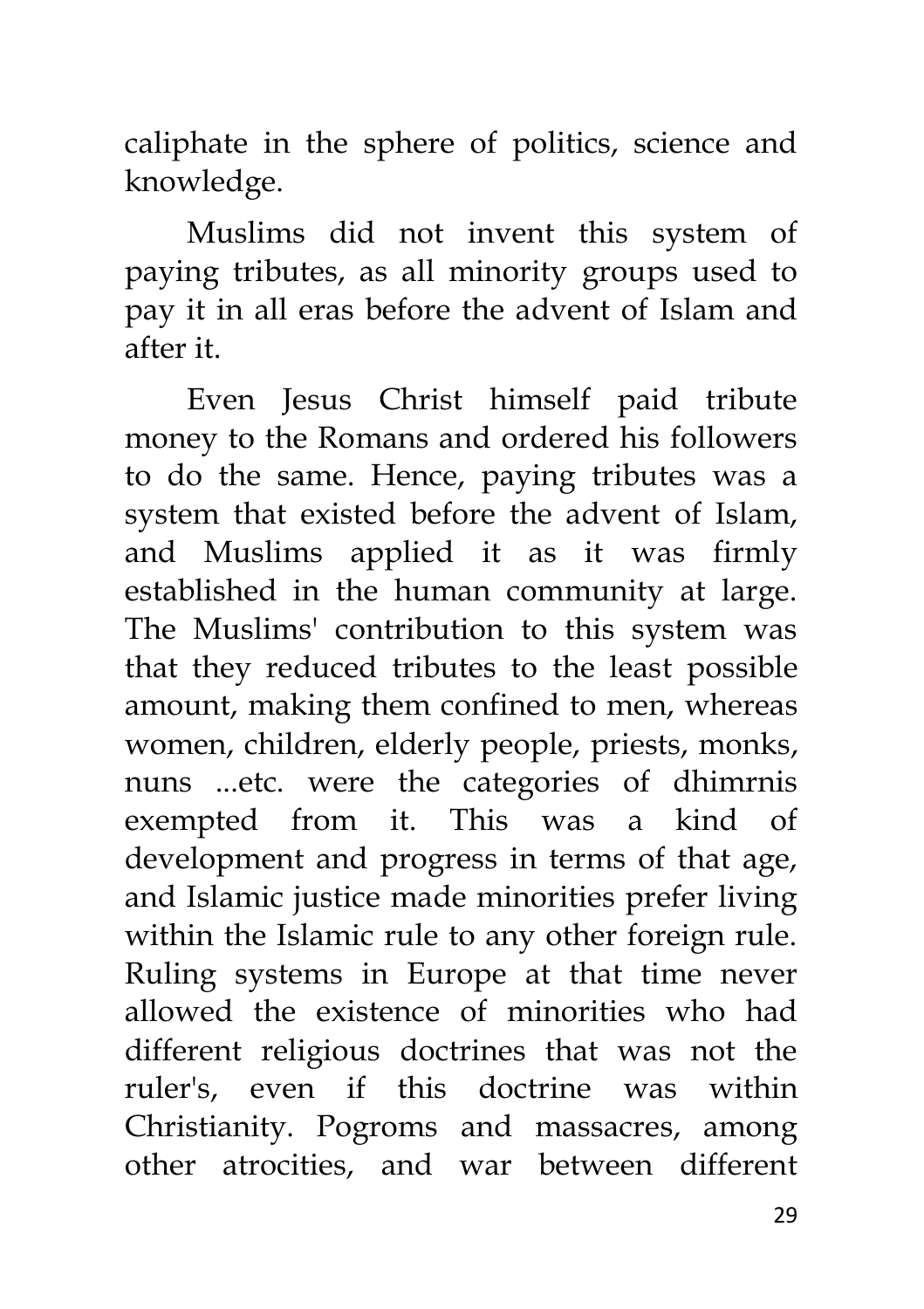Christian sects are well known in European history, between Catholics and Protestants on one hand, and between Protestants and Jesuits on the other hand, to mention a few examples.

Before the advent of Islam in Egypt, Egyptian Copts embraced the Orthodox doctrine that differed from the doctrine of Byzantines, and thus they were severely persecuted. When Amr Ibn AI-'As conquered Egypt, the Coptic Patriarch was hiding from the Byzantine persecution, but Amr Ibn AI-'As restored all authorities to the Patriarch and told him about Islamic tolerance regarding other religions, and we can say that the Coptic church was reborn since that moment.

Egyptian Copts specialized at the time in some professions like collecting taxes, since the advent of Islam in Egypt until the reign of Muhammad Ali and his descendents. This dynasty in particular paid special care and respect to the Coptic Patriarch, and they donated money and lands to establish charity projects and schools for Copts. Yet, Egyptian Copts were subject to the eccentricities of some other rulers, whose weird, errant behavior harmed all Egyptians, Muslims and Copts alike, and harmed other minorities too. In other eras, some Copts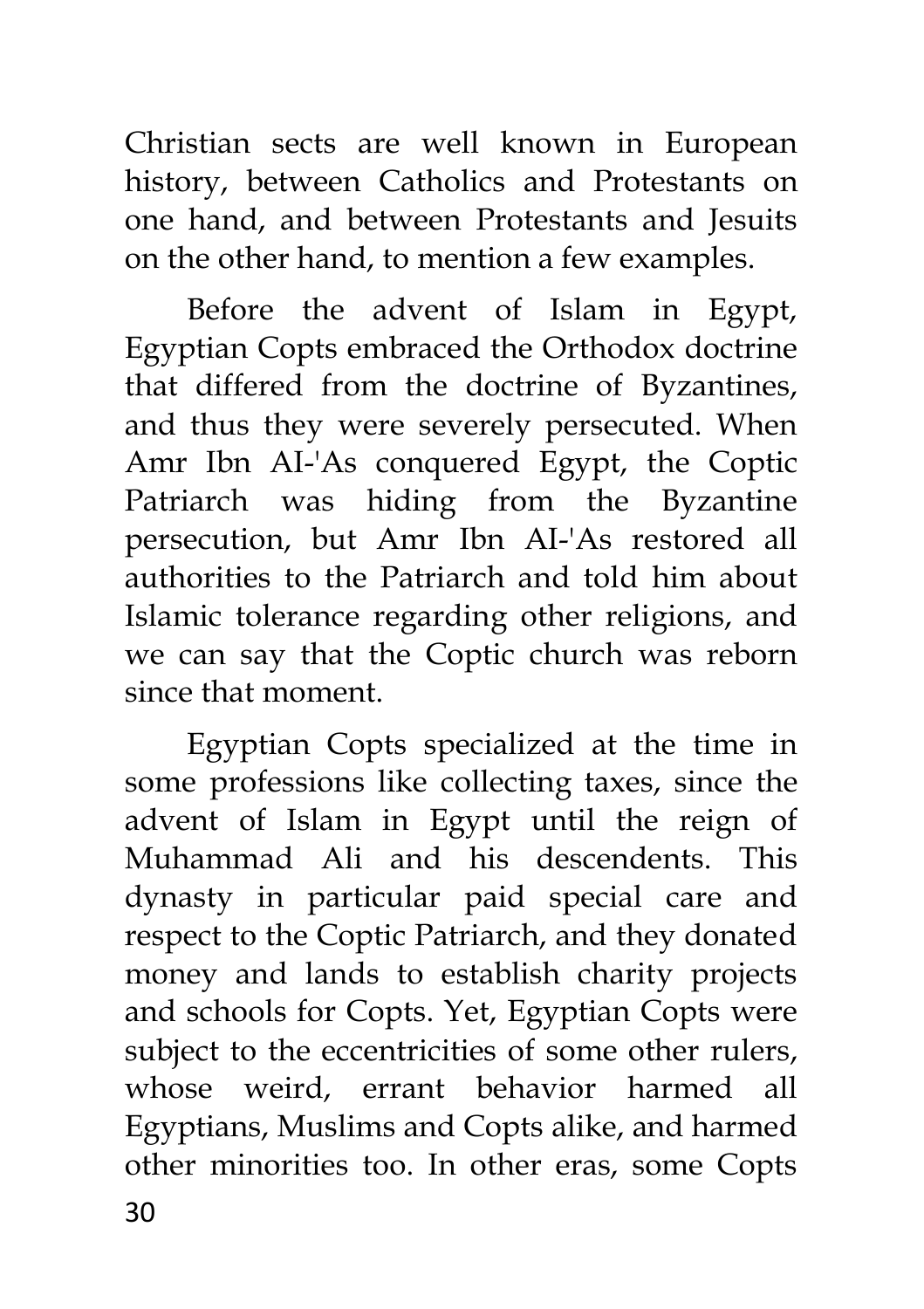reached the high positions in the state like being ministers. In sum, Copts in particular never had tensions with Muslim rulers of Egypt, and they lived in peaceful coexistence with their fellow Muslim compatriots side by side, with no difference at all except in places of worship.

Times of tensions were the exception and not the order of the day, and these tensions were not related to sectarianism or to religions at all, but they are regarded as a natural social phenomena, as people used to have disputes among themselves, regardless of their religions. Egypt has inherited the Ottoman decree of banning the building of new churches, and that aroused sensitivities concerning the freedom of worship and expression. We believe that the state should let go of the 'obsession with security' and let all people erect mosques and churches as they please. However costly the experiment may be, but it would prove that building too many places of worship is wrong. We should eradicate any sensitivities and misunderstanding by logic and reason. We say that Coptic fears of applying Sharia are groundless, for establishing a religious state is excluded as we have mentioned before. Applying Sharia, in the way explained in the last chapter of this book, is nothing but a project of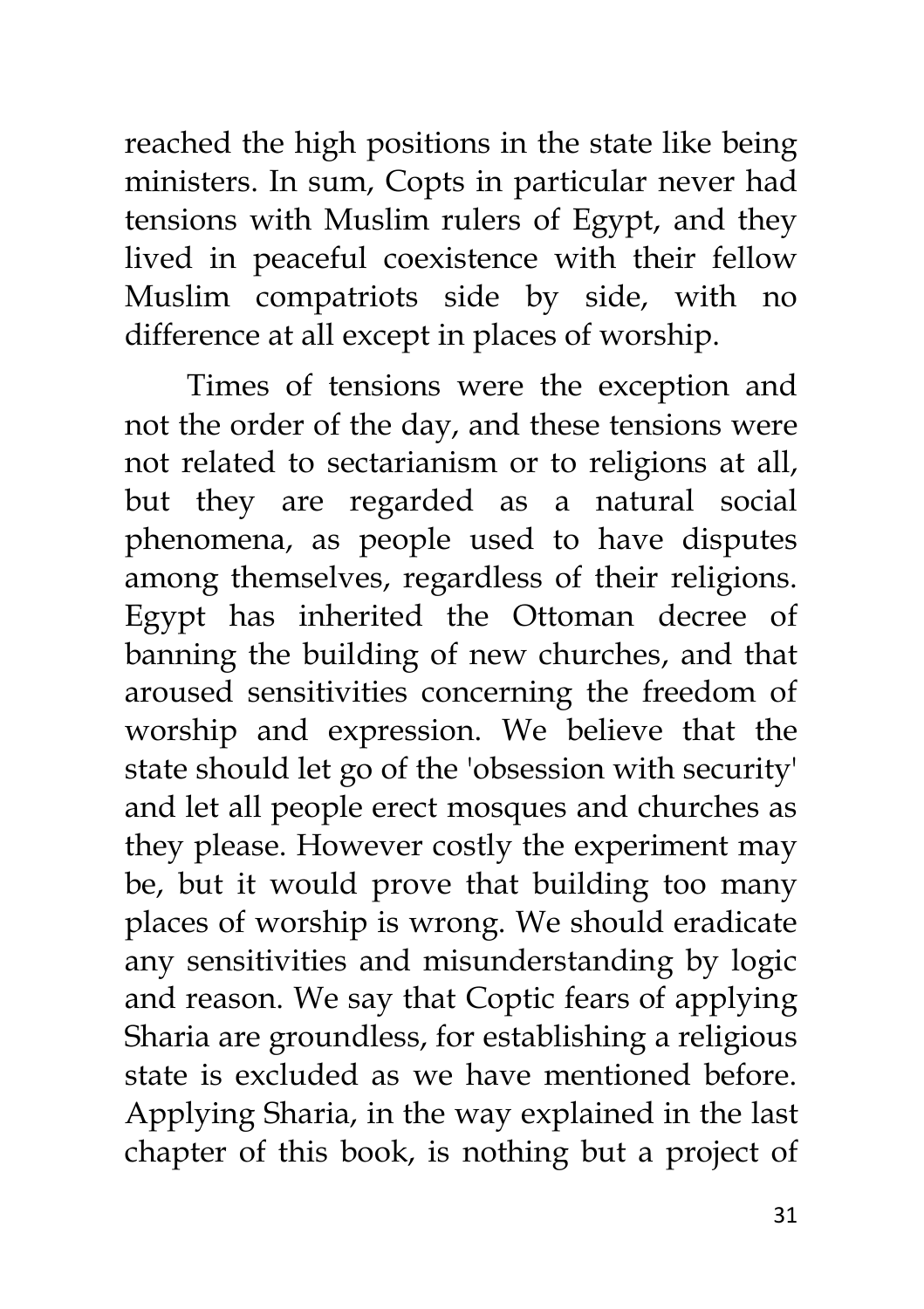establishing the principle of justice to make it the axis of all relations and values in the Egyptian community. Applying Sharia must be done via democratic means and legitimate channels, like elections. We believe that a Copt would be eager when the hadiths and Quranic verses that exhort respecting the rights of non-Muslim minorities are applied, so that the Muslim majority in the legislative council would not be able to harm the interests of Egyptian Copts.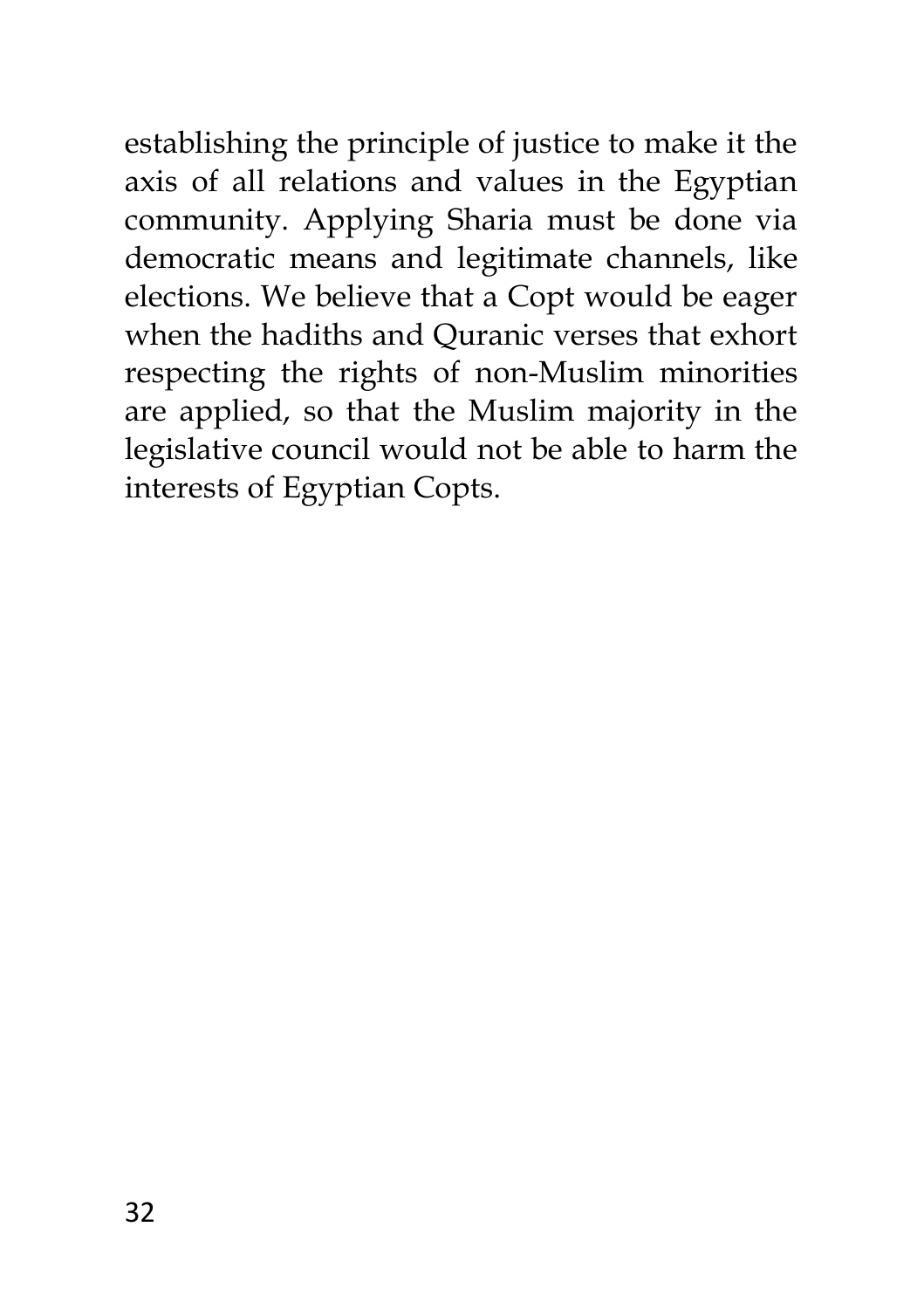# *Chapter Three*

### *MUTUAL INFLUENCES BETWEEN FAITH AND SHARIA*

Sharia, however important, does not represent the whole entity of Islam or even the greater part of it. Islam is based on both Sharia and faith. Faith is the source, whereas Sharia is a branch of that source, according to Sheikh Shaltout, and this is logical and normal. Faith is based on the belief in God, His prophets, His holy scriptures, and the Day of Judgment. This is the distinctive, essential feature of religions. In some cases, there are religions with nothing but faith; even Islam itself in the Mecca period (thirteen years) was based at the time on faith without Sharia, which appeared in the period of *Hegira* (immigration) to Medina. This is clear evidence that Sharia is a branch of faith.

Islamic faith, in its essence, has reached the ultimate simplicity, depth, and clarity in its notion concerning God and His attributes, and that is why this faith enters the hearts of people easily. The focus on the Last Day of Resurrection in the Islamic religion was more than the focus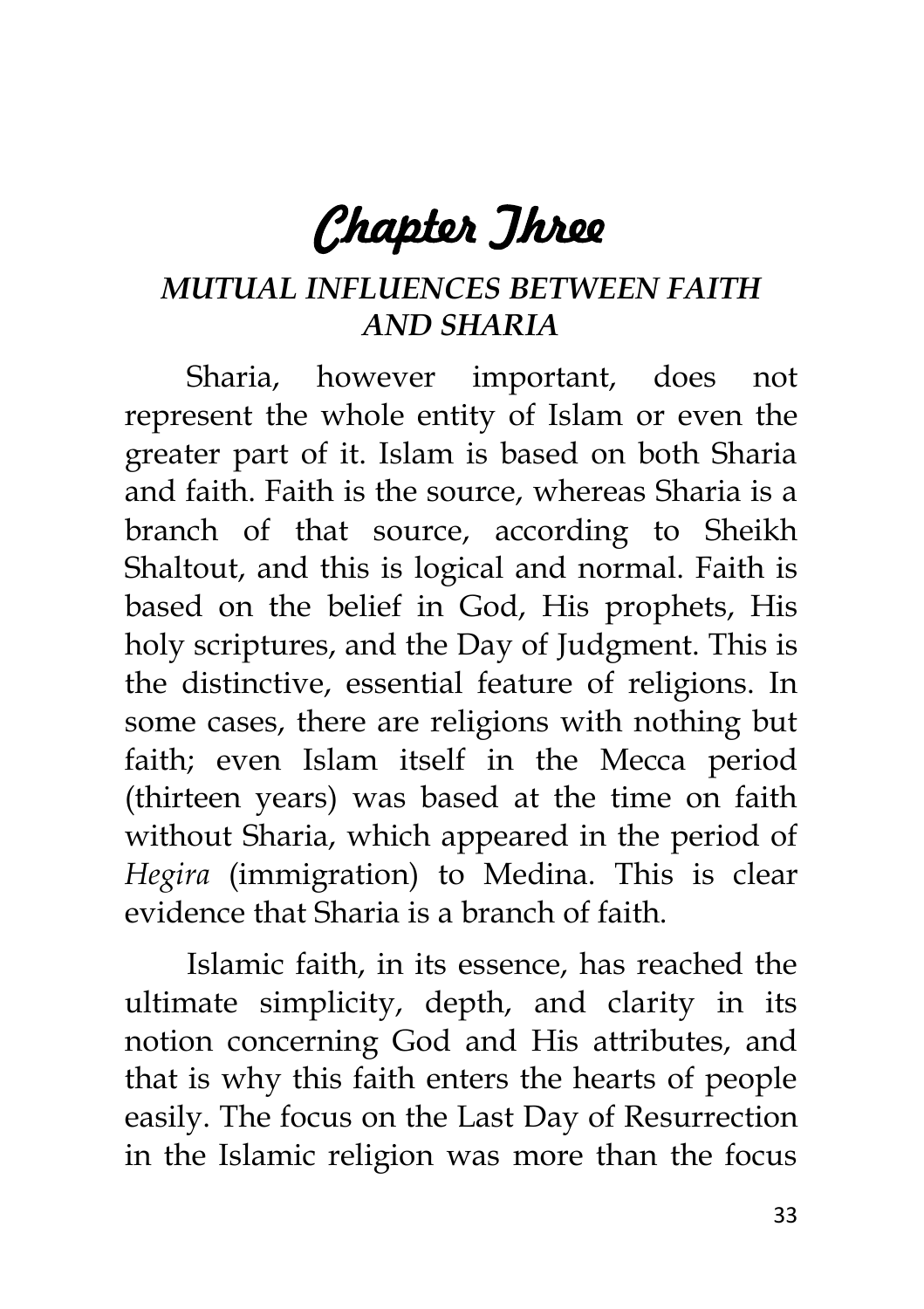on it in any other celestial religions (i.e. Judaism and Christianity), and this fact lends the Islamic faith more scope and depth.

As for Sharia, it is concerned with worldly, secular matters like the regulation of relations among people and their community, and the relation between men and women, the rulers and the ruled people ... etc. and Sharia stipulates that the ruling, prevalent value in any community should be justice.

Faith has mechanisms, nature and aims that differ from those of Sharia; yet, both are interrelated to the extent that they represent one entity. As for the subject of this book, we believe that faith influences Sharia and vice-versa, and accordingly the last word or the final decision is a result of this mutual influences. However, the influence of Sharia on faith is far lesser than the influence of faith on Sharia. On one hand, faith largely modifies Sharia, and on the other hand, faith lends the religious attribute and holiness to Sharia.

#### \* \* \*

#### **The influences of faith on Sharia:**

34 One of the main influences of faith on Sharia is that it grants sanctity and dignity on human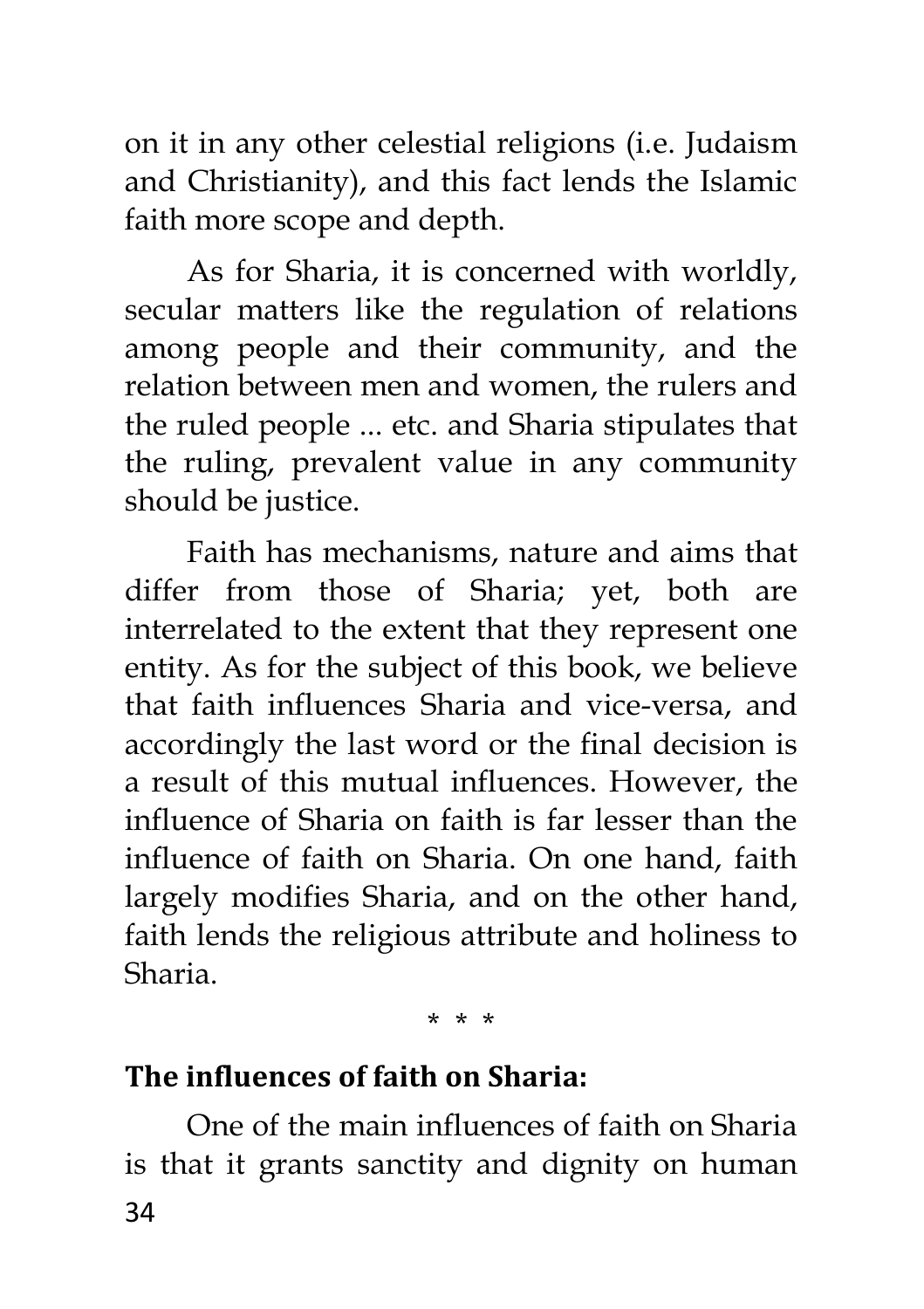beings, preserving their material entity and moral character from any sort of tampering. This is a basic tenet in Islam, which is the religion descended from God for the sake of humankind. The human being in Islam is the aim and the end, whereas religions are the means to achieve that end, and their general aim is to guide that human being and resist any kind of evil. This means that Sharia - i.e. religious laws - never harms or denies the character of human beings, unless within the boundaries stipulated in faith and creed, which protect humanity and never allow any harm done to it, except when people commit crimes, and hence the importance of justice in defining crimes in the human community. The influence of faith on Sharia is manifested in the fact that faith makes punishments stipulated in Sharia as means to atone for crimes and achieve repentance and purification. This was shown in the era of Prophet Muhammad, when people would sin by committing adultery and would go to the prophet and insist on making the prophet purify and redeem Them from sin by punishing them according to the stipulations of Sharia laws.

The influence of faith on Sharia is manifested as well in the fact that it defines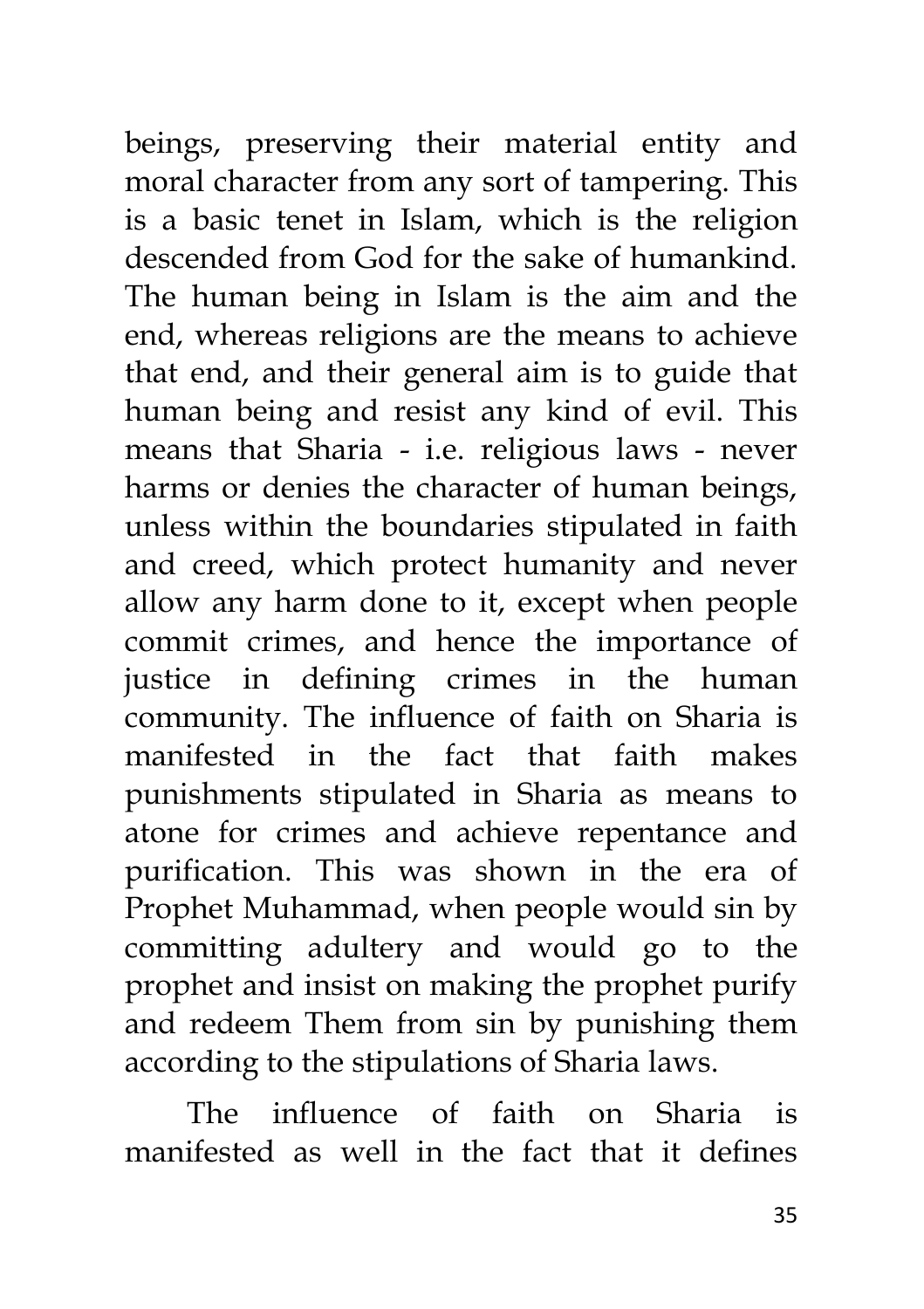crime and punishment by means of confession of the sinner or the guilty one. This admission of guilt or sin, without coercion or pressure, is the primary means of atonement, before exacting punishments. This confession is associated with the desire of the sinners to purify themselves and absolve themselves from their sin. Many wellknown hadiths assure that Prophet Muhammad said that this confession must be done twice before exacting the punishment, and if the sinner denied committing any sins after one admission before exacting the punishment, no punishment is due. In one incident, a fornicator escaped from the punishment of stoning in the era of Prophet Muhammad. The prophet told people to let go of him and not to stone him. Prophet Muhammad said topeople, *"Leave him so that he might repent, and may God accept his repentance".*

This incident of stopping the punishment of sinners raises an important issue. In cases of fornication and theft, it is possible to stop punishments of stoning and cutting the right hand (both are consecutively punishments for both crimes) without violating Sunni. This means that these punishments can be stopped in certain cases without considering this as a flagrant violation of divine laws. This means as well that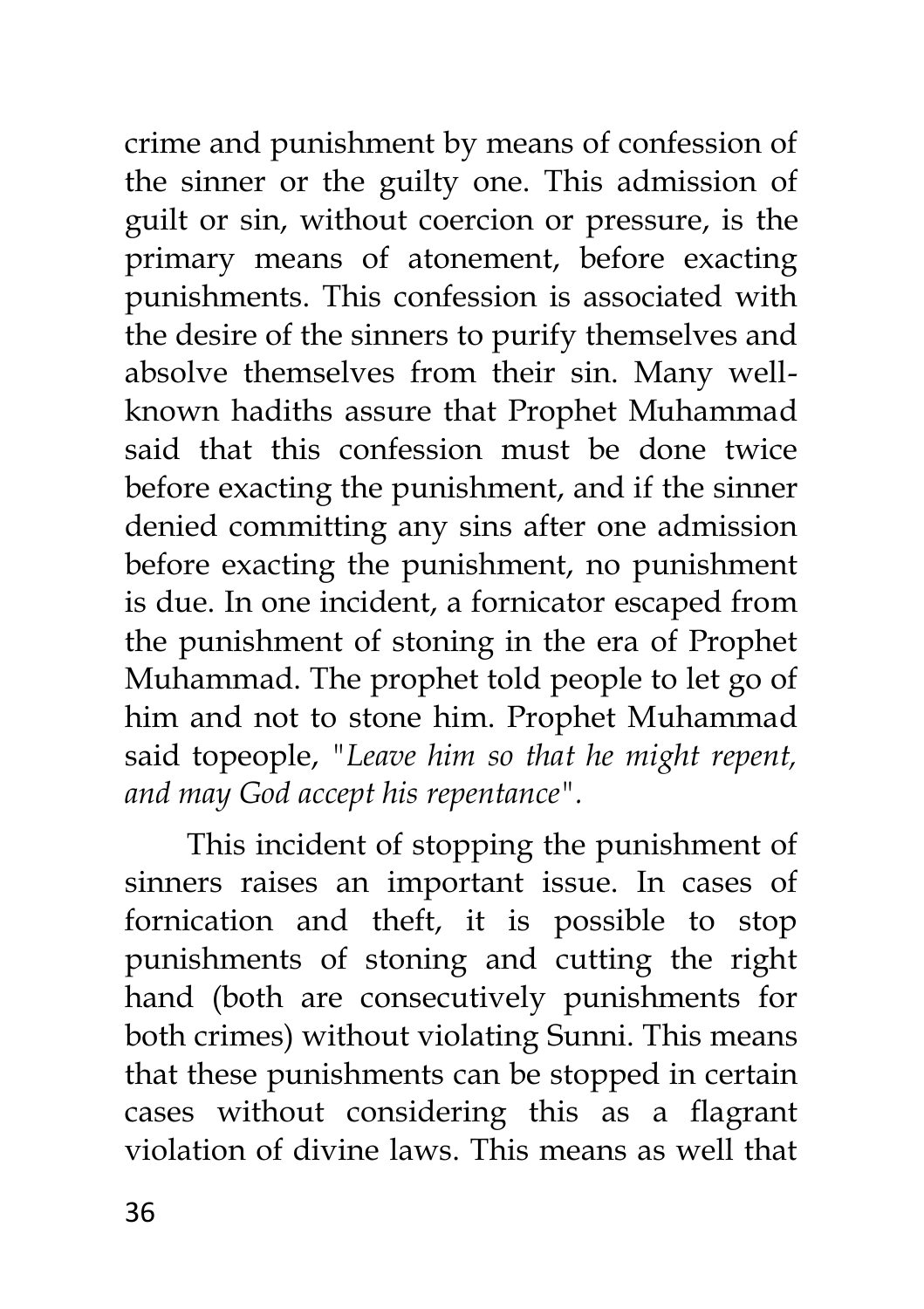judges might stop exacting these punishments in certain cases of denial and for those who have committed such sins for the very first time after learning a lesson and achieving repentance. Faith influences Sharia in this respect as the judge may try to make sinners refuse to admit to their sins, especially in cases of theft and fornication, to have mercy on people as done by Prophet Muhammad in that well-known incidence. On the other hand, sinners might insist, in some cases, on purification and exacting punishments on themselves to repent from their sins. This occurred in other incidents in history in the era of Prophet Muhammad, who sympathized with those sinners who made people deterred by these punishments when they insisted on purification and repentance.

It is noteworthy that Prophet Muhammad never asked in such incidents about the other partners in the crime of fornication, though they deserve the same punishment. That asserts the fact that Prophet Muhammad was not keen on exacting punishments, and he preferred that people would repent on their own accord and will to lead a sinless life later on. That is why it is wrong to watch over people and look for sinners to present them to judges and scandalize them.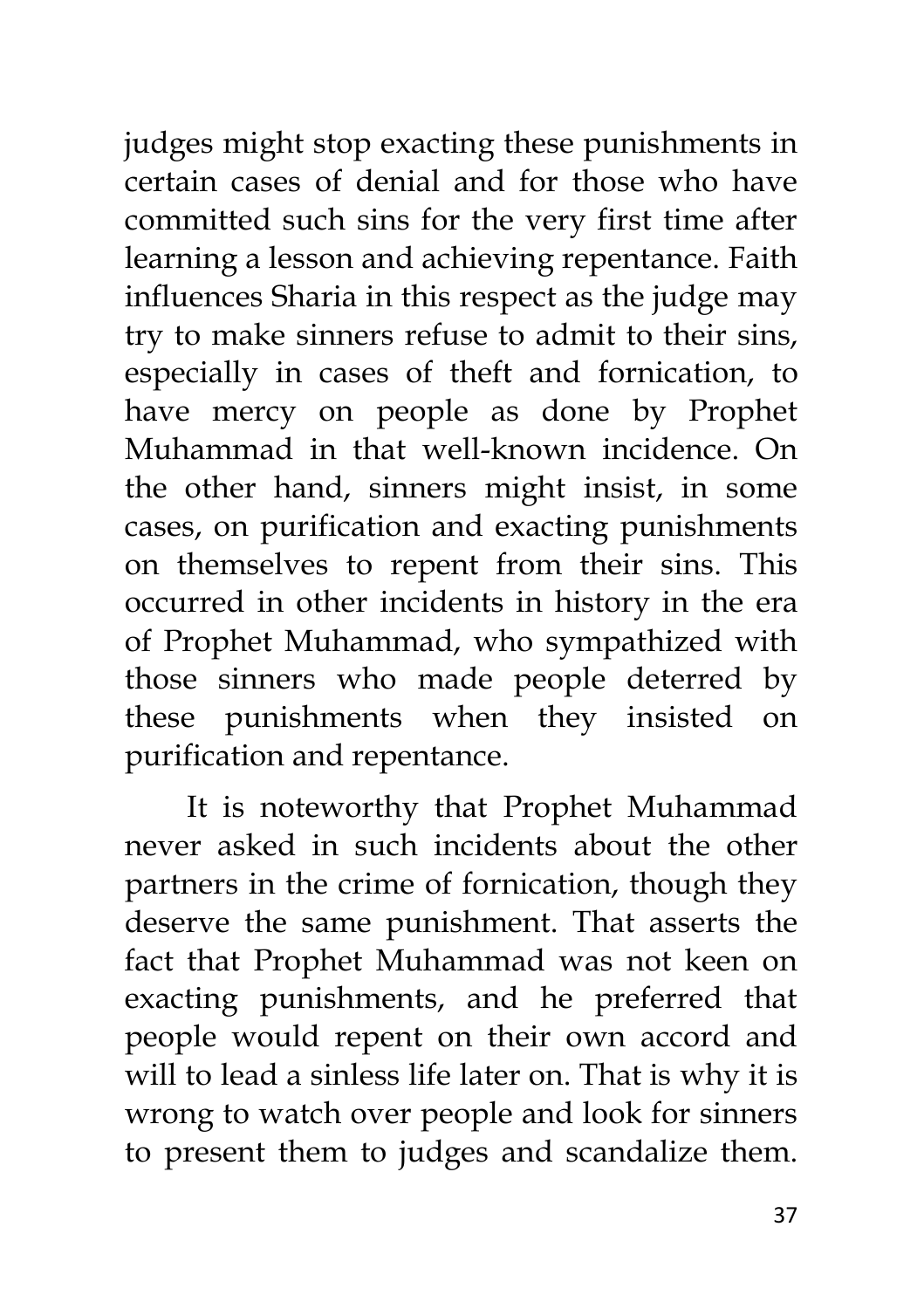Prophet Muhammad said that we should not exact punishments unless people confess willingly and insist on purification by being punished, and never to expose sinners and punish them by force and coerce them to repent. This prophetic guidance widens the scope for dealing freely with matters of punishments without coercion and without resorting to courts. Resorting to courts, we believe, should be for reconciling quarreling parties, who willingly want to achieve just and peaceful reconciliation among people to settle their problems. The ultimate influence of faith on Sharia is not just in refusing to exact punishment on whoever confessed once and not twice, but also in the fact that a judge could instruct and dictate the accused one to deny the sin or Crime, so that the judge would set him/her free. This is mentioned in the book on Fiqh by sheikh Sayed Sabek, in the chapter titled *"instructing thieves to deny theft stops exacting punishment"*

"... *The judge can instruct the one accused of theft to deny the act, and so he would not be punished... It was said that prophet Muhammad told a confessed thief who had nothing stolen with him that he might have stolen for once, but the thief told prophet Muhammad that he stole many times*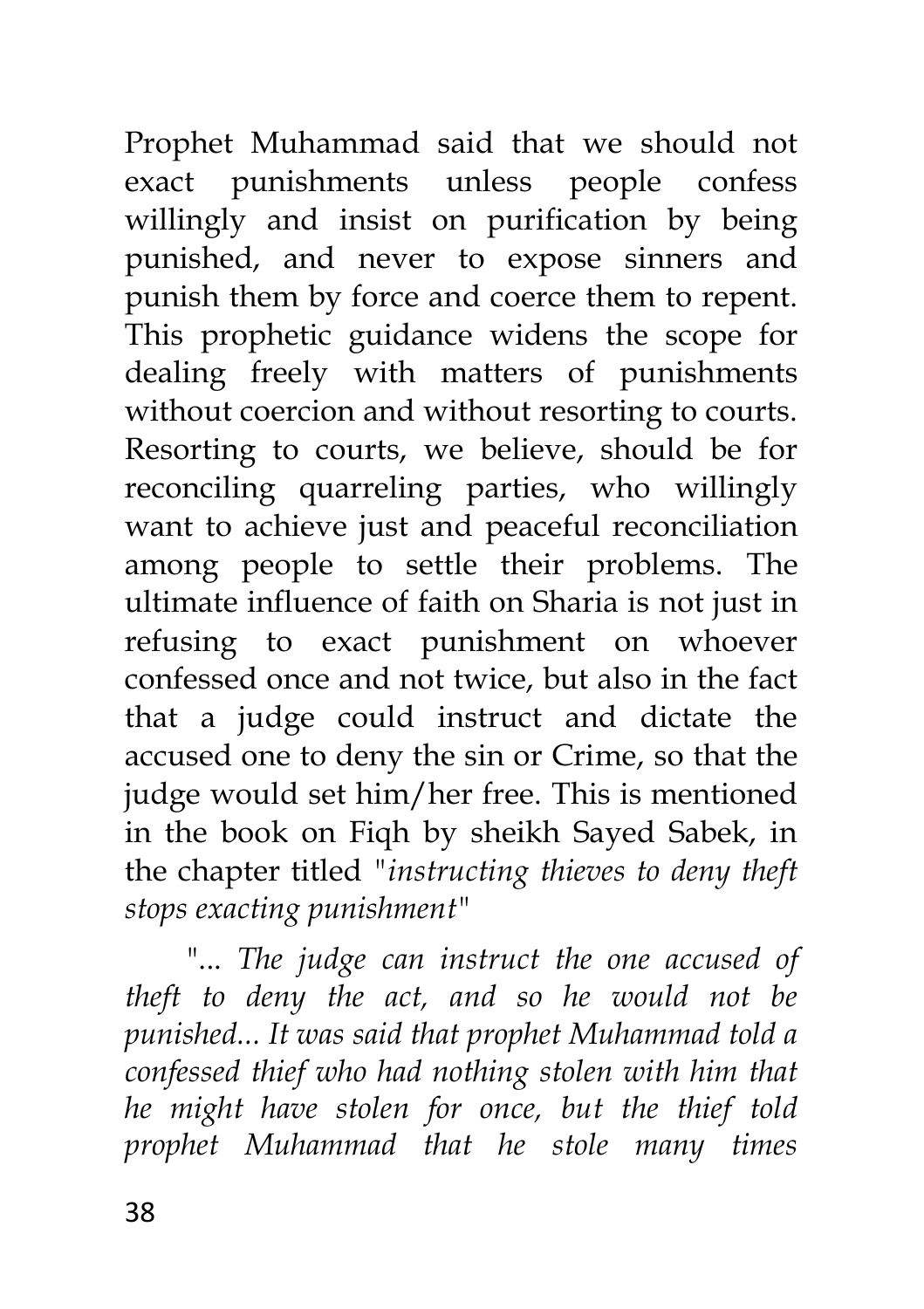*before...Many accused ones of theft were instructed to deny the accusation to be acquitted, in the era of prophet Muhammad, and his two consecutive caliphs..."*

This way of dealing with the accused by caring for their welfare is peerless in any legislation, as it is not found except in Islamic Shari, whose theory is that the accused one is a victim of the community, who ought to repent not to be punished. Only when the sinner was bold enough to confess twice and insist on being punished to attain purification, punishments were exacted. This ideal state was ruined with the advent of hereditary rule of caliphate, and when conditions and faith of Muslims deteriorated in history, Sharia deteriorated as well. Accordingly, Salafist Fiqh books do not mention the merciful measures we find in the books of Sunni and hadiths. Even later books of legislature and codification of Sharia in the modem age do not mention such mercy, as they are not influenced by faith, as they should have been. Books of Islamists on Sharia do not mention such mercy as well. Abdel-Qader Ouda says in his book on Sharia, when he compares and contrasts between Islamic criminal laws and man-made laws: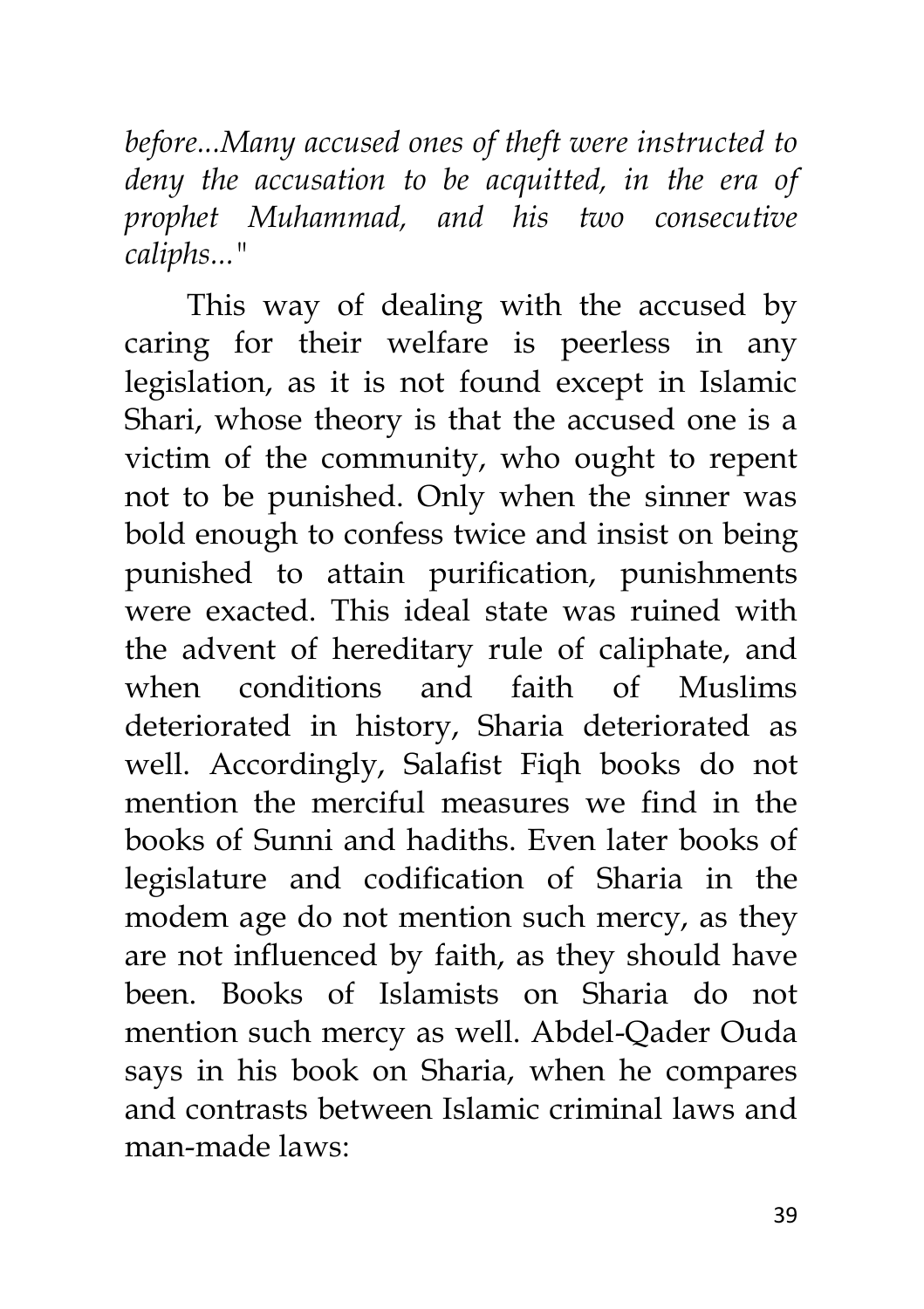".. *.Medina in the era of prophet Muhammad was a veritable utopia for the contemporary generations, and similar ideal conditions cannot reoccur now, and that is why this blissful era is better than later ones..."*

There are many Quranic verses that urge for repentance, which purify and deliver people from sins. *"Excepted, however, shall be they who repent and attain to faith and do righteous deeds: for it is they whose erstwhile bad deeds God will transform into good ones* - *seeing that God is indeed much-forgiving, a dispenser ofgrace"(25:70)*

Religious scholars held different views on the impact of repentance. We believe that this is a relation between the human being who sinned and God Himself. Sincere repentance with willingness not to commit sins any more absolves all sins. God forgives repented sinners and God will have mercy on them. Among conditions of full repentance is that one has to make amends whenever possible to the wronged party, and in that case the sinner can go unpunished.

Among the influence of faith on Sharia is the existence of other alternatives to physical punishment of sinners by acts of worship, like fasting, giving food to the poor. .. etc. as known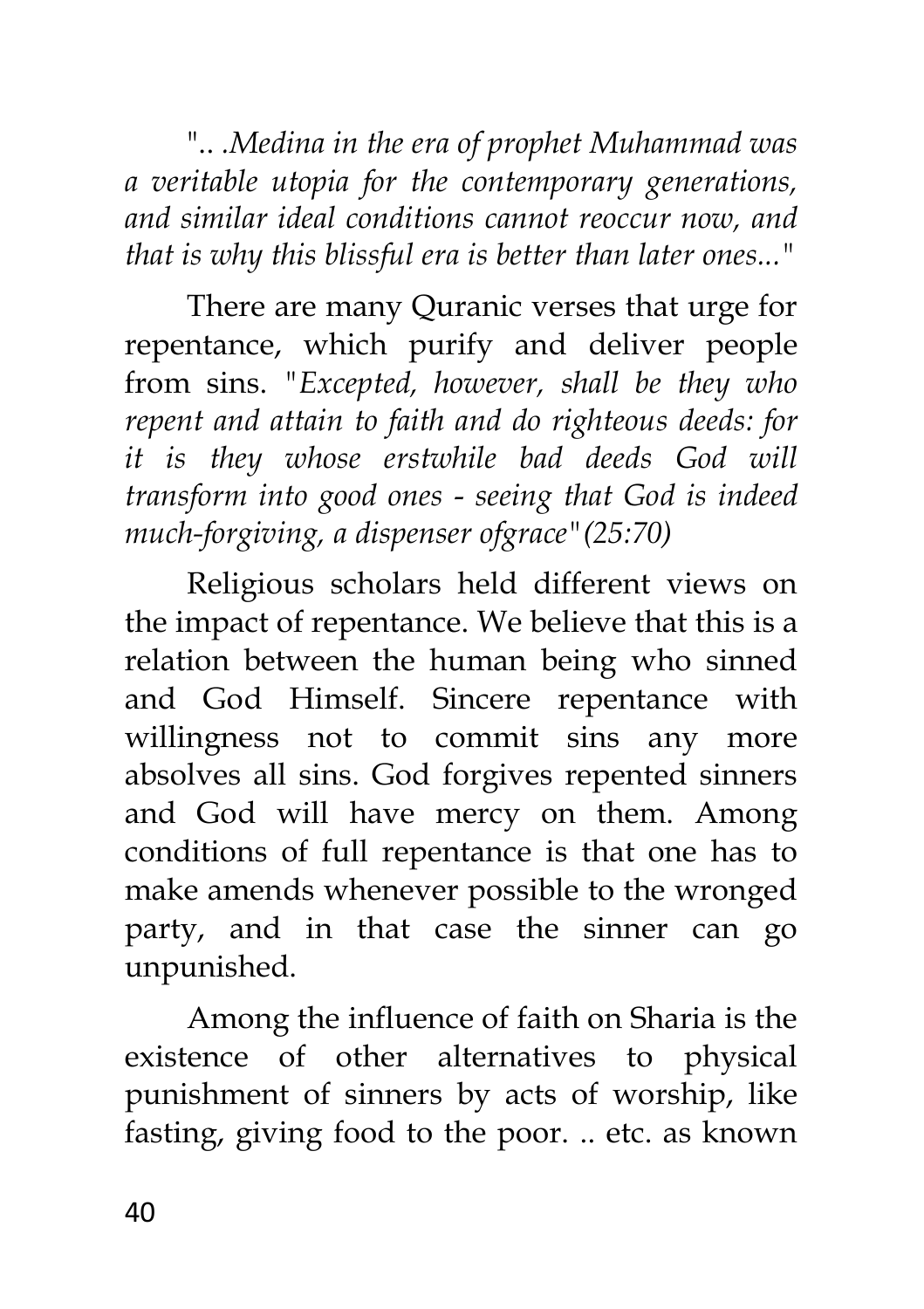from the following Quranic verses "... *who takes advantage of a pious visit before pilgrimage shall give whatever offering he can easily afford, whereas he who cannot afford it shall fast for three days during the pilgrimage and for seven days after your return: that is ten full days ...* "(2:196), *"It is not conceivable that a believer should slay another believer, unless it be by mistake. It is upon him who has slain a believer by mistake there is the duty of freeing a believing soul from bondage and paying an indemnity to the victim's relations, unless they forgo it by the way of charity. If the slain ..* .*belonged to a people who are at war with you, the penance is confined to freeing a believing soul from bondage...and he who does not have the wherewithal shall fast for two consecutive months"(4:92), "God will not take you to task for oaths which you may have uttered without thought...but for oaths which you have sworn in earnest...breaking of an oath must be atoned for by feeding ten needy persons with the same food you give to your own families, or by clothing them or by freeing a human being from bondage, and he who has not the wherewithal shall fast for three days ...* "(5:89), *"For those who would separate themselves from their wives by saying 'Thou art as unlawful to me as my mother', and would go back on what they have said, their atonement shall be freeing of a human being from bondage before the couple may touch one*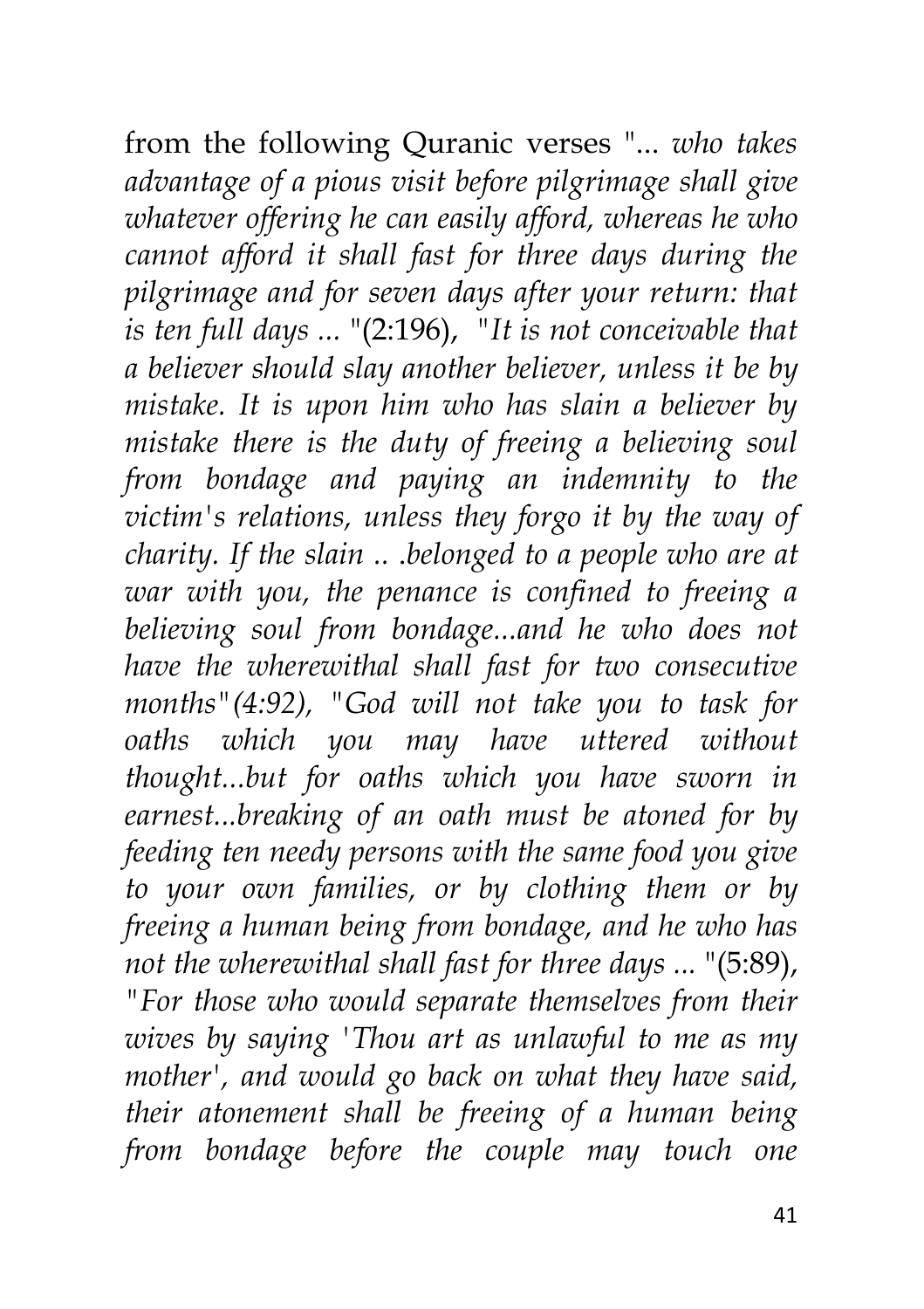*another... and he who has not the wherewithal shall fast for two consecutive months before the couple may touch one another again, and he who is unable to do it shall feed sixty needy ones... "(58:3-4)*

These alternatives to familiar physical punishments like flogging, imprisonment, and fining are merely acts of worship that uproots evil from the psyche of sinners and purify them. Yet, once gain we observe the impossibility of applying this in the human community in the modern age in form of laws.

These influences of faith on Sharia could be applied by understanding of judges that human beings is the end and aim of Islam, and that they are to be spared from physical punishment especially when there are alternatives available to redress sins like repentance and performing good, benevolent deeds, and acts of worship ... etc.

# **The influences of Sharia on faith:**

Sharia is essentially a number of laws aiming at the protection the human community, its moral principles and norms. This mission cannot be overlooked, and it is maintained by the complementarities between Sharia and faith in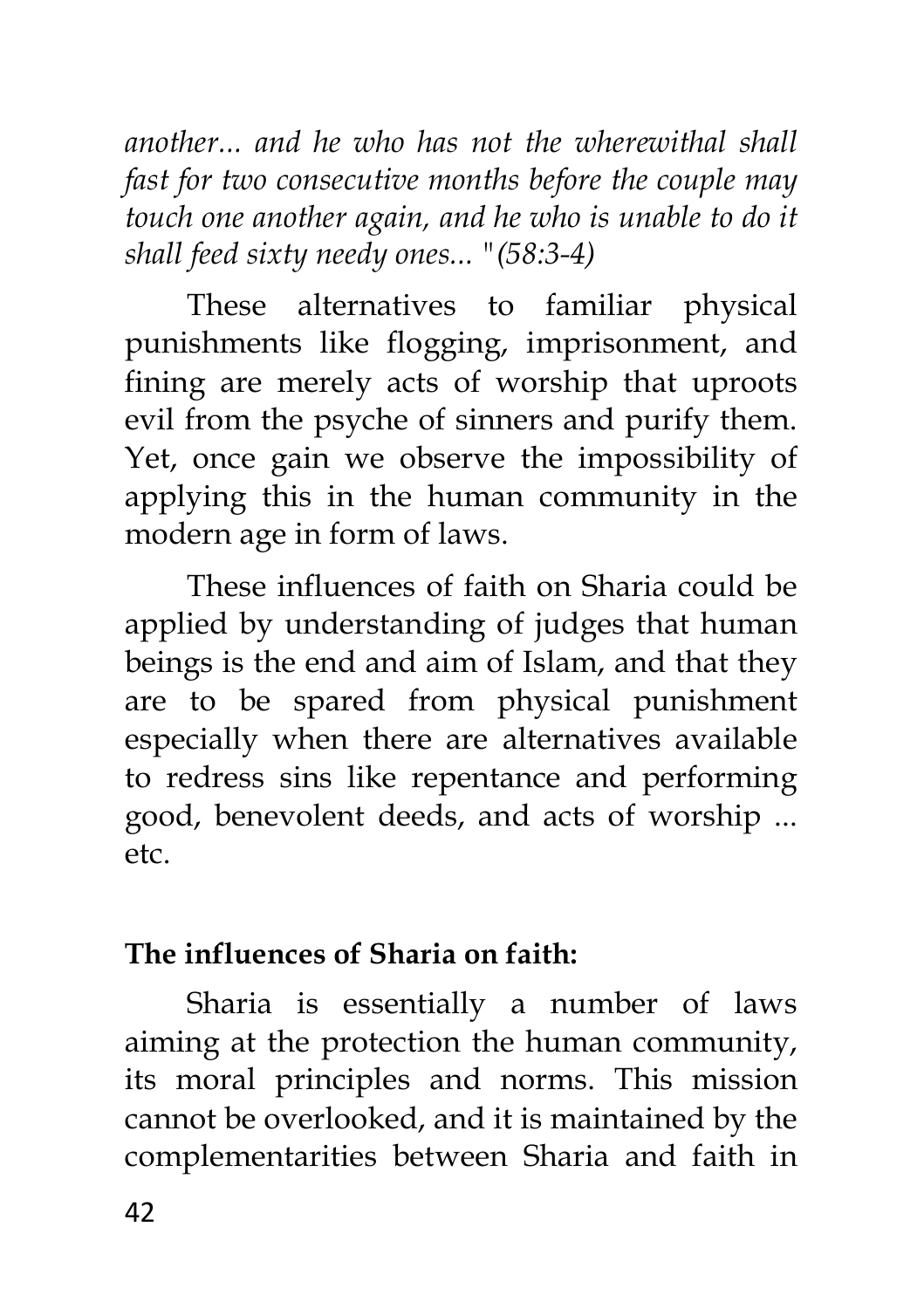the reform process. The reform of the individual is the way of faith, whereas the reform of a whole community comes from Sharia laws, and hence both faith and Sharia complement each other.

Reform of the human community helps a great deal to deter individuals from committing evil deeds, sins, and crimes. William Temple mentioned that in his lecture on 'Ethics of Punitive Measures':

".. *.If we said we cannot rectify people by issuing laws in the parliament, this would be a risky halftruth. A parliamentary law might pave the way for values to develop without obstacles…"*

Another British writer mentioned in her article in the daily London based *Hayat*  newspaper (issue of 28-10-1997) that measures of obliging city authorities to register black students in high schools prevented the continuation of enmity between the white people and the black people. Imposing such a law paved the way to accept black people with the passage of time.

Accordingly, we cannot belittle the impact of rectifying people via laws - including Sharia laws - as laws are essential part of the rectifying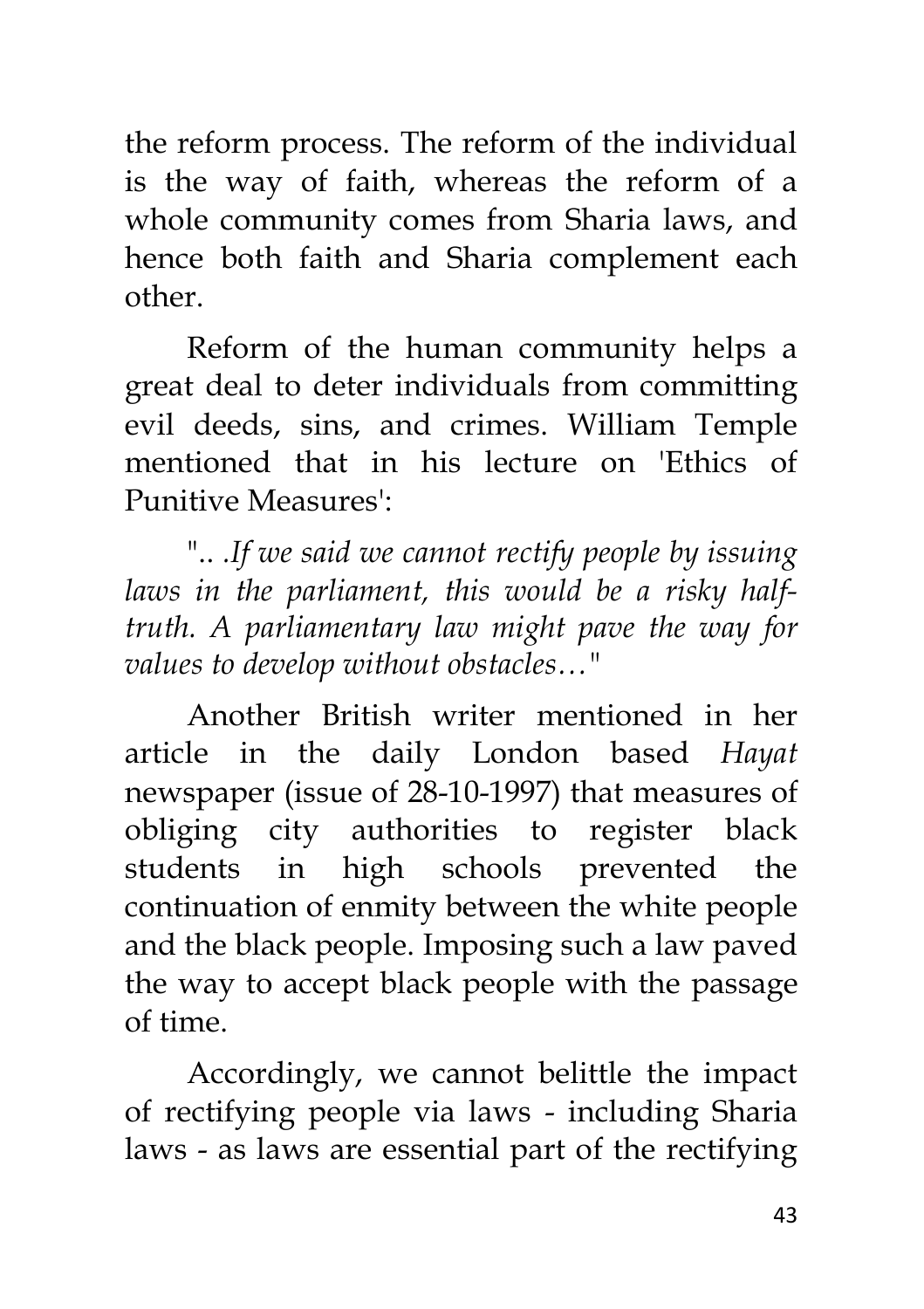process, and if we do without them, this process would be weakened and destroyed gradually by corruption.

Clearly, the validity of laws is achieved by people who obey and honor them, to preserve peace of the human community and to prevent any disruption by individuals to the laws and to the human community at large.

That is why Sharia has a role to play, which is characterized by firmness and objectivity, aiming at the welfare and interest of the human community, and the dominance of laws. Deterrent punition for violations of laws preserves the order and system of the human community. Punition should be done by authority figures in the state. The exacting of punishments is for the violation of the principles and disruption of the system by transgressing one's limits. For instance, as in the act of theft, when the punishment is still the same even if it was a petty theft or a big one. This is from Sharia perspective, but from the perspective of faith, the punishment might be mitigated in many cases, as we have mentioned before in this chapter.

The Islamic nation has but one ruling value, which is justice, and this value entails that the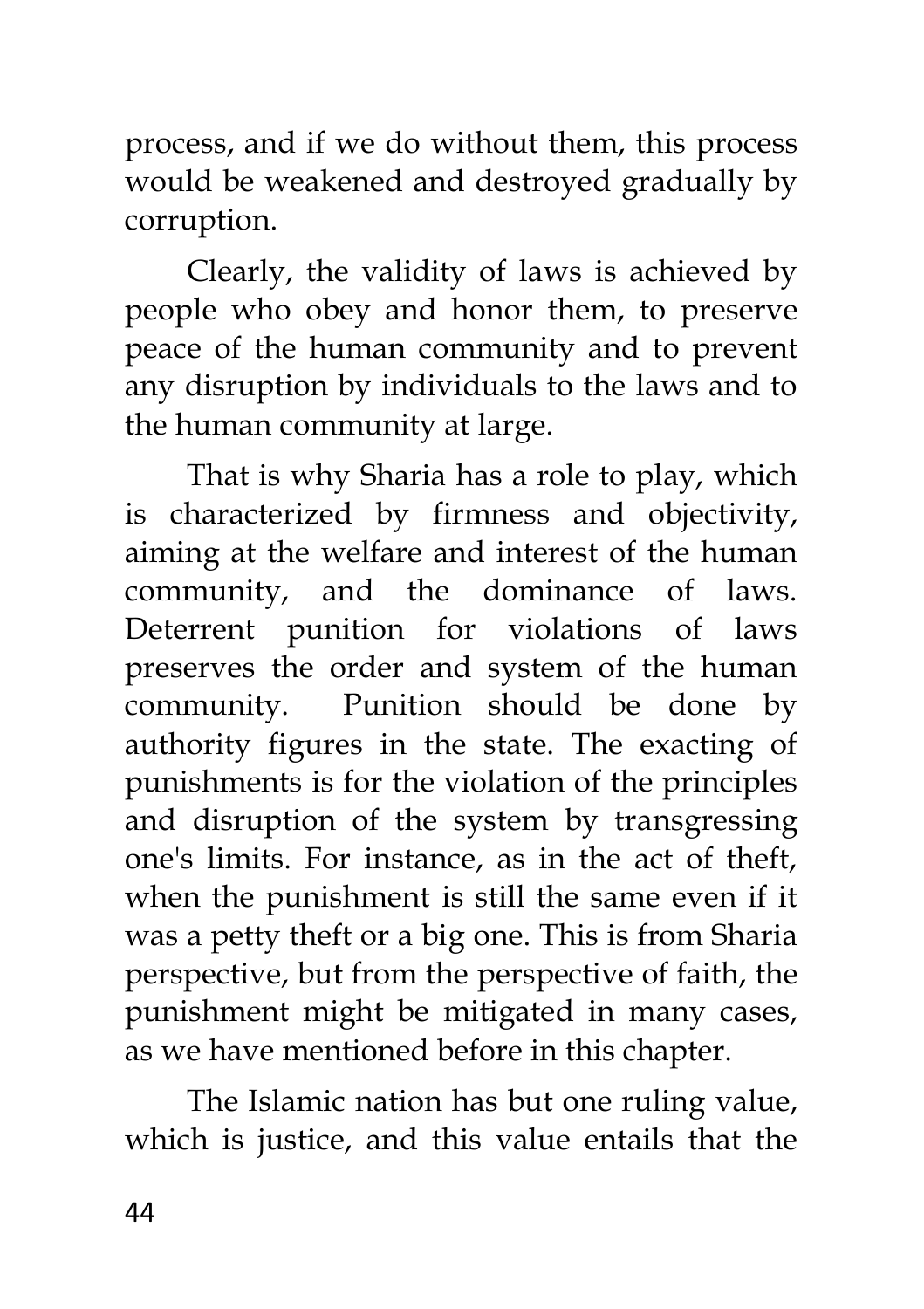spirit of justice does not have contradictory "does and don'ts". Sharia stipulates, for example, that thieves should have their hand cut off, but at the same time, it stipulates paying Zakat<sup>19</sup> for the impoverished people. Omar Ibn AI-Khattab did not cut off hands of thieves who stole out of hunger, as they were penniless, and said that this punishment should be applied if people had enough food and money, and yet they stole out of greed.

Sharia laws preserve the general interests of the human community at large, and before those of the individual, which come in the second place. Yet, in most crimes, Sharia gives to judges the liberty to decide on the required punishment. Judges are to observe the nature of each individual criminal case, to evaluate the limit and measure of punishment and of mercy, according to the circumstances of the accused one and of the community at the time.

Accordingly, we can say that Sharia takes in mind the interests and benefits of the human community at large by defining deterring punition for certain crimes. Yet, by the intervention of faith, and by mercy on part of

 $\overline{a}$ **19**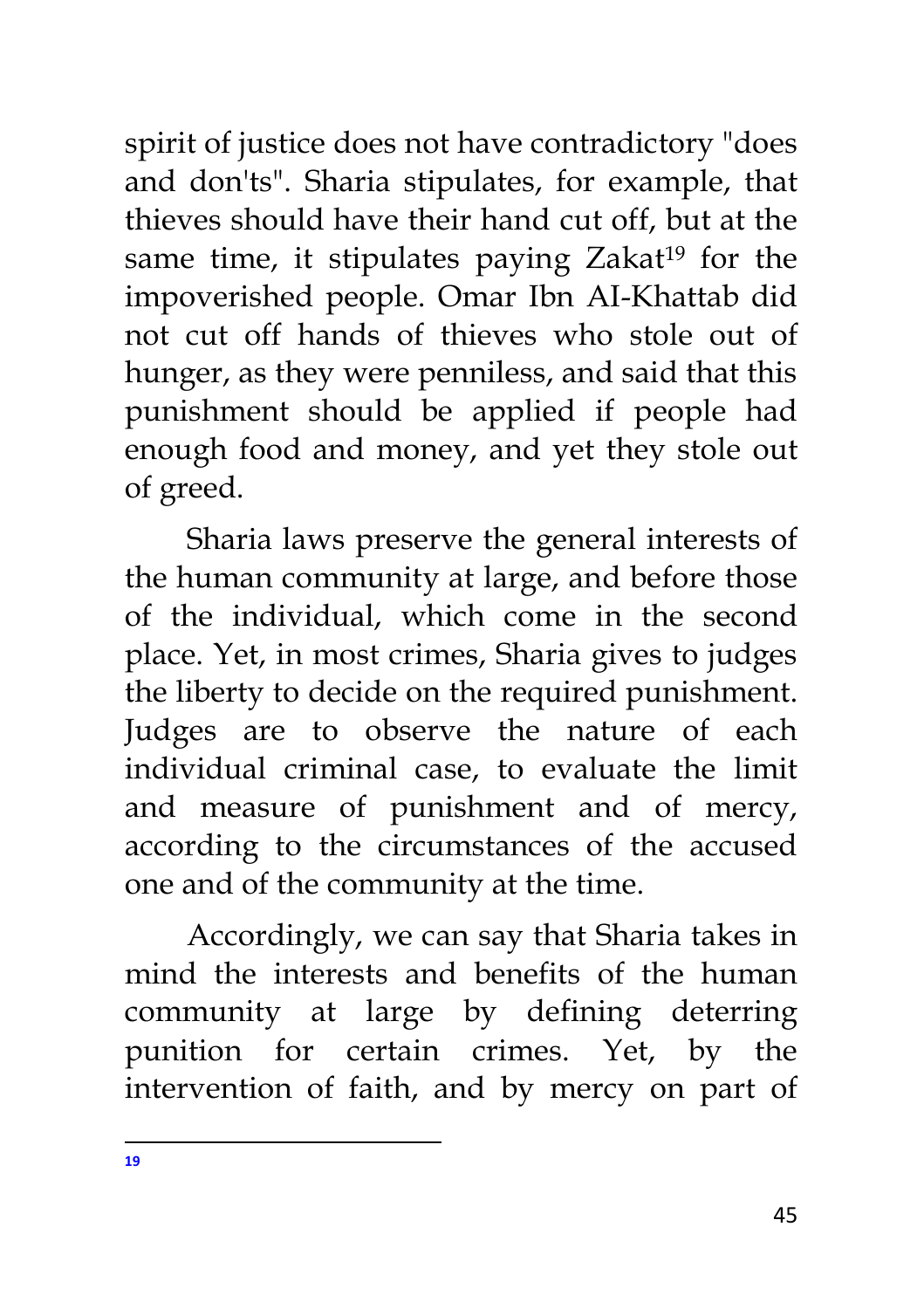judges, we see that Islam wants to combine many criteria so as we have many perspectives to consider, before exacting punishments. Most petty crimes need mercy to rectify and reform first timers, and to encourage them to return to the righteous path. Punishments, be they physical or just reprimand, are exacted on the accused when found guilty, and do not extend to other people related to him/her, according to the Quranic principle: "... *whatever wrong any human being commits rests upon himself alone, and no bearer of burdens shall be made to bear another's burdens... "*(6: 164) that is why Islamic justice of not making the sins of the fathers visit their sons has been established and asserted before the modern era.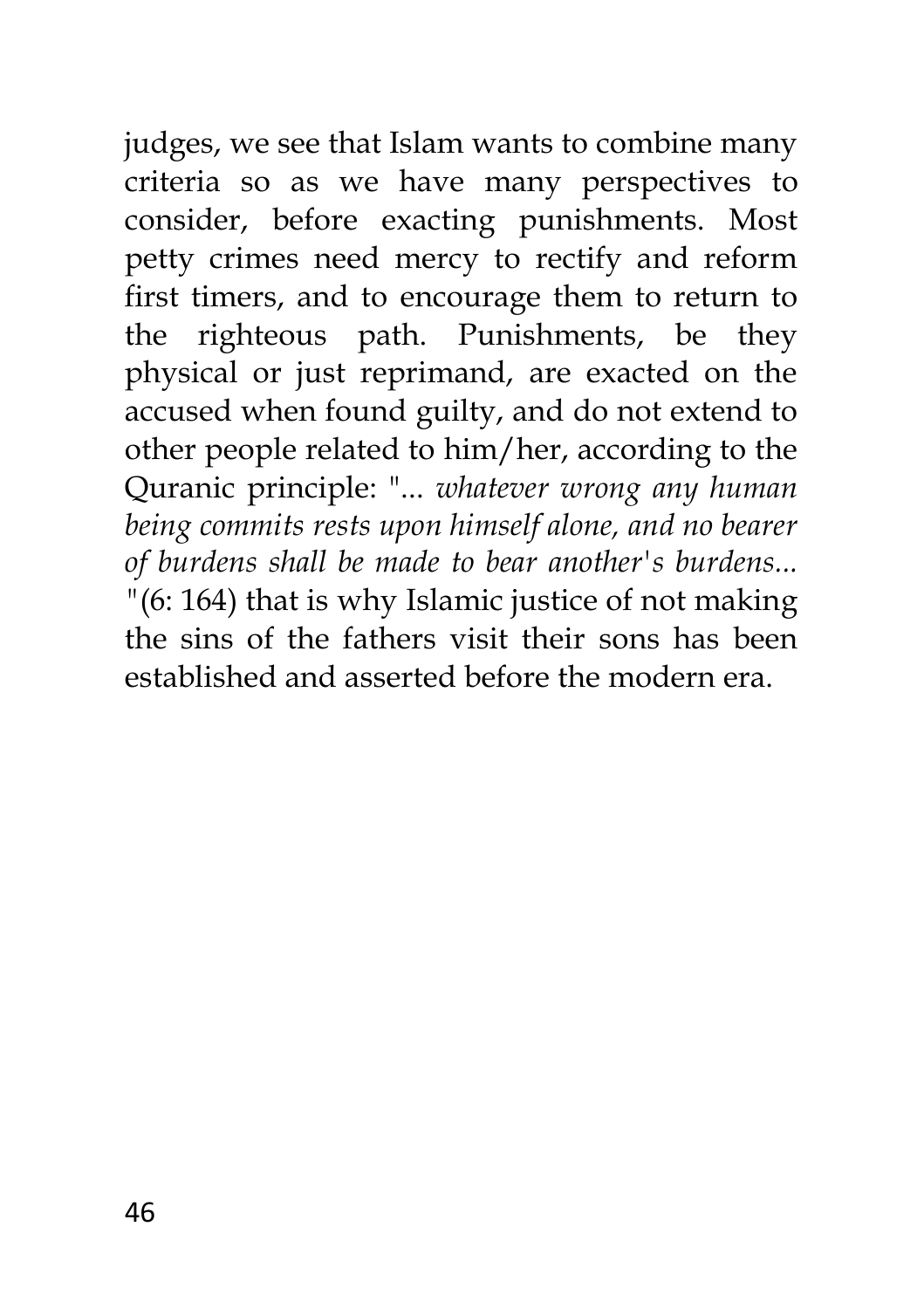*Chapter Four* 

#### *IJTIHADS IN THEFT PUNISHMENT*

If we examine punishments included in the Quran, as they constitute an essential part of Sharia, we would find that the theft punishment – which is cutting off one hand of the thief - is the most controversial and profound, yet effective. Theft is the root of all other crimes, and the most dangerous of all crimes as it disrupts peace of the human community.

Spread of theft endangers life and system of the human community, causing lots of damage and losses. Theft makes the state invest in expensive means and ways of resisting and struggling against it, especially that theft has metamorphosed into organized crime with its own hierarchies and systems. Theft, here in this book, means a wide scope of various crimes like counterfeiting, fraud, swindle, forgery, robbery... etc.

It was inevitable, in order to preserve the community and the sovereignty of law, to impose such a punishment for theft - by cutting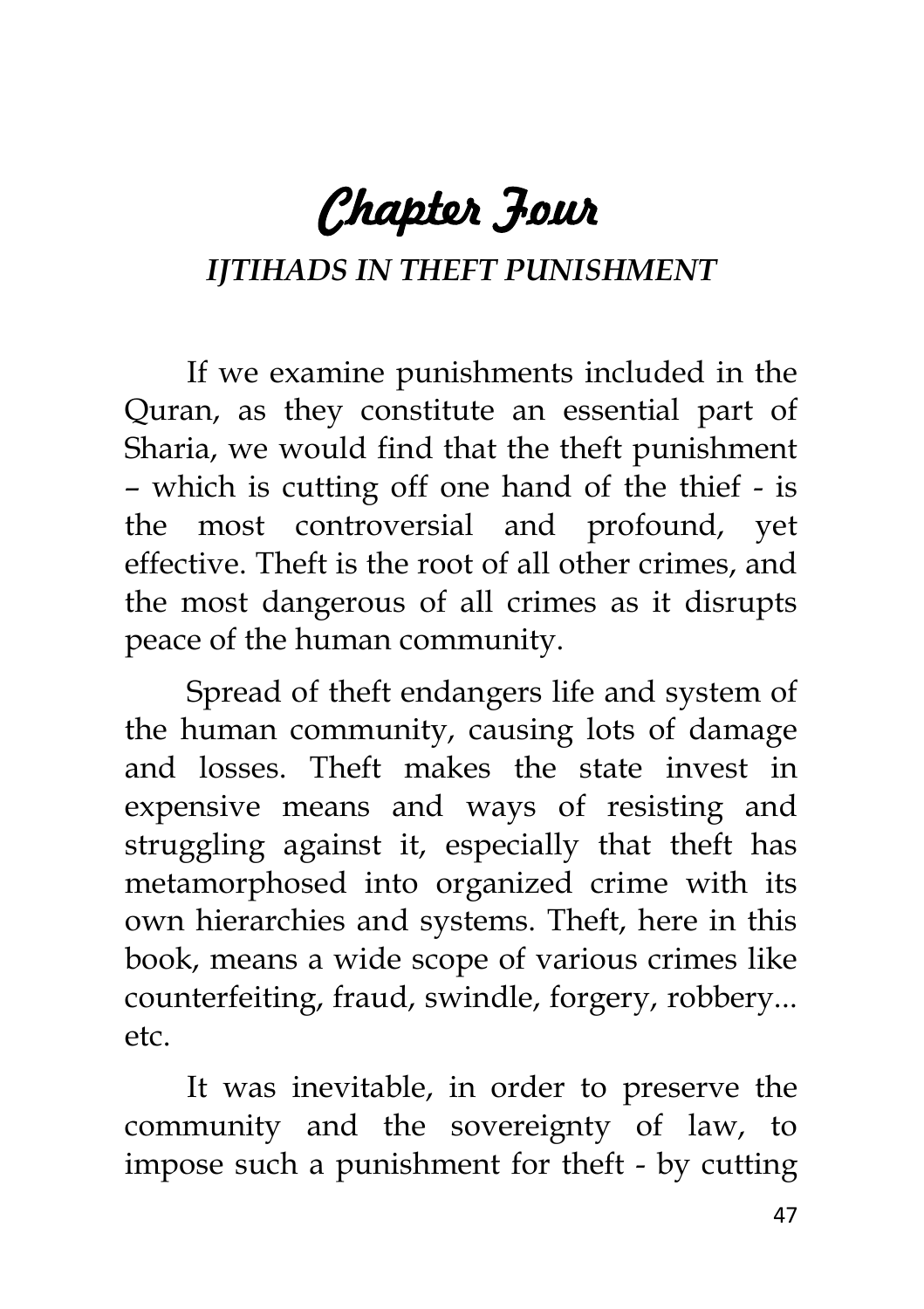off one hand of the thief. This punishment is nauseating and terrifying. One time, when it was executed in the era of Prophet Muhammad, the prophet's face was contorted with pain, and he wept after seeing it happening. The prophet advised people that it is always better to resort to reconciliation between the accused and the accuser before taking the case to judges.

This kind of deterrent punishment is so terrifying that it would prevent stealing, theft, robbery ... etc. before such crimes would occur. This would eradicate such crimes from the very beginning, unlike imprisonment, which makes thieves return to their evil ways once more only to return to prison eventually, and to go back to theft, in an endless vicious circle.

Imprisonment and any other punishments are not deterrent enough. Imprisonment has other negative psychological effects and does not lead to rectifying prisoners. In fact, prisoners come out of prison more adamant to continue in the evil route. Prisons have become schools for crimes all over the world; they are no longer tools of rectifying prisoners but tools of their corruption. Prisoners learn from one another more evil ways of corruption and fraud. Prisons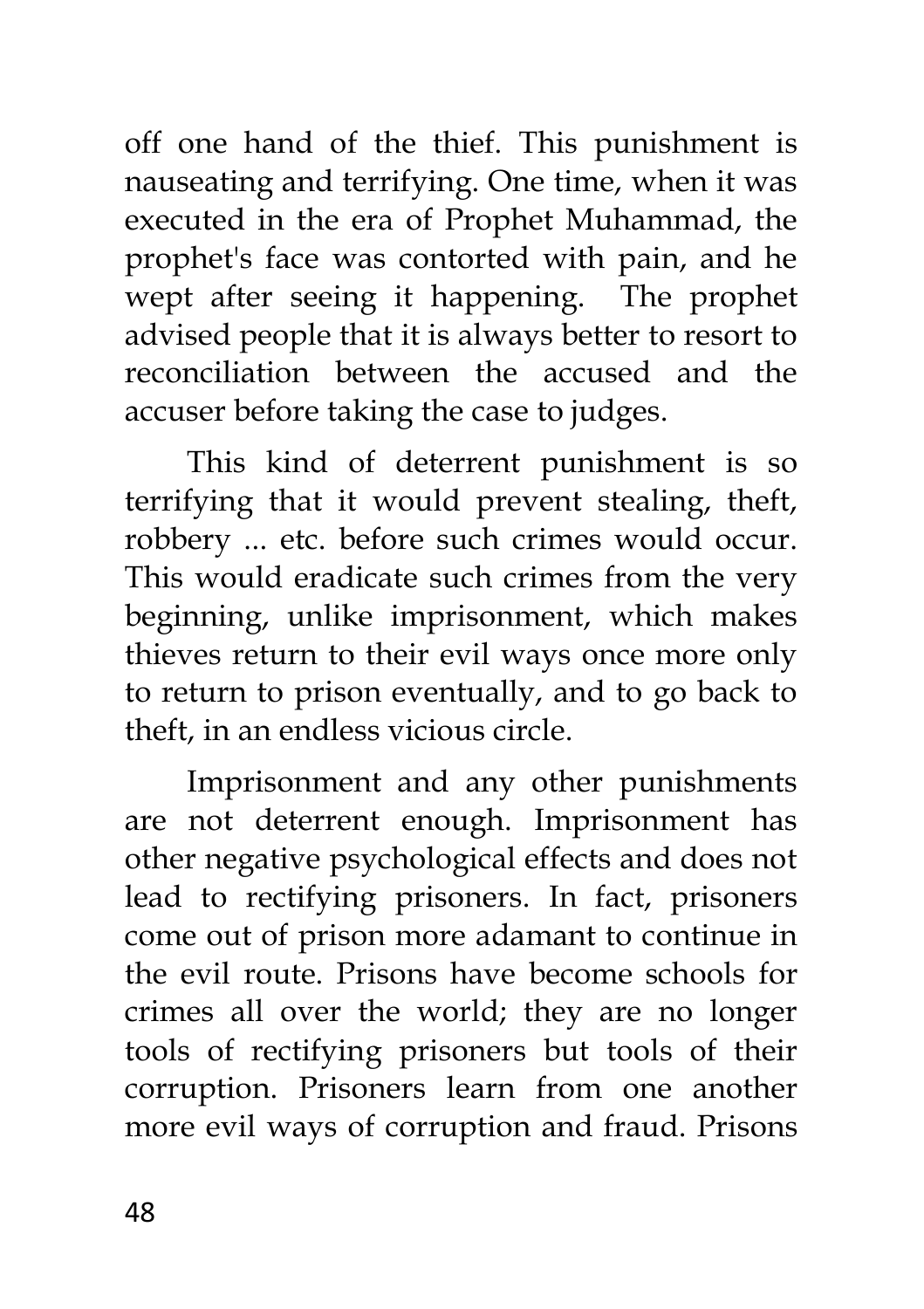are no longer a place of punition; they are now similar to cheap hotels or lodgings.

Likewise, fining is not a suitable punishment for theft, as thieves are either too poor to pay huge fines, or would pay petty fines that are not deterrent enough for such crimes.

Another possible punishment is flogging, as it focuses on the accused people and not on their families (who are deprived of seeing their imprisoned family members), and this sort of punishment is of course deterrent. Yet, Sharia wants more that deterrence for such crimes like theft, because this crime is widespread, and its punishment should be the most punitive and deterrent one. That is the way Sharia preserves cutting one's hand off as an exclusive punishment for theft, whereas flogging is for other crimes such as fornication and calumniation.

Prophet Muhammad advocated forgiveness and having mercy on people and not applying punishments in most cases, although he said that if his daughter Fatima stole, he would cut her hand off himself, but he said so to counteract the deviance and corruption spread due to theft. Considering thieves as social victims is not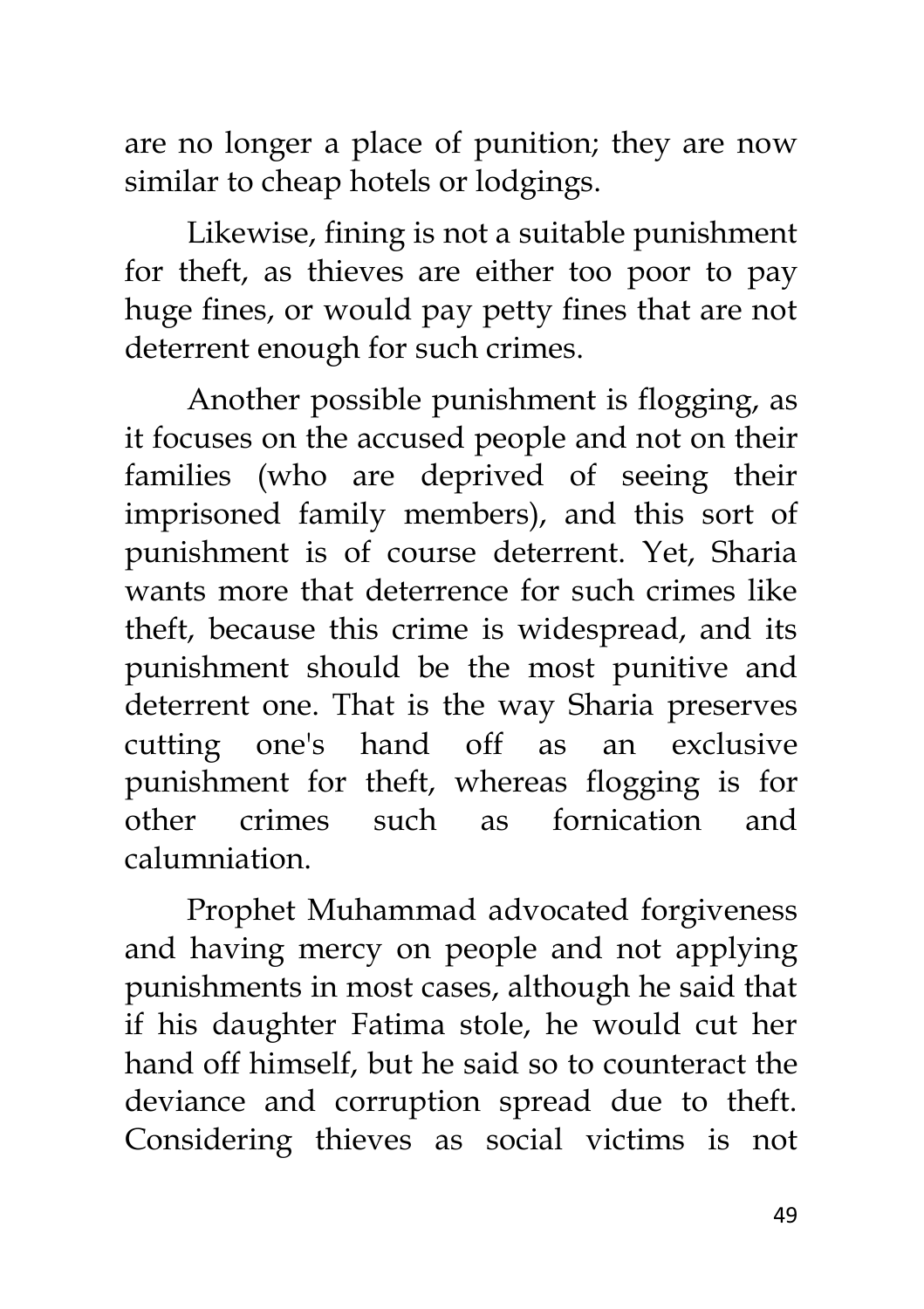enough, for if they are victims, they are perpetrators of crimes at the same time as well, and if they were forgiven many times this would endanger peace of the human community.

That is why Sharia stipulates this horrid punishment for theft, because

it is deterrent enough to eradicate such a crime, by making any thief reconsider and think twice before stealing. If people accused of theft were convicted, they would have their hands cut off. Thus, theft as a crime would vanish from society.

This punishment, however horrid, should not make us forget how horrid as well imprisonment is. Imprisoned people are like savage animals shackled and chained in cages. In the final analysis, imprisonment is crueler than the theft punishment in Sharia, as confinement deprives people from freedom, and it impedes sexual activity. This might lead to homosexuality and other forms of sexual deviances. Prisons are now like schools for teaching crime, whose instructors are old-timers and whose pupils are novices. Prisoners have families that are left without their breadwinners. This might lead them to paths of deviance and might render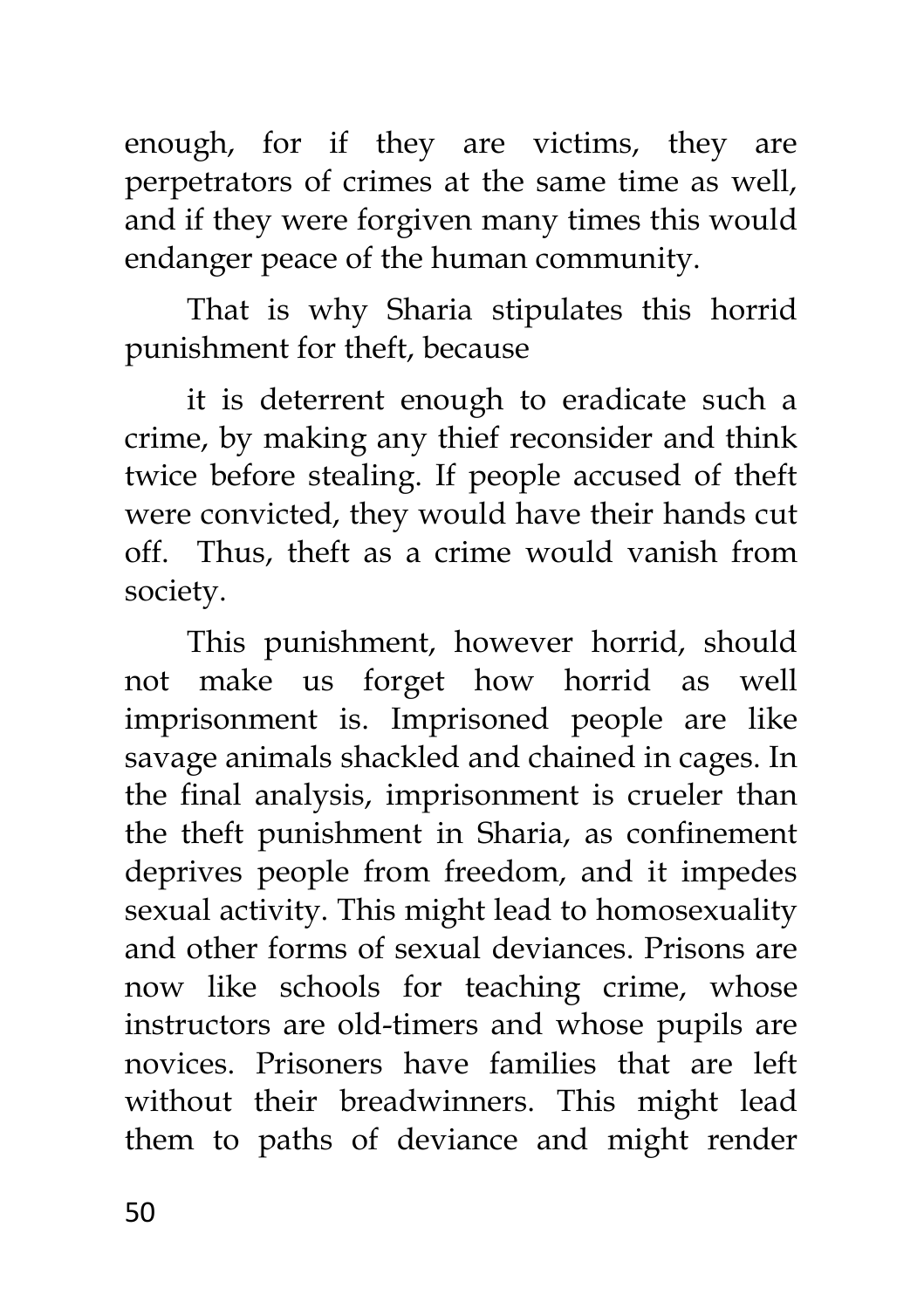them homeless. This is costly on the part of any government.

When socialist states discovered that imprisonment as a punishment is not deterrent enough, they replaced it by execution. This occurred in the early history of the USA, when horses were stolen, and they were the major capital and wealth of the new American citizen at the time. Horses' thieves used to be hung on tree branches for all people to see to be deterred. Eventually, the only options left for us to punish thieves are execution and cutting hands off. That is why we prefer cutting hands off, and we assert that Sharia is right in stipulating that severe punishment. It is right to apply this Sharia laws in Egypt, as it is deterrent in this densely populated country to cut a few hands off annually. Yet, we do not advocate this punishment for just petty theft crimes, but for old-timers in theft who insist on it and are incorrigible. This punishment should be applied yet withheld with justice and mercy in many cases. This severe punishment should be extended to fraud and cheat in alimentary items and building material. ..etc. as cheat in such items leads to many deaths.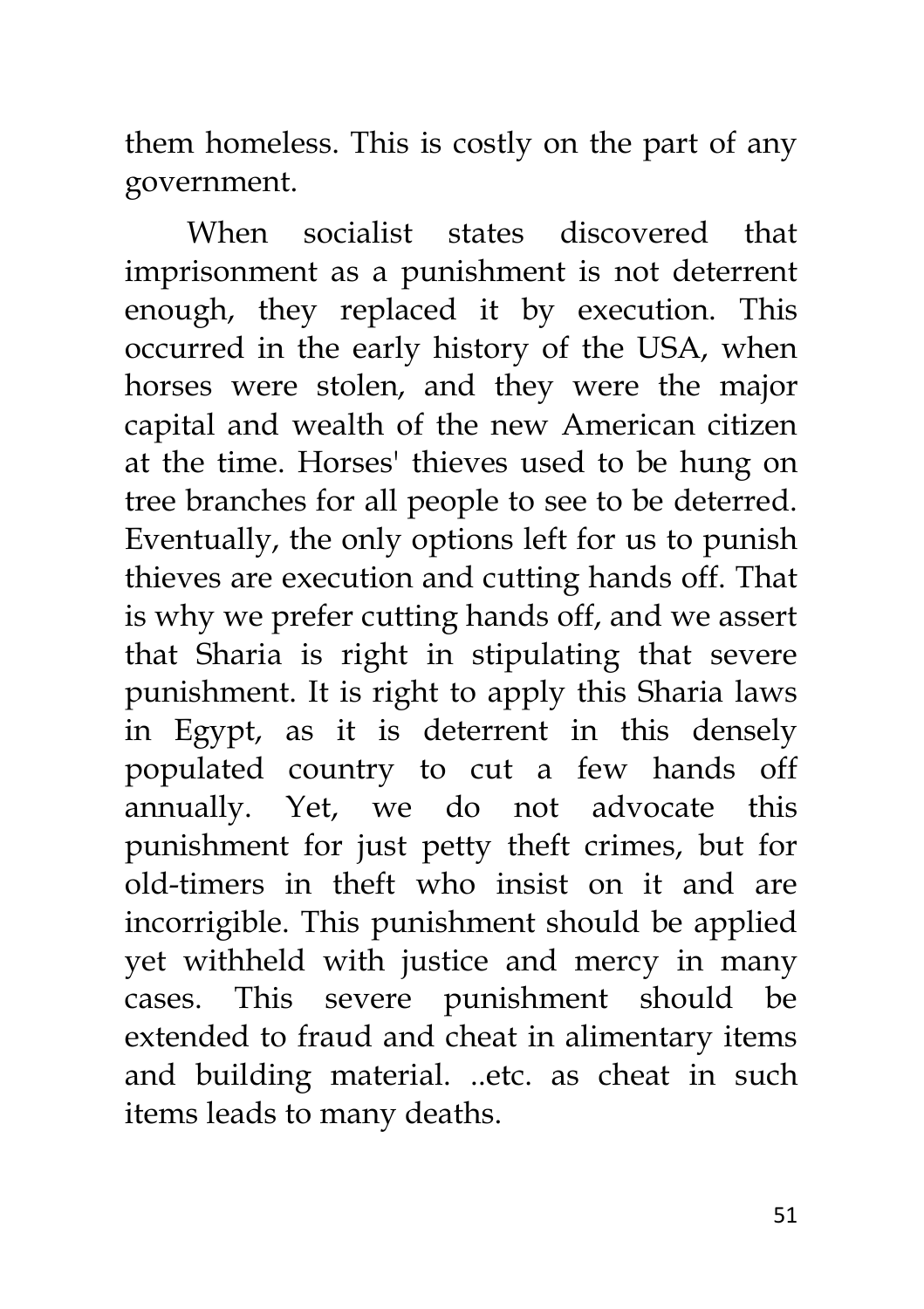Sharia and faith must go hand in hand to make this severe punishment accepted as the only deterrent one in our contemporary Egyptian community, which will be spared many evils as a result. Historically, there were many crimes in Britain punishable by death, and so was the case in many European countries throughout history. Even when laws were changed by legal and judiciary reforms and became less severe, they are still honored and revered, although the capital punishment is almost abolished everywhere. This was the direct result of that historical period of severe laws. Revering and abiding by laws became an inherent trait among Europeans.

Thinkers raised a point concerning virtue spread by fear, and this makes it lose its essence. This point is true concerning the individual conscience, which is based on piety and belief in religious faith. However, as for the social conscience, the complexity of the human community entails the element of reward and punishment. Human beings are not flawless. Other factors that influence human beings are hereditary traits, and the surrounding environment that might lead someone to deviant paths. Human community has to have a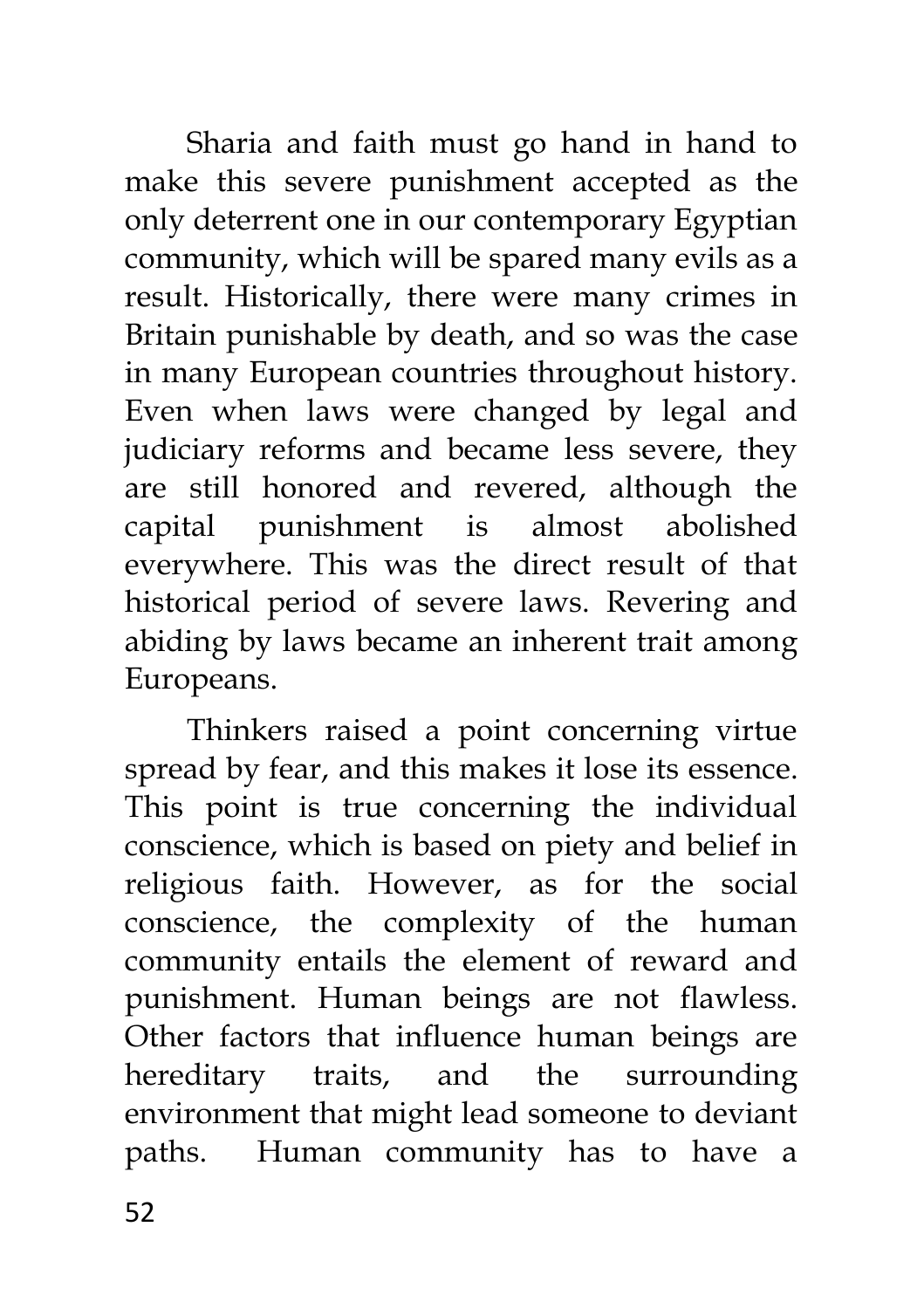powerful defense-line to protect itself from evildoers. We cannot exclude deterrent punishments totally, as they prevent the widespread of crime. However cruel these deterrent punishments are, they are a kind of mercy to the human community and a way to insure its safety. We must ignore social hypocrisy and admit the fact that the domain of crime is dirty in nature, and there are corrupt, incorrigible people. Such evil people resemble a cancerous growth that mushrooms into the body of the human community and it had to be removed like tumors to save the body from severe pains, corruption and moral death.

#### \* \* \*

Factors concerning the act of theft led to many Ijtihads historically by ancient scholars and contemporary ones. These Ijtihads are written in many references. Queries have been raised in the press about applying the Sharia punishment of theft by cutting one hand off.

### **Conditions in Sharia to apply this punishment:**

1) The accused one has to be a rational adult.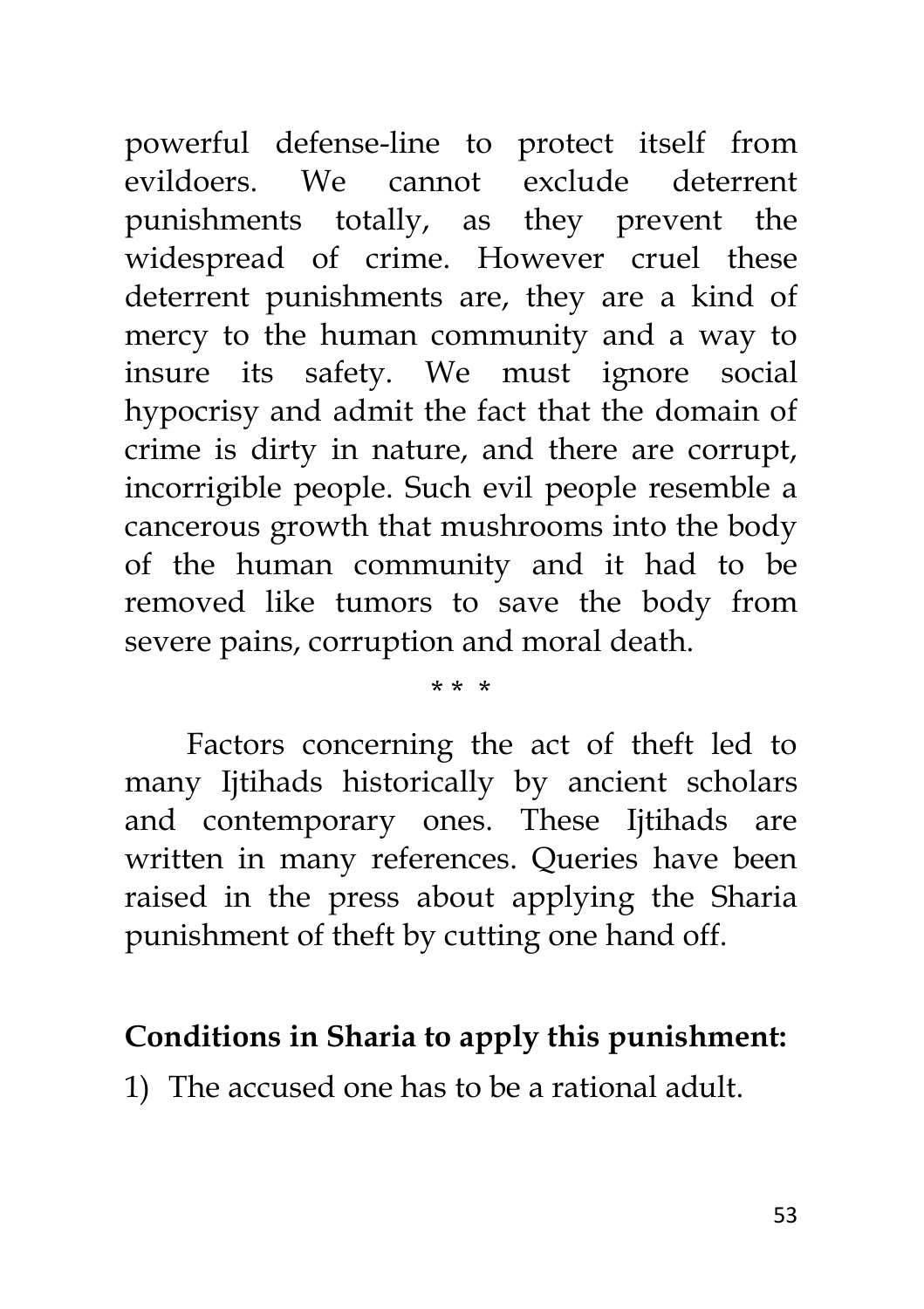- 2) The accused one must have known the value of the stolen item(s).
- 3) The accused one has done the act on one's own accord without coercion from anyone else.
- 4) There is no link between the accused one and the stolen item(s). No punishment is due if a son stole his father or vice versa, or when a partner might take something from a common capital shared by certain partners.
- 5) The accused one was not obliged to steal to preserve life of oneself or lives of others, and the accused one is not ordered by another powerful human being to steal.

# **Conditions of the stolen item(s):**

- 1) It should have monetary value. The punishment cannot be applied in cases of kidnapping, stealing pictures, idols, a copy of the Quran, other books, musical instruments... etc. and the like.
- 2) It could be moved and hidden. The punishment cannot be applied in cases of stealing from markets, hotels, restaurants, during their working time, but in cases in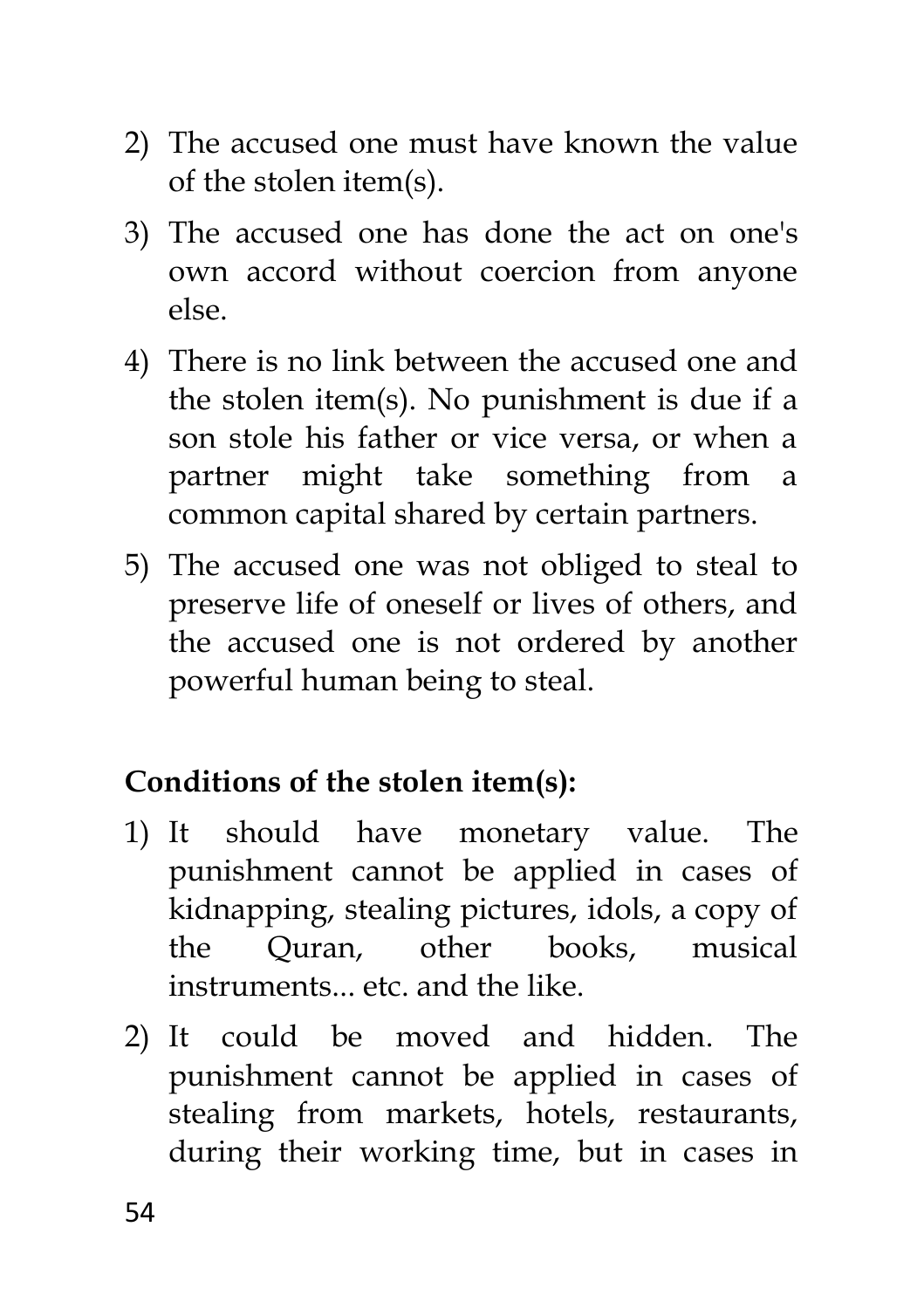which such establishments are closed at night or at day.

- 3) The punishment cannot be applied in cases of stealing things belonging to mosques and churches, unless they have a ward to guard them. The punishment cannot be applied as well in the case of stealing the belongings of the worshippers. The same goes for any temples, places of worship, schools, cafes ... etc. as they are not places of amassing and storing money or something of monetary value.
- 4) It should not be something *halal* (religiously lawful or permitted) to catch, like fish, birds, meat, fruits, vegetables. It should not be something that might be unripe, easily used up or corrupted like firewood, crops... etc.

#### **Special cases in the act of theft:**

- 1) If the thief stacked the stolen thing(s) and did not get out with it, and was arrested before doing so, the punishment cannot be applied, as the act of theft is not completed.
- 2) If the thief passed the stolen things(s) to another thief from a window or a door, the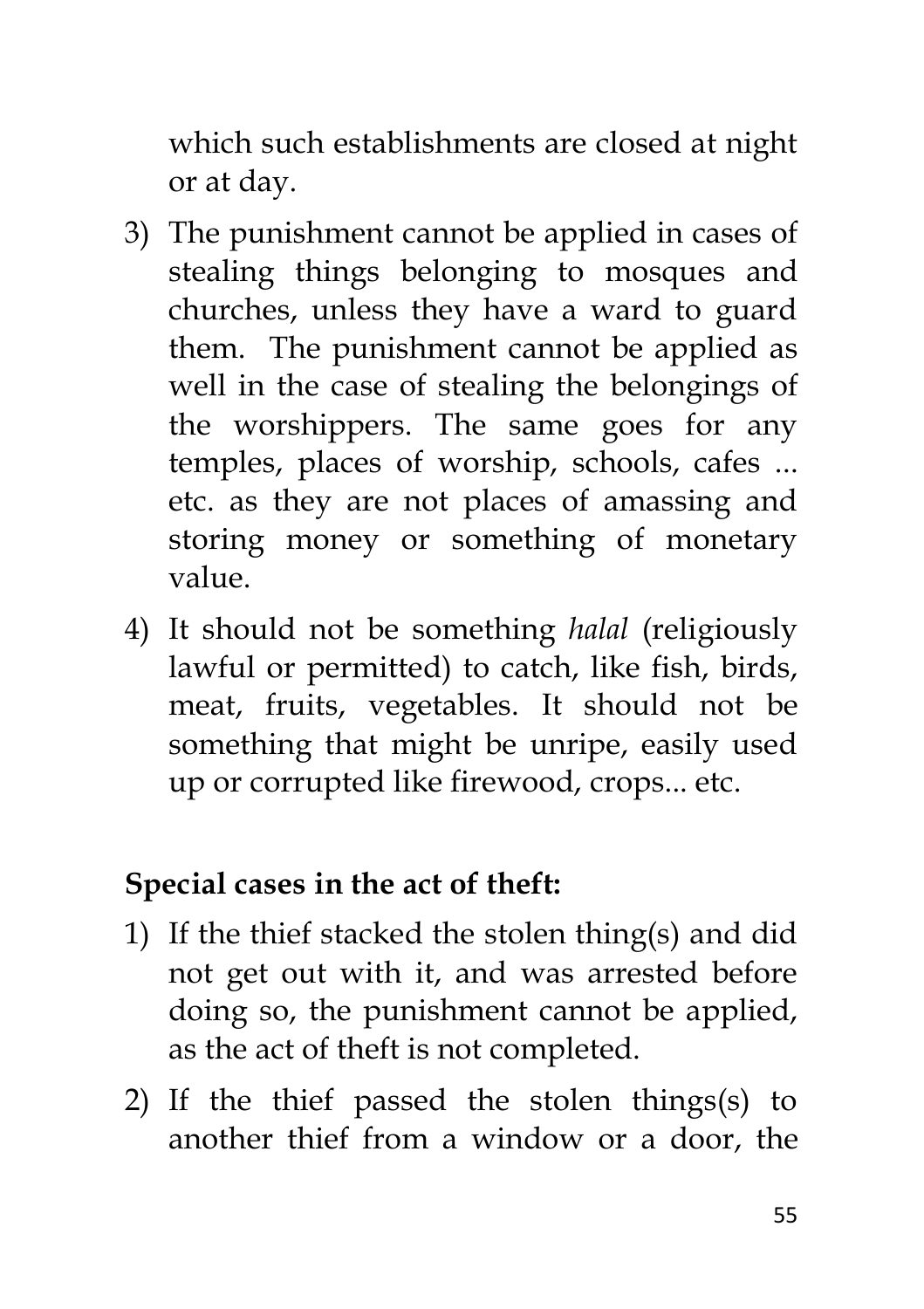punishment cannot be applied, as the first thief did not get the stolen thing(s) out of the place, and the second thief did not break into the place.

- 3) If the thief said the stolen thing(s) belong(s) to him, the punishment cannot be applied, as the robbed person would be accused of stealing and keeping stolen thing(s), and the judge has to examine this new case.
- 4) If a thief stole cattle from its pasture, the punishment cannot be applied, as the cattle are unguarded.
- 5) If the thief cut a hole into a wall and stretched his hand or a stick into this hole to get the stolen thing(s), the punishment cannot be applied, as he did not break into the place, and the act of theft is not complete.

In our contemporary time, Islamic thinkers emerged with new Ijtihads in this domain. Chief among them is the Azharite sheikh Abdel-Met'aal EISaadi, who was renowned for his liberal writings. He writes:

"... *Although the time is not ripe for Ijtihad yet, and people are used to rejecting innovations and views that differ from those of the ancient scholars, however strange and peculiar they might be. However*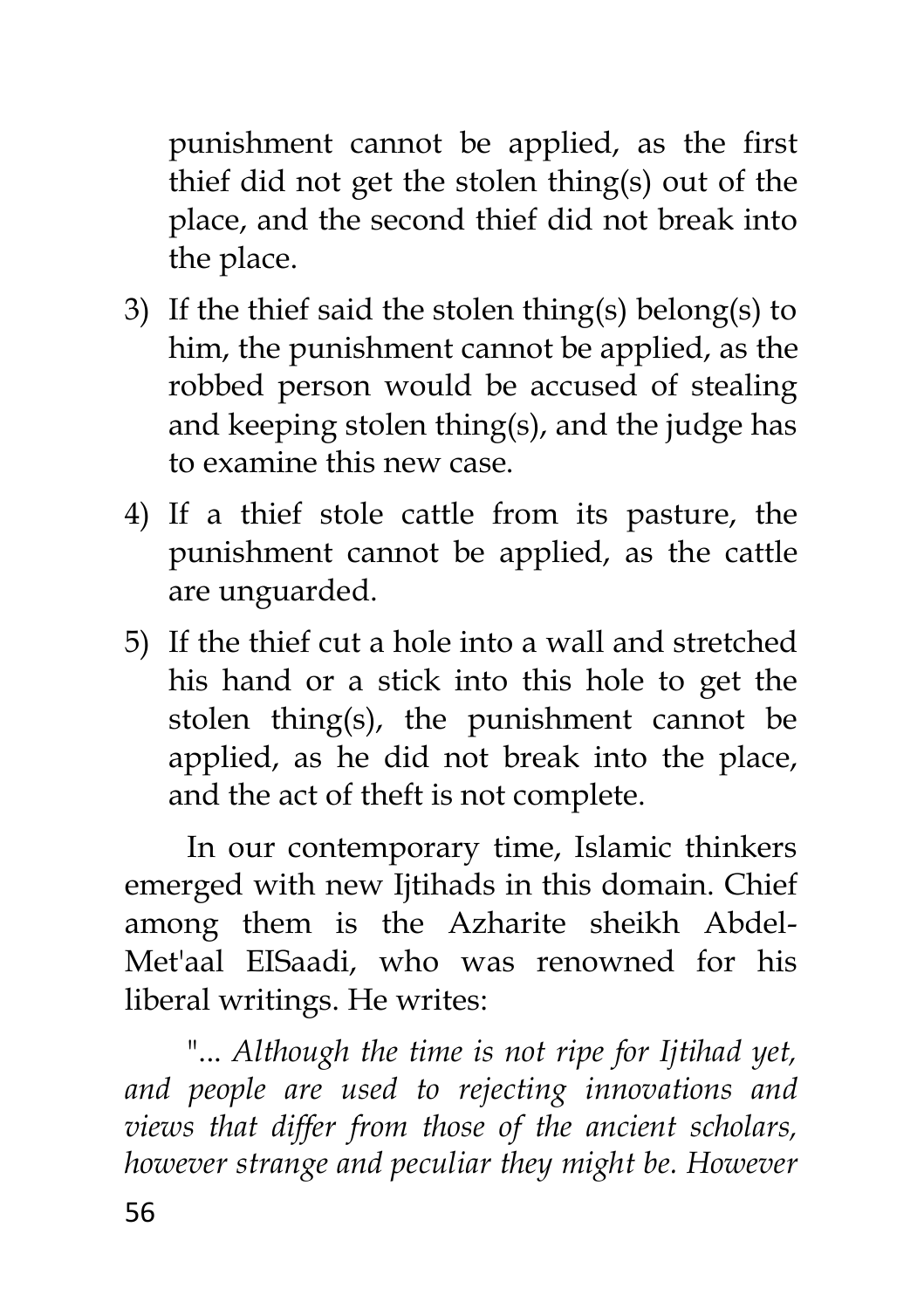*right the new contemporary views might be, and however severe they might be resisted as heresy, but I found myself driven by obligation not to hide my views on the Sharia punishment, for the service and benefit of our religion and our life. I will not be affraid of public censure. I am not presenting my views as one hundred per cent right, but to raise many questions, and as an attempt to reach the right path and the truth. People want to apply Sharia with a few modifications, among them not to apply Sharia punishments like cutting off hands of thieves, stoning and flogging adulterers... etc. Some might say, like westerners, that such punishments are savage and barbarian, yet all over the world we see the capital punishment being applied in many crimes such as murder, espionage, armed rebellion... etc. There are many cruel punishments acknowledged in the modern human legislation, no less severe that the capital punishment, such as sentences of hard labor, for long years, in tatters and in shackles, with lack of proper nutrition. How could we consider such a punishment humane while cutting off thieves' hands is considered cruel? Humane or cruel as punishments are, there is no room for sentiments in the applying of legislations.*

*Hence, Islamic Sharia punishments are defended, but it remains to raise many questions calmly concerning applying them in new ways to apply Sharia. We should do this by reconsidering and*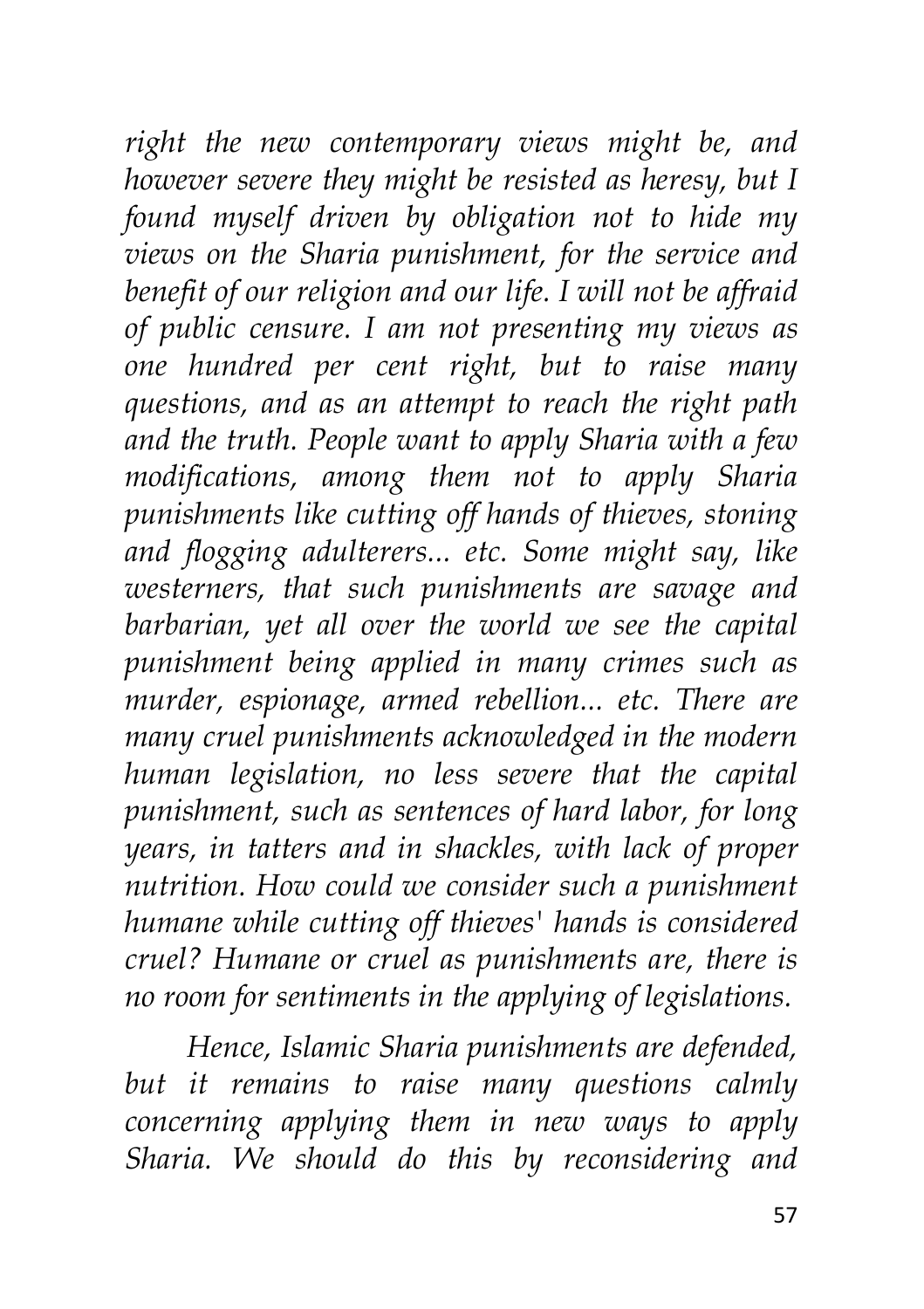*reinterpreting the Quranic verses that mention such Sharia punishments. Let us consider these two verses as examples: "...the man who steals and the woman who steals, cut off the hand of either of them in requital for what they have wrought, as a deterrent ordained by God, for God is Almighty, Wise, but as for him who repents after having thus dine wrong and makes amends, behold, God will accept his repentance: verily, God is much-forgiving, a dispenser of grace"(5:38-39) "As for the adulteress and the adulterer-flog each of them with a hundred stripes, and let not compassion with them keep you from carrying out the law of God, if you truly believe in God and the Last Day, and let a group of believers witness their chastisement... "(24:2)*

*We cannot overlook such clear commands, and we should make both punishments for fornication and theft either obligatory or permissible, or both obligatory and permissible. Ancient scholars did not say that, as all obligatory or permissible things are subsumed within one category known as divine commands, like in the following verse, "0 children of Adam! Beautify yourselves for every act of worship and eat and drink freely, but do not waste: verily He does not love the wasteful"(7:31) Hence, theft punishment in Sharia would be obligatory in all cases of theft, however changeable are the conditions, places and times. Another possibility is considering this*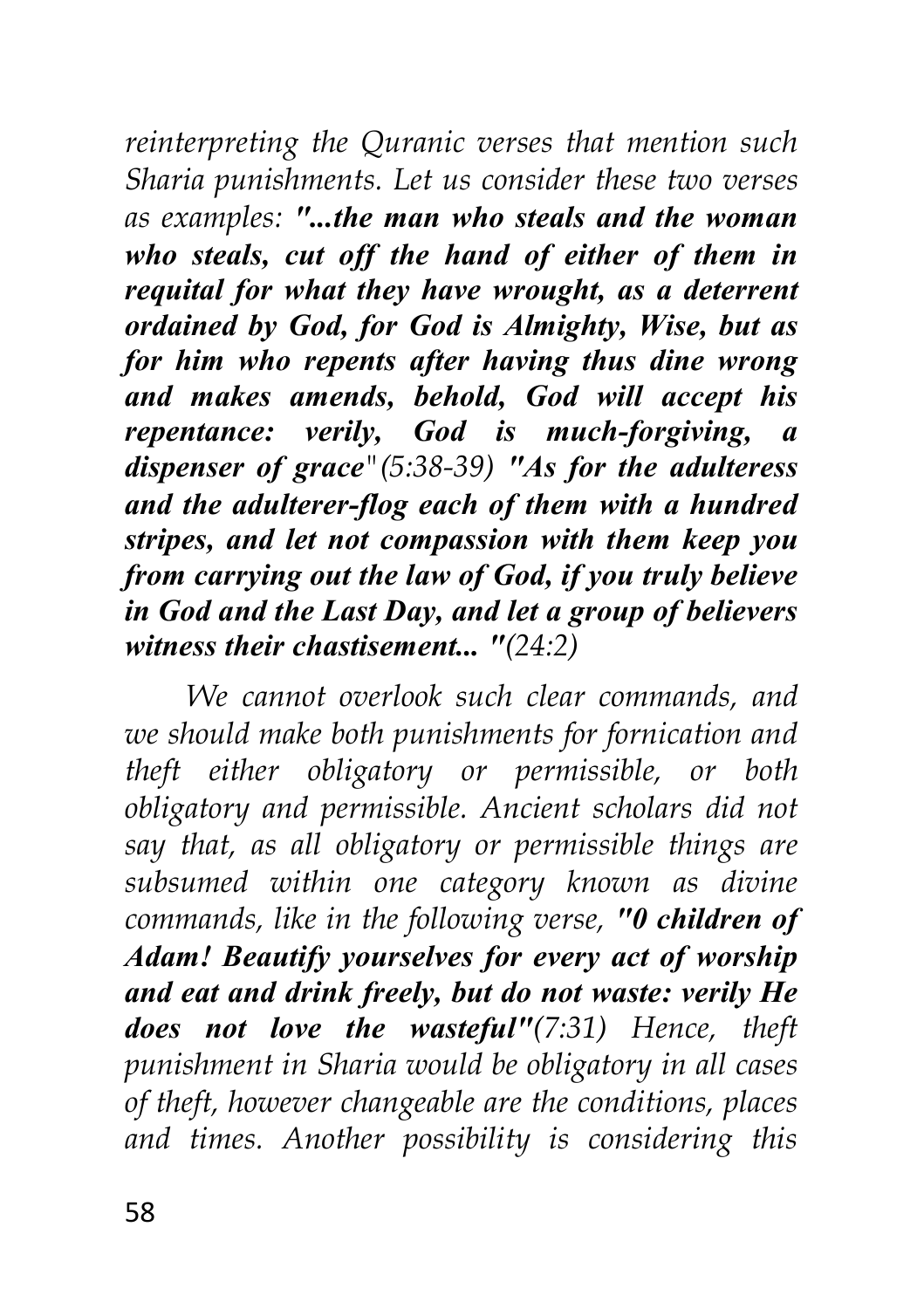*punishment as the extreme one in a continuum, and in some cases, it might be suspended and replaced by less severe punishments like imprisonment, to consider the changeable conditions, places and times. The same mercy might be applied in the case of fornication. Some ancient scholars denied the punishment of stoning, as it was never mentioned in the Quran, which dictates flogging only for fornicators. Could we add flexibility and mercy to the Sharia laws in all domains in our contemporary life? Thus, it would be suitable to all places and times. Flexibility and simplicity are preferred to strictness and rigidity. Religion exhorts tolerance and mercy and not severity..."*

Although this writer began with what might be said in opposition to his views and said that he does not oppose the applying of Sharia punishments, he insisted that these severe punishments should be the maximum among other less severe punishments, as this goes with the flexibility and mercy of Sharia. Yet, his controversial views were severely resisted and refuted, as they claimed that he made punishments mentioned in the Quran optional and not obligatory. He has refuted such claim and said: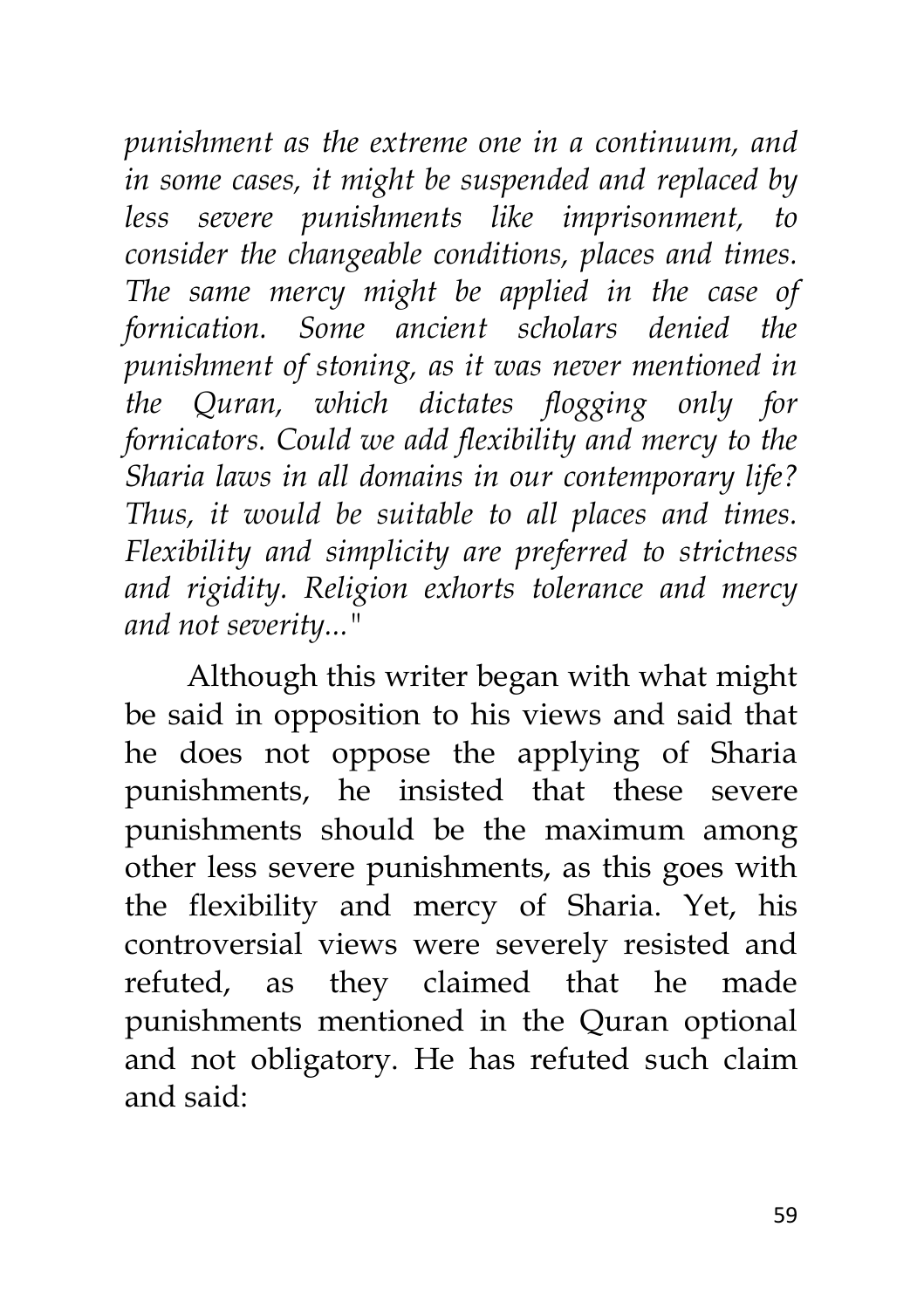*".. .I never meant to let go of the Quranic commands... this claim is wrong and bad intentions are behind this accusation of me.*.. *besides, this claim of optional punishments was mentioned in many books of ancient revered scholars, printed until today. My views were not something new, and they should not stir such controversy... my purpose in my previous article was to mention the few cases in which the theft punishment might be suspended, and other cases in which it might be controversial, cancelled, or replaced by other punishments. These cases are mentioned in many books of ancient scholars, they are not figments of my imagination or my thought. I meant to say that cutting hands off is the maximum punishment for theft, and in some cases, this punishment should be replaced by other deterrent punishments. I did not mean to discard the punishment of cutting altogether. The replacement of this punishment by other ones was mentioned in Fiqh books by ancient scholars in certain conditions of time, place, stolen items, and circumstances... etc. of the crime of theft. In sum, all ancient scholars said that not all thieves to be subject to this punishment. Hence, there is no generalized view of applying this punishment to all cases of theft. This does not mean abolishing this punishment altogether, nor applying it in all cases. Some cases, as seen and perceived by judges, deserve to suspend this punishment and*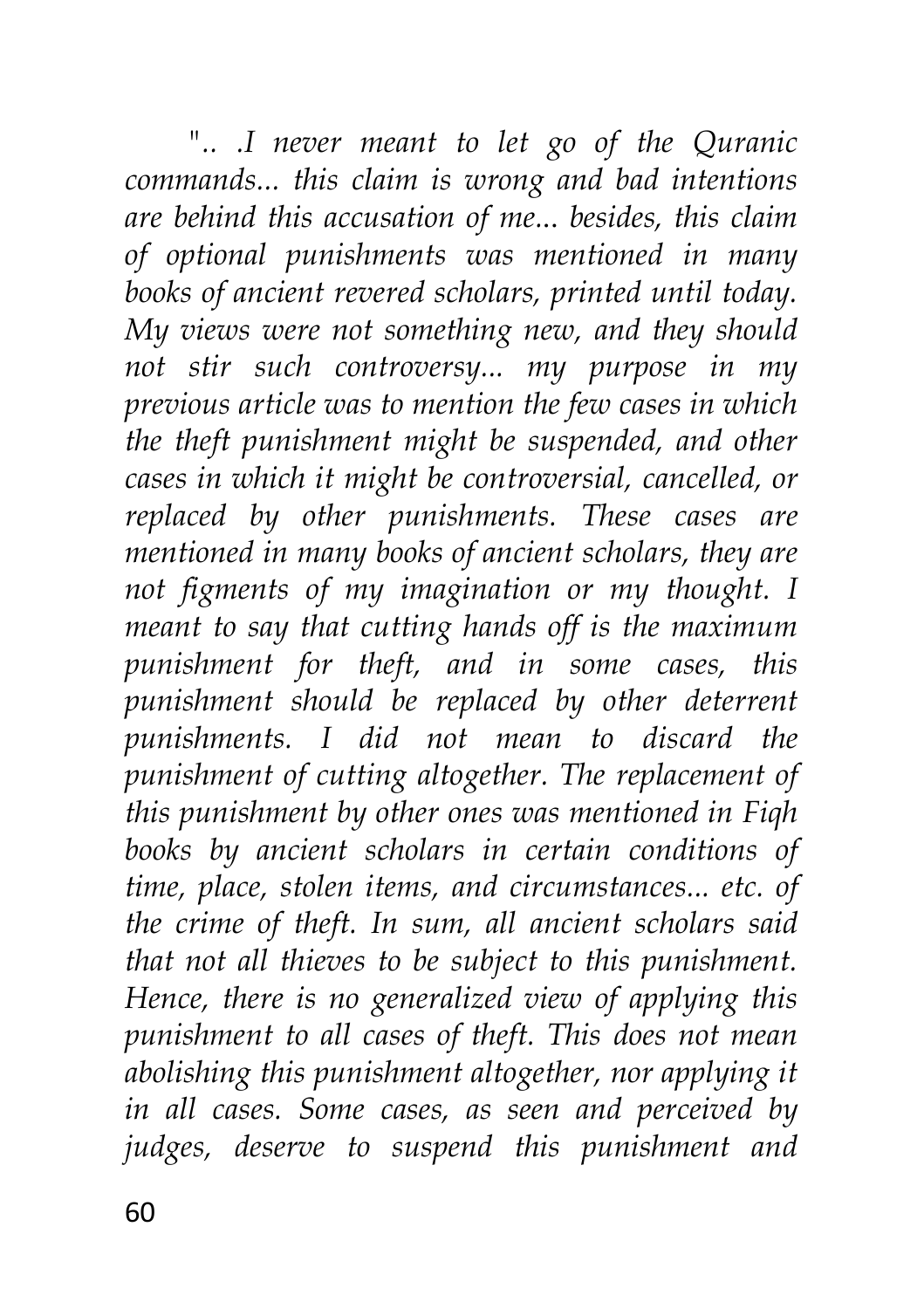*replace it by other punishments, while considering the circumstances, time, and place of each case. Omar Ibn AI-Khattab suspended this punishment in times of famine and it times of war. Hence, any other claims and warped interpretations of these views are refuted. Here are some texts and sayings of Islamic history that assert that applying punishments of fornication and theft was suspended and substituted in certain cases:*

- *\* Imam Fakhr EI-Deen EI-Razi said that Imam EI-Shafie said that the thief might be able to return the stolen thing and be fined. Applying punishments cannot happen in that case. Fines are to be determined according to the financial status of the accused, according to imam Malik. Repentance before applying punishment suspends its execution.*
- *\* Ibn AI-Araby said in either his book that Imam Abou Hanifa said that judges should accept either fining or applying the punishment, according to each case individually, as both could not be applied together.*
- *\* AI-Zeileiy said in his book that either fining or the punishment should be applied, with the latter preferred if the stolen thing(s) would be restored. The presence ofa person who would pay a bail and guarantee that the accused one would not return*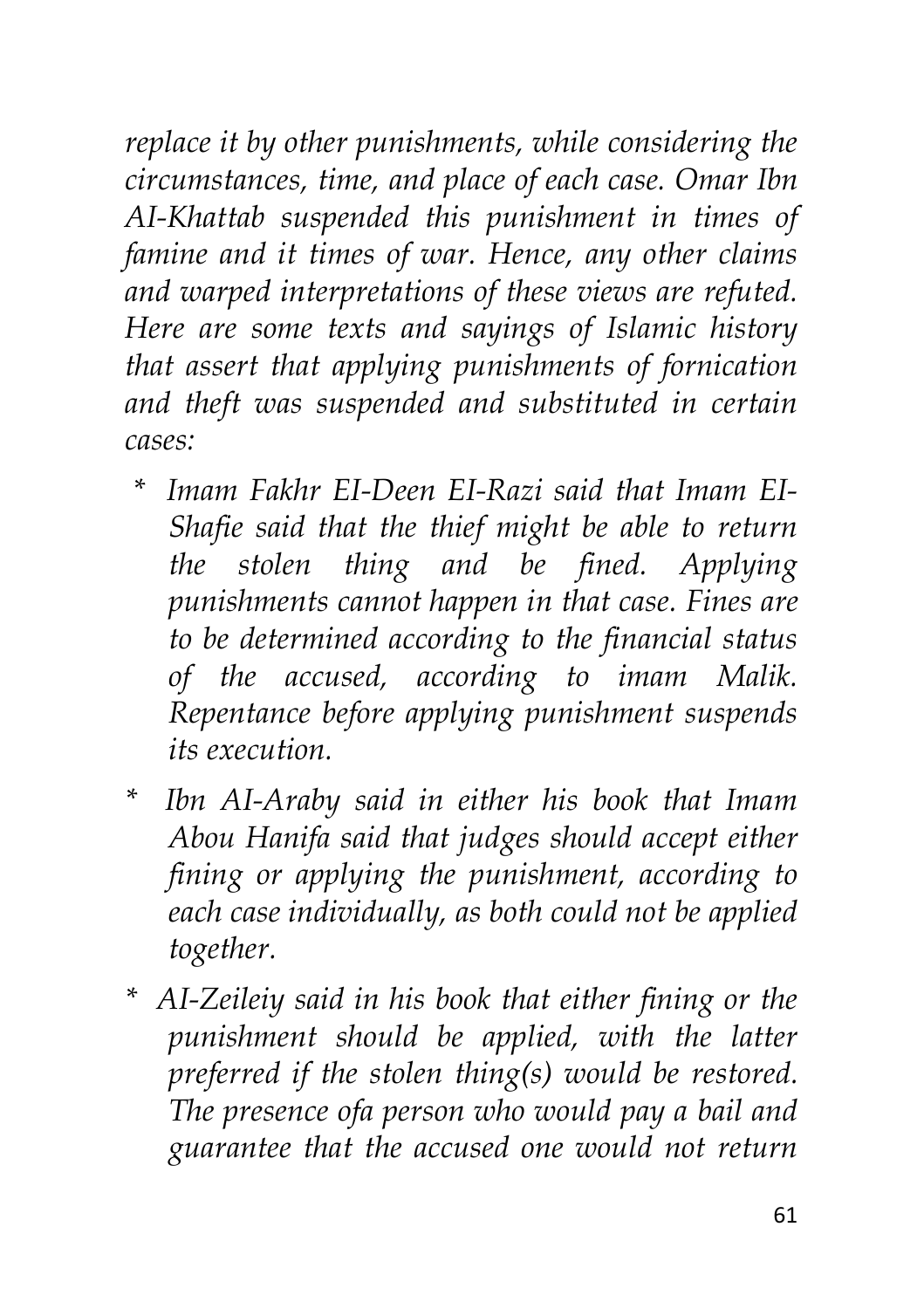*to stealing would suspend the punishment, leaving the choice to judges instead of the robbed person*

- *\* Imams of the doctrine of Ibn Hanbal said that fining suspends the punishment, and applying the punishment suspends fining.*
- *\* Hence, we believe that heavy fining and severe rebuke might replace the punishment, in certain and not all cases. Some ancient scholars preferred fining and restoration of stolen item(s) to applying the punishment.*

When AI-Azhar formed a committee to interrogate this writer, this committee enclosed in its report the above-mentioned reply of the writer and in the conclusion, the writer mentioned the following paragraph:

*"... let history be my witness that the crime of theft could be punished by cutting off hands, heavy fining, or imprisonment, as the available options to be chosen from according to the circumstances, time and places. Cutting hands off is not the only Sharia punishment available for the crime of theft. Let history be my witness that I did not commit a mistake when I said that cutting hands off is not the only Sharia punishment available for the crime of theft... "*

\* \* \*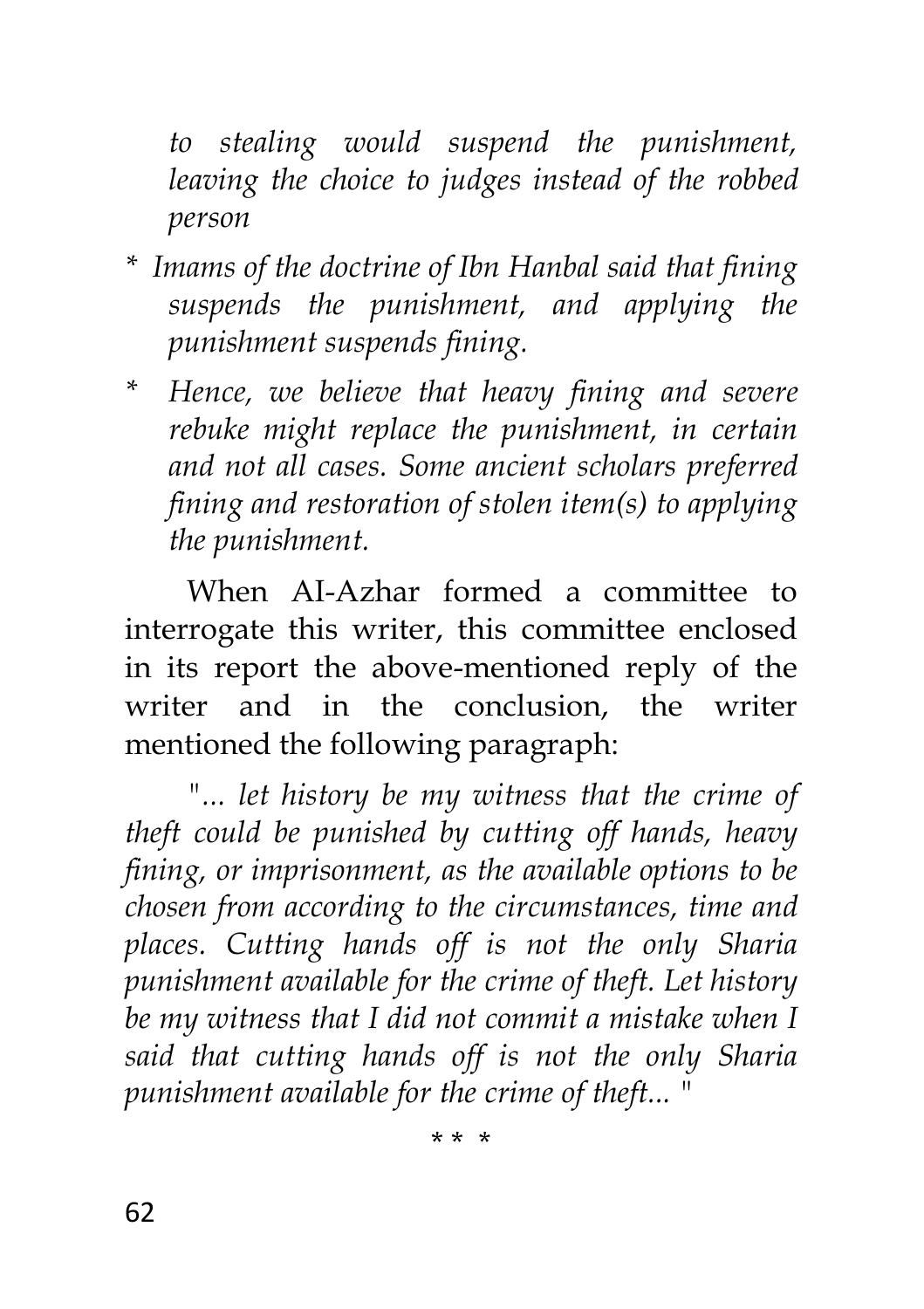Another writer who tackled the same subject and was misunderstood was Dr. Maarouf EI-Dawalibi. He told his story as such:

".. *.In my book on Fiqh, I mention that the theft punishment by cutting hands off is not the only Sharia punishment available for the crime of theft. This punishment could be replaced by other punishments according to the circumstances, times, and places. Judges could modify this punishment for the interest and benefit of the public and the human community, even if this modification is against the texts of the Quran and Sunna. In many cases in history, Sharia punishments were suspended, especially that of theft, according to certain conditions, of course, and not according to the whims and wishes of some people, otherwise, people would go astray. The Quran says, "And since they cannot respond to this thy challenge, know that they are following only their own likes and dislikes, and who could be more astray than he who follows his own likes and dislikes without guidance from God? Verily, God does not grace with His guidance people who are given to evil doing!"(28:50). People misunderstood me and accused me of overlooking Sharia, Sunni, and text of the Quran, but this claim is not true. My book has many clear texts and passages to refute this claim and falsehood. Among these passages and texts are the following:*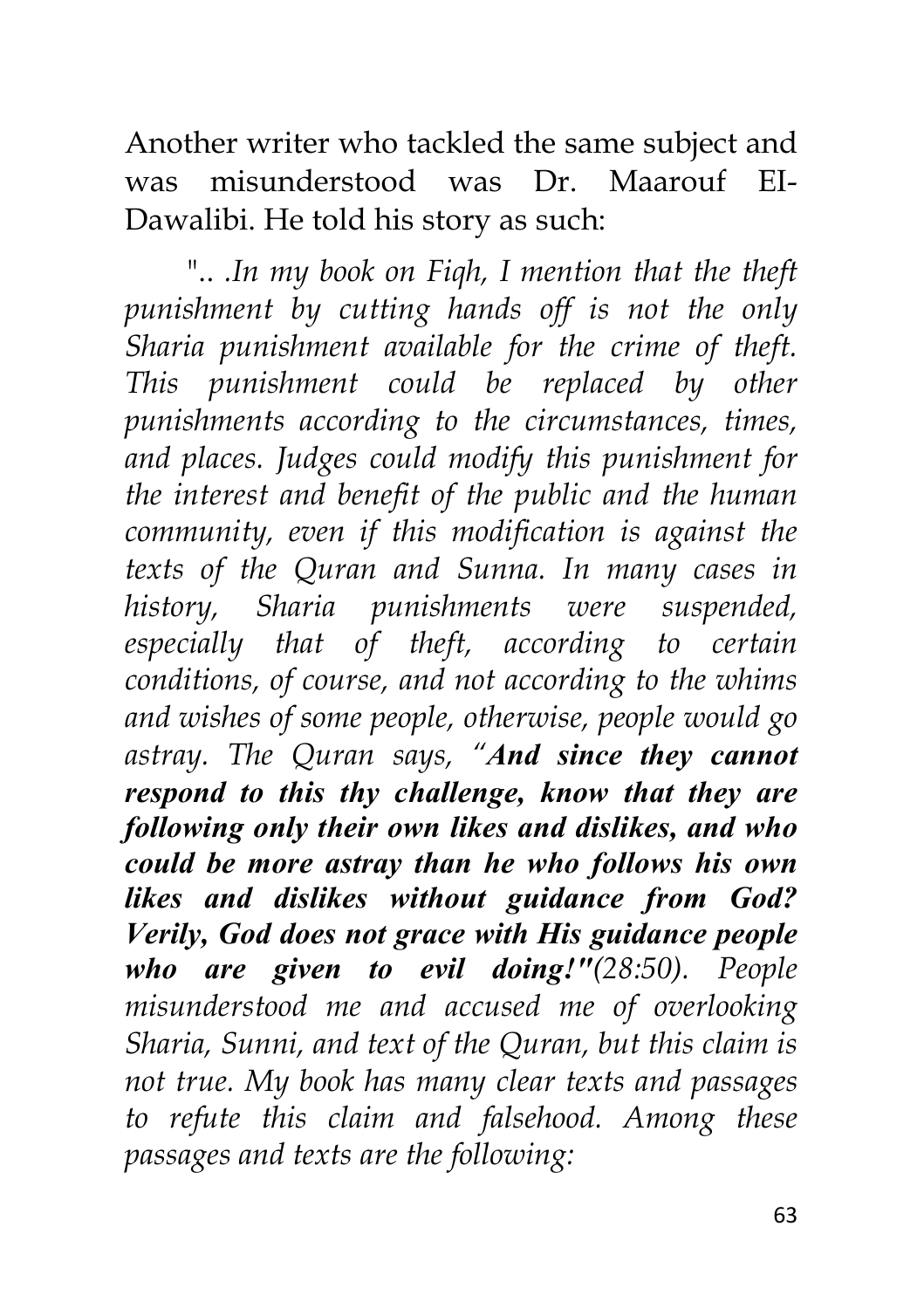*Firstly, I mention in my book that interest and benefit are two notions to be considered in cases in which there is no Sunni or Quranic text concerned with them, and there are no examples to follow them concerning these cases in Sharia. Secondly, considering notions of benefit and interest does not necessarily mean following whims or overlooking Sharia laws, but they are part of Ijtihad. Thirdly, Islamic Sharia leaves matters of legislation to legislators who have the authority to do so. Fourthly, changing Sharia laws happens when there is no stable, clear text concerning a case, but a law driven by circumstances in a historical context in certain times and places. Fifthly, it is a sort of precise and minute Ijtihad to change Sharia laws and legislations with the passage of time. This task requires a higher sensitivity and care for the benefit and interests of people, so that Ijtihad would not lead to chaos in legislation and courts. Sixthly, ancient religious scholars of Fiqh held different views toward the holy texts and the Sunni, and formed four well-known doctrines. If Ijtihad was a means to suspend texts and Sharia laws altogether, and might lead to chaos in applying Sharia, without considering the benefit and interest of people, like the case in the doctrine of Al-Tofy, we can oppose such Ijtihad as done by the four imams of the four well-known doctrines who discarded the doctrine of Al-Tofy. Seventhly, when the Islamic state was*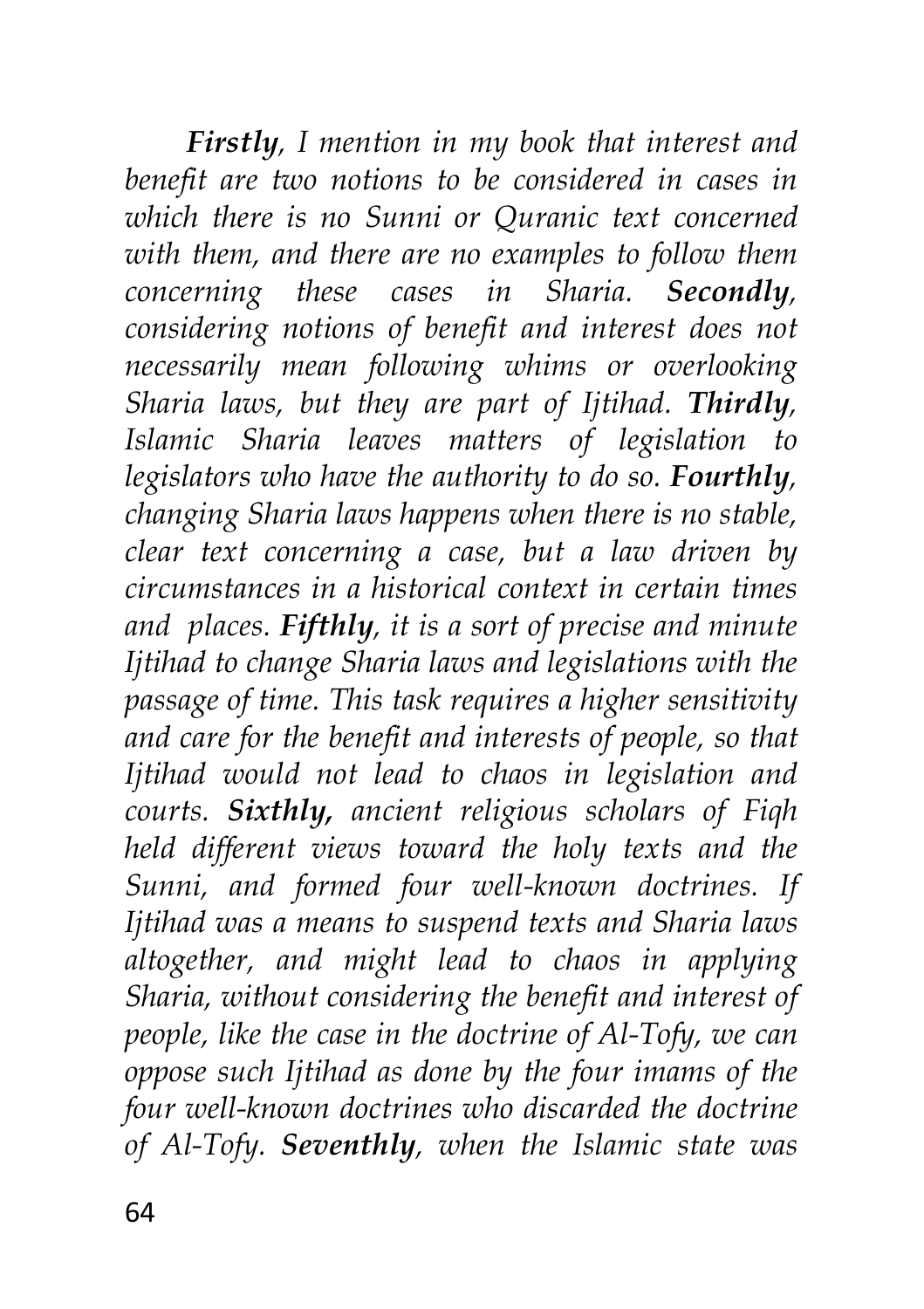*firmly established, Omar Ibn AlKhattab suspended the application of a text, which is giving money to non-Muslims who might pose a threat to Muslims. This occurred not because he annulled a Sharia law following a whim, but the need for that was not present at the time, as this divine order in the Quran was when Islam was weak in the early days. Conditions and circumstances changed and the Islamic state was strong and hence the annulment of this law.Another Ijtihad by Omar Ibn Al-Khattab is the time when he suspended the Sharia punishment for theft in times of famine. Such texts and passages in my book assert that Sharia laws might be modified according to changes in times, places, conditions, and circumstances, and for the general benefit and interest of people at large. This does not mean annulling all texts at any whims, but considering circumstances and times by people of judgment and religious scholars. Hence, Sharia laws might be suspended in cases that require considering the benefit and interests of people at large, even if that meant suspending Sharia laws. This differs from the false view of annulling any Sharia laws whimsically in a chaotic manner and overlooking the Quran and Sunni. I hope by that I dispelled any misunderstanding of my book and my views, which were repeated before in history by l1wny scholars.*

\* \* \*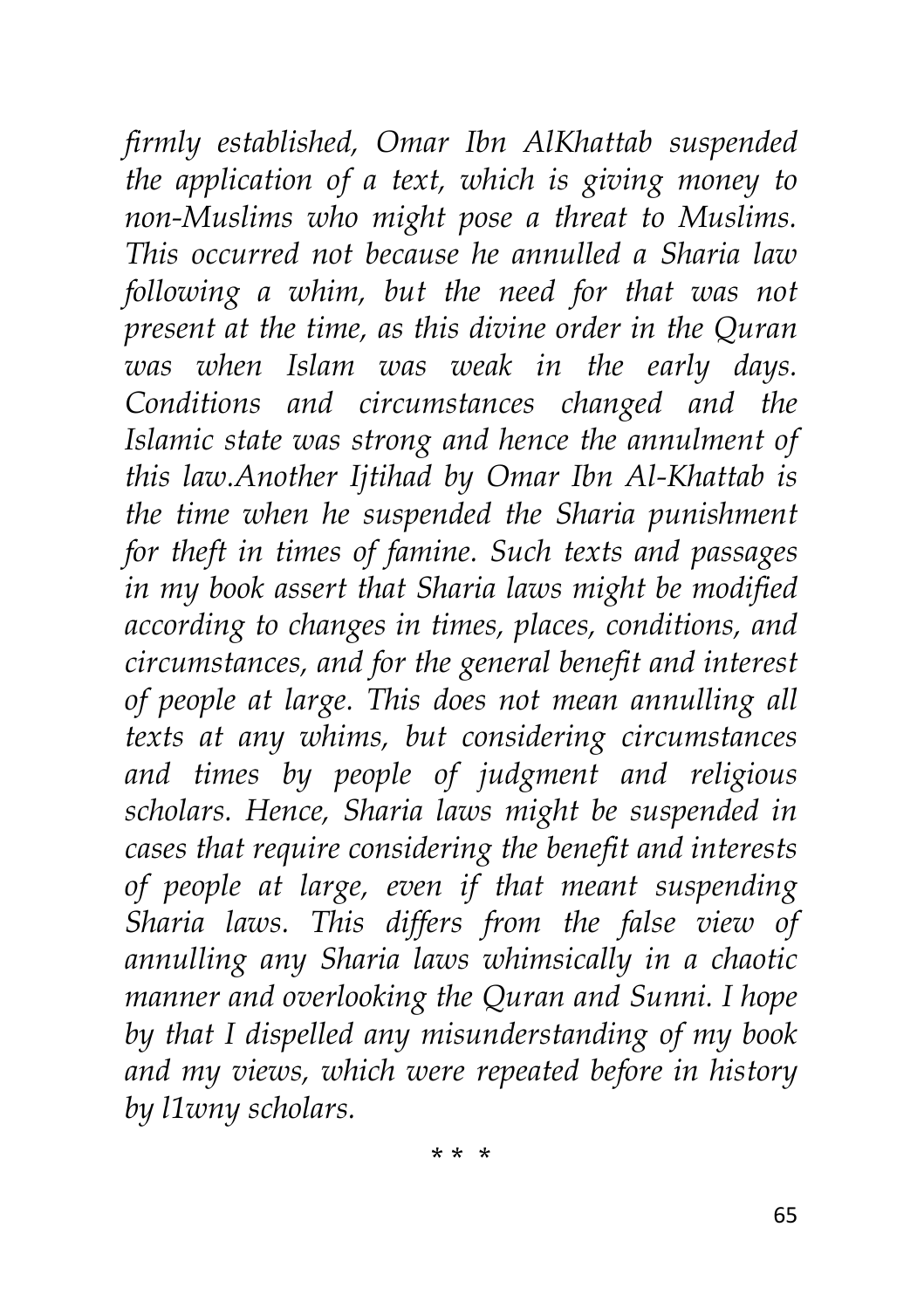Another contemporary writer who presented his Ijtihad in the topic of theft punishment was Abdullah El-Alayli in his book "*Where wrong is*?". He says in his book that, in sum, the Sharia punishments in the holy texts do not mean the literal execution of them, but their purposes and aims are more important. He says, in details:

"... *This does not mean that cutting hands off as punishment of theft would be suspended, but means that all punishments aim at deterring wrong doers, and theft punishment is the maximum one among other alternative punishments, among them flogging and imprisonment. Punishments mentioned in the Quran might be taken figuratively and not literally. My view is achieving deterrence and placing it above the literal physical punishment itself, which should be applied in case of returning many times to theft, after gaining a general pardon and a less severe punishment. There is a hadith supporting this view,*  "…*Petty sins might turn into grave ones with many reccurrences and adamant refusal to repent. Grave sins would be forgiven by repentance and asking for God's pardon... Yet, suspending Sharia punishment altogether in all cases is wrong and was never advocated by anyone; otherwise, this claim would contradict the spirit of the Quran, which sets*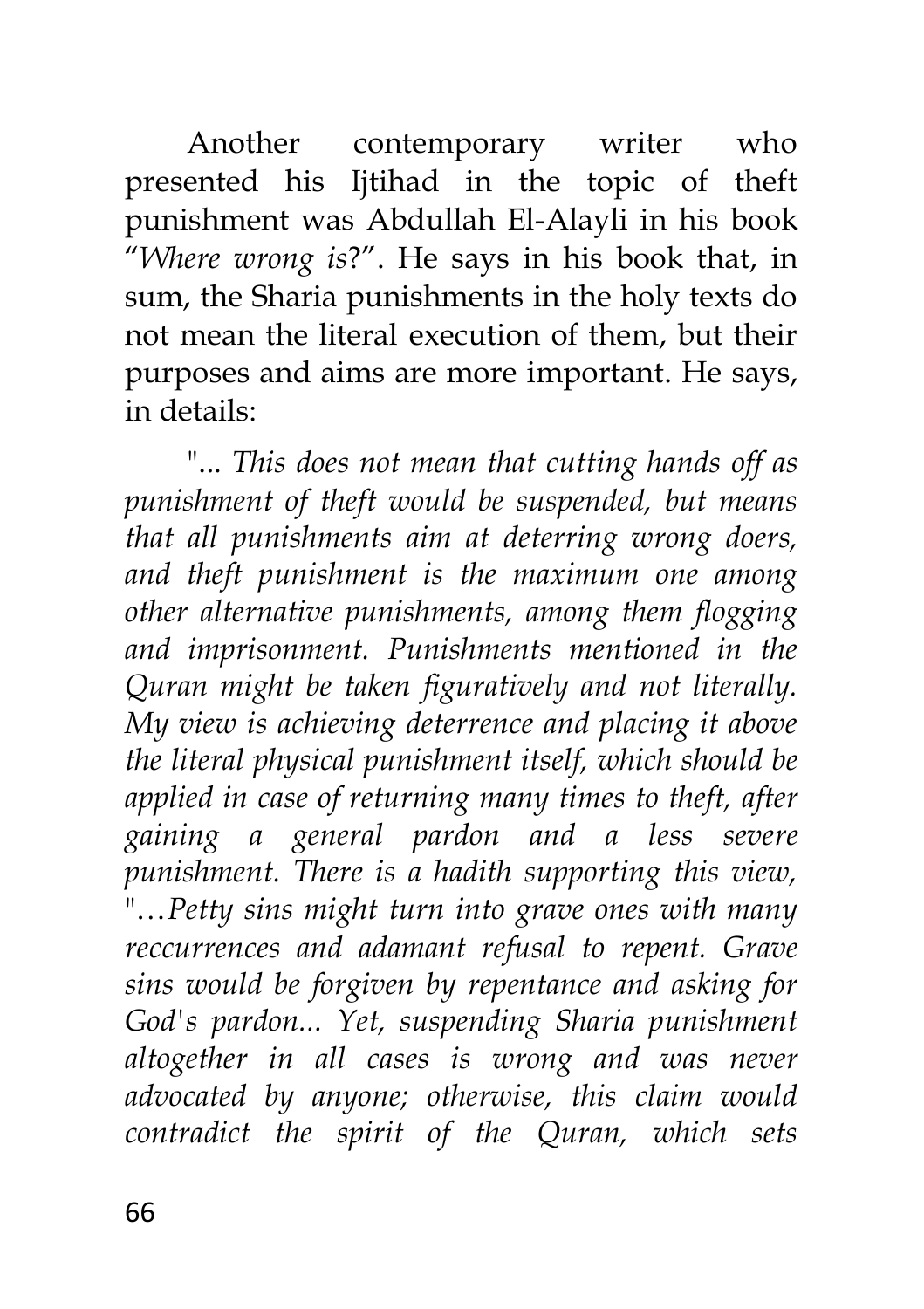*punishments to ensure the safety, security and welfare of the human community, and not to create a community of disfigured human beings. Even these punishments in Sharia for theft and fornication should not be applied unless the accused are caught in the act, or red-handed. That is why the Quranic text mentions doers in the verses of punishments for theft and fornication, be they male or female, like in 'adulterer', 'adulteress'... etc. Yet, another verse might be cited to suspend the theft punishment, as it occurs directly after the verse containing the theft punishment, "...who repents after having thus done wrong and makes amends, behold, God will accept his repentance: verily, God is much-forgiving, a dispenser of grace"* (5:39) *and it means that there is room for repentance and mercy, and for reforming one's bad behavior. Another Quranic verse supporting this is the following,* **"..***.for him who, nonetheless, willfully transgresses the bounds of what is right, there is grievous suffering in store "'(2:1* 78) *this means that after repentance, pardoning and less severe punishments, if the person was not deterred and returned on one's own accord and adamantly to the undesirable, deviant behavior (theft or fornication), this person should be punished severely by applying Sharia laws.*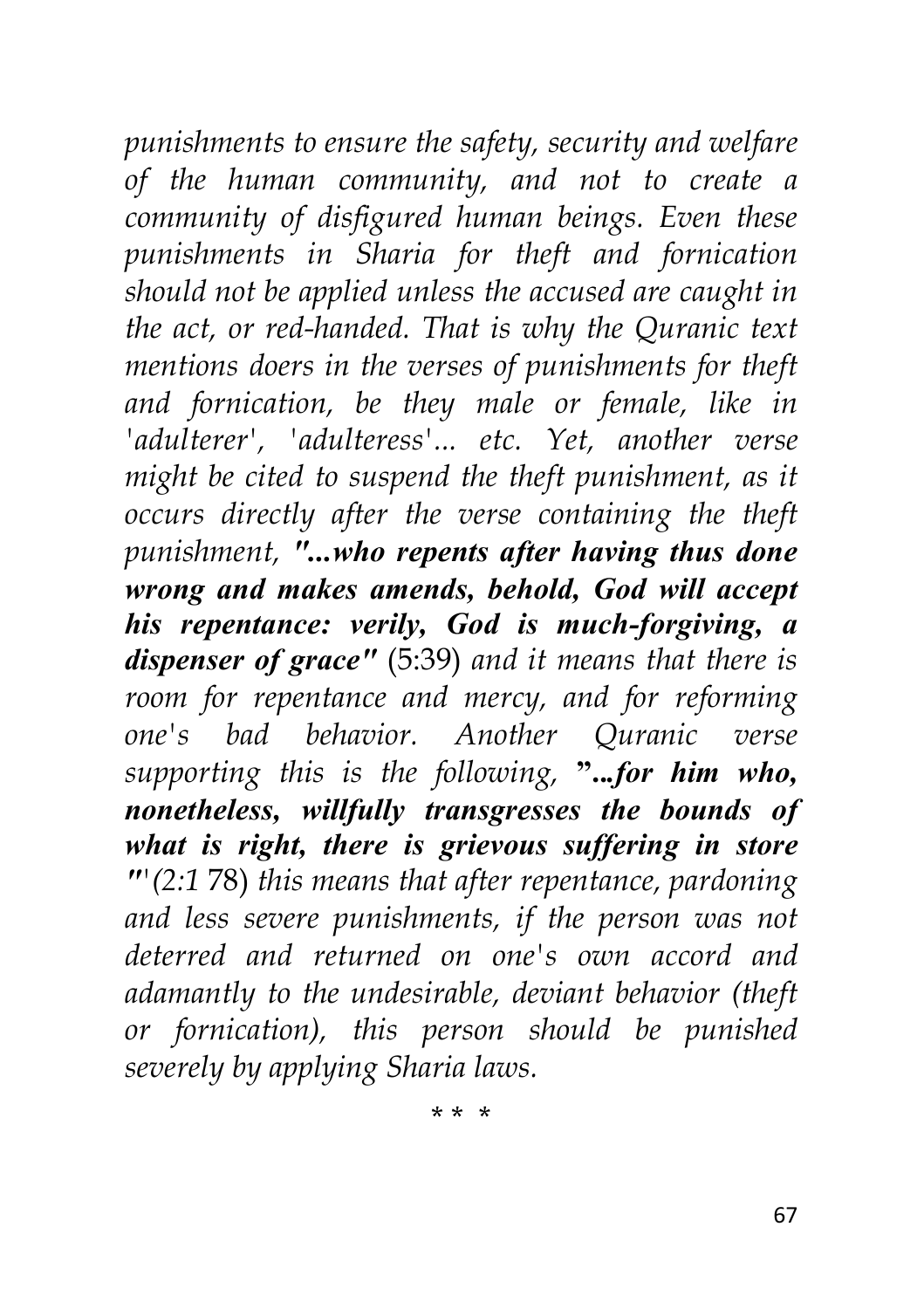Another Ijtihad was presented by Dr. Ismael Ali Maatouq, who was a member of the People's Assembly (Senator) in a project of a new law submitted to the People's Assembly, aiming at modifying the punitive law to be in accordance with the Islamic Sharia laws:

".. *.Article no.* 312: *the words referring to male and female 'thieves' in the Quranic text are adjectives and not verbs, which means that Sharia punishment for theft is to be applied for those who stole many times and they are incorrigible. Those who stole for one time and those who repented from this sin should not be subject to Sharia punishment for theft, as they are not included in the meaning of the words referring to male and female 'thieves' in the Quranic text. The end of the verse of theft punishment supports this view,* **"..***.as for him who repents after having thus done wrong, and makes amends, behold, God will accept his repentance...* **"**(5:39) *and repentance is for those who committed crimes of theft due to their ignorance, according to the following verse, "Verily, God's acceptance of repentance relates only to those who do evil out of ignorance and then repent before their time runs out...* **"(**4:17). *The woman whose hand was cut off by the order of Prophet Muhammad was a regular thief who never restored the stolen items she purloined. It was said that Omar Ibn El-Khattab ordered the cutting of the hand of a young thief and*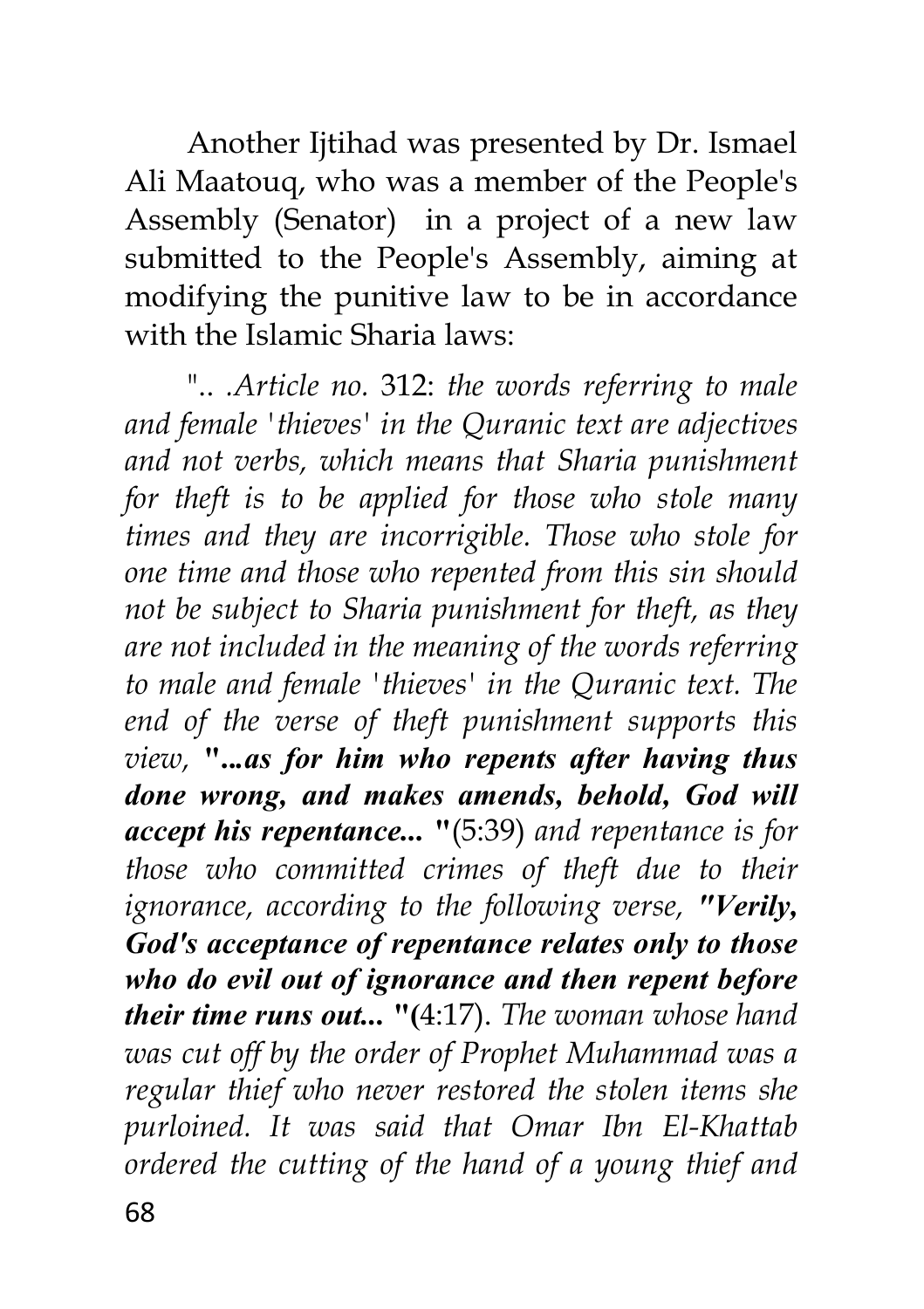*the mother of this young man said to Omar that he should pardon him, as this is his first time to steal. Omar said to her that if this were his first time, God would have hidden it from eyes of people to give her son a chance to repent and atone for his sin. All stories in Islamic history concerning stealing and theft punishment assert the notion of repetition of the act of theft before applying the Sharia theft punishment. Cutting hands off in the first occurrence of theft by someone never happened by the prophet nor his companions, or, in fact, by anyone in the history of Islamic state. Sharia theft punishment was applied in the case ofthat woman in the era of Prophet Muhammad because she used to steal many times and in the case of a man who stole a garment from the mosque as he sinned in a holy place. Despite these two incidences in the era of Prophet Muhammad, ancient scholars asserted that first-timers in theft should not be subjected to Sharia theft punishment. This is mentioned in law article no.* 311 *in the laws of the submitted project. This is done to give sinners the chance to repent and be good, sinless citizens who would lead a guiltless life. Current punishments of theft are not deterrent and might make the accused one an incorrigible criminal later on. If first-timers in theft were pardoned, after being rebuked and told that next time they would have a hand cut off, this would be deterrent enough. There is a Quranic verse to*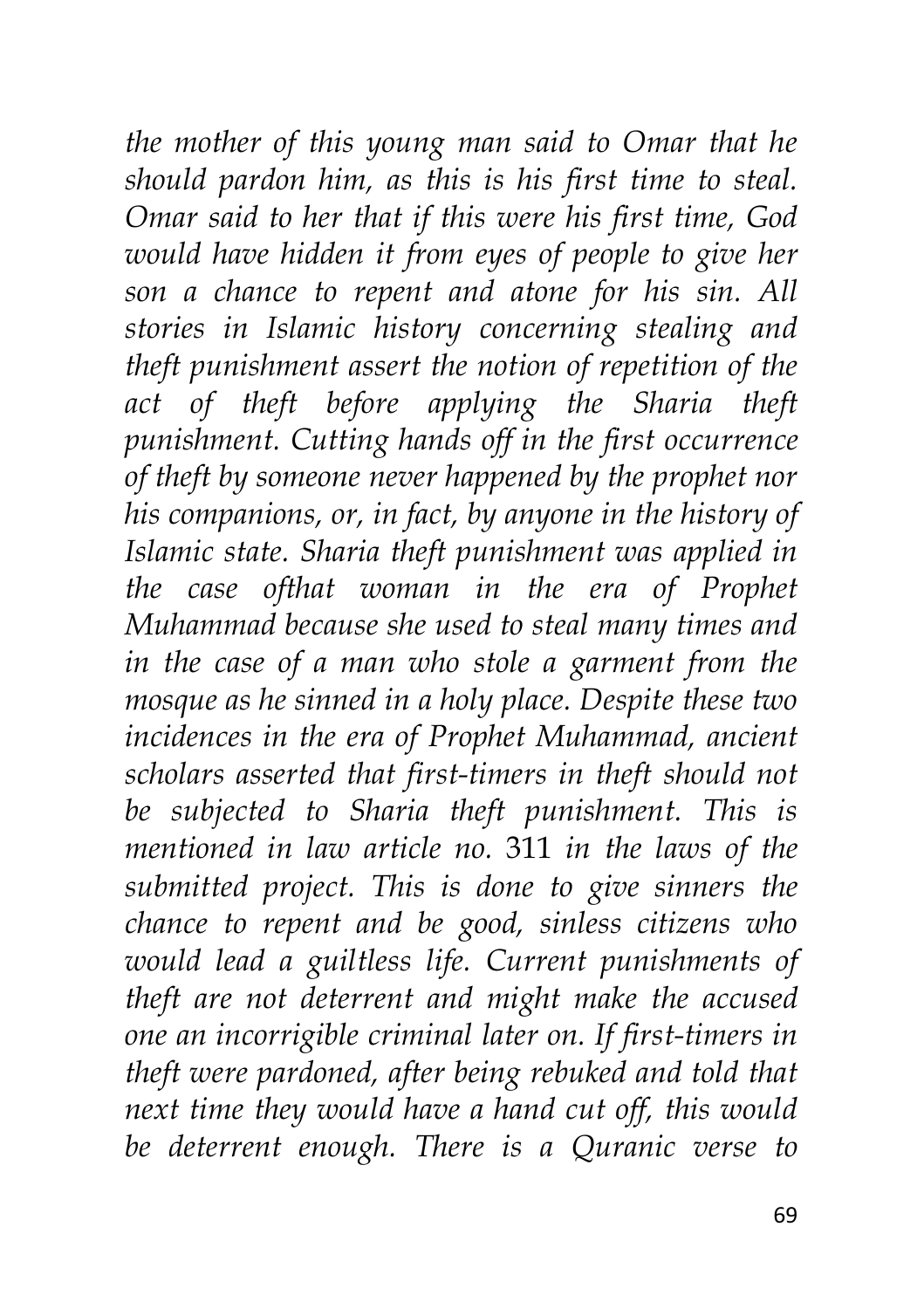*support this view, "As for those who avoid grave sins and shameful deeds-even though they may sometimes stumble behold, thy Sustainer is abounding inforgiveness"(53:32). Many interpreters of the Quran said that this means sins that were pelpetrated and then people who committed them repented for good, and said that all sins are pardonable by God except polytheism.*

*No doubt that Prophet Muhanunad, his companions, especially Abou Bakr and Omar, used to dictate the accused people to deny the accusation of theft leveled against them to prevent the execution of Sharia theft punishment. This is unlike ancient religious scholars in later eras, which were sometimes eager to cut off hands of the guilty ones, without resorting to such verses that show the mercy of God..."*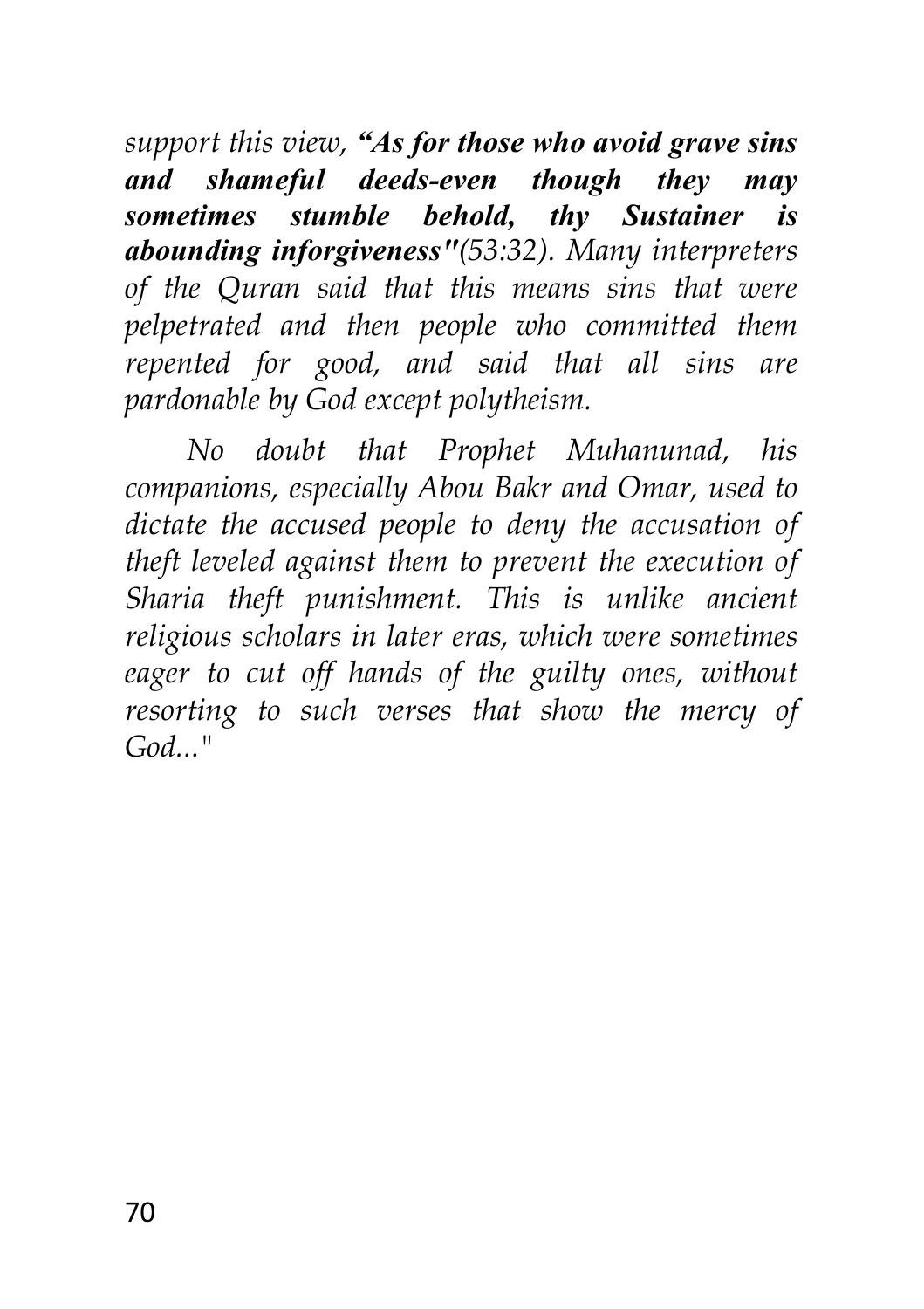# *Chapter Five*

# *DEEPENING FAITH BEFORE APPLYING SHARIA*

#### **-I-**

The specific nature of Sharia as a branch of faith is well known clearly now. This fact that Sharia is stemmed from faith gives it the specific nature that makes it distinctive in comparison to laws phrased and formulated by human beings in European states and any other states, as these laws have no religious basis, unlike the case in Sharia laws that are based on religious faith. Yet, the laws set by man are revered as well, but not as sanctified as Sharia laws. Human laws might preserve specific interests, whereas divine Sharia laws preserve the interest of all people at large. The religious basis of Sharia gives it holiness and makes commitment to it part of faith.

Although faith is the thing behind hallowing and revering Sharia, some Islamic thinkers were fascinated too much by Sharia alone, regarding it as a number of ideal concepts and laws that prevent fractures in the human community. Sometimes, this over-fascination with Sharia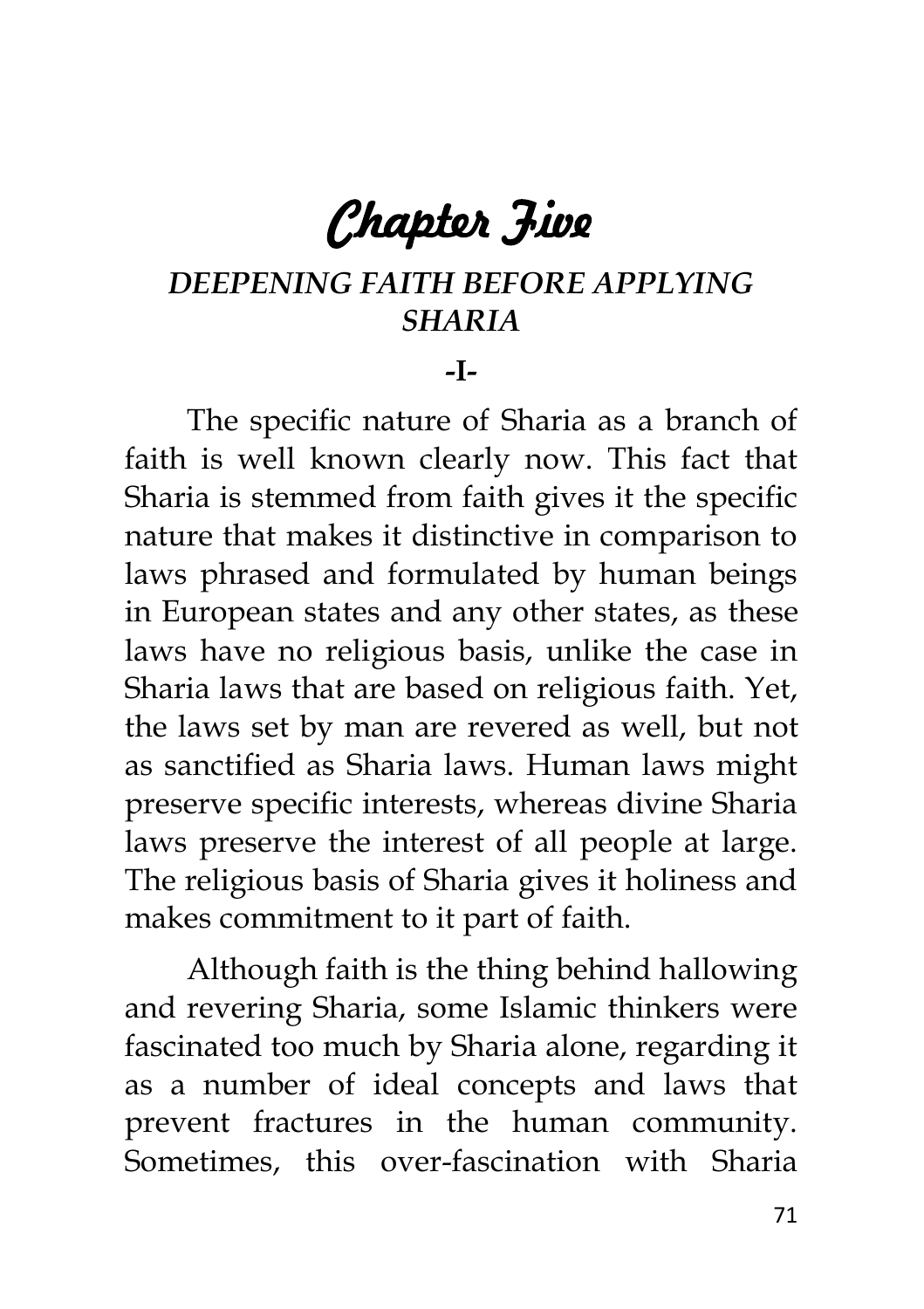would increase to the extent that it would surpass faith in importance, and eventually faith is rarely mentioned when Sharia is tackled. It is as if Sharia can perform its role solely in the human community to make it ideal. This is a false notion, of course.

The idea of applying Sharia by codifying it in laws items and articles aims at applying Sharia in daily life. This is achieved by formulating a penal code based on Sharia, by the authority of the state, which has the right to issue legislations. This concept is not flawless. This context of premises and results seemed apparently natural and right; but in reality, if this application of Sharia would not be combined with the nature of faith, this would render Sharia mere hollow laws that could be manipulated and distorted later on for the benefit of a few people of authority and wealth. Accordingly, with no faith, there would be no Sharia, but there would be human laws with civil systems.

72 We have said that faith is the origin and source, whereas Sharia is a branch stemmed from it. Hence, it is natural that deepening of faith comes as a prerequisite to applying Sharia laws. This is logical due to the fact mentioned in the first line in this paragraph, but this is true as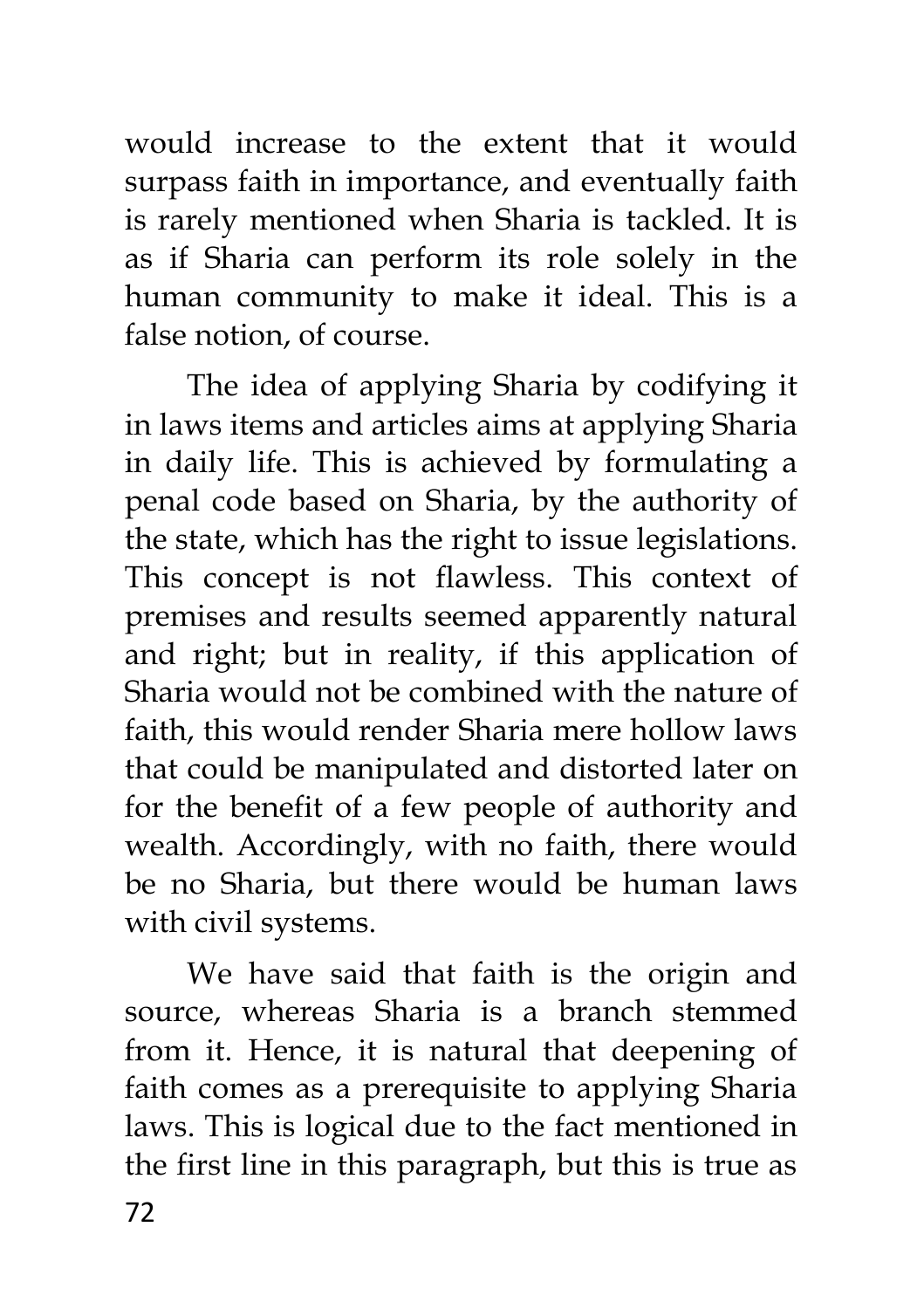well because this occurred historically in the early era of Islam. Faith emerged first in the Mecca period that covered thirteen years of the life of Prophet Muhammad. During this Mecca period, there was no Sharia, no laws, no punishments, and no armed jihad. There was jihad only in the sense of fighting against the whims and caprices of oneself. If a Muslim died in that period, even if he used to drink wine, he would not be punished in the Hereafter, as laws emerged in the Medina period and community, and this is the time and place of the emergence of Sharia. The natural sequence is that faith emerged first, and was deepened in the souls and in the people's minds, and later one Sharia was applied based on unshakable faith and staunch belief.

## **Faith is indispensable because of the following:**

1) Faith makes people accept the legal and forbidden things dictated by Sharia; otherwise, one would follow one's caprices and whims, and might get used to usury, drinking wine, and other illicit, unlawful things in the Islamic Sharia. Faith ensures that people would observe voluntarily, and obey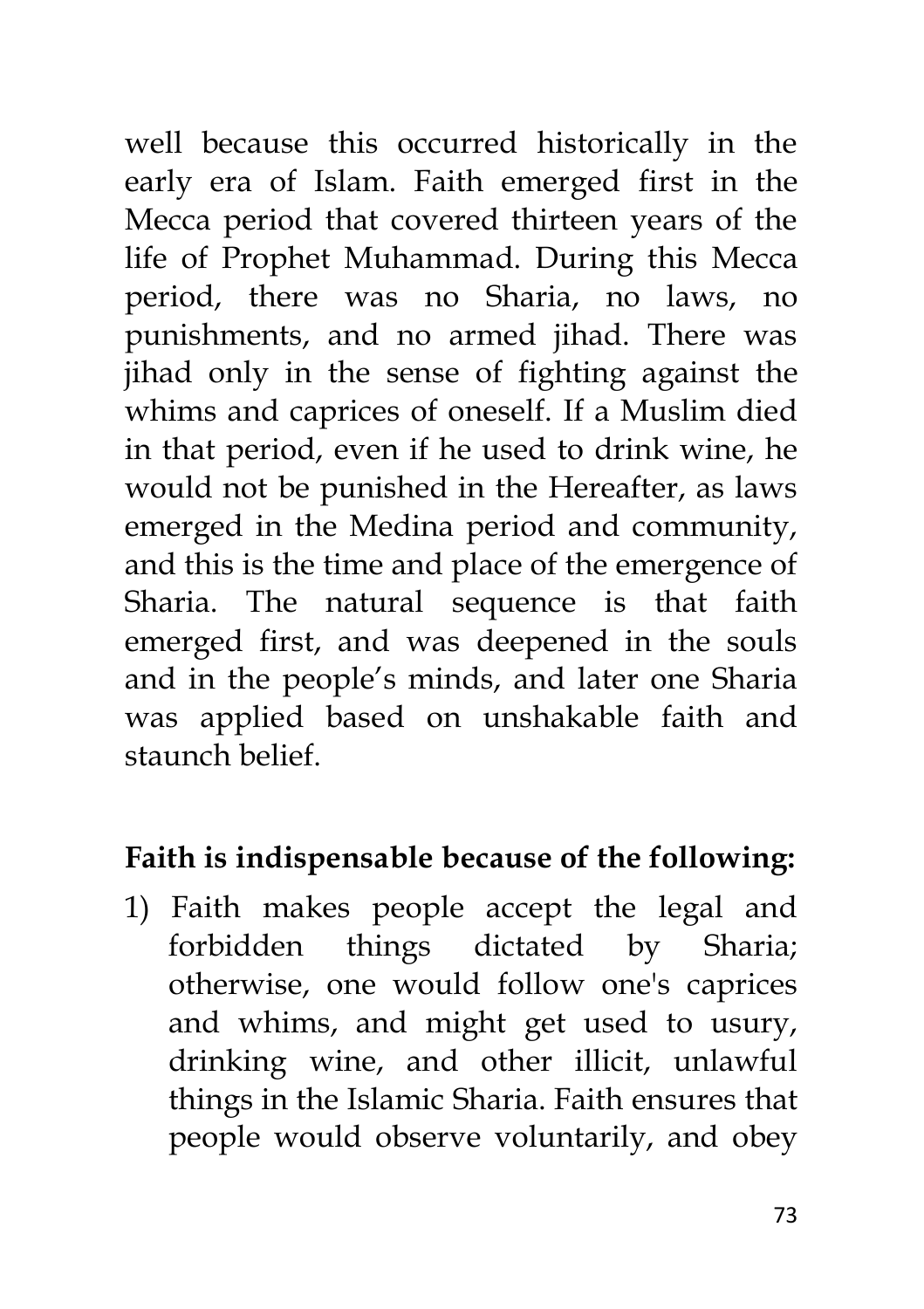Sharia laws on their own accord without obligation.

- 2) Understanding of Sharia in light of faith would define priorities and solve problems, with a guarantee against deviance and the right way of applying Sharia. Hence, Sharia and faith would complement each other, and would melt in one crucible.
- 3) Religious belief is the fruit of deep faith, and faith provides the driving force to transform beliefs into action and behavior. Thus, faith gathers momentum to believers to save time and succeed in leading a righteous life. Faith is the positive energy latent inside all believers to generate momentum and action to transform ideas into real projects and action for the welfare of all people at large.

Hence, we perceive the supreme importance of faith and belief.

Faith does not only provide momentum for action, but it ensures the right way to apply Sharia without error or deviance. This is a logical sequence of these priorities. Those who give more importance to Sharia are those interested in the power and allure of authority, as it would enable them to achieve greater projects. Yet, they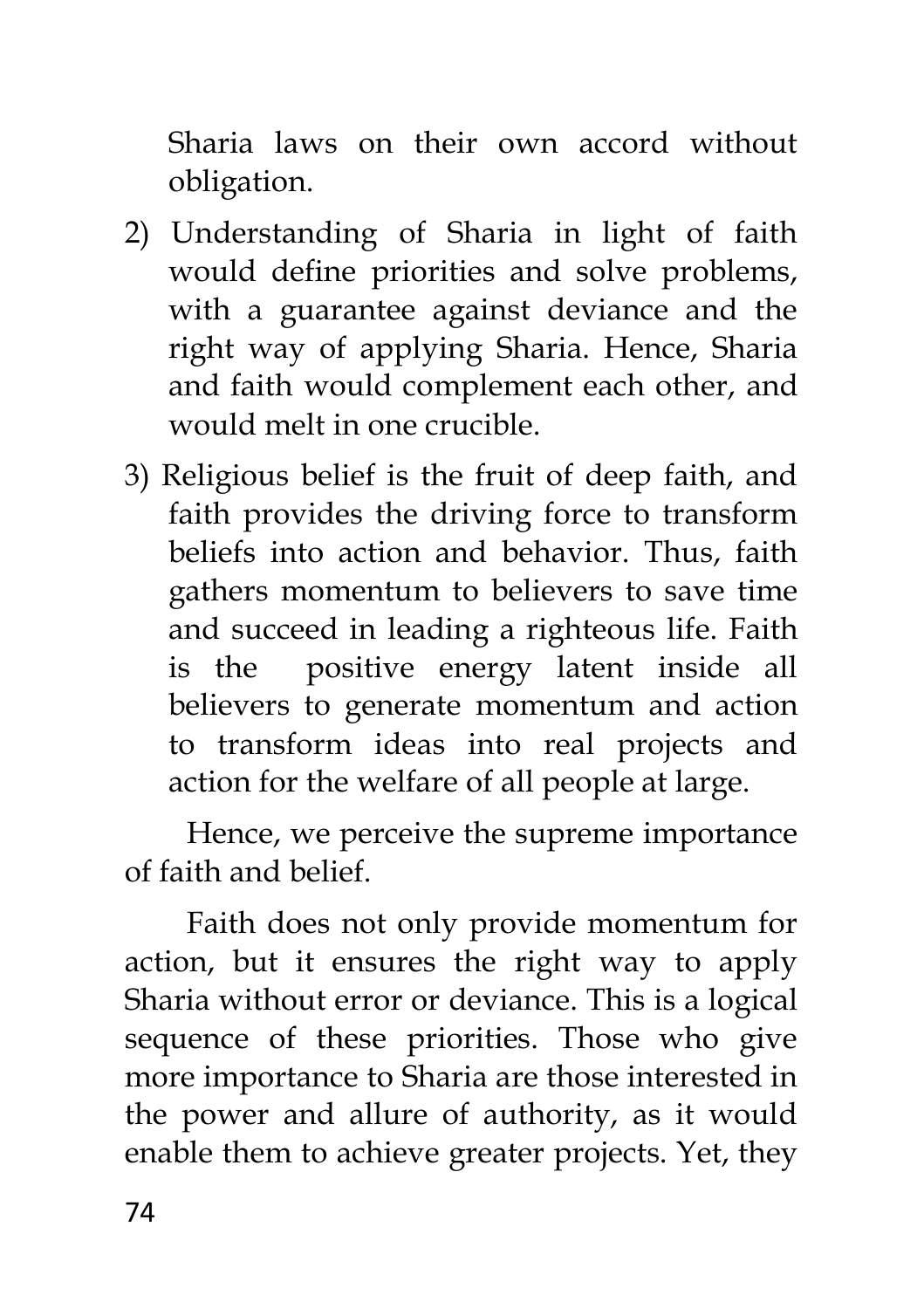tend to forget that authority cannot possible ingrain and engender faith in the people's souls, however great its projects aiming at the welfare of people.

Islamic organizations and socialist ones in Egypt aimed at reaching authority, and both parties lost their cause because of the scramble for rule and authority. Even the martyred imam Hassan AI-Banna was very cautious in tackling this point. He said that his Muslim Brotherhood Organization did not aim to assume authority in Egypt instead of the current ruler, however strong the desire of the masses to achieve this. He said that rule and authority chase members of Muslim Brotherhood Organization, who should not aim at assuming any ruling authority. He used to differentiate between power and revolution, and he liked the former and disliked the latter. His focus was to build the inner psyche of people, to make it based on faith and discipline. After his assassination, the Brotherhood swerved to a different route and aimed at assuming authority. As for socialists, they tried to imitate their spiritual leader, Lenin, who achieved his aim to assume authority. He used authority to establish and apply tenets of socialism. Yet, his authoritarian tyrannical rule,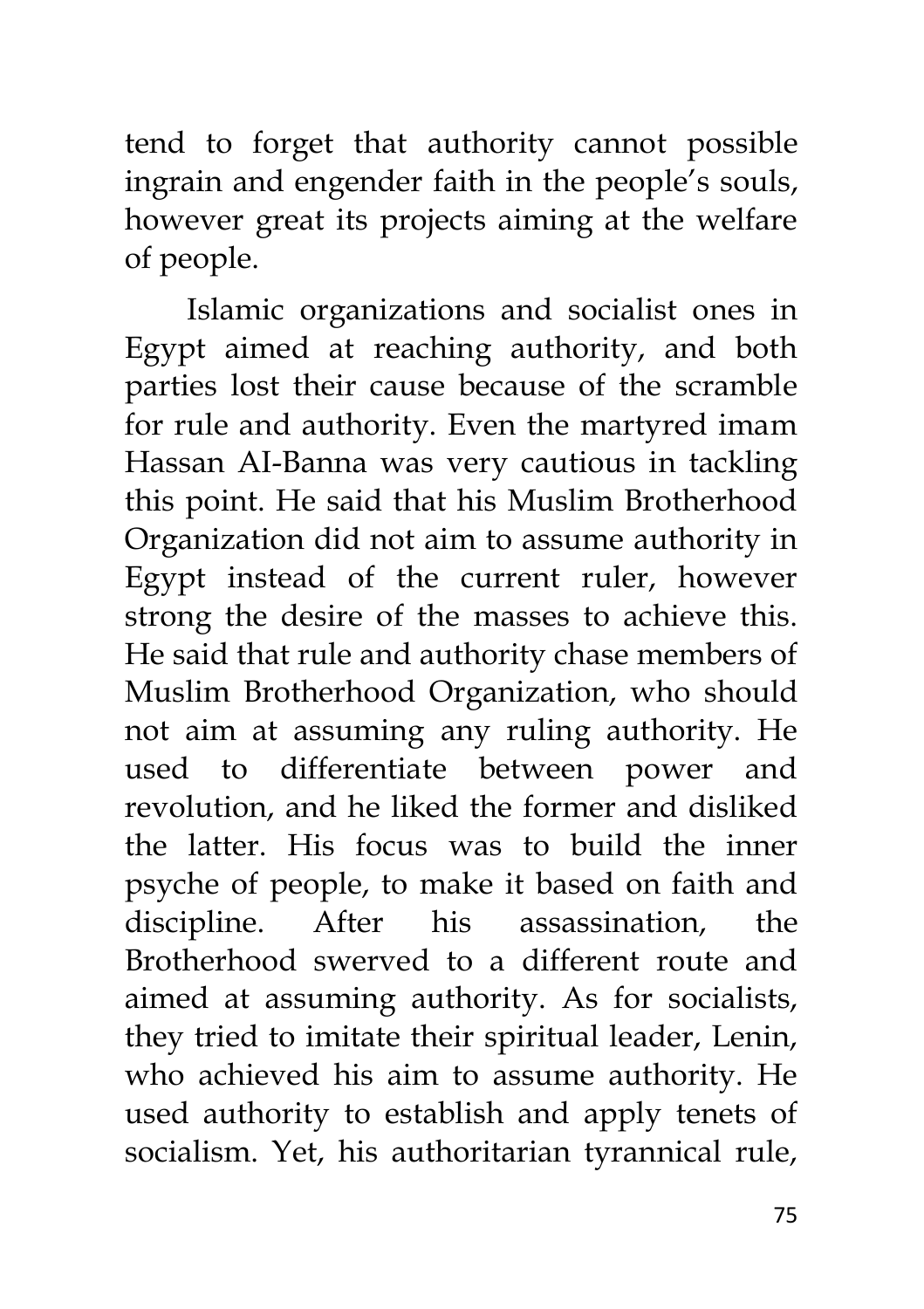and seventy years of socialist rule was not enough to achieve an ideal society, and socialism underwent a disgraceful downfall. We can say that the ten-year period of the Medina community in the era of the prophet Muhammad was more influential than the period of Lenin and his successors, and the period of the Fabian Society, that used to promulgate socialist tenets and principles.

Authority and its evil and allure had led people like Stalin, Lenin, and Mao Tse Tong, to commit atrocious crimes, to kill thousands of people, and to oppress all liberties. This transformed the 'paradise' of socialism into a hellish existence.

These horrible experiences of bloodshed, atrocities and tyrannical rule were due to the maniacal passion with authority (and revolutions) we find in people like Lenin. Authority, and its evils, is the poison of any good ideology and thought, however noble it might be, and however staunch the belief in it. This brought about the harrowing, disgraceful end of socialist thought and ideology.

Leaders of Islamic movements and calls should believe that the allure of worldly and rule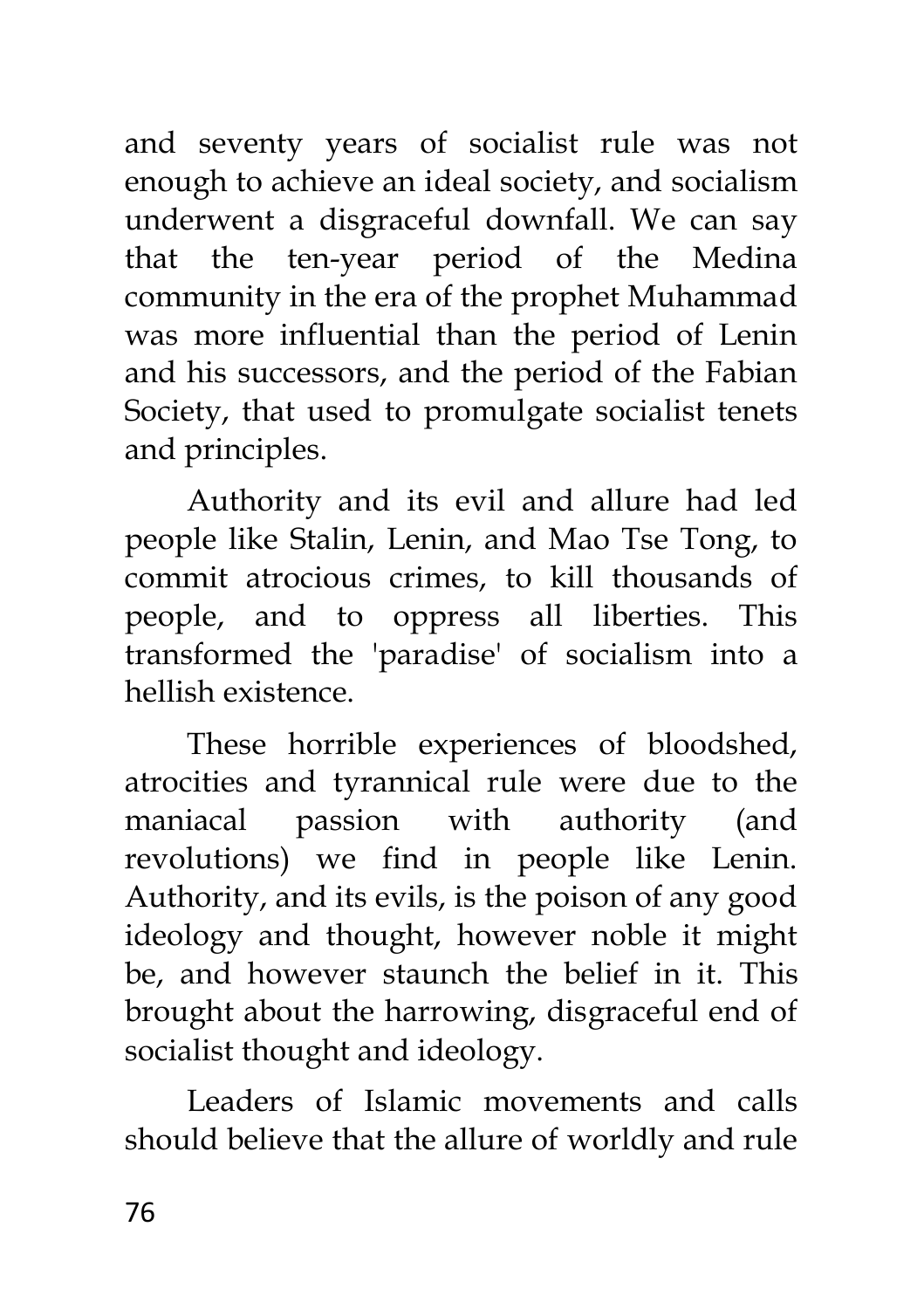authority is valueless without staunch basis and belief in the authority of the Quran and faith. If their edifice would not be built on a solid basis of deep faith, it would miserably crack and fall down. This explains the point of the sterility of authority and power, if religious scholars did not reach a way to spread faith and deepen it among the Muslim masses. Authority, by its nature, is for a minority that form an elitist group that rule without the consent of the masses, and this group might resort to dictatorship and tyranny to subjugate people. This elitist group cannot spread their ideology by force, and corruption in the political and social spheres would ensue. Parties of hypocrites and opportunists would be formed and the edifice of rule would be eroded by corrupting power, influence and nepotism, tyrannical authority, and finally bureaucracy. Even if there were a religious party among the political parties of such authority, it would be swept by other corrupted bodies and groups. This is the fault done by Lenin, Stalin, Nasser, and later on advocated by the martyr Sayed Qotb in his books, which presented Islamic rule as similar to a Leninist patty.

Leaders of contemporary Islamic movements and calls did not understand that if there is not a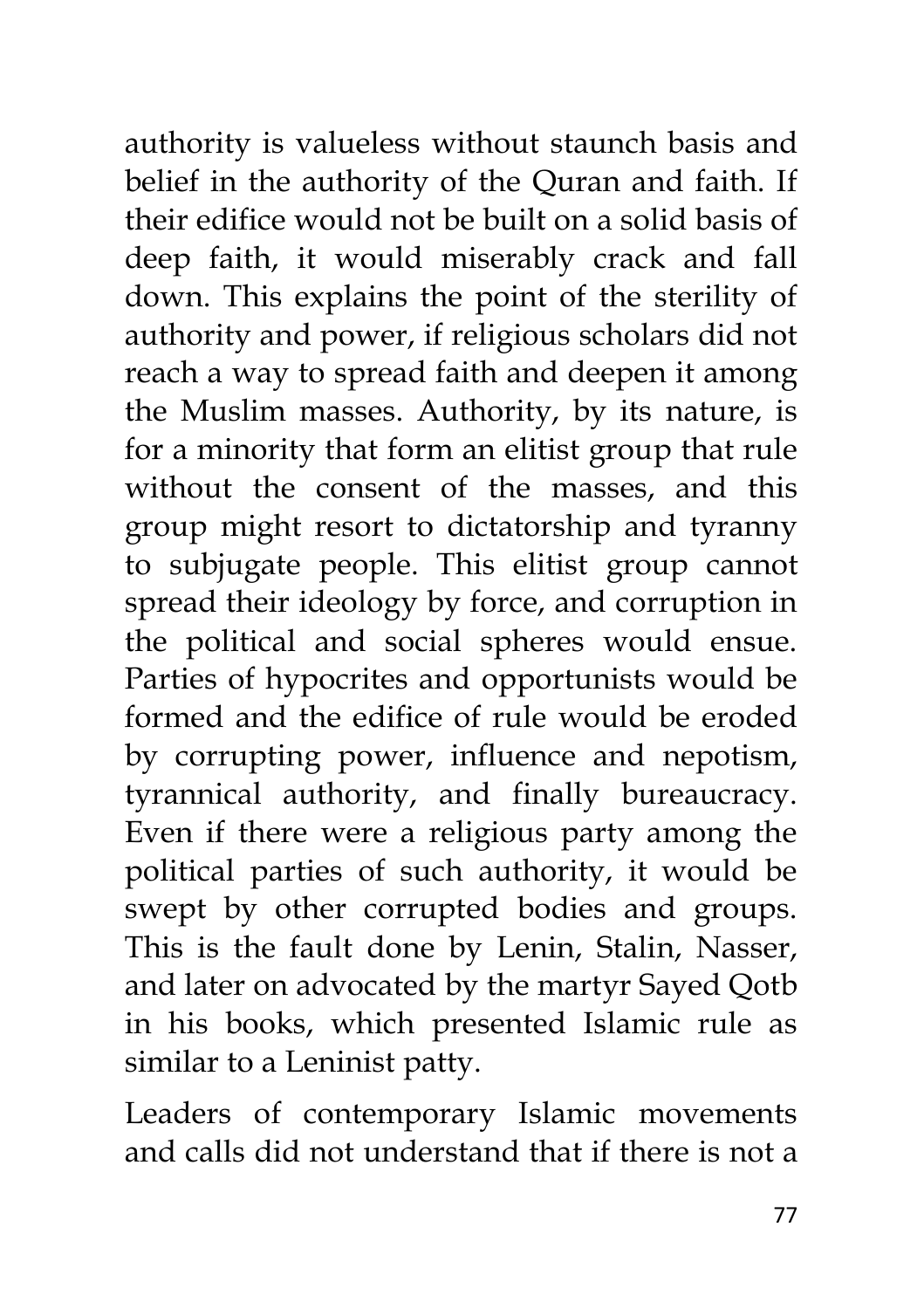majority, which believes strongly in faith, and Sharia, any attempt to apply Sharia is bound to fail, and it would have negative impact on Islamic calls.

If deepening faith is the prerequisite of applying Sharia, the next problem or question is:

Which faith should be adhered to?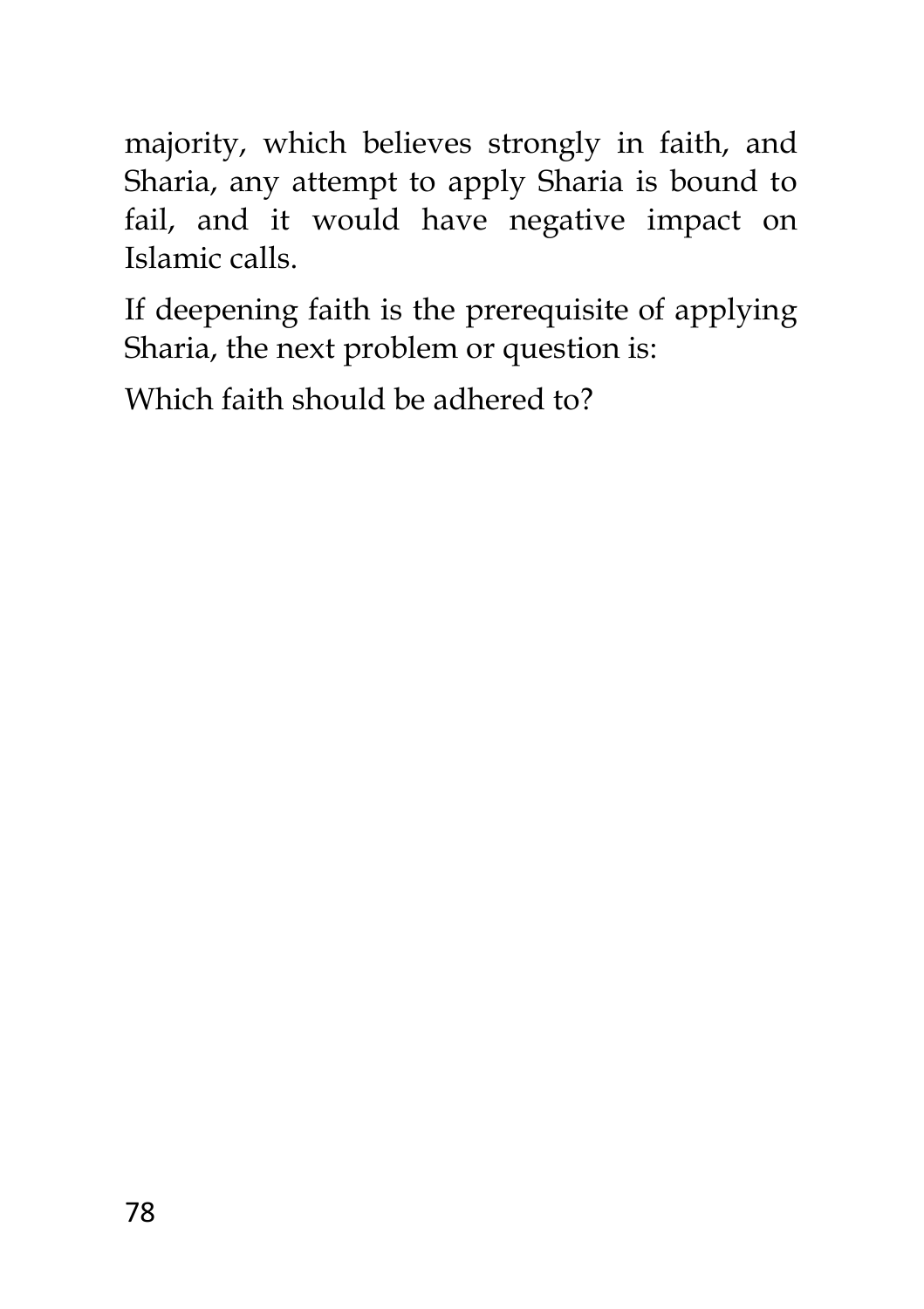This question is considered redundant and strange by some people. We have kept talking about faith and belief without presenting a proper definition. Again, what is faith that we have talked about in this book?

There is a fact that we did not mention previously in this book, though it is mentioned a lot in our previous books. This truth is that our understanding of Islam, not just Sharia and faith, but also Quran, Sunni, interpretations, hadiths, Fiqh... etc, which form a system of knowledge taken for granted by the religious institution in Egypt, AI-Azhar, by the masses of believers, and advocated by different movements and calls, is a Salafist understanding of Islam.

This Salafist understanding of Islam differs from the Quranic one and that of Prophet Muhammad. In sum, the Salafist understanding of Islam belongs to our ancestors. It underlies four conditions:

- 1) Adhering to the four major Sunni doctrines.
- 2) Accepting old interpretations of the Quran by ancient religious scholars and other branches of knowledge related to it.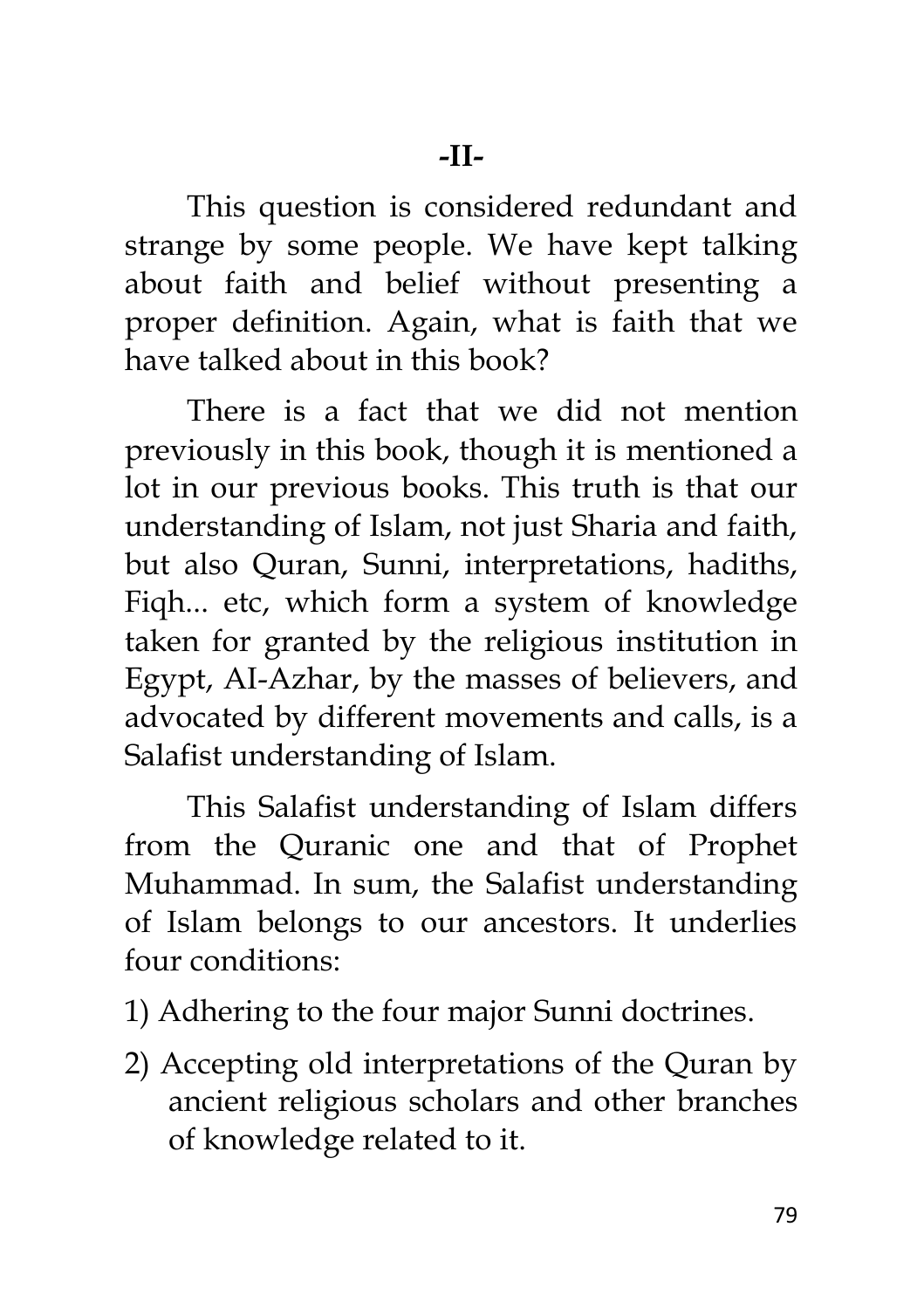- 3) Accepting all branches of knowledge related to hadiths and Sunni and accepting all hadiths without questioning the authenticity of any of them.
- 4) Honoring the 'good' ancestors and drawing on their knowledge.

Sometimes, people sanctify these ancestors and their views are hallowed.

Any other calls and movements that advocate otherwise are considered deviant and are subject to a wide range of accusations, including being heretic. The Islamic Revival Movement advocates overlooking of all Salafist thought altogether. Salafism hinders progress, and it is equal to stagnation and rigidity, leading to backwardness. This requires the reconsidering, rereading and rewriting of the entire system of Islamic knowledge, in its three main branches Sunni, hadith, and Fiqh. This is shocking and overwhelming but true and inevitable. No mending, examining, or removing would be of any avail if such biases and prejudices were not removed; otherwise, any attempts would be like pain killers and not the real cure.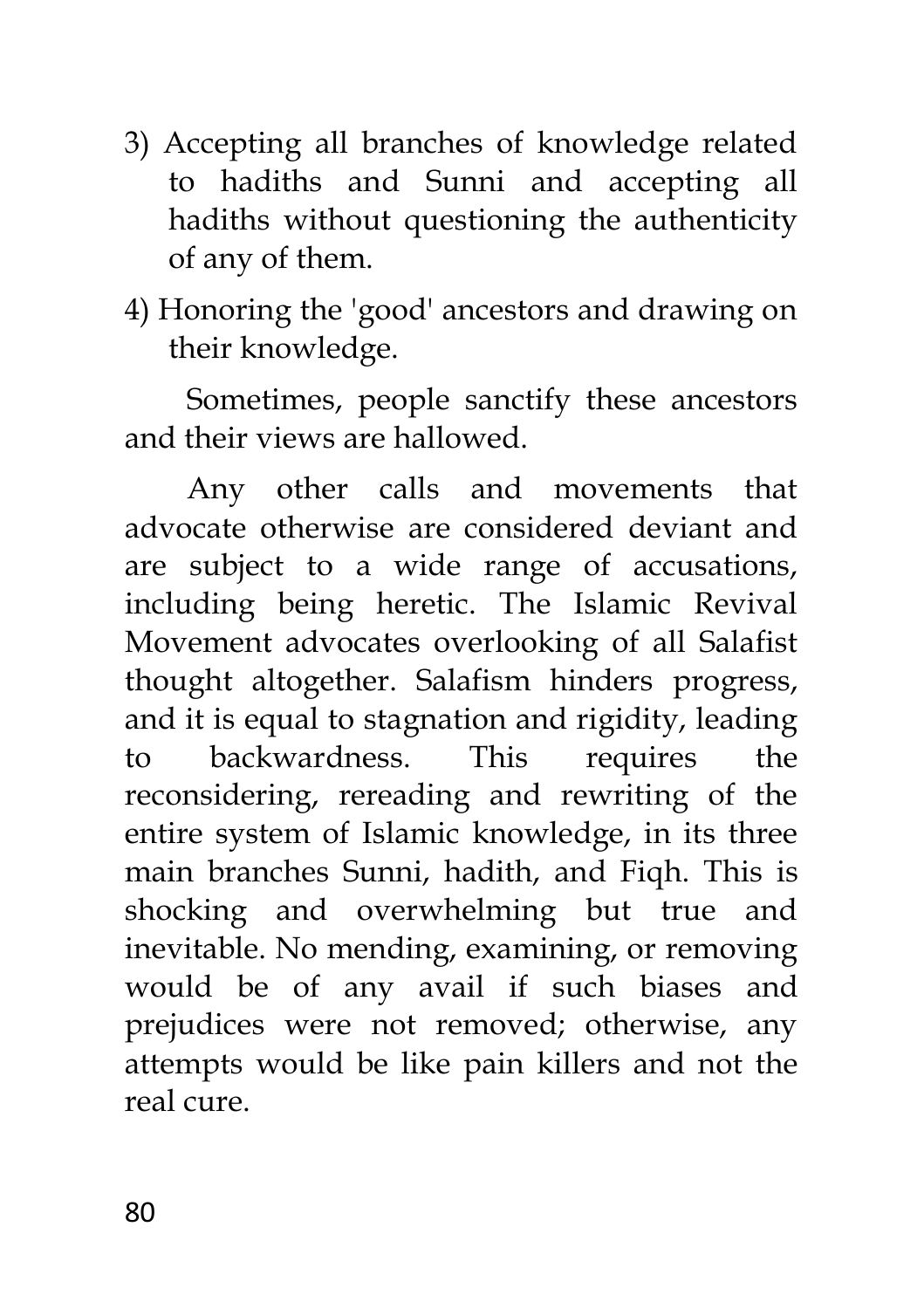Why this is inevitable? Because without it, backwardness would result on all levels imaginable.

Evidence: backwardness is the main trait found wherever Salafist Muslims are found. This deteriorated, degenerate state of affairs poses the following question: does our faith represent Islam as it was descended in the era of Prophet Muhammad? In that era, Islam made people refined and elevated. Why the opposite is true now in modem times?

This is a troubling analysis, but it is unavoidable. Why should we be panic or deny this fact? The heritage of our ancestors of religious scholars was not set by faultless angels. They were not infallible people, nor were their words and views sacred or descended from heaven. They were mortal men who might sometimes be right or wrong in their views. We have in modem times more advanced tools and means that were not available to our ancestors, due to the cultural revolution of information available in the modem era.

In our book titled *"Renewing Islam",* we have set the basis and major, primary outlines of such project of rewriting the system of Islamic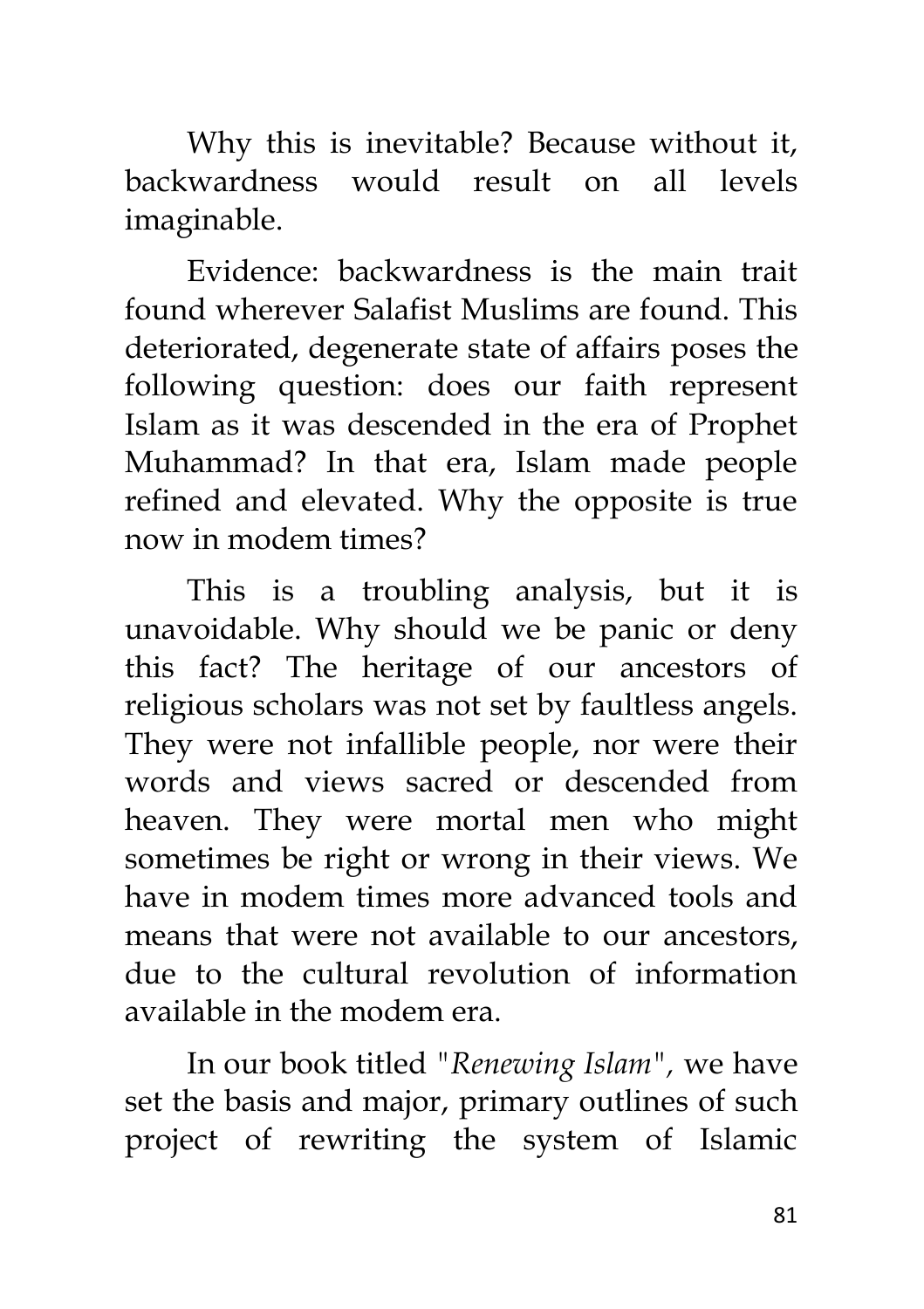knowledge. In sum, this project tackles the following:

**Firstly**, Islam was made for the sake of human beings, and not the vice versa. Human being is the deputy of God on earth; angles prostrated themselves before him by the order of God, as had the reasoning faculty of the mind. Man knows how to differentiate between good and evil because of his mental faculty. Islam is the way to remove people from the darkness of ignorance to the light of knowledge, and liberate humanity from its shackles. Islam is essentially a message to the masses and the prophet was in fact a leader of the people. The aim of Islam is the human beings and their benefit, and to prepare them to be the deputies of God on earth.

In our book titled *"Renewing Islam",* we have mentioned that all celestial religions saved people from slavery and tyranny, as Judaism did with the Jews in Pharaonic Egypt, and Christians in the tyrannical Roman rule. In the same book, we have proved that the ideal medina community was the only true image of Islam that lasted ten years. This Medina community was human and humane at the same time. It provided people with dignity, security, and safety. Muslims at the time understood their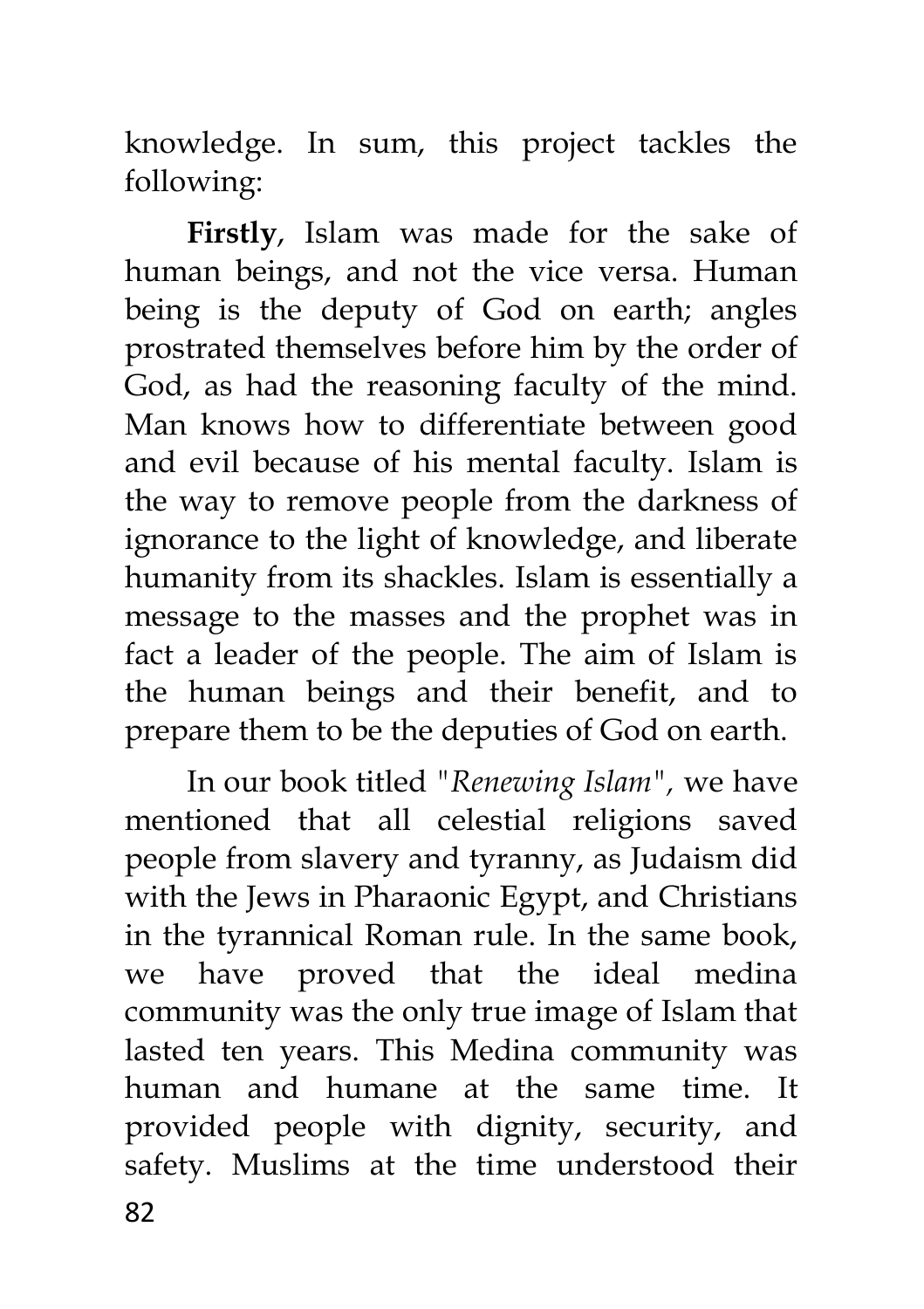religion very well and their community was based on values like equality and justice. The authority was controlled by the acceptance of people of it as it represented them truly and justly. There were no such concepts as civil liberties and human rights, though they were present in other names, as every age has its notions, and religions had their own terms. The concept of the original innocence and what is *halal* (lawful, allowed) and *haram* (illegal, forbidden), provided liberty unmatched in other societies.

Other values that ensured the welfare of this community were like Zakat paid by the rich to the poor, to provide social solidarity. There were no police or prisons in that Medina community. This utopia exceeded what was described by any philosophers. This idyllic existence ended abruptly when Omar Ibn EI-Khattab was assassinated and political turmoil ensued for many years, resulting in the hereditary tyrannical caliphate rule, which began in the year 40A.H.

That very moment was a turning point in the history of Islam that marked a new stage of tyranny, overlooking many values and ideals, and letting go of many liberties that were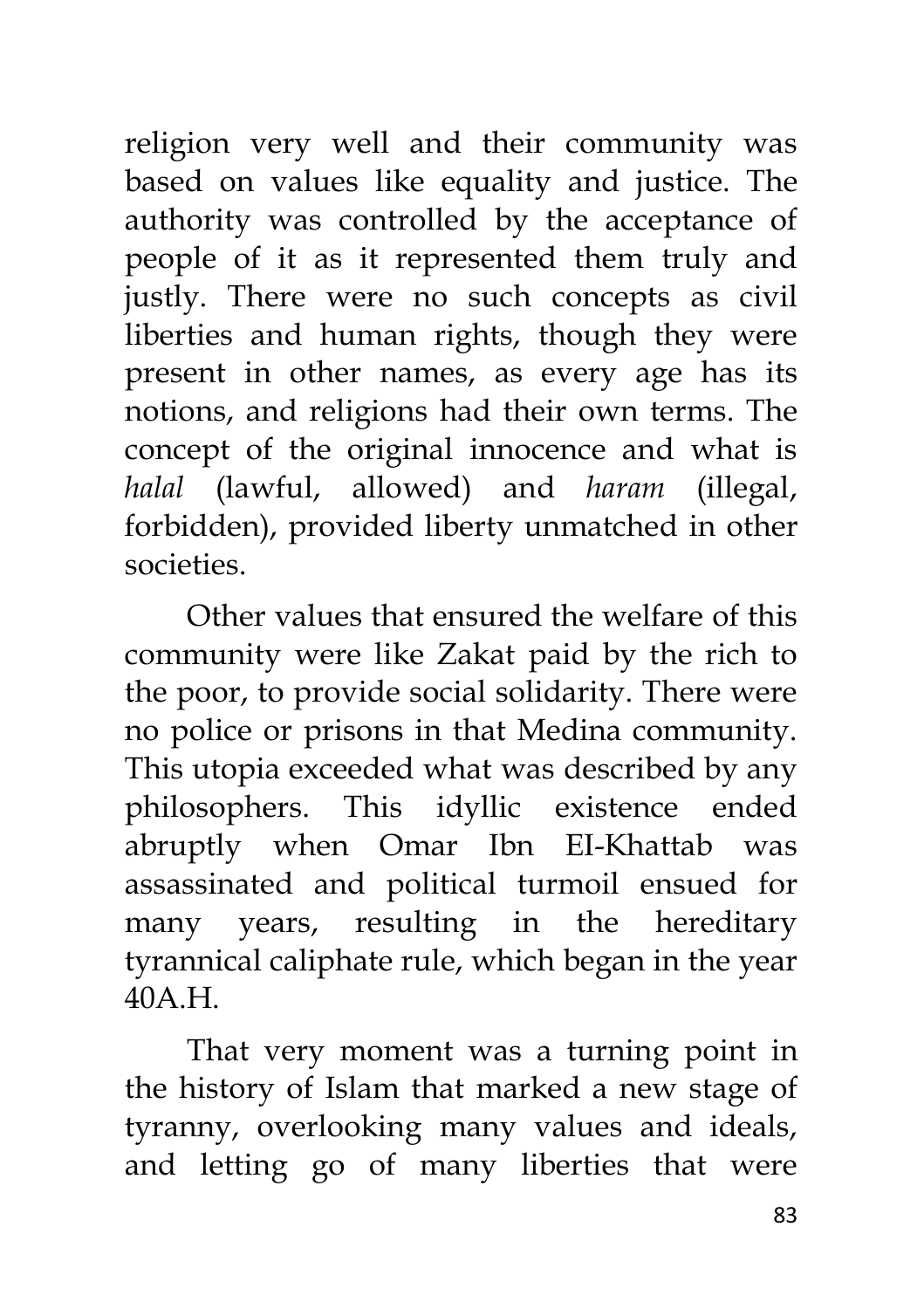advocated and practiced even before an Islamic empire was formed.

This long period of tyranny was marked as well by the emergence of deviant, erroneous philosophies and doctrines derived from the cultures of the non-Arab Muslims, who were influenced by Greek philosophies and logic as well. This period witnessed the formulation of the Islamic knowledge system. Even religious scholars felt obliged to obey rulers and modulate their Fiqh according to the wishes and whims of tyrannical rulers. The era of the human being as the center of Islam ended, and Islam was adulterated to suit the desires of the ruling authority class to advocate blind obedience and flowing to rulers. Zakat was ignored, while prayers were made overly holy in a pagan degree of blind devotion. The phrase, *"what is known from religion by necessity"* advocated erroneous notions foreign to the true spirit of Islam, especially about the inferiority of women. This was done to set the pillars of the empire and ruling regime firmly.

84 The Islamic Revival Movement has discovered a serious historical conspiracy of the people who feigned embracing Islam in order to destroy it, by inserting fabricated hadiths. They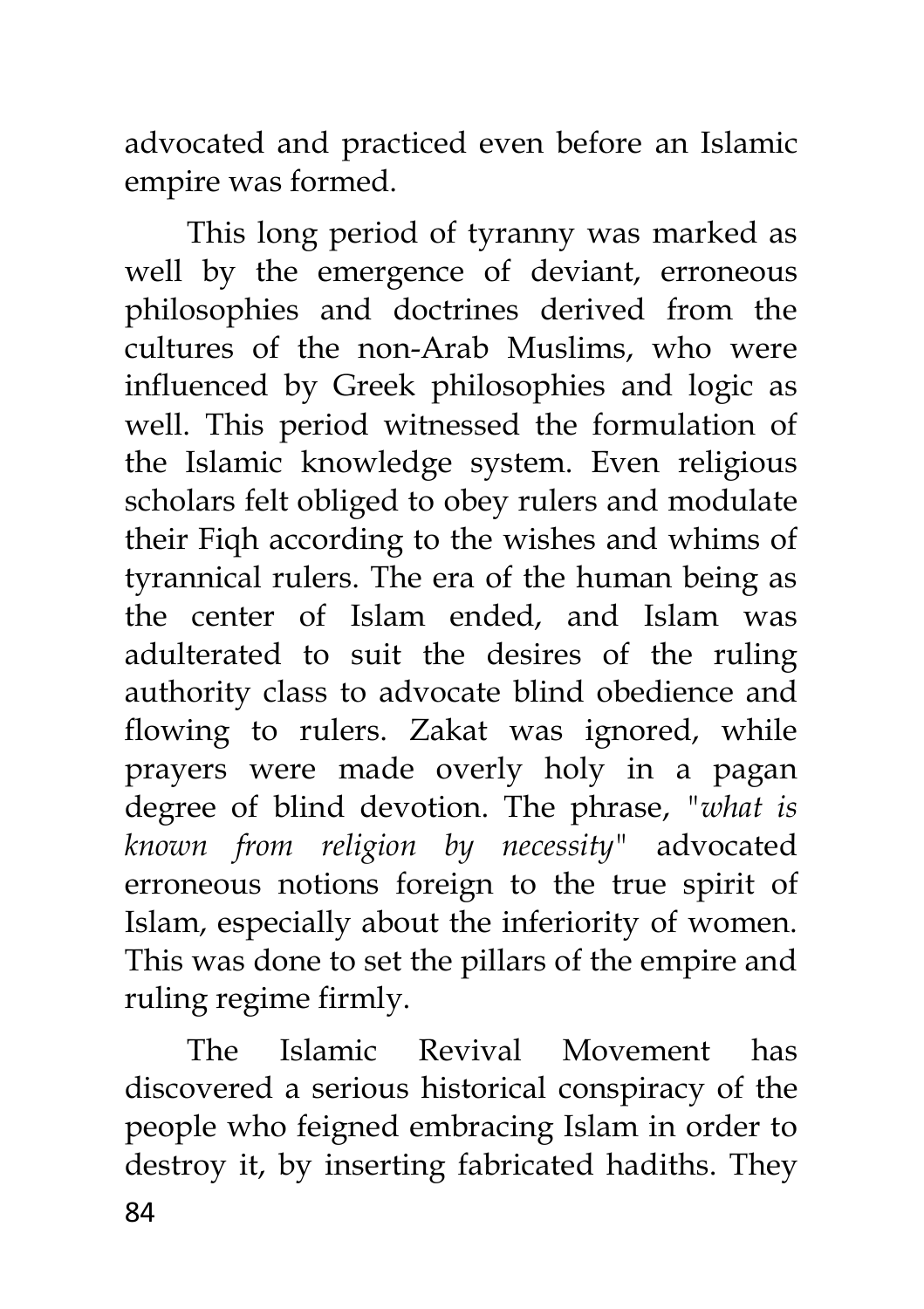knew they could not modulate the Quran because people memorized it by heart. This conspiracy was foretold in the following Quranic verse, *"Those who are bent on denying the truth say unto one another, 'Do not listen to this Quran, but rather talk frivolously about it, so that you might gain the upper hand"***(**41 :26).

Scholars of hadiths cared about the sequence of hadith narrators, and not the phrasing of these hadiths, and so the scheme of the enemies of Islam to spread false hadiths among Muslim nations succeeded. False hadiths included ones assuring the inferiority of women, blind obedience of rulers, lack of several liberties, especially liberty of thought and belief.

The Islamic Revival Movement has the courage to declare this, and it offers the remedy for this problem. Sunni and hadith must be controlled and sifted via the Quranic text as the criterion or a measure-stick to identify and exclude fabricated hadiths attributed falsely to Prophet Muhammad.

Another important issue is discarding Salafist views, which are not suitable to our age and they are sometimes against the Quranic text. We must admit that ancient scholars were not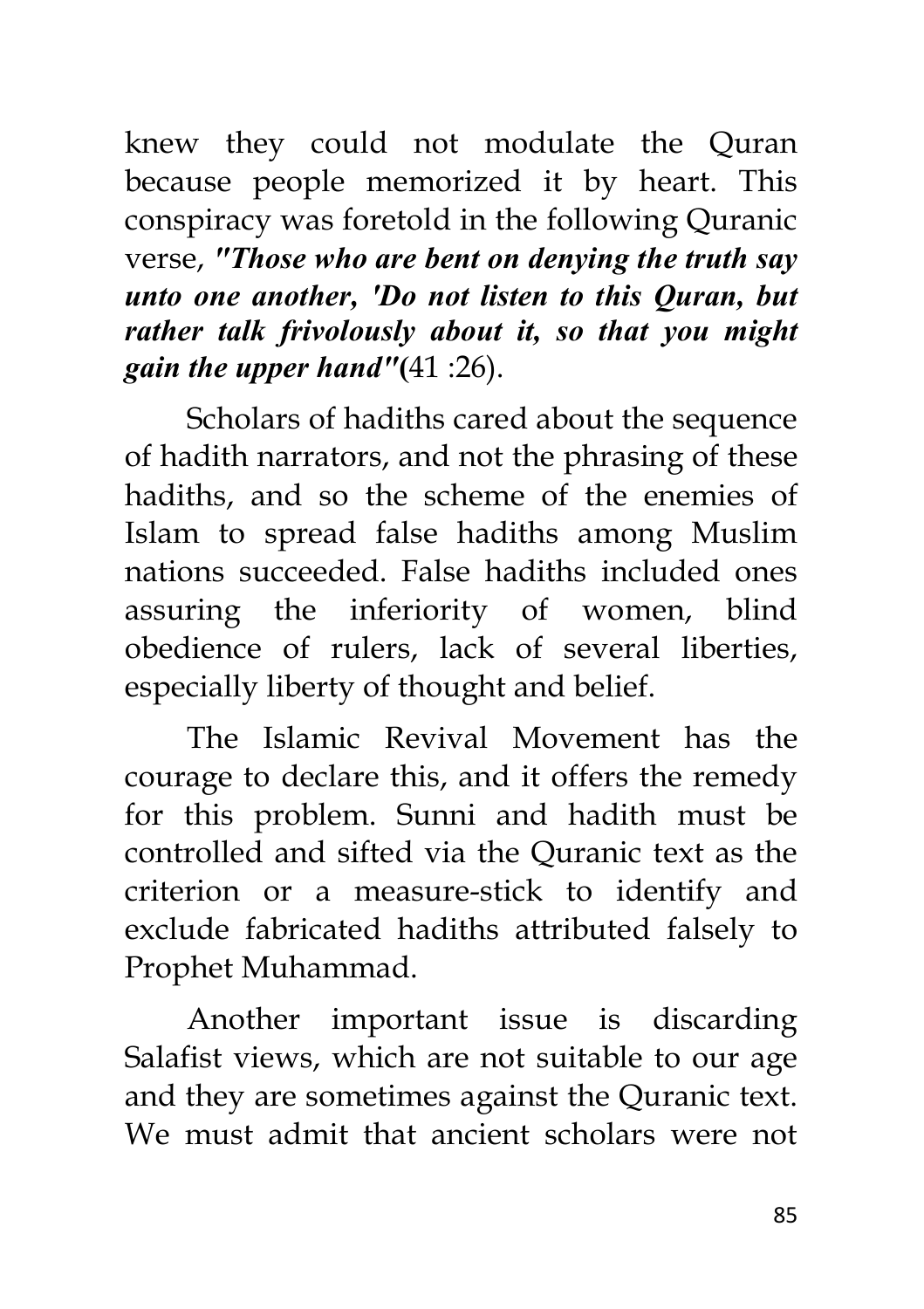infallible. Our modem tools of knowledge provide us with means to reinterpret the Quran in a way that suits the modem age. The Islamic Revival Movement has not come with something new in presenting these solutions, as the Quran is the backbone of Islam, and this is a call to return to its true spirit with a new, innovative perspective after discarding Salafism and adopting Ijtihad using wisdom as a main source of Islamic views. This source is mentioned many times in the Quran as well.

This new vision of Islam excludes all ancient and cunent interpretations of the Quran - from the very first scholar to write his book of interpretation, Ibn Abbas, until the contemporary Sayed Qotb - as these interpretations forced a misleading vision of the Quran and they are based on false hadiths as well. Old interpreters could not move away from inherited Salafist thought, and they could not avoid doctrines and visions of their era.

86 The Islamic Revival Movement advocates the notion that we should not interpret the Quran but rely on its very text to understand true Islam. As for Sunni, it should be controlled and sifted by Quranic criteria. When any hadith contradicts these criteria, and appears contrary to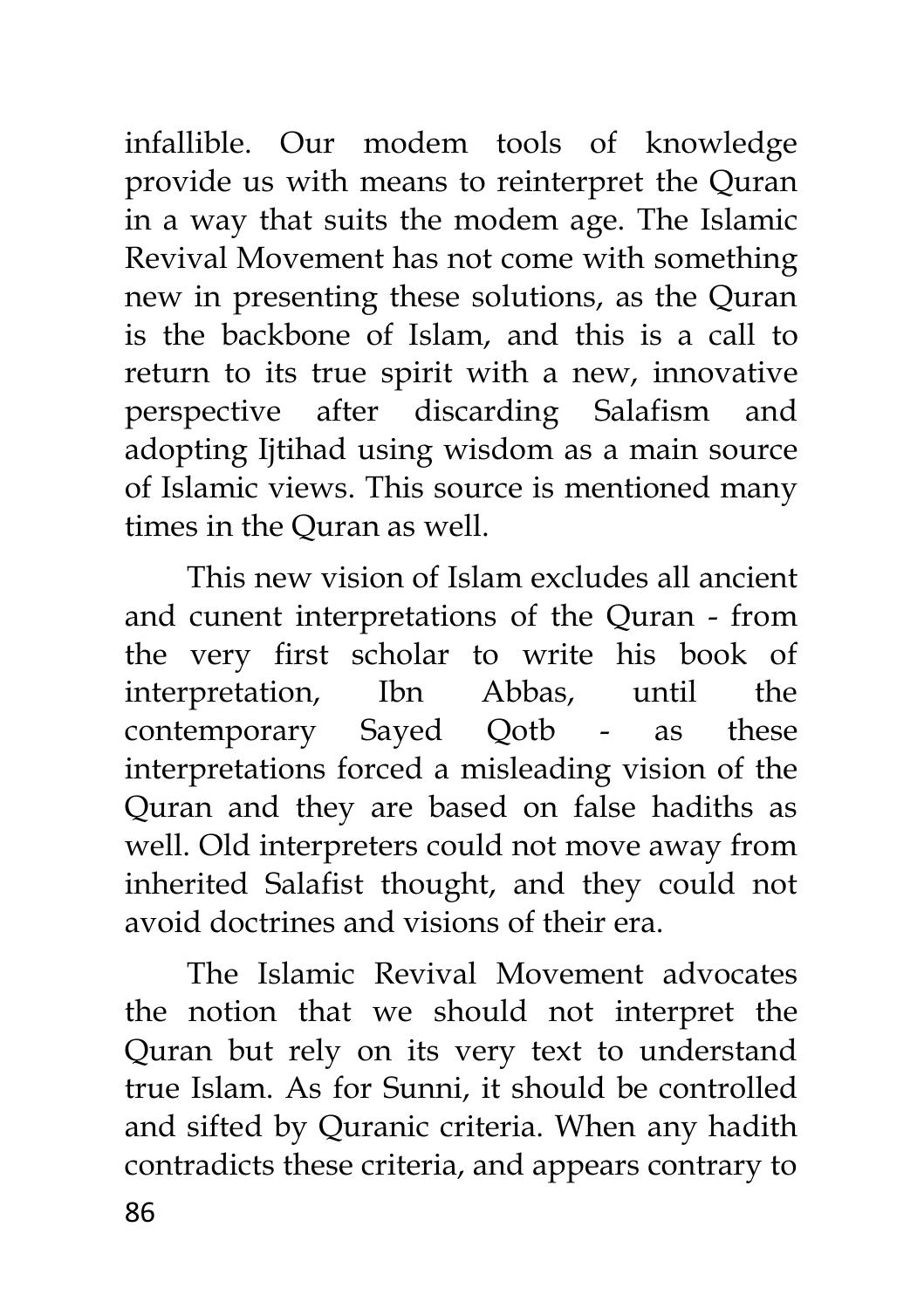logical thought and reason, it should be discarded and dismissed as a false one.

Moreover, Sunni is not all about Sharia or legislation. Sunni does not legalize or forbid things, as it is not as authoritative and eternal as the Quranic text. It is inconceivable to discard the eternal Quranic text and adopt a hadith that might be false.

The Islamic Revival Movement believes that the Quran and the true, verified Sunni of Prophet Muhammad are the two main components that unify the Islamic nations, which differ in races and languages. Prophet Muhammad was the ideal human being and he remains the role model to all these people.

The new item presented by the Islamic Revival Movement is wisdom, described as a source of legislation and Ijtihad. Wisdom is mentioned in many Quranic verses. Wisdom is the new, open gate of Islam in the modern age. This new basis and vision of Islam presented by the Islamic Revival Movement liberates the Quran of age-old interpretations and frees the Sunni from insertions and fabricated hadiths. Islam in that way would be revived to be as it was in the Medina community to guide people to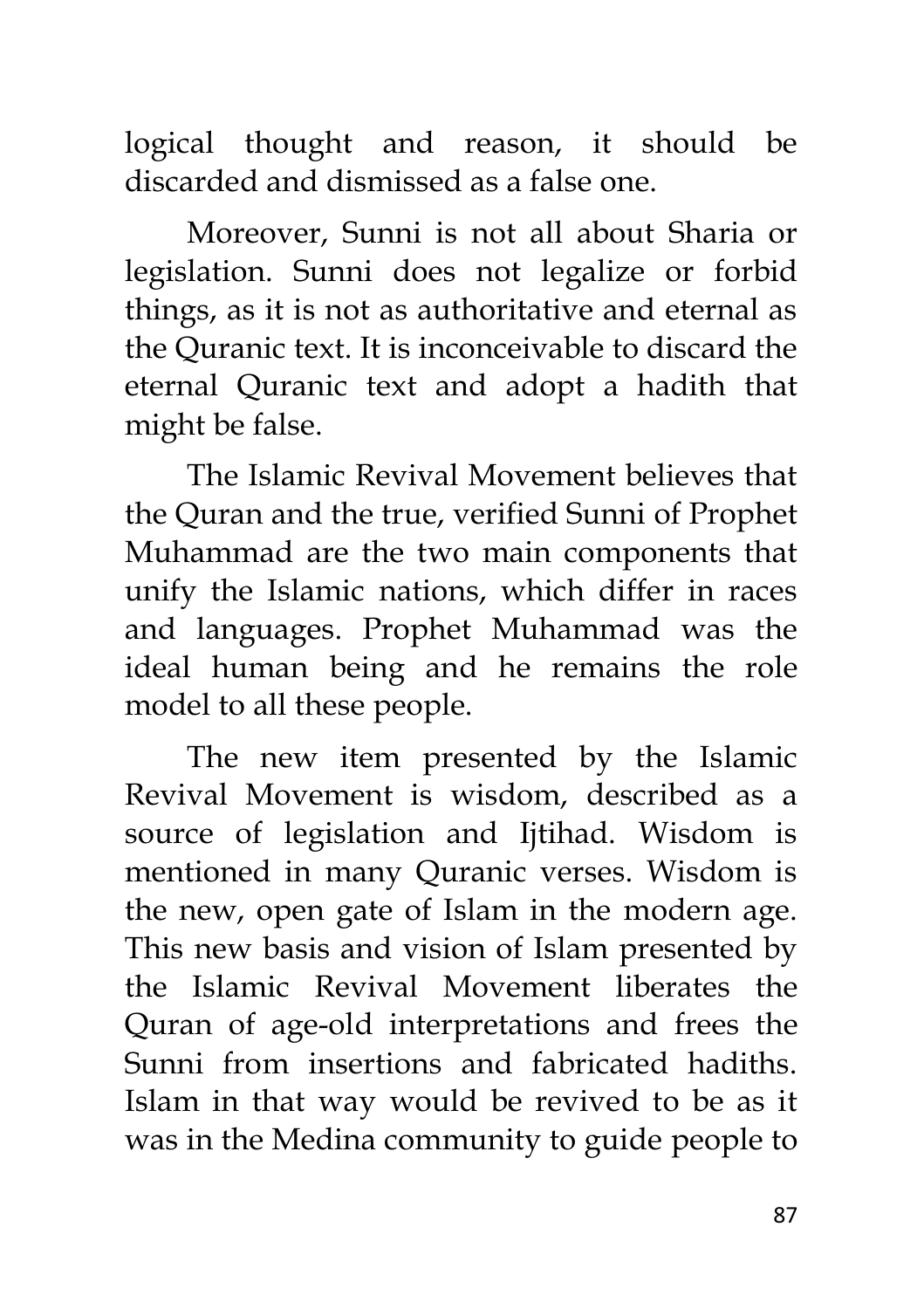the righteous path. Accordingly, Islam would be flexible and suitable to all eras and places, as it would not be stagnant or rigid, but forever renewable and would adopt what suits it from all cultures and modern ways. Thus, Islam would restore the position of humanity in the center of the earth and the pivot of God's creation. Human benefit and welfare are the aims of Islam. Islam would no longer be a source of trouble, but rather a vivid, renewable source of wisdom and prosperous life and existence, to add what is missing in the modern civilization that suffers spiritual void.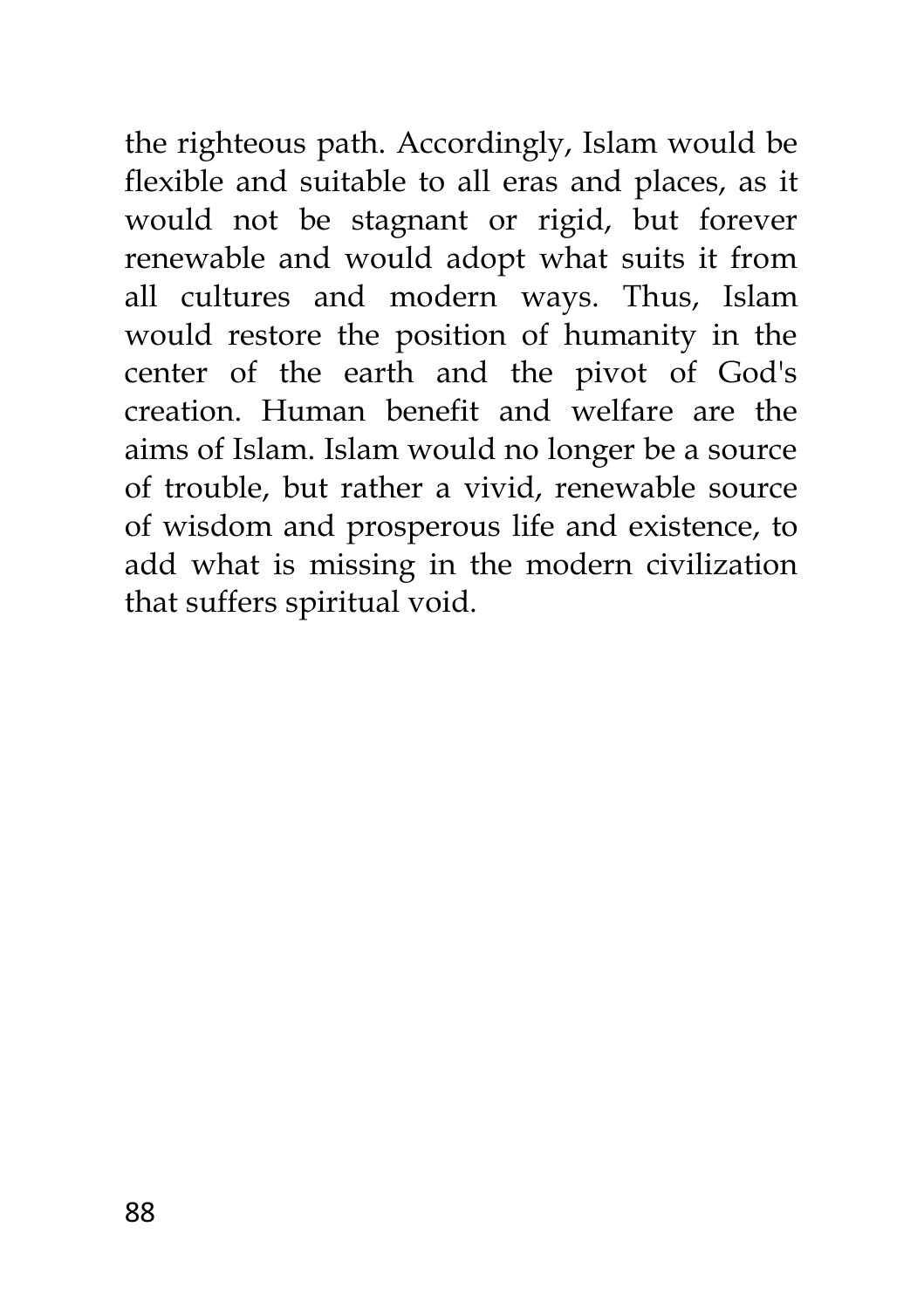*Chapter Six* 

## *SHARIA PRESENTED WITH LIBERTY, AIMING AT JUSTICE AND BENEFIT*

We would suppose that the efforts described in the last chapter would bear fruit, and people would be united in the staunch belief in the true faith and Sharia, to establish the ideal community resembling that of Medina in the era of Prophet Muhammad and his two successors. This era cannot be recreated fully, as the prophet had died, but we can regain many good aspects of that foregone utopia when our community would respect faith and Sharia, so that accused ones would want to be cleansed by atonement for their sins and judges would be merciful and not too eager to exact punishments.

We believe that such liberal ideas of reestablishing Islamic thought would not be applied or believed except by a few people in this era, our hope are pinned on the next generations. The Islamic Revival Movement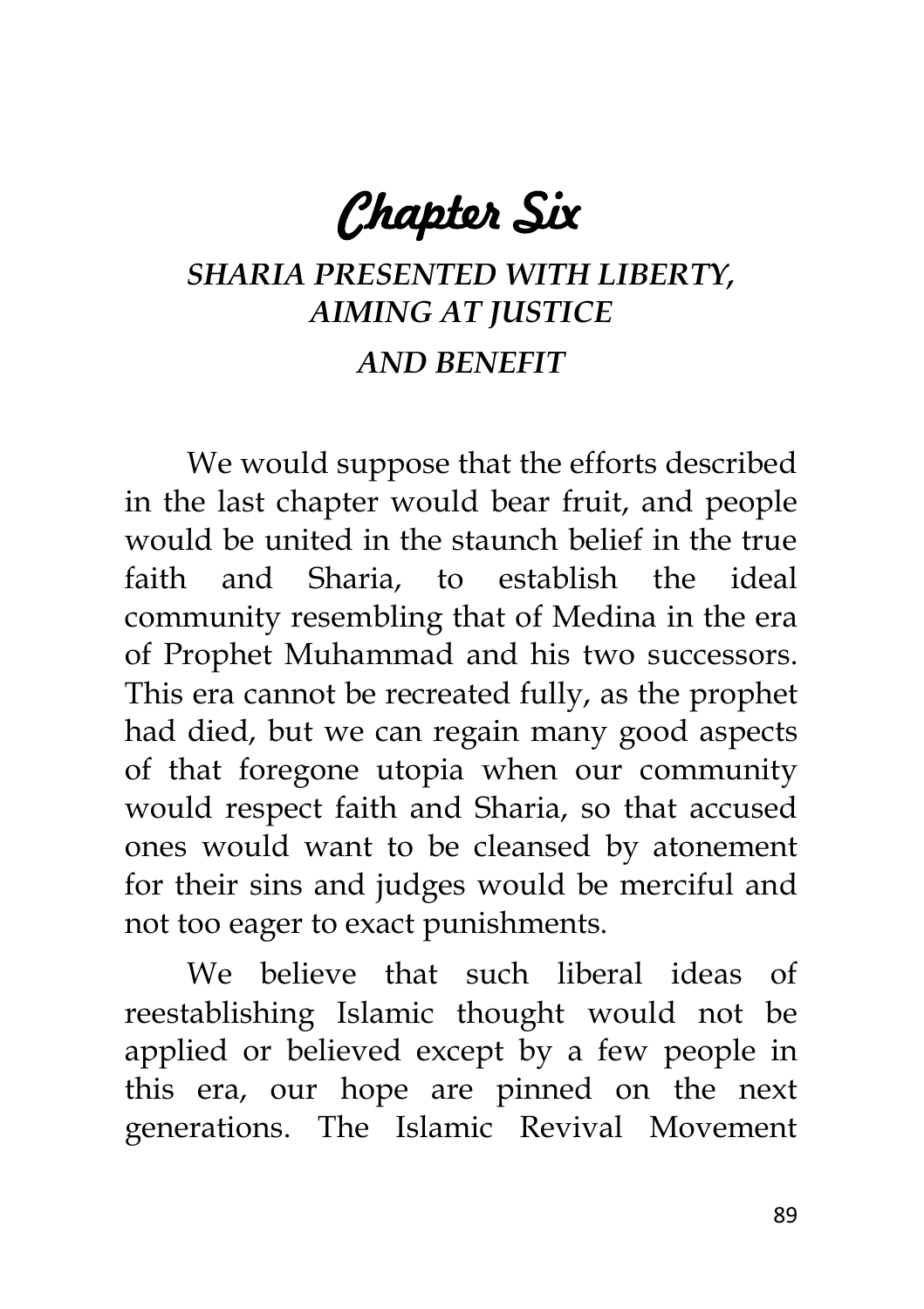would face many accusations of heresy, many claims of being false ... etc. and the public opinion would not change unless after at least fifty years or more to formulate a majority that believes in these ideas.

Yet, this is our first step in a long route of reform that needs generations to be covered completely. We would not rely on the current generations. We present via the Islamic Revival Movement the theorization and leave the application to future generations. Our hope, as far as applying Sharia is concerned, is pinned on two elements:

**Firstly,** Sharia would be honored and revered, but not sanctified and made holy in the way of Salafism and old ages of the Islamic empire in history. This honoring would be above the European reverence of laws as well. **Secondly,** Sharia would change in form and content with the exclusion of old interpretations of the Quran. New modern interpretation of the Quran and Sunni would suit the current development. The fundamental basis is that any text in the Quran and Sunni exists for certain wisdom.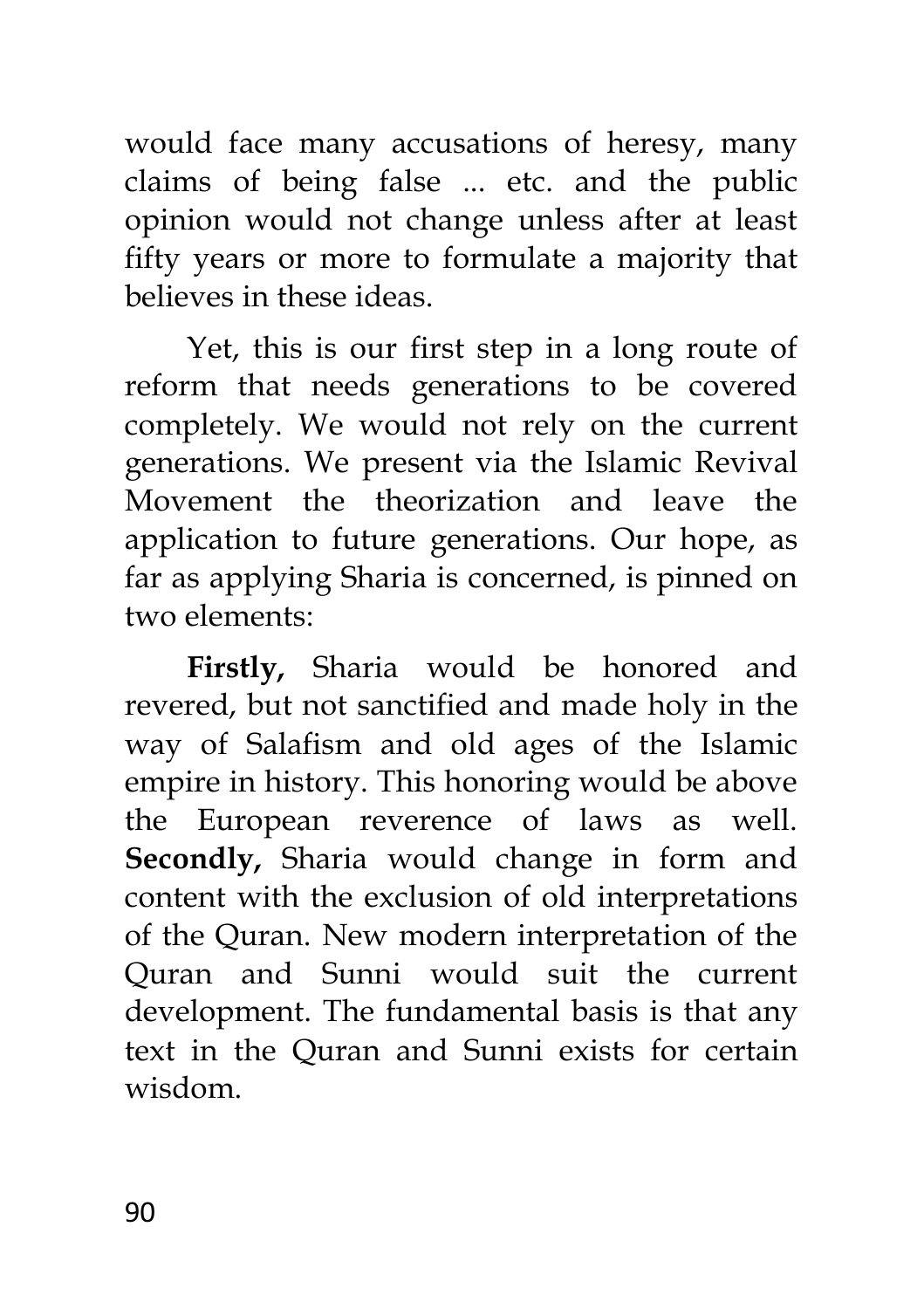When circumstances change, the text might not be applied, as in the cases of Zakat branches, and theft punishments mentioned in the time of the caliph Omar Ibn EI-Khattab. If certain conditions required applying of a text that has not been applied for a long time, let it be applied. If conditions changed and a text could no longer be applicable, let it be not applied. For instance, the Quran tackles the issue of slavery. There is no slavery now, and hence, no application of the text on slavery is required.

Considering this verse *"but thereafter set them free either by an act of grace or against ransom* **"**(47:4), we know about the merciful treatment of slaves even those who were enslaved in wars. Setting slaves free was urged as means to atone for sins. This cannot be applied now in the modem age. Islam did not abolish slavery as it was firmly established and could not be done without abruptly, but it paved the way for its abolishment later on in history. This is a manifestation of the divine wisdom, which considers and cares for the development of the human communities.

Hence, after the abolishment of slavery, Quranic and Sunni texts concerning it are not applied, as they have no justification to exist.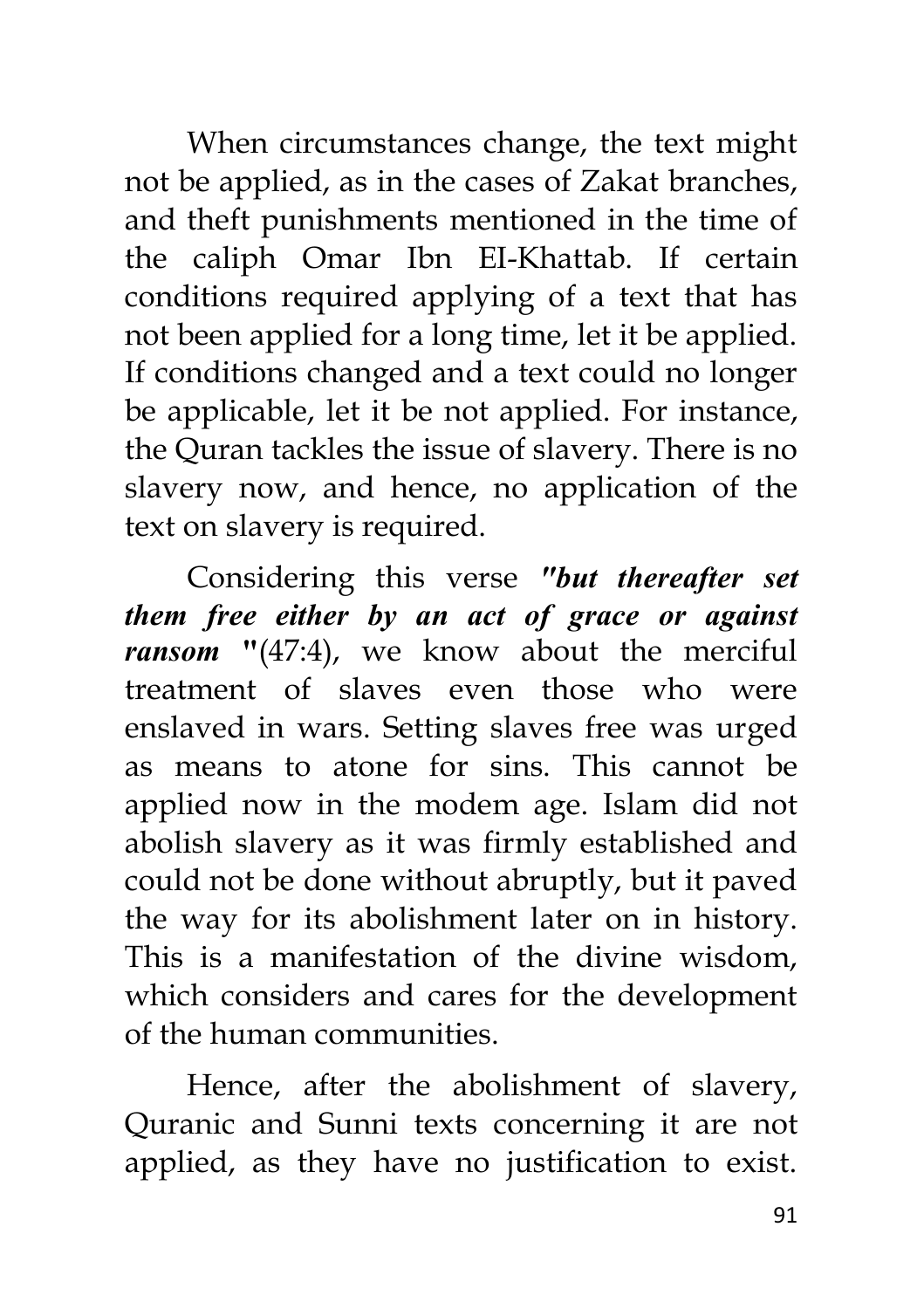They were useful and were applied in former eras. It is ridiculous to teach these commands in Fiqh books in our contemporary era.

The same applies for texts on giving Zakat to non-Muslims to stop them from attacking Muslims, and texts on spoils of war and paying tributes. Progress of the human community abolished all these phenomena. The basis of citizenship now is the land, and not religious affiliation. This was done in the treaty between Prophet Muhammad and the people of the Medina, Muslims and Jews. Zakat was obligatory for the rich to be given to the poor to achieve human solidarity in the era of the prophet, but with the advent of the tyrannical rule of caliphate, Zakat was not distributed and organized by the state. Zakat was replaced by taxes collected by the Sultan. Zakat was ignored despite its importance, and despite the fact that Abou Bakr fought those who tried to stop giving it.

92 In this case, tyrannical rule distorted and discarded something important and original in Islam. Before the advent of Islam, women in the pre-Islamic era were marginalized as tools for pleasure and carrying children. Such pagan community was based on wars, drinking, and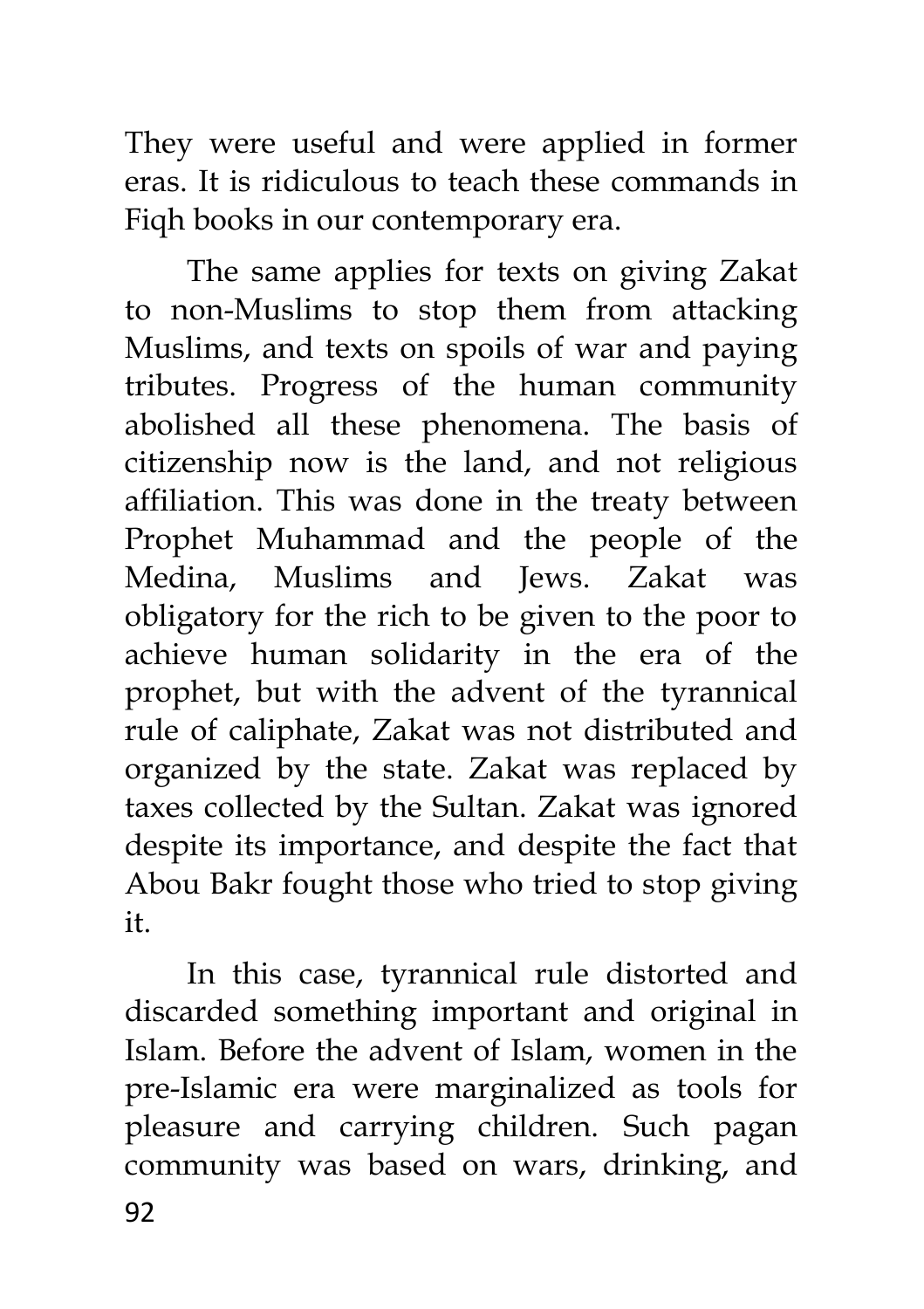gambling. People used to kill their daughters so that they would not work in prostitution when taken as slave-girls. This is expressed in the verses:

**"...** *whenever any of them is given glad tidings of the birth of a girl, his face darkens, and he is filled with suppressed anger, avoiding all people because of the alleged evil o the glad tidings which he has received, and debating within himself shall he keep the child despite the contempt or shall he bury it in the dust? Oh, evil indeed is whatever they decide!"(l6:58-59)*

Islam grants many rights for women, which were not given to them before Islam, like their share in inheritance. Women in the era of the prophet used to pray in mosques with him, and used to be nurses of injured men at wars. Some women fought in wars, including Aisha the wife of the prophet, and the one who provided most of the sound, true hadiths.

The Quranic verse legalizing polygamy was misunderstood, it says, *"And if you have reason to fear that you might not act equitably towards orphans, then marry from among the women lawful to you two or three or four, but if you have reason to fear that might not be able to treat them with equal fairness, then only one* **–** *or from among those whom*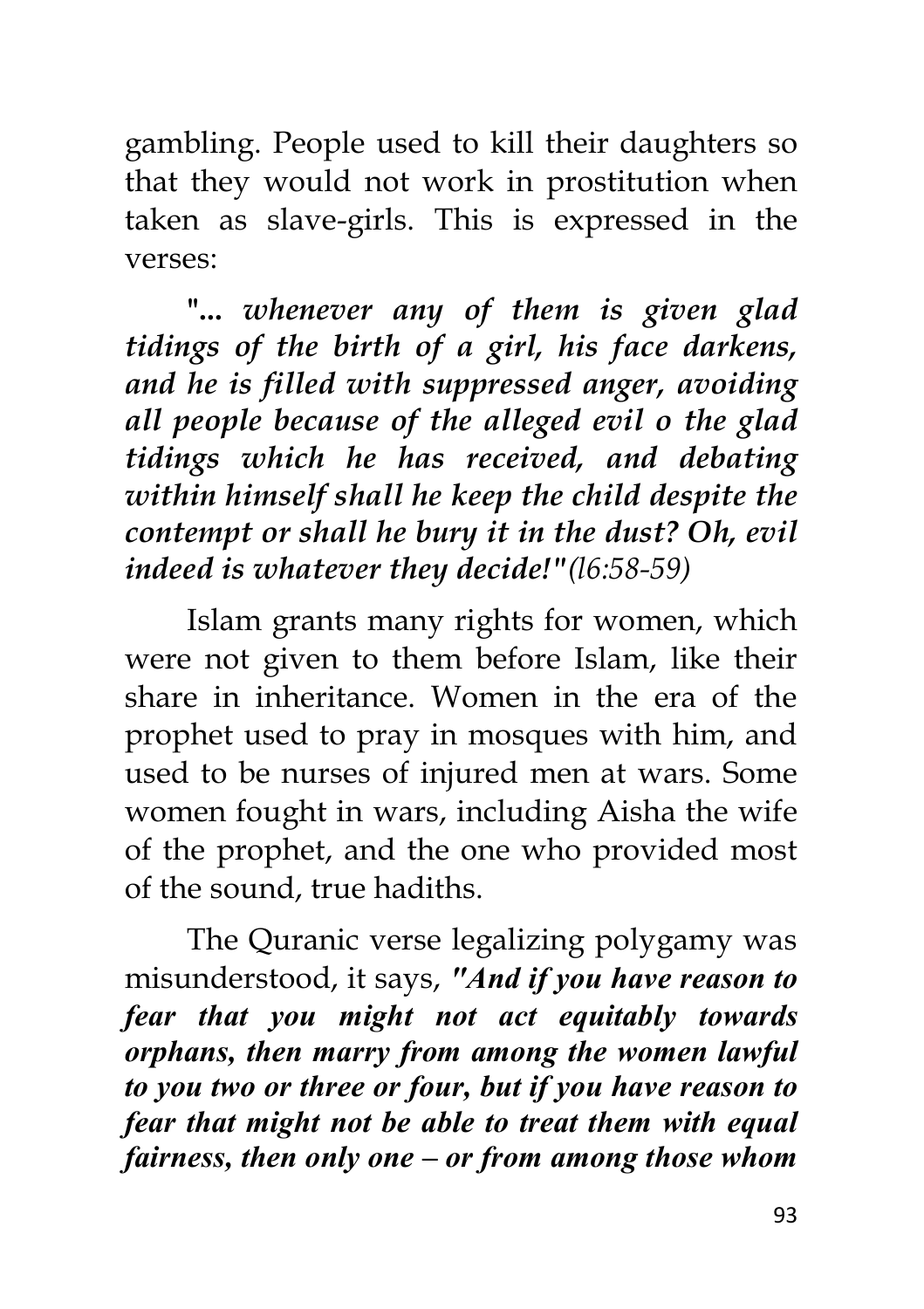*you rightfully possess. This will make it more likely that you will not deviate from the right course"* (4:3) and that means to legalize such cases of polygamy on very rare occasions with specific conditions stipulated to protect women. The same chapter in the Quran asserts the right of women to have divorce if they want it. This preceded modern claims of the liberalization of women by feminist movements.

The Quran makes the testimony of two women equal to that of one man, and the inheritance of the sister is half of what the brother would have. This is not demeaning of women, as these commands are with certain conditions and stipulations. As for testimonies of female witnesses, two women might remind each other of what they had witnessed. As for the issue of inheritance, that is because men are the ones who are to support women financially and not the vice versa. Rights of women in Islam preceded those advocated in any later eras in Europe. Yet, these rights were overlooked in the later eras of deterioration on all levels in Islamic caliphate. Although the Quran presented rights of women to a certain extent, it opens the door for further developments later on in the human community. The Quranic verses have two levels: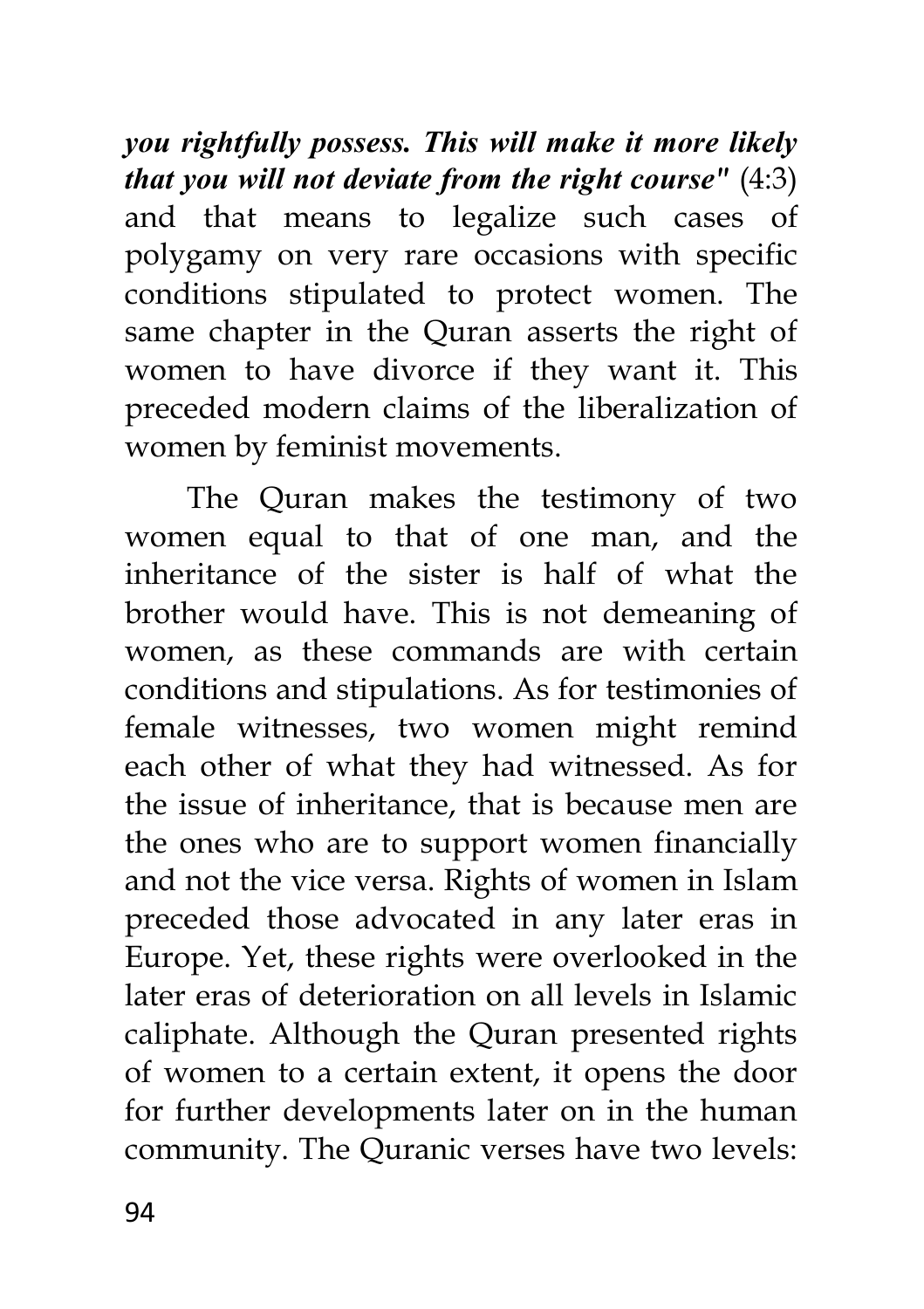the meaning in the historical context of each verse, and the latent meaning and signs applicable in all times. All verses lay the founding principles that set the values of equality among people, regardless of race, wealth, and ancestry. This is shown in this Quranic verse, *"As for the believers, both men and women* **-** *they are close unto one another, they all enjoin the doing of what is right and forbid the doing of what is wrong, and are constant in prayer, and render the purifying dues, and pay heed unto God and His Apostle. It is they upon whom God will bestow His grace: verily, God is Almighty, Wise***"** (9:71) hence, the Quran contains hidden signs of principles to be discovered to suit the modern age and every coming era with more progress and open-mindedness.

In modern age, women are becoming more active, and in some cases, they are the sole breadwinners of their families and children. Modern changes would entail different interpretations of the Quran and later on suspension of some commands in it due to changed circumstances, as in the above mentioned examples. The Quranic text should be seen as dynamic and flexible in a way that suits the present and the future. Ancient scholars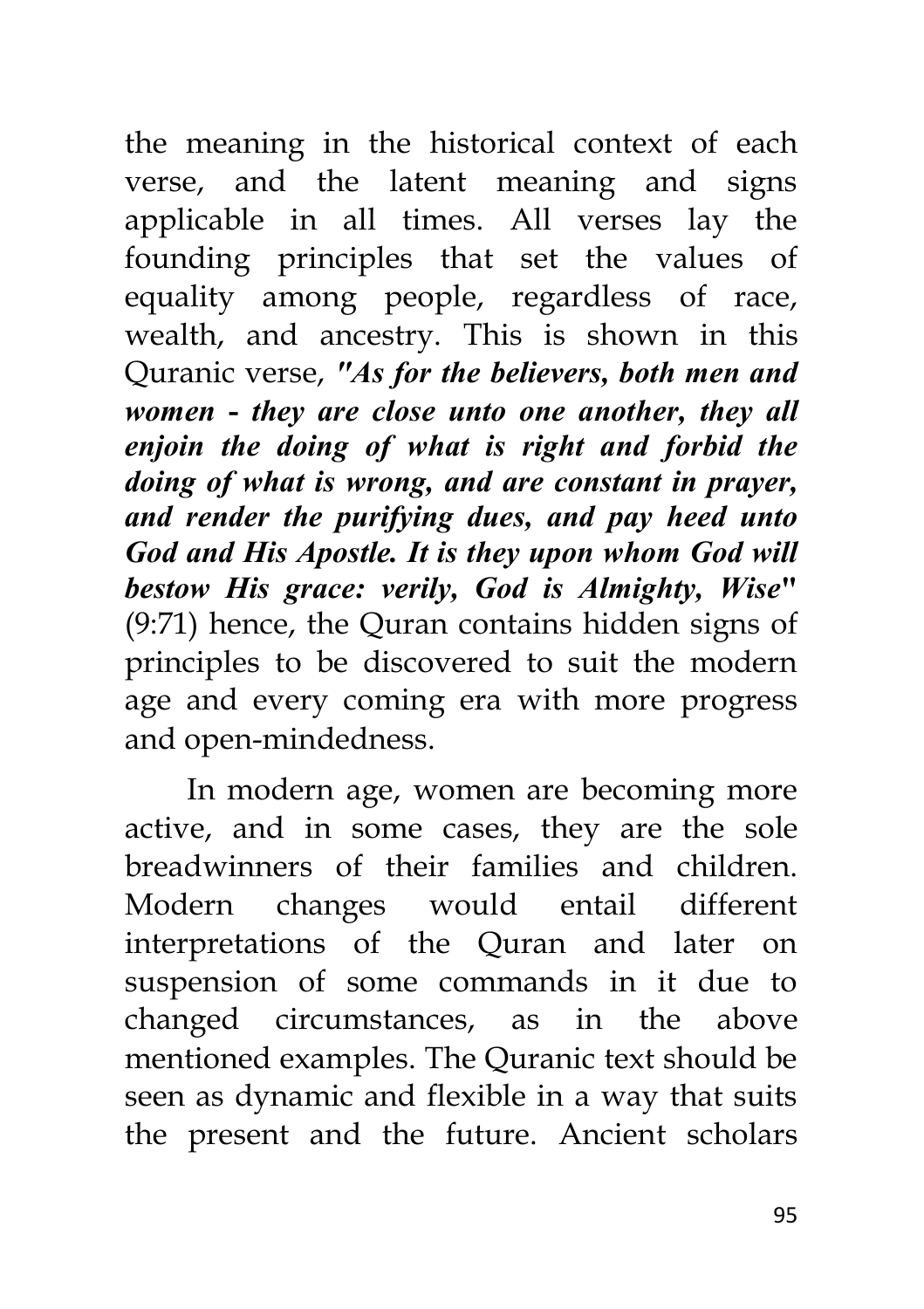could not possibly reach this aims of Sharia. Ezz Ibn Abdul Salam was the imam that said that there are hidden wisdoms behind commands of the Quran that would be discovered by later generation and their own experience. Such enlightened scholars like Ezz Ibn Abdul Salam, Nagm EI-Deen EI-Tofy, and Ibn AI-Qayyim foretold this development and that flexibility of different interpretations that would suit every coming era.

These men recognized the notion of the benefit and interest of all human beings at large that would be the criteria of Ijtihad, and overlooking the text for the sake of the general benefit of people with the passage of time and the change in conditions and circumstances. This is part of what makes Sharia flexible and suitable to all eras. These liberal views were strongly opposed by traditional scholars who refused to apply or discuss them at all at the time.

This was the notion of utility, as advocated later on by the British thinker Bentham, whose aim in his theory was to maximize benefit for the largest number of people. When Nagm EI-Deen EI-Tofy tackled such notion of utility, he was strongly opposed and criticized by his contemporaries.

96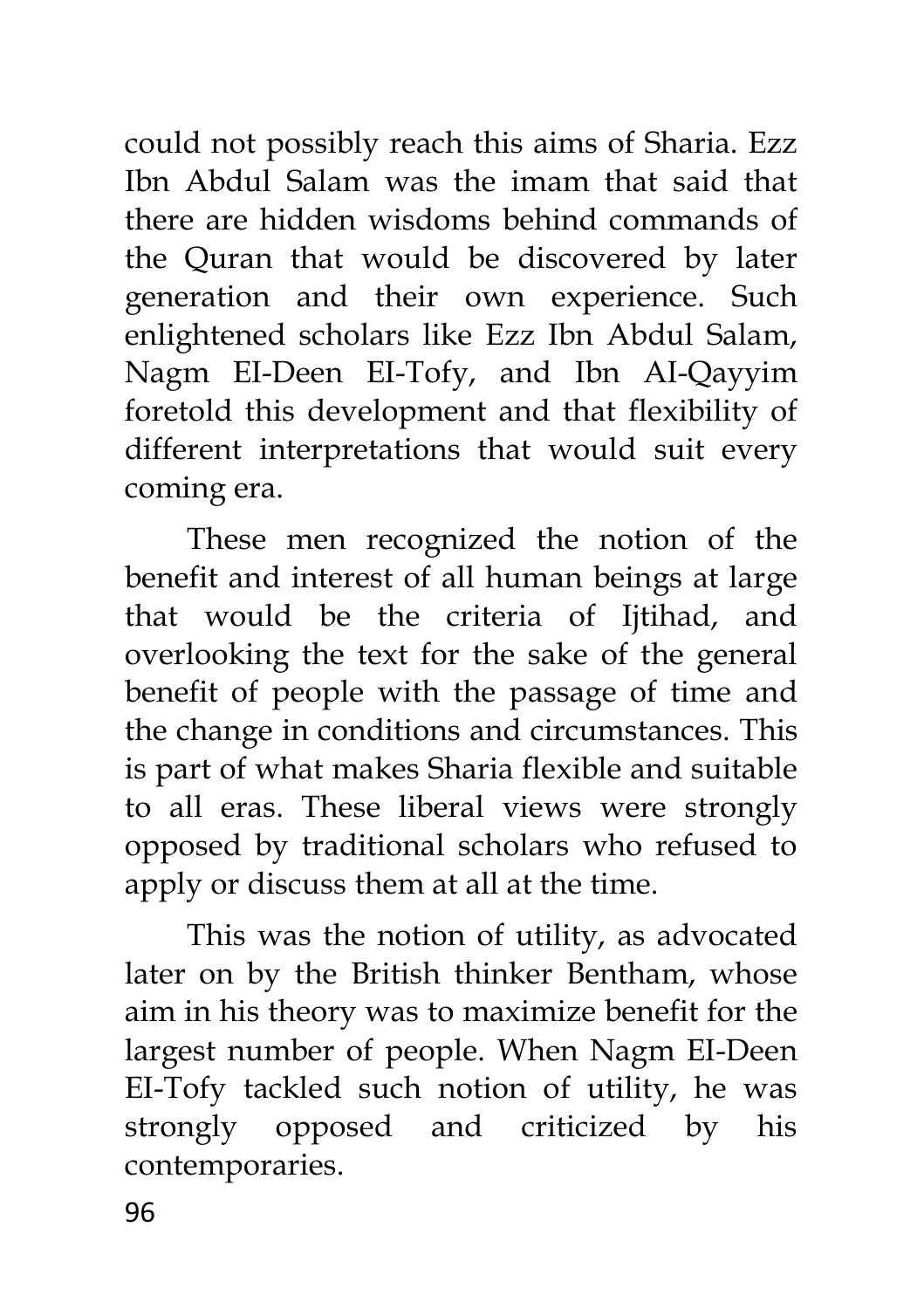Ibn AI-Qayyim said that Sharia should represent the spirit of justice. As this is the ultimate value, alongside the truth, sent by God via his prophets in celestial religions, in many manifestations, methods and means throughout different eras. He said that Sharia is based on the benefit and interest of humanity at large, and it should have the values of mercy, justice, truth, and wisdom; otherwise, Sharia would lead to chaos and rigidity, and it might open the door for the inclusion and adoption of false interpretations.

Therefore, Ibn AI-Qayyim measured Sharia on the balance of justice and utility, and he called to suspend any Sharia laws or Ijtihad that contradict justice, as it is the ultimate purpose of Islamic Sharia.

This is a true, original principle that showed the true essence of Islamic Sharia. It is noteworthy that Ibn AI-Qayyim mentioned these ideas in the context of changing fatwas $^{20}$ according to different times, places and circumstances of each case, to provide flexibility and conditioning to renew Islamic jurisprudence to suit all times. These three figures wrote these

 $\overline{a}$ **20**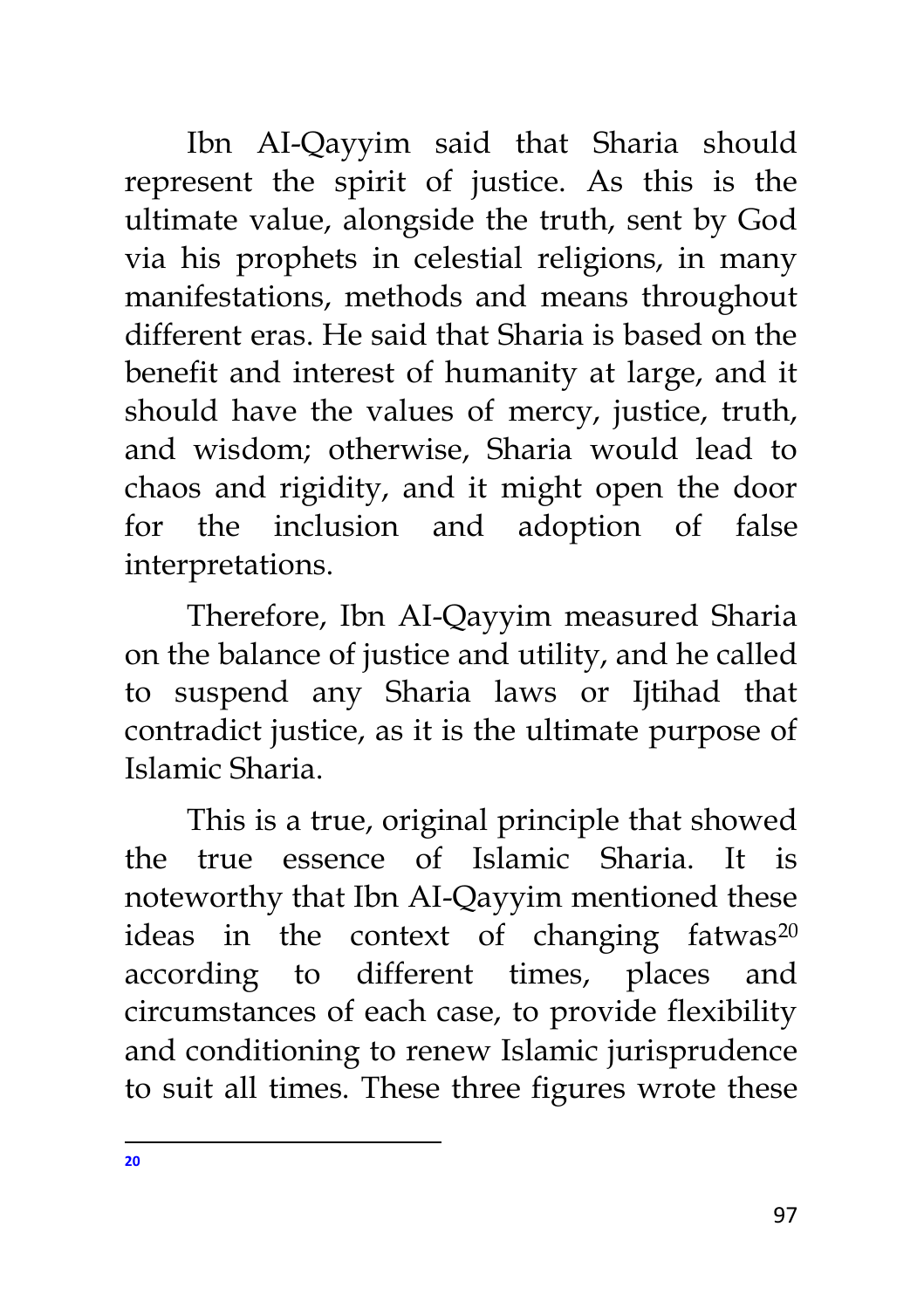useful ideas amid myriads of Salafist traditional scholars who opposed their views and refused adamantly to discuss them, and among tyrannical rule. That is why their liberal ideas had no influence on people. In sum, they advocated that Sharia has two fundamental pillars: justice and utility.

Many verses support this view:

*"Verily, We have sent thee, 0 Prophet, with the truth as a bearer of glad tidings and a warner. Thou shalt not be held accountable for those who are destined for the blazing fire* **"(2: 119)**

*"All mankind were once one single community, then they begin to differ, whereupon God raised up the prophets as heralds of glad tidings and as warners, and through them bestowed revelation from on high, setting forth the truth, so that it might decide between people with regard to all on which they had come to hold divergent views. Yet none other than the selfsame people who had been granted this revelation began, out of mutual ljealousy, to disagree about its meaning after all evidence of the truth had come unto them. But God guided the believers unto the truth about which, by His leave, they had disagreed: for God guides onto a straight way him that wills to be guided "(2:213) "Behold, We have bestowed upon thee from on high this divine writ, setting forth the truth, so that thou*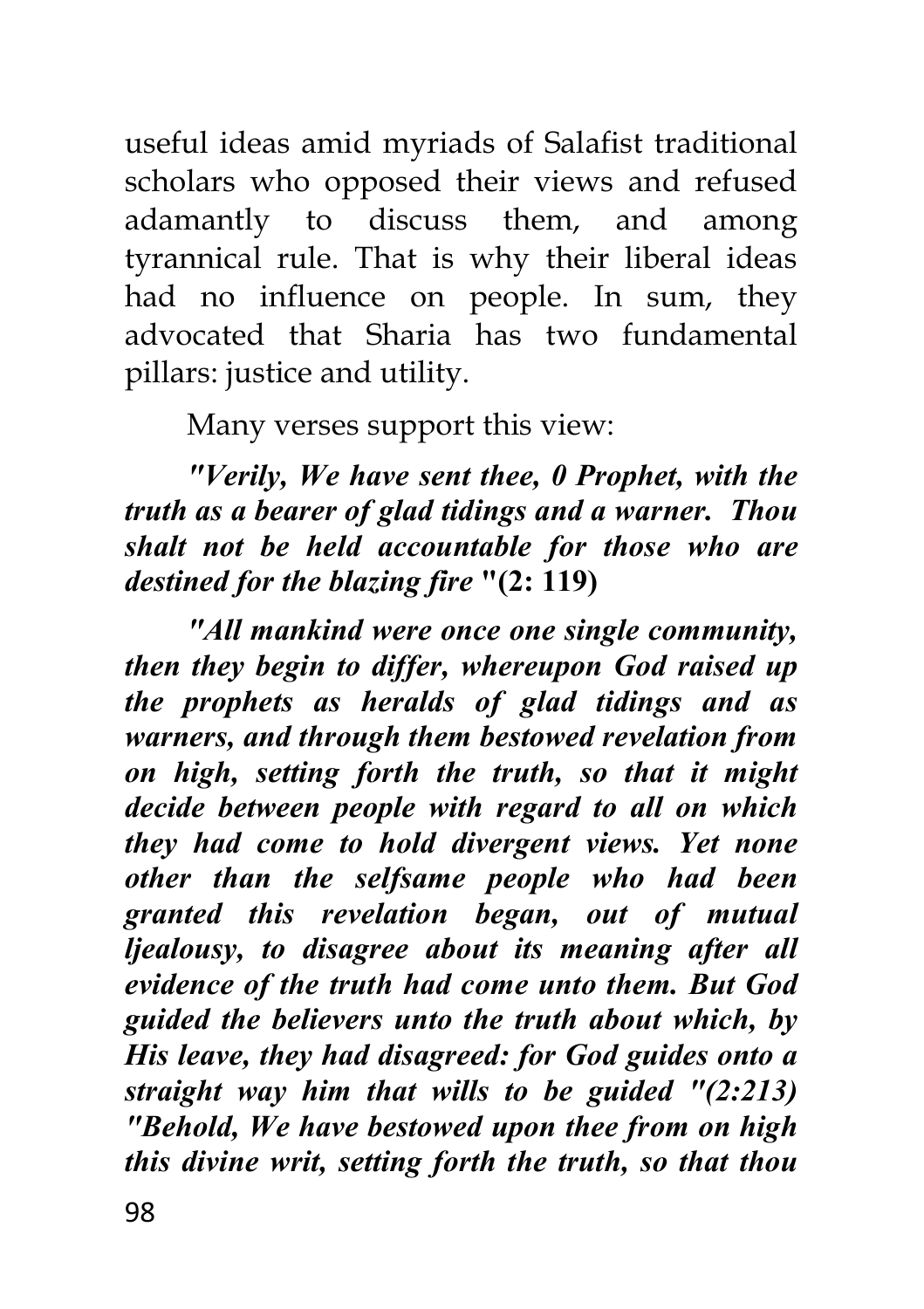*mayest judge between people in accordance with what God has taught thee, hence, do not contend with those who are false to their trust"* **(4: 105)** *"He who has sent forth His Apostle with the task of spreading guidance and the religion of truth, to end that He may cause it to prevail over all false religions* **-** *however hateful this may be to those who ascribe divinity to aught beside God"(9:33) "Say, 0 Prophet: '0 mankind! The truth from your Sustainer has now come unto you, whoever, therefore, chooses to follow the right path, follows it but for his own good, and whoever chooses to go astray, goes but astray to his own hurt, and I am not responsible for your conduct"***(1 0: 108)** *"Behold, from on high have We bestowed upon thee this divine writ, setting forth the truth for the benefit of all mankind. And whoever chooses to be guided thereby does so for his own good, and whoever chooses to go astray, goes but astray to his own hurt, and thou hast not the power to determine their fate"(39:41) "Thou art but entrusted with Our message, and so We have revealed unto thee a discourse in the Arabic tongue in order that thou mayest warn the foremost of all cities and all who dwell around it... "(42:7)* **"..***.and whenever you judge between people to judge with justice... "(4:58)* **"...** *We bestowed revelation from on high, and a balance so that men might behave with equity... "(57:25)*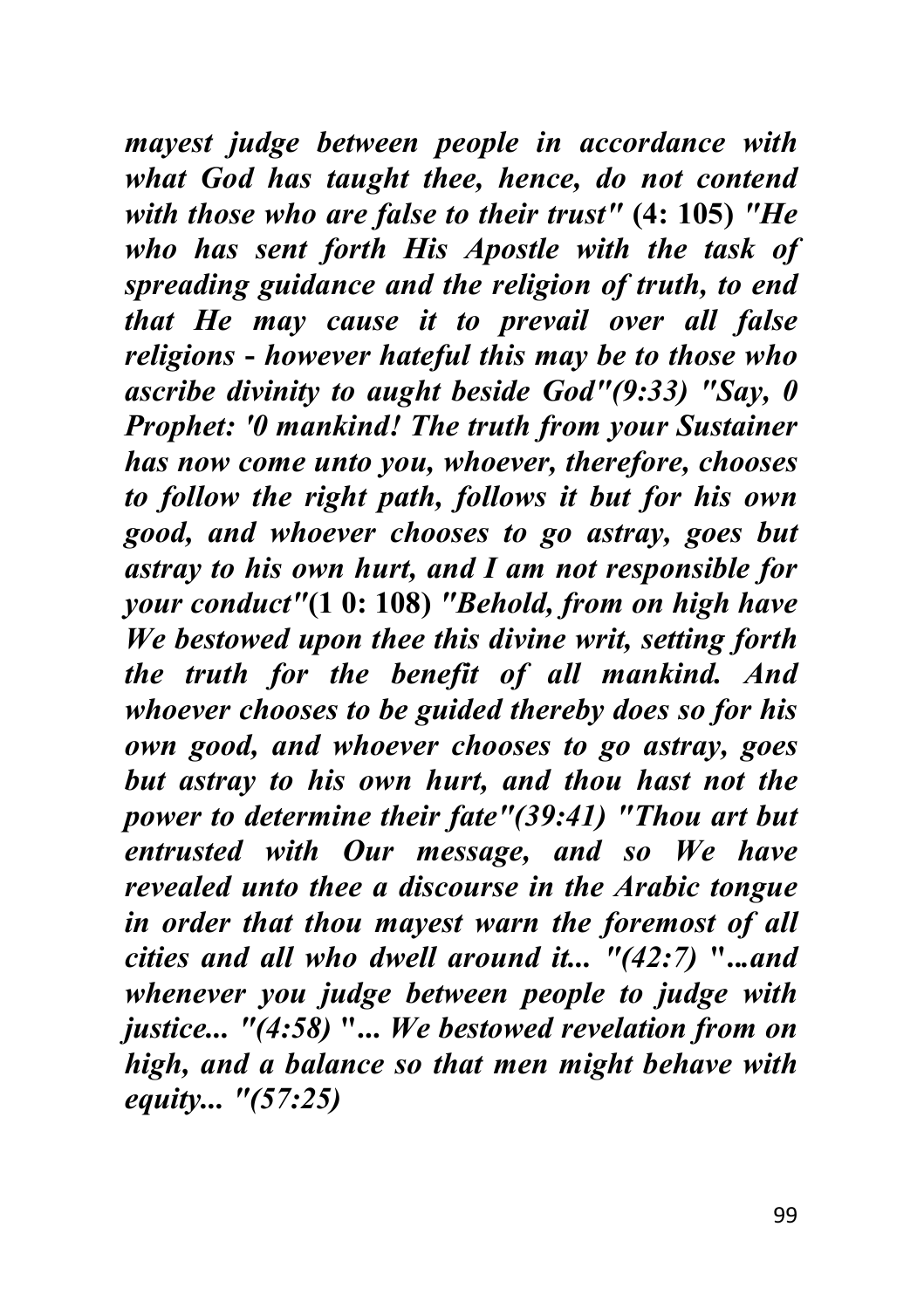These verses show that the ultimate value is the truth, represented by the Quran, and that truth should be used to judge matters of people. When truth is applied, this is called justice. Justice is associated with the balance in the Quranic text, to denote the act of giving all people their due, just share. However, to apply truth, that would be justice, we need a prerequisite to that, and without it, not just application of truth would be possible. Of course, this prerequisite is liberty.

In our book titled *"The theory of Justice in Islamic Thought and European Thought",* have we mentioned that justice was not one of the prevalent values in the European civilization; rather its two fundamental values were liberty and power. On the contrary, justice is the predominant value in Islam, as its main quality, its eminent mark, and its major contribution.

\* \* \*

100 The two values of liberty and power were united to push the European community into achieving power in every aspect. For instance, body power in many sportive activities, political power in colonialism, and mental power that allowed Europeans to make use of natural power and energy, and acquire science and knowledge to be used in means of production. The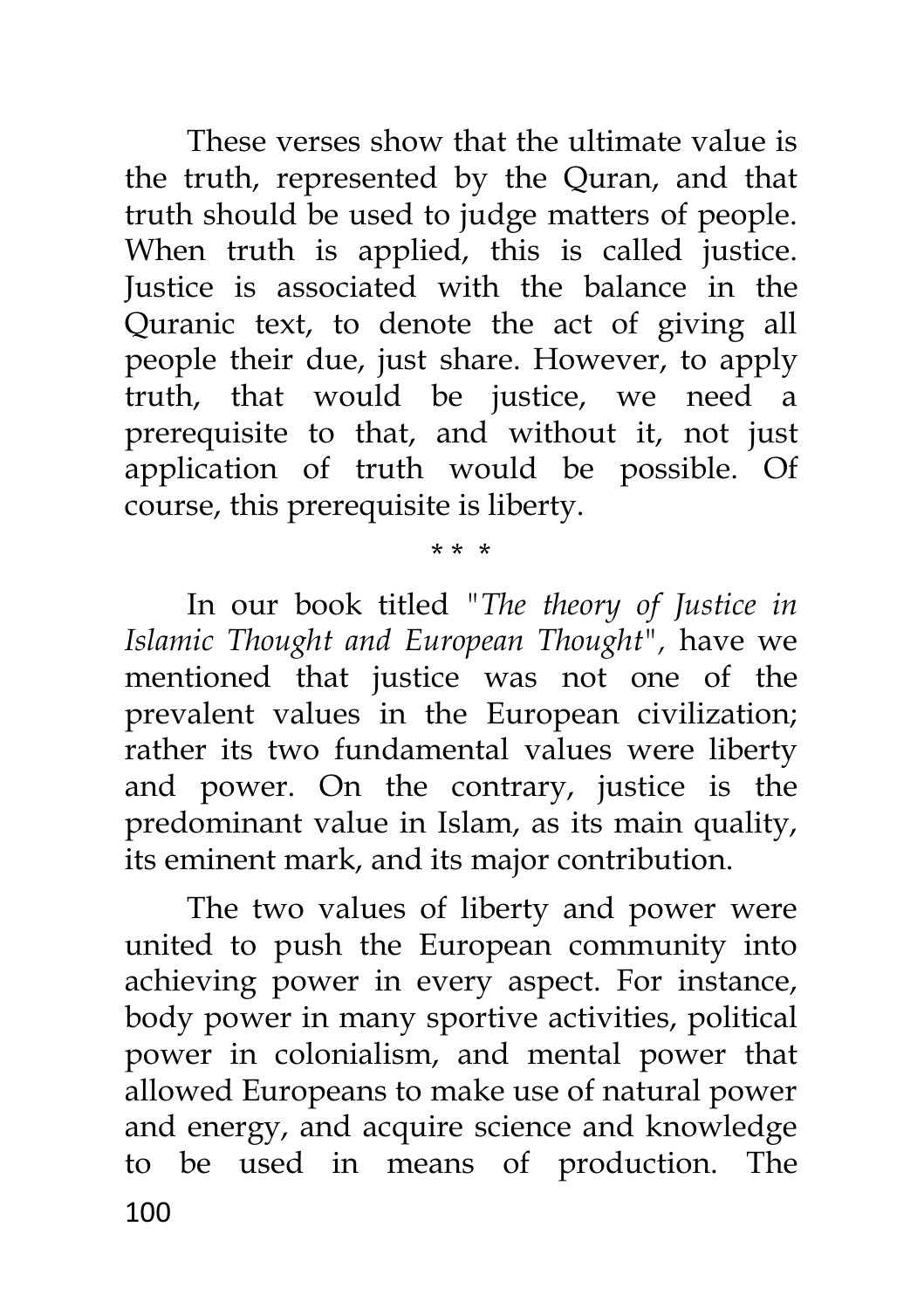atmosphere of liberty in Europe allowed all this. Now the Europeans managed to make use of the atomic energy. European freedom has allowed people to satisfy their whims and desires in many ways, and it has enabled scientists to think without limits in any topic.

In sum, Europe has created its great achievements that made it superior and distinguished among other civilizations thanks to the value of liberty. Yet, justice was not one of the dominant values in the European civilization, and the unbridled, limitless freedom, along with power, enabled the strong to crush the weak, and the rich to manipulate the poor.

This state of affairs marred the European civilization in certain eras. However, liberty allowed the powerful to reach the means of power and it allowed the weak as well to reach the same means, after many sacrifices and failed experiments. For instance, workers, within four generations, managed to form unions and syndicates to curb the overwhelming, independent capitalism, and to sit at the table of negotiations to set their conditions.

Liberty allowed workers to form their party, and after half a century of toil and struggle, in Britain, this party ousted the victorious Churchill and became the ruling party. Thus, if liberty for a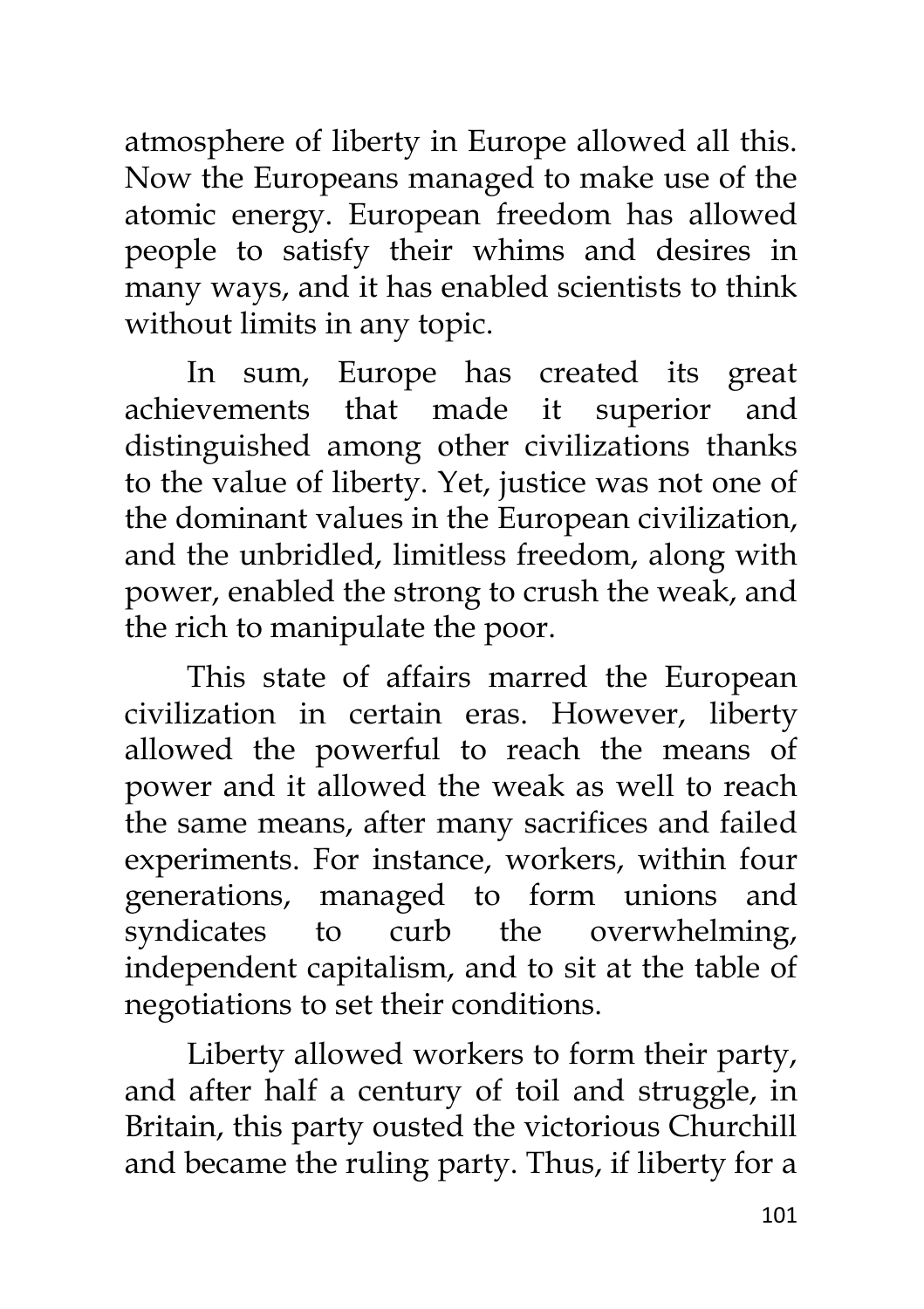certain period, allowed the powerful to manipulate the weak, it allowed the weak to unite and compensate for their weakness by uniting their collective power to attain justice.

Women attained their rights in the way workers did. They formed unions and societies to claim their rights, especially the right to vote, and when governments gave them the deaf ear, women resorted to violence until they got their rights.

Another example is the sailors of the British fleet, who were deprived of their rights and their measly stipends used to be paid late, and they would be punished by flogging, when they went on a strike and dared to defy the daunting British Empire, they finally got their rights.

Liberty that enabled the mighty to manipulate others is the same liberty that enabled the weak to organize their efforts to gain power and justice. Justice was not among the value system of the European civilization, yet liberty enabled the Europeans to reach their goals and impose their rights by force and power.

Let us examine the state of affairs in the Islamic community at large.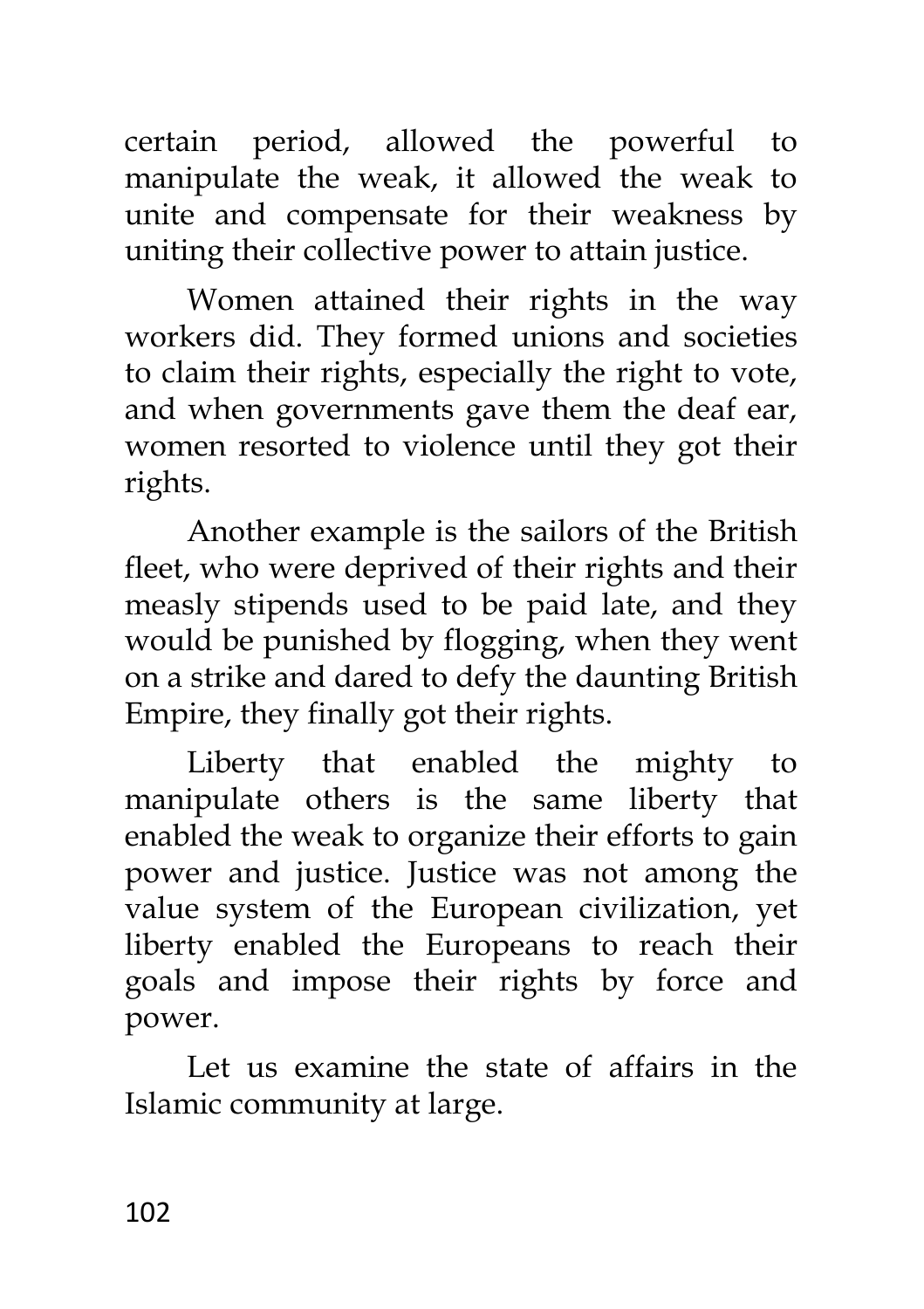Although justice is theoretically the prevalent value in Islam, it is ironic that justice did not prevail practically in the Islamic community except during the era of the prophet and the era of two caliphs, namely Umar Ibn EI-Khattab and Umar Ibn Abdel-Aziz.

How did this happen?

This happened because the Islamic community did not enjoy liberty, especially liberty of thought and belief, since the year 40 A.H. until the end of the caliphate rule system.

All the above mentioned paragraphs quoted from our book titled *"The theory of Justice in Islamic Thought and European Thought"* are not mere digression, but they are related directly to the topic of this chapter.

They reveal the tragic irony, which is the non-application of justice although it is the dominant value and obligation in Islam.

Hence, any talk about justice - which is the true spirit of Sharia – is meaningless if not associated with liberty. The non-existence of liberty will prevent the application of justice, as it would remain a theoretical value in the texts only.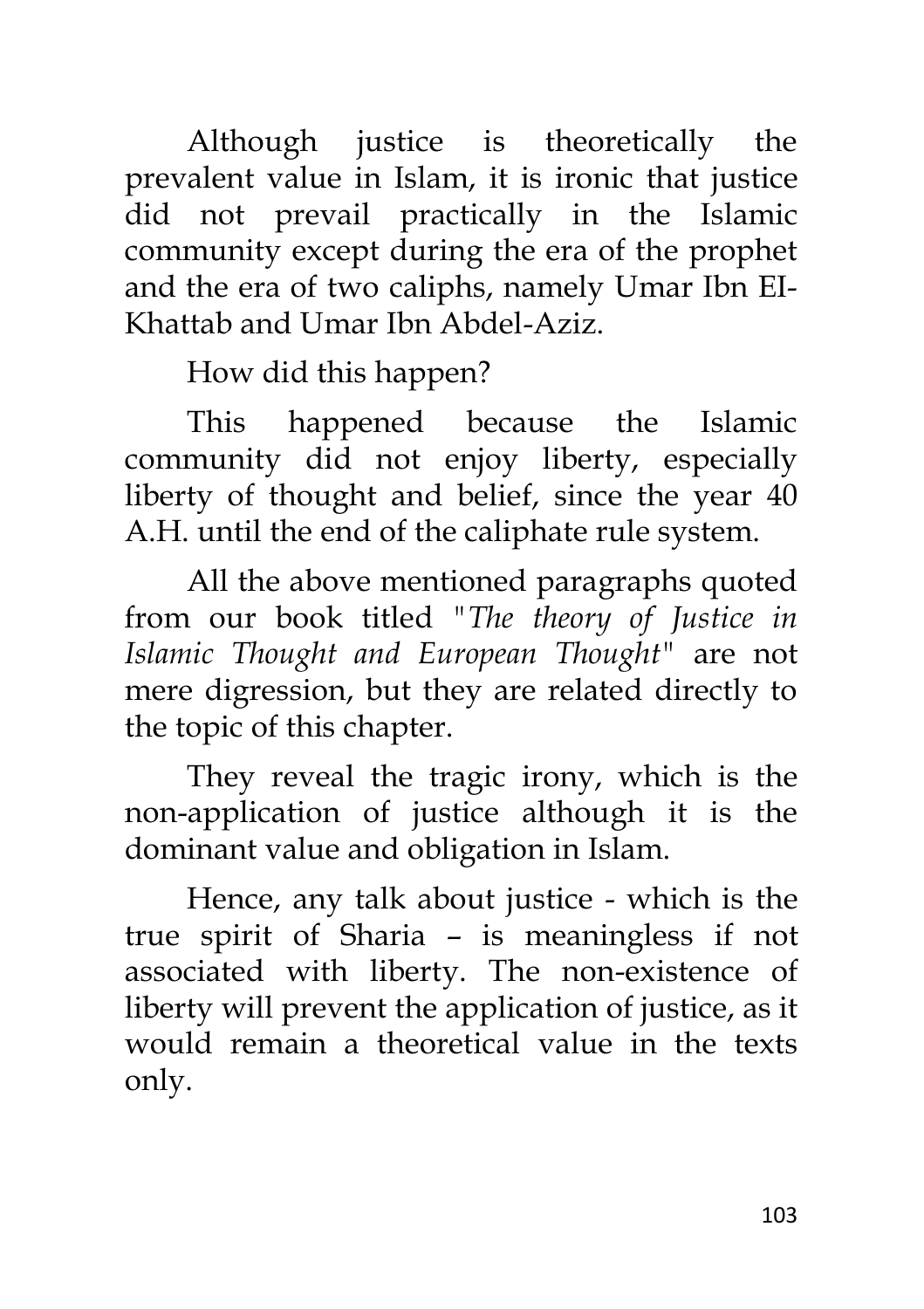Thus, liberty is a prerequisite to applying Sharia, and this cannot be done without and there are no other alternatives. Without liberty, any speech about justice and Sharia is nonsensical and hollow.

When some ancient religious scholars devised the so-called punishment for Muslims who converted to any other religion, and phrased the well known motto *"Those who deny what is known in faith by necessity",* are considered apostates, they paralyzed the liberty of thought, and liberty was the only power that would realize justice. Hence, the hereditary caliphate was established firmly and it stopped and quelled any progressive thought. The abovementioned motto was a crime against Islam, and it was devised by ancient religious scholars aiming at defending Islam, yet ironically, they did much harm to it. Their harm exceeded more harm done by enemies of Islam.

The call for liberty in the Quran and in the acts and deeds of Prophet Muhammad is not less in holiness than the call for justice. There are many verses to assert this, **"...** *what is amiss with these people that they are in no wise near to grasping the truth of what they are told?"(4:78).*

104 Even when a man came to Prophet Muhammad to ask him what to do with his sons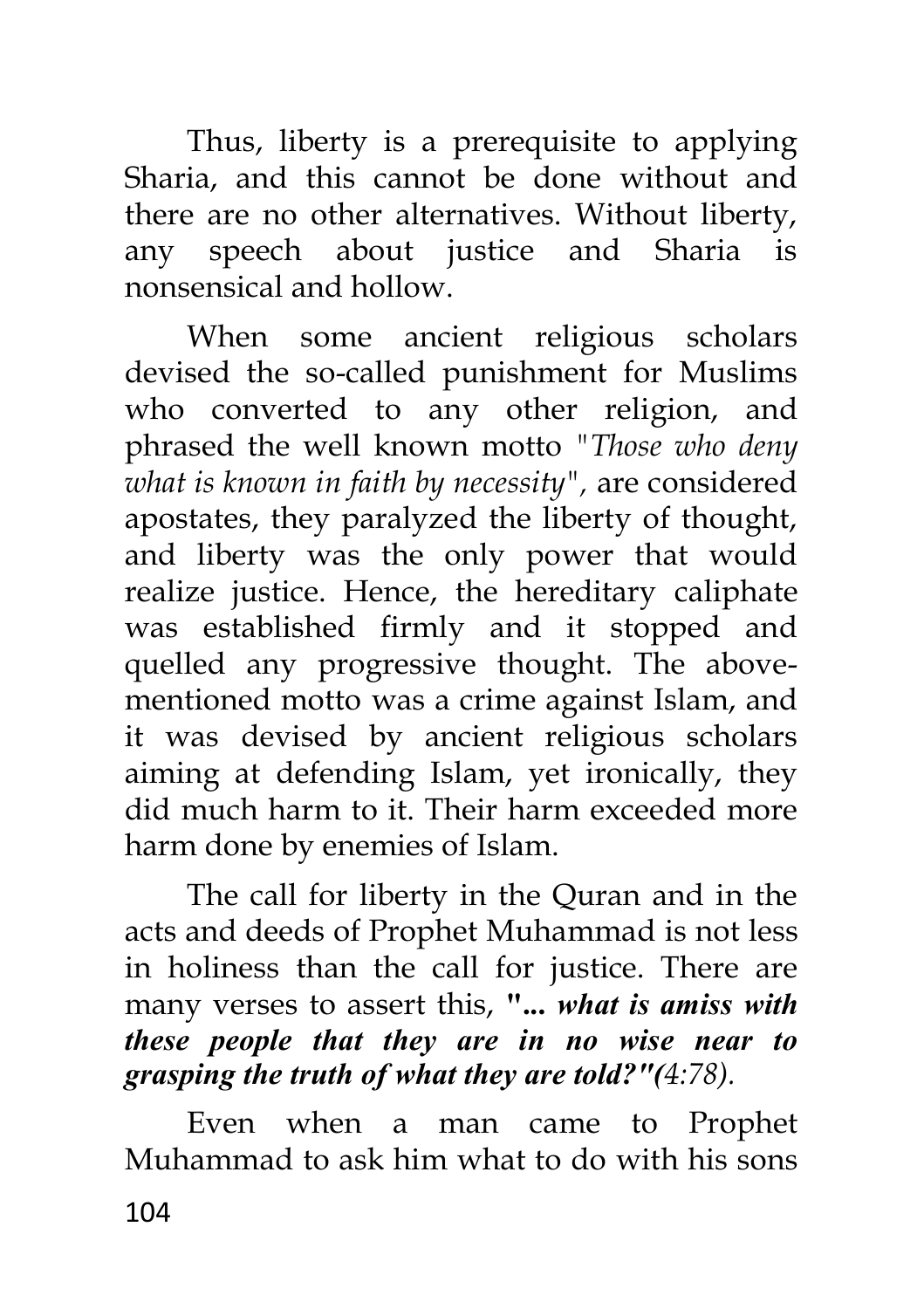who converted to Christianity, Prophet Muhammad said to him the following verse, *"There shall be no coercion in matters of faith. Distinct has now become the right way from the way of error... "(2:256)* Truth and justice are values mentioned many times in the Quranic text, and in fact, they are two faces of the same coin. Justice cannot be realized and protected without liberty. Liberty is not the exclusive property of thinkers, but the whole people in any community, in the present and in **t**he future. Liberty is the condition that cannot be rejected, excluded, replaced or compromised if we want to apply Sharia.

\* \* \*

The image of Sharia when applied, after the new establishment of the system of Islamic knowledge, would be very different from the image present in ancient times and references, because of the following:

**Firstly,** people would consider the practice of liberty - especially liberty of thought and expression, including the freedom to establish parties, unions, organizations, societies, syndicates, as well as liberty of expression in the press and media - as an essential part of Sharia, and liberty would be the mechanism through